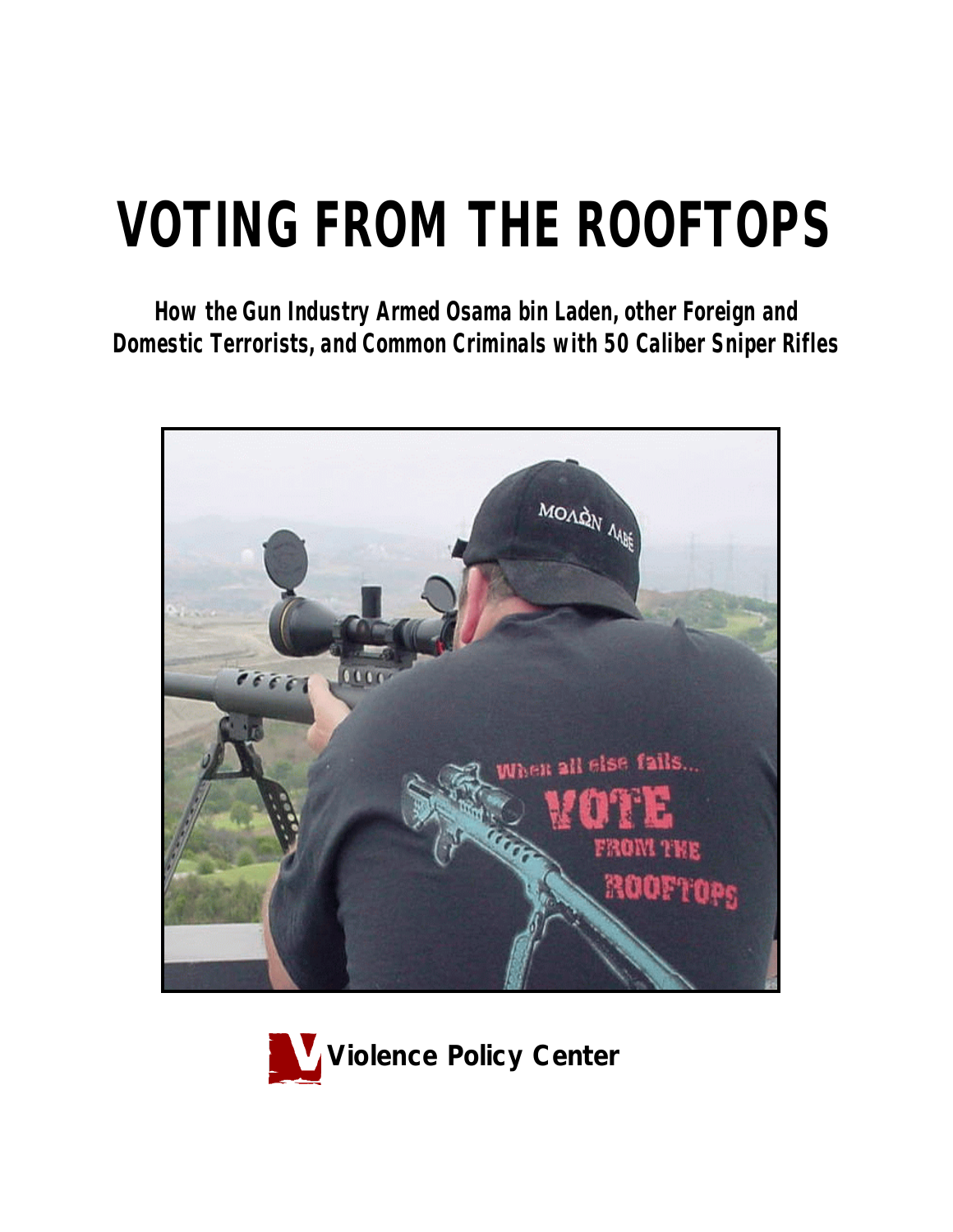**The Violence Policy Center** is a national non-profit educational organization that conducts research and public education on firearms violence and provides information and analysis to policymakers, journalists, grassroots advocates, and the general public. The Center examines the role of firearms in America, analyzes trends and patterns in firearms violence, and works to develop policies to reduce gunrelated death and injury.

This study was authored by VPC Senior Policy Analyst Tom Diaz.

This study was funded with the support of The David Bohnett Foundation, The Center on Crime, Communities & Culture of the Open Society Institute/Funders' Collaborative for Gun Violence Prevention, The George Gund Foundation, The Joyce Foundation, and The John D. and Catherine T. MacArthur Foundation. Past studies released by the Violence Policy Center include:

- *Shot Full of Holes: Deconstructing John Ashcroft's Second Amendment* (July 2001)
- *Hispanics and Firearms Violence* (May 2001)
- *Poisonous Pastime: The Health Risks of Target Ranges and Lead to Children, Families, and the Environment* (May 2001)
- *Where'd They Get Their Guns?—An Analysis of the Firearms Used in High-Profile Shootings, 1963 to 2001* (April 2001)
- *Every Handgun Is Aimed at You: The Case for Banning Handguns* (March 2001)
- *From Gun Games to Gun Stores: Why the Firearms Industry Wants Their Video Games on Your Child's Wish List* (December 2000)
- *Firearms Production in America, 1975-1997—A State-by-State Breakdown* (December 2000)
- *When Men Murder Women: An Analysis of 1998 Homicide Data* (October 2000)
- *Handgun Licensing and Registration: What it Can and Cannot Do* (September 2000)
- *License to Kill III: The Texas Concealed Handgun Law's Legacy of Crime and Violence* (August 2000)
- *Pocket Rockets: The Gun Industry's Sale of Increased Killing Power (July 2000)*
- *Gunland USA: A State-by-State Ranking of Gun Shows, Gun Retailers, Machine Guns, and Gun Manufacturers* (June 2000)
- *Guns For Felons: How the NRA Works to Rearm Criminals* (March 2000)
- *Where Did You Get That Statistic?*—*A Bibliography and Resource Guide for Advocates Working to Reduce Gun Death and Injury* (January 2000)
- *Cashing in on the New Millennium: How the Firearms Industry Exploits Y2K Fears to Sell More Guns* (December 1999)
- *Gold Medal Gunslingers: Combat Shooting Targets the Olympic Games* (July 1999)
- *One Shot, One Kill: Civilian Sales of Military Sniper Rifles* (May 1999)
- *Start 'Em Young*—*Recruitment of Kids to the Gun Culture* (April 1999)
- *Making a Killing: The Business of Guns in America* (January 1999)
- *Joe Camel with Feathers: How the NRA with Gun and Tobacco Industry Dollars Uses Its Eddie Eagle Program to Market Guns to Kids* (November 1997)
- *Cease Fire: A Comprehensive Strategy to Reduce Firearms Violence* (Revised, October 1997)

Violence Policy Center 1140 19th Street, NW Suite 600 Washington, DC 20036

202-822-8200 phone 202-822-8205 fax www.vpc.org web

©October 2001 Violence Policy Center ISBN: 0-927291-34-7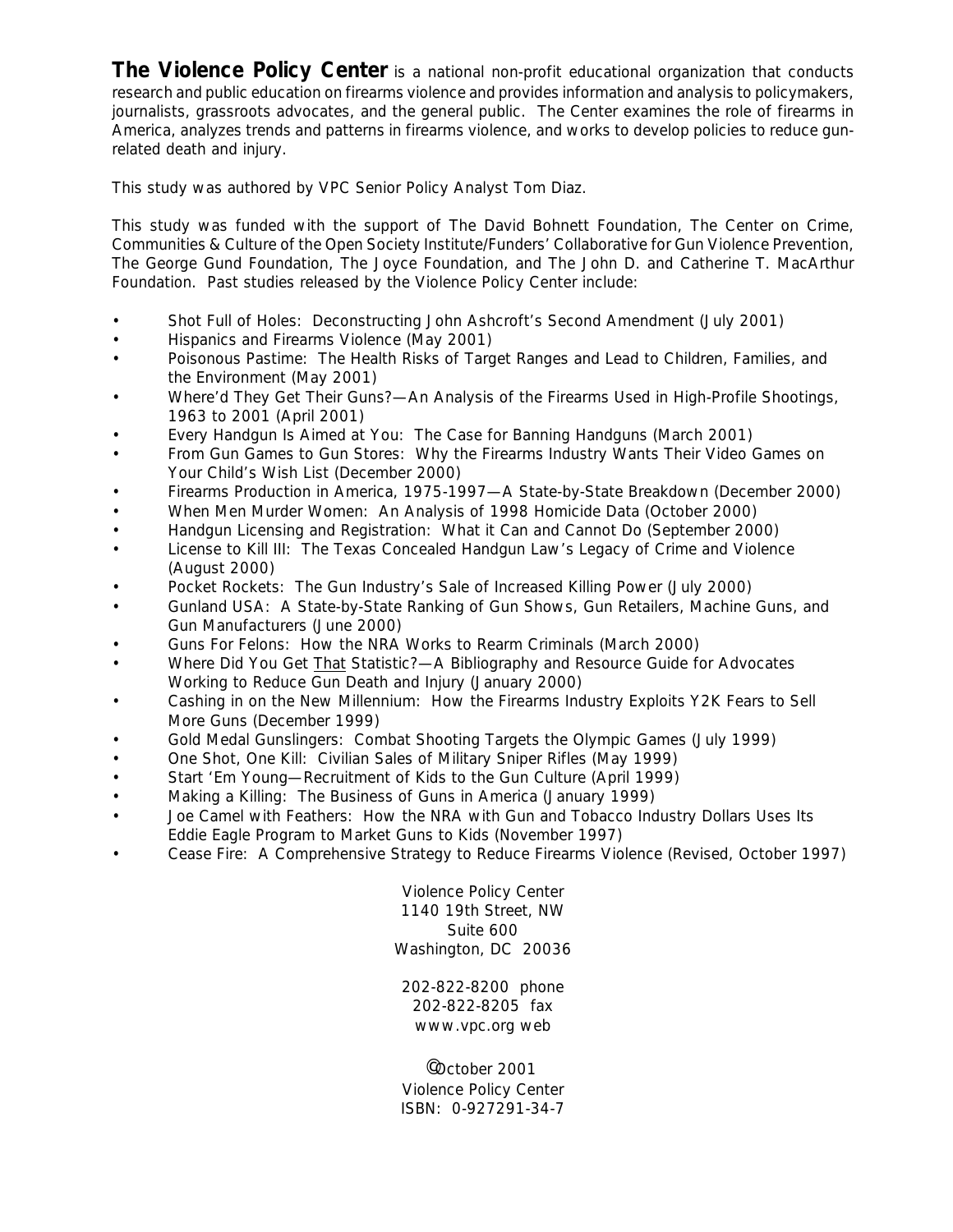# **About the Author**

## *Tom Diaz*

Tom Diaz is senior policy analyst at the Violence Policy Center (VPC). The son of a career Army officer, Diaz is a graduate of the University of Florida and the Georgetown Law Center. He learned to shoot in the Boy Scouts. He was a small arms specialist in the Air National Guard and an anti-tank platoon sergeant in the Army National Guard. A former member of the National Rifle Association, he was once active in the "gun culture." He was and may still be an expert pistol shot, and has owned and fired many different kinds of firearms. As a journalist, he reported for *The Washington Times* on the conflicts in Central America in the 1980s, and from Jordan, Saudi Arabia, Kuwait, Iraq, and Israel during and after Operation Desert Storm.

From 1991 to 1993, Diaz worked on terrorism issues at the National Strategy Information Center in Washington, DC where his responsibilities included editing the quarterly publication *Political Warfare*. Before joining the Violence Policy Center, he was counsel to the Subcommittee on Crime of the U.S. House of Representatives from 1993 to 1997, acting as the lead Democratic counsel on matters involving firearms and terrorism.

Diaz is the author of the book *Making a Killing: The Business of Guns in America* (The New Press, 1999), as well as numerous studies for the Violence Policy Center. He has also consulted with the U.S. Department of Justice on crime and technology, and has authored a study on the criminal use of high technology.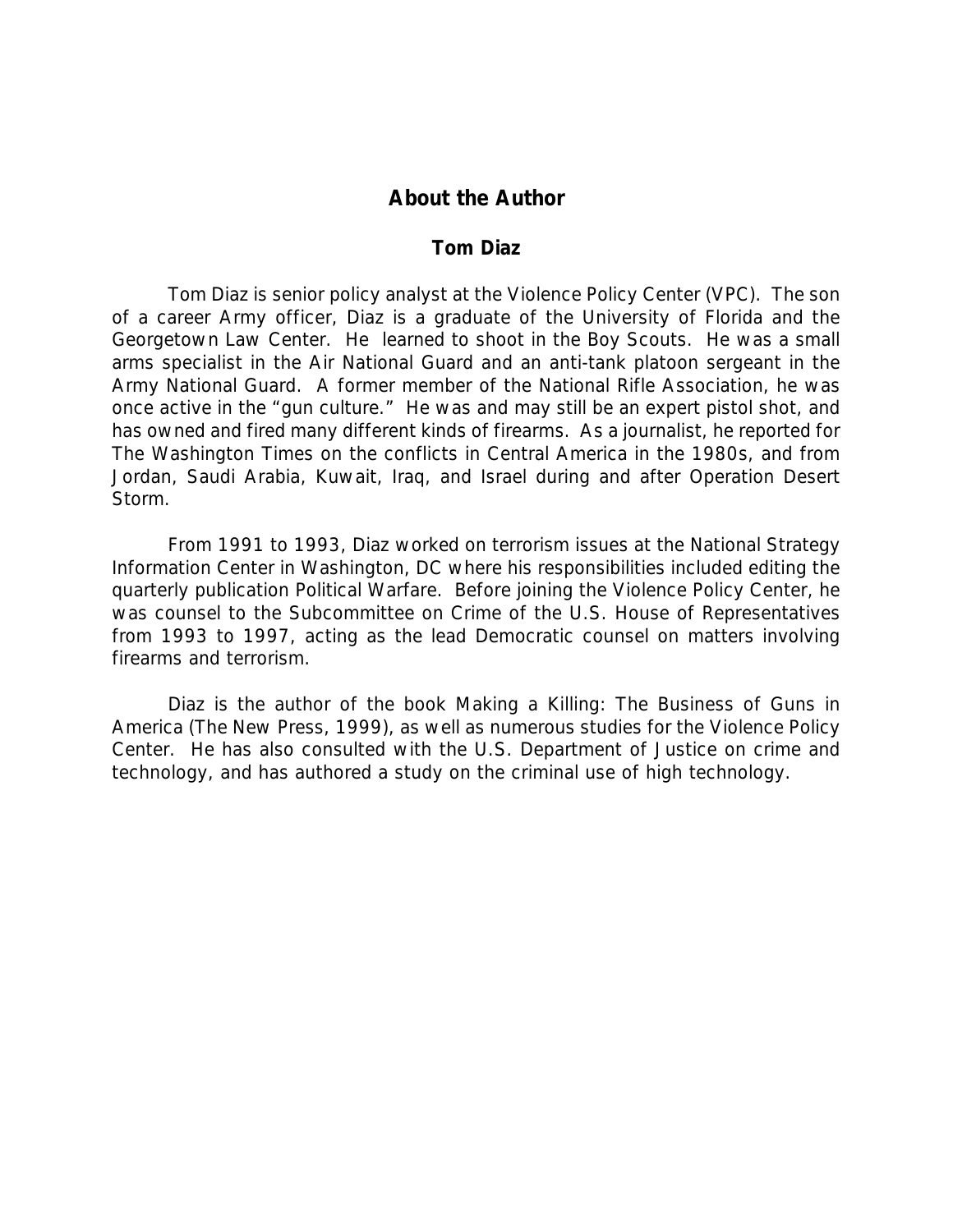# **Table of Contents**

| <b>Executive Summary</b>                                                                                                     | 1        |
|------------------------------------------------------------------------------------------------------------------------------|----------|
| Section One: The Capability of the 50 Caliber Sniper Rifle                                                                   | 7        |
| <b>Extended Range and Accuracy</b>                                                                                           | 8        |
| <b>Destructive Power</b>                                                                                                     | 11       |
| Overview of 50 Caliber Ammunition                                                                                            | 12       |
| 50 Caliber Ammunition Available on U.S. Civilian Market                                                                      | 14       |
| 50 Caliber Armor-Piercing Bullet Penetration                                                                                 | 16       |
| Availability of Specialized 50 Caliber Ammunition on U.S.                                                                    |          |
| Civilian Market                                                                                                              | 20       |
| Section Two: The Threats                                                                                                     | 21       |
| Terrorist Enterprise AI Qaeda's Acquisition of 25 Barrett 50                                                                 |          |
| <b>Caliber Sniper Rifles</b>                                                                                                 | 26       |
| The Ultimate Jihad Challenge in the United States-Sniper                                                                     |          |
| Training                                                                                                                     | 31       |
| Criminal Use of the 50 Caliber Sniper Rifle-Overview                                                                         | 32       |
| The Branch Davidian Case                                                                                                     | 34       |
| Chamblee, Georgia, Armored Car Robbery                                                                                       | 35       |
| Cop Killer "Fifty Cal Al"                                                                                                    | 35       |
| Criminal Conspiracy Involving the 50 Caliber Sniper Rifle-                                                                   |          |
| The North American Militia Assassination Plot                                                                                | 38       |
| Miscellaneous Criminal Connections and the 50 Caliber Sniper                                                                 |          |
| Rifle-Drug Lords, Fringe Groups, Illegal Manufacture<br>and Sale                                                             | 38       |
|                                                                                                                              |          |
| Section Three: Tools for Terror                                                                                              | 41       |
| "Death From Afar"-The Assassination Threat                                                                                   | 41       |
| <b>Secret Service Concerns</b>                                                                                               | 42       |
| <b>Assassination Threats</b>                                                                                                 | 43       |
| "Leaderless Resistance" and the 50 Caliber Sniper Rifle                                                                      | 48       |
| Vulnerability of Limousines and Other Means of Travel                                                                        | 49       |
| Attacks on Major Sports Events                                                                                               | 50       |
| Turning Targets Into Bombs-The Anti-Materiel Threat                                                                          | 51       |
| Bombs on the Ground-Aircraft and Aviation Facilities                                                                         | 52<br>54 |
| Turning Hazardous Chemical Facilities Into Weapons                                                                           | 56       |
| Attacks on Explosive Materials in Transit or Bulk Storage<br>Damaging Critical Infrastructure Networks Sufficiently to Cause |          |
| <b>Widespread Disruption</b>                                                                                                 | 59       |
|                                                                                                                              |          |
| Section Four: Proliferating for Profit                                                                                       | 61       |
| Firepower                                                                                                                    | 62       |
| Proliferation                                                                                                                | 62       |
| The Civilian-Military Nexus                                                                                                  | 65       |
| Price Reduction                                                                                                              | 66       |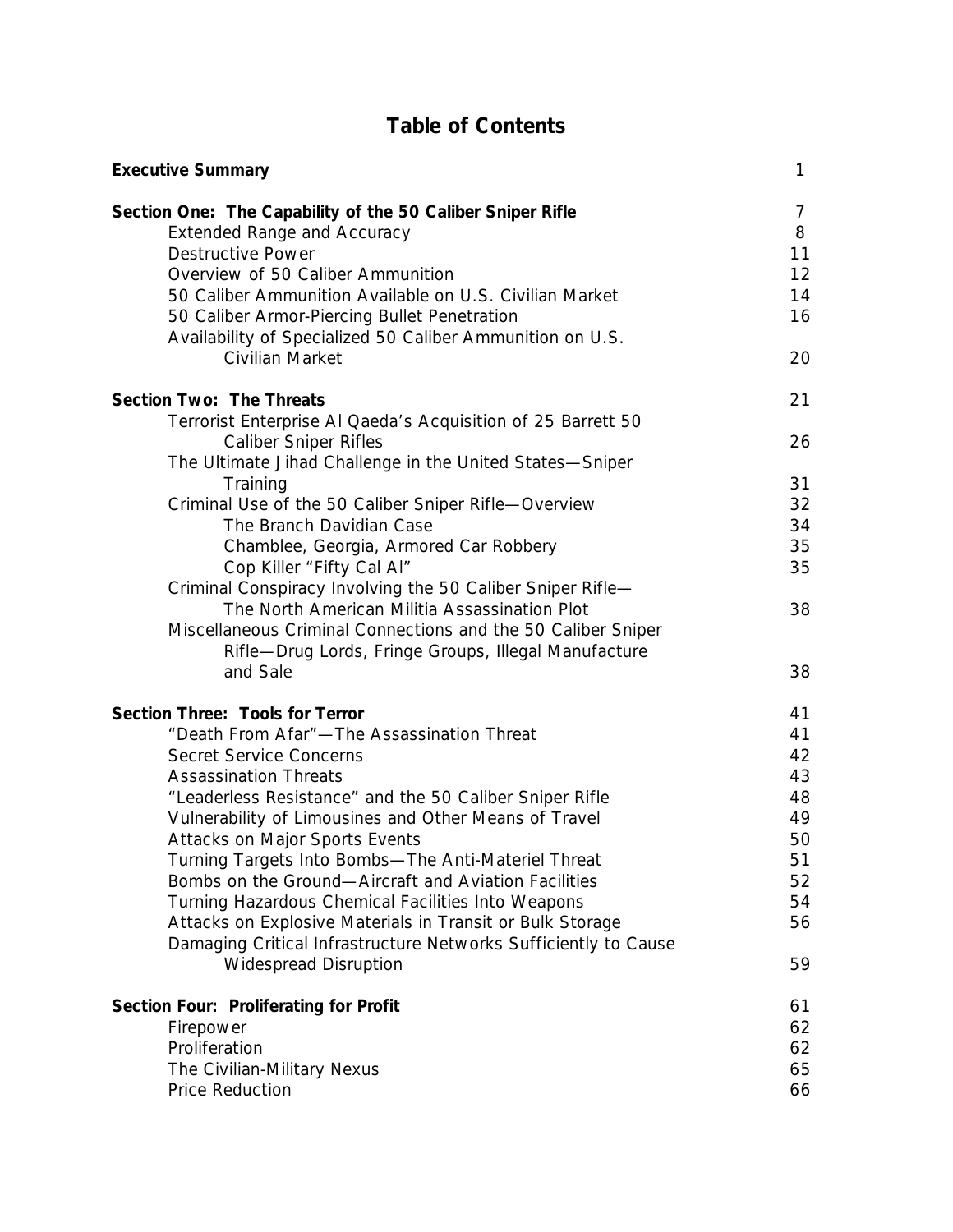| <b>Shooting Ranges</b><br>The Growing Sniper Culture<br>Sniper Schools | 68<br>70<br>70 |
|------------------------------------------------------------------------|----------------|
| Section Five: The Future is Now                                        | 71             |
| A Rational Plan of Action                                              | 72             |
| Add 50 Caliber Sniper Rifles to the National Firearms Act              | 72             |
| Ban Export of 50 Caliber Sniper Rifles to Civilians                    | 72             |
| Improve Reporting and Record-Keeping Requirements                      | 72             |
| Use the Civil Justice System to Hold Manufacturers Accountable         | 73             |
| Ban the Sale of Armor-Piercing Ammunition                              | 74             |
| Enact Comprehensive Regulation of the Gun Industry                     | 74             |
| <b>Endnotes</b>                                                        | 77             |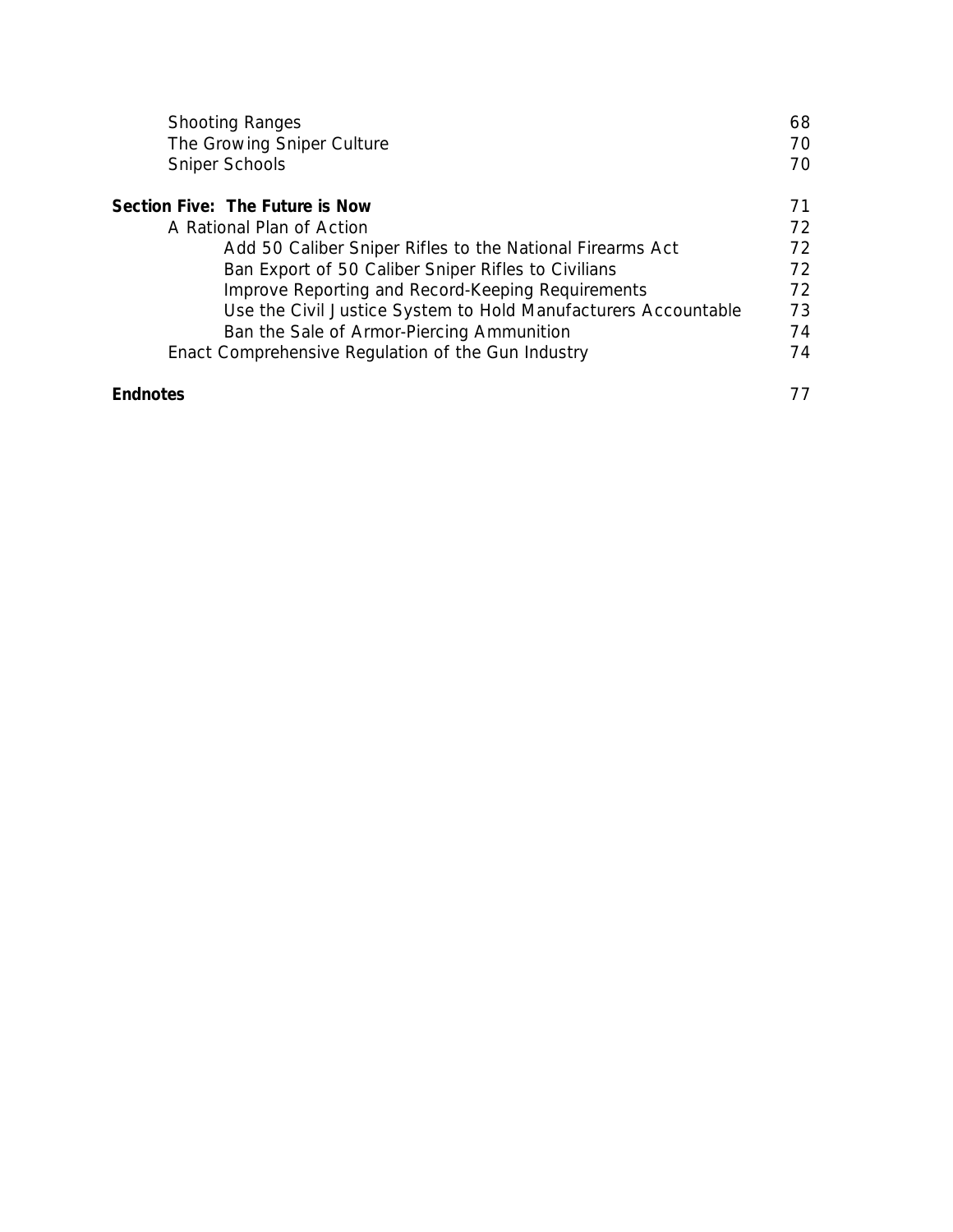# *Executive Summary*

Two years ago, in its report *One Shot, One Kill*, the Violence Policy Center warned that the unfettered sale to civilians of military sniper rifles presented a "serious threat to American national security."<sup>1</sup> That report focused particularly on the dangers presented by the 50 caliber heavy sniper rifles, noting that these powerful weapons of war present a "whole new order of threat" by their ability to "knock down aircraft, including helicopters, and punch through concrete block, armored vehicles, and other materials that may be relied upon for executive protection."<sup>2</sup> These devastating features are exactly why Barrett 50 caliber heavy sniper rifles, for example, are in the armories of U.S. Marine Corps snipers and at least 17 other armies around the world. $3$ 

The report sparked an ongoing national debate—with the predictable defense of these weapons by their manufacturers, the National Rifle Association, and other elements of the gun lobby. But civilian sales of 50 caliber sniper rifles have not been restrained. This report documents that—to the contrary—the 50 caliber market has exploded. There is an array of new manufacturers, a proliferation of models, and a dramatic reduction in price. Today, 50 caliber rifles are still easier to buy than handguns: a youth of 18 years can legally buy a sniper rifle, but cannot buy a handgun until age 21. The difference from two years ago is that he now has a much broader choice of guns, and the price has plummeted to within easy range of a modest budget.

Most alarming in the wake of the September 11, 2001, terrorist attacks on the World Trade Center and the Pentagon is the 50 caliber's threat as an ideal tool for assassination and terrorism, including its ability to attack and cripple key elements of the nation's critical infrastructure—including aircraft and other transportation, electrical power grids, pipeline networks, chemical plants, and other hazardous industrial facilities. This report documents in detail the following facts and others that underscore the clear and present danger 50 caliber sniper rifles present to all Americans. *It proves beyond doubt that terrorists and other ruthless criminals now have the means, the training, and the motivation to inflict extraordinary harm on America with 50 caliber sniper rifles.*

! *At least 25 Barrett 50 caliber sniper rifles were sold to Osama bin* Laden's AI Qaeda terror network.<sup>4</sup> Because sales of 50 caliber rifles are unrestricted and cannot be tracked, there is no way of knowing how many other sniper rifles—whether made by Barrett or one of its many competitors—have been sold to Al Qaeda or other terrorist organizations. However, at least two, and probably more, Barrett 50 caliber sniper rifles were sold to the Irish Republican Army (IRA), which used them to assassinate British troops and Irish constables in Northern Ireland.<sup>5</sup> The use of the Barrett sniper rifles in a calculated campaign of terror by assassination in Ireland won them the epithet "supergun" in the press.<sup>6</sup>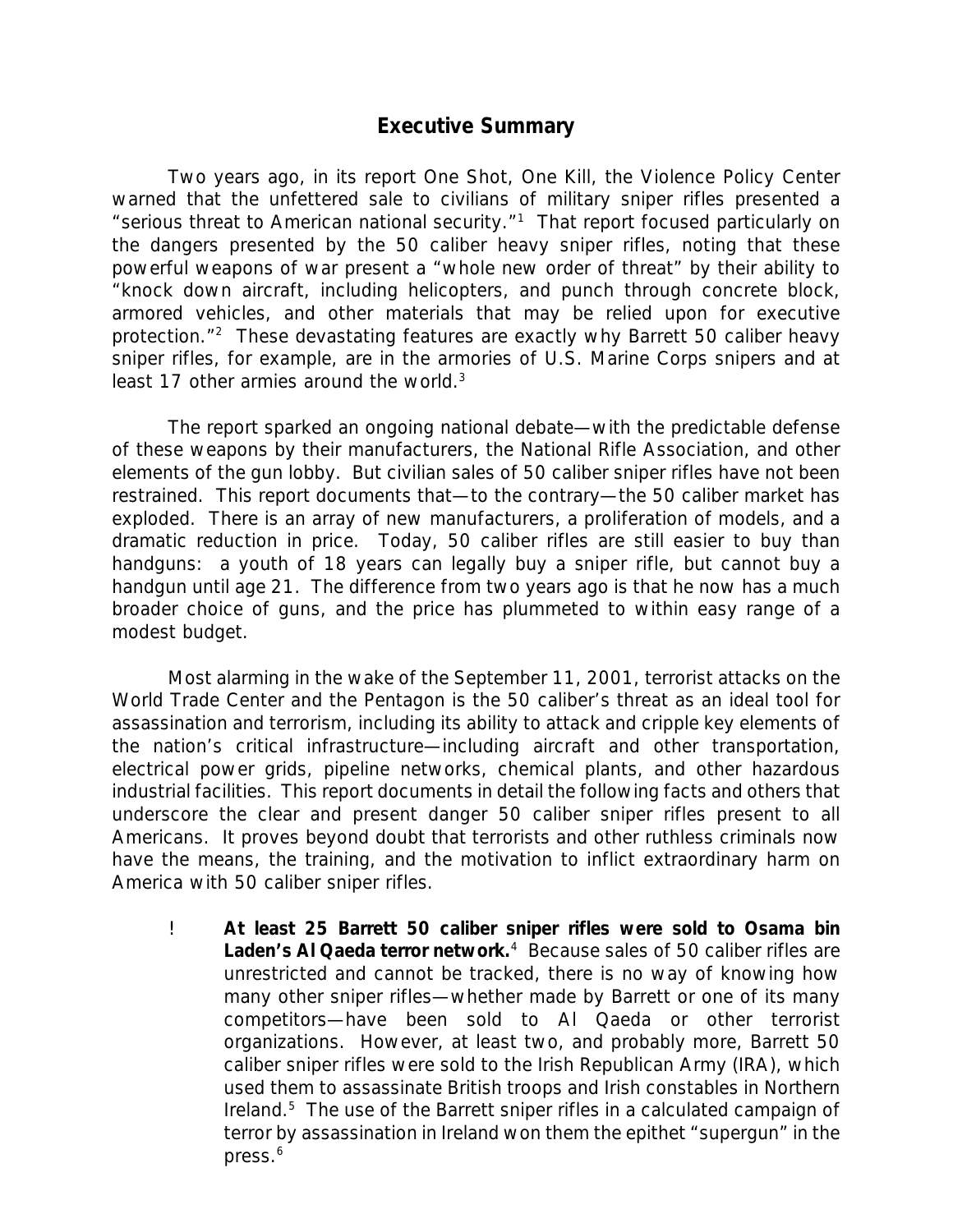- ! *A fundamentalist Islamic organization offers a two-week training course at a site within the United States entitled "The Ultimate Jihad Challenge," which includes "live fire sniper/counter sniper" and "shooting at, thru & from vehicle"—skills that directly enhance the threat from among any who possess a sniper rifle*. 7 The "Ultimate Jihad Challenge" course is among several advertised on the Internet web site of Sakina Security Services. The company specifically notes that because of strict firearms laws overseas, the training must be done "in our 1,000-acre state of the art shooting range in the United States." Sakina's web site features "Jihad Links," including a link to *Harkat-ul-Mujahideen*, one of the organizations listed in President George W. Bush's September 24, 2001, order freezing assets of terrorist organizations. The "Ultimate Jihad Challenge," however, is only the most troubling example of the sniper training that gun industry entrepreneurs freely offer to civilians in the United States.<sup>8</sup>
- ! *Terrorism analysts have warned repeatedly that terrorists may "attempt to engineer a chemical disaster using conventional means to attack an industrial plant or storage facility, rather than develop and use an actual chemical weapon,"*<sup>9</sup> *in other words "to transform a target into a weapon by focusing on facilities that handle explosive, toxic, or volatile chemicals."*<sup>10</sup> *Fifty caliber sniper rifles are ideal tools for many such scenarios.* Given the Osama bin Laden terror network's interest in chemical weapon capacity,<sup>11</sup> and its vicious use of commercial aircraft as flying bombs, this is a grave threat. The public version of this report documents generally how bin Laden's Al Qaeda and other terrorists who have 50 caliber sniper rifles can turn a chemical target into a weapon of mass destruction, with the potential for thousands of casualties. A restricted appendix that will be made available on request only to Members of Congress, federal officials with anti-terrorism responsibilities, and chief law enforcement officers, examines several specific scenarios and relates the capabilities of the 50 caliber sniper rifle to those scenarios.<sup>a</sup> The VPC believes that it is urgent for the public *to understand the danger 50 caliber sniper rifles present. But it does not want to give a "road map" to terrorists, even though detailed descriptions of these weapons' capabilities are already available from manufacturer advertising and widely published sniper cult literature.*

<sup>&</sup>lt;sup>a</sup> The VPC hopes that this restricted appendix will encourage those with law enforcement or counter-terrorism responsibility to "think outside of the box" about the threat that these weapons present.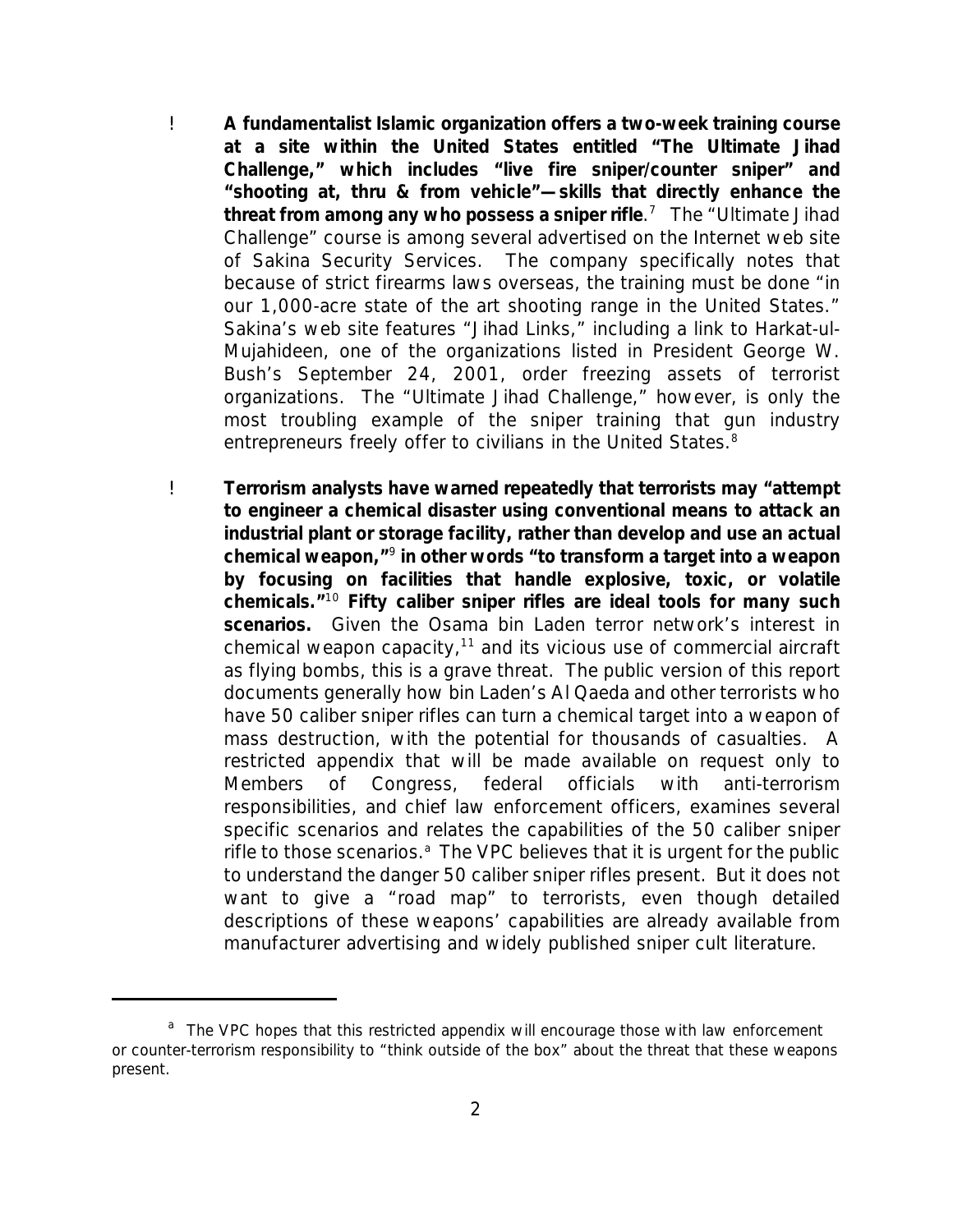- ! *A 1995 RAND report for the U.S. Air Force specifically warns of the threat that 50 caliber sniper rifles—like the Barretts obtained by Al Qaeda—present to the security of aircraft on Air Force bases.*<sup>12</sup> *Applying precisely the same analysis to civil aviation facilities compels the conclusion that the 50 caliber sniper rifles now known to be in the hands of bin Laden and other terrorists are a threat of the highest order to both commercial and private civil aviation.* This threat extends not only to the destruction of scheduled airliners, but also to civil aircraft serving business executives, celebrities, and government officials. The RAND report notes that its logic regarding air base attacks "would apply equally well to strikes against such valuable, and vulnerable, installations" as "satellite downlink and control facilities, oil pipelines, and port facilities—whose destruction could seriously impede U.S. response to crisis or conflict."<sup>13</sup>
- ! *50 caliber sniper rifles continue to be found in the arsenals of domestic terrorist and extremist groups, including among others a group in Michigan that planned to kill the state's governor, U.S. Senator, and federal judges, and another in West Virginia that plotted to blow up an* **FBI facility**.<sup>14</sup> Insurrectionist rhetoric threatening federal officials and public figures is common on a popular bulletin board catering to sniper rifle owners and enthusiasts.<sup>15</sup>
- ! *An e-mail threat to "kill a well-known political figure" was received by Sniper Country, one of a number of Internet web sites popular among the growing civilian sniper culture.*<sup>16</sup> Sniper Country says it turned the threat over to the U.S. Secret Service, which reportedly found the threat to have been made by a minor. The web site has since posted a "warning to Minors and Militants" advising that it does not support their activities. Nevertheless, the incident is graphic proof of a danger the VPC warned of in its first report two years ago—the ability of widespread "instructional material available in the sniper subculture to roil troubled minds and teach home-grown terrorists or impressionable juveniles how to use the destructive capabilities of sniper rifles to maximum effect."<sup>17</sup>

This dangerous situation exists because the gun industry is the only consumer product industry, with the ambiguous exception of tobacco, whose products are not subject to basic consumer health and safety regulation. Accordingly, the industry is free to design, make, and market these products with no independent review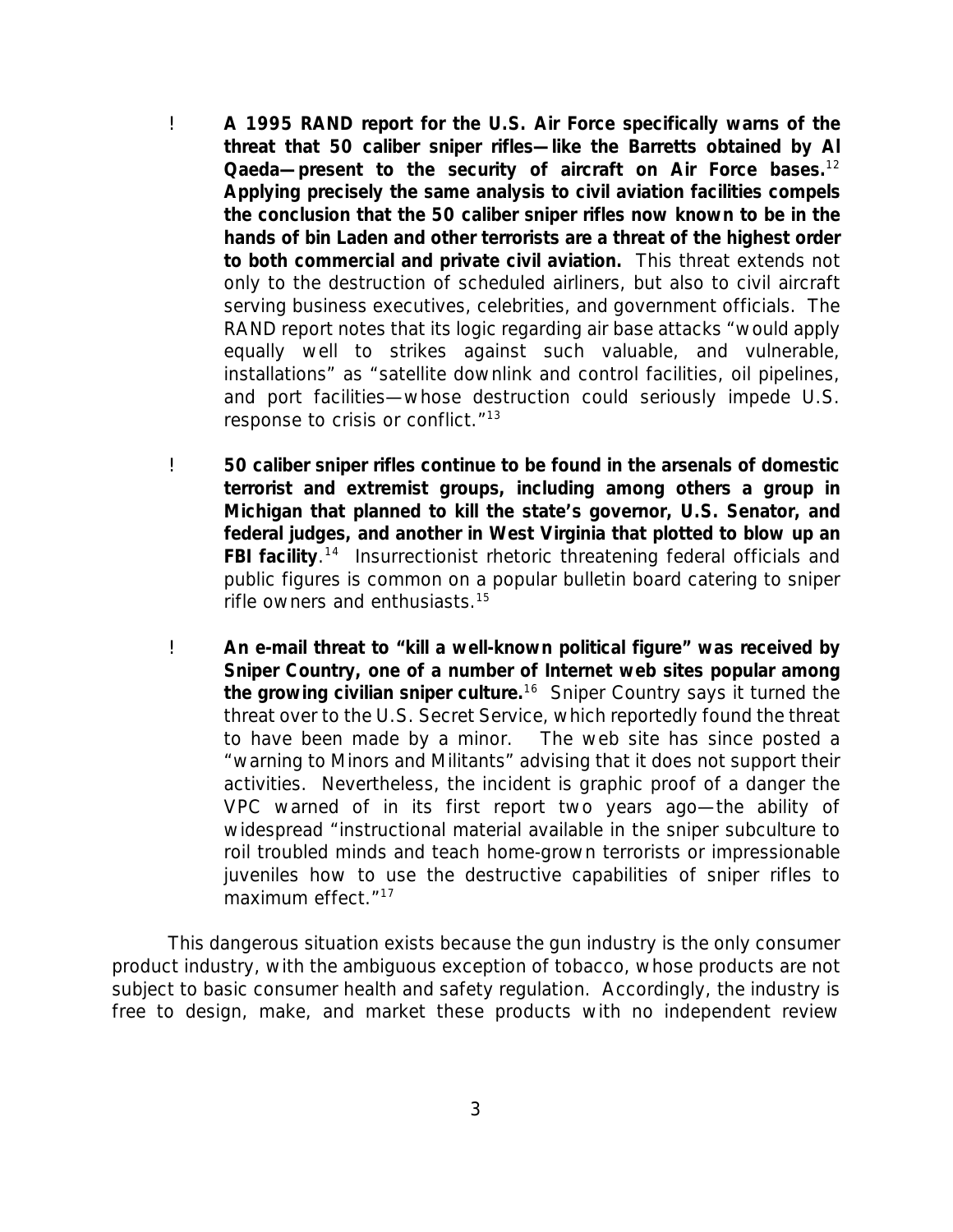balancing their benefits against the enormous risk they present.<sup>b</sup>

This report discusses in detail the real and growing threats that the 50 caliber sniper rifle in the hands of Al Qaeda and other terror groups can inflict on America in the new age of unrestrained terror in the homeland:

- ! *Section One—The Capability of the 50 Caliber Sniper Rifle* describes the capabilities of the 50 caliber sniper rifle and the highly destructive ammunition for it, readily available on the civilian market. This section is documented by literature from manufacturers themselves, like Barrett Firearms Manufacturing Company, citations from U.S. military manuals, books and other articles written by acknowledged experts, and experiences of civilian gun owners posted on Internet bulletin boards.
- ! *Section Two—The Threats* documents the acquisition of 50 caliber sniper rifles by Al Qaeda and other foreign and domestic terrorist and criminal interests. It proves false the oft-repeated claim that no 50 caliber sniper rifle has ever been used in a criminal incident within the United States, and demonstrates the dangerous link between 50 caliber sniper rifles and criminals.
- ! *Section Three—Tools for Terror* outlines specific dangers that the 50 caliber sniper rifles in the hands of Al Qaeda present to American security. In addition to the assassination danger, which is more or less obvious to the reasonable layperson, this section analyzes the threat that the 50 caliber sniper rifle's anti-materiel capability presents to America's vital infrastructure. The latter threat—designed for war fighting—may be less apparent to the layperson, but it is at least equal to and may exceed the assassination threat, depending on the target of either threat. A restricted appendix to this section is not available to the general public.
- ! *Section Four—Proliferating for Profit* documents the continuing growth of the civilian market for military sniper rifles, and the 50 caliber sniper rifle in particular. It describes the nexus between military development programs and civilian sales of new guns, and the exploitation of U.S. military resources by the National Rifle Association and other pro-gun groups promoting the 50 caliber sniper rifle. It provides background on the sniper subculture, including information on sniper training schools catering to civilians.

<sup>&</sup>lt;sup>b</sup> See the frontispiece to this report for a list of Violence Policy Center publications examining other consequences of America's unregulated gun industry.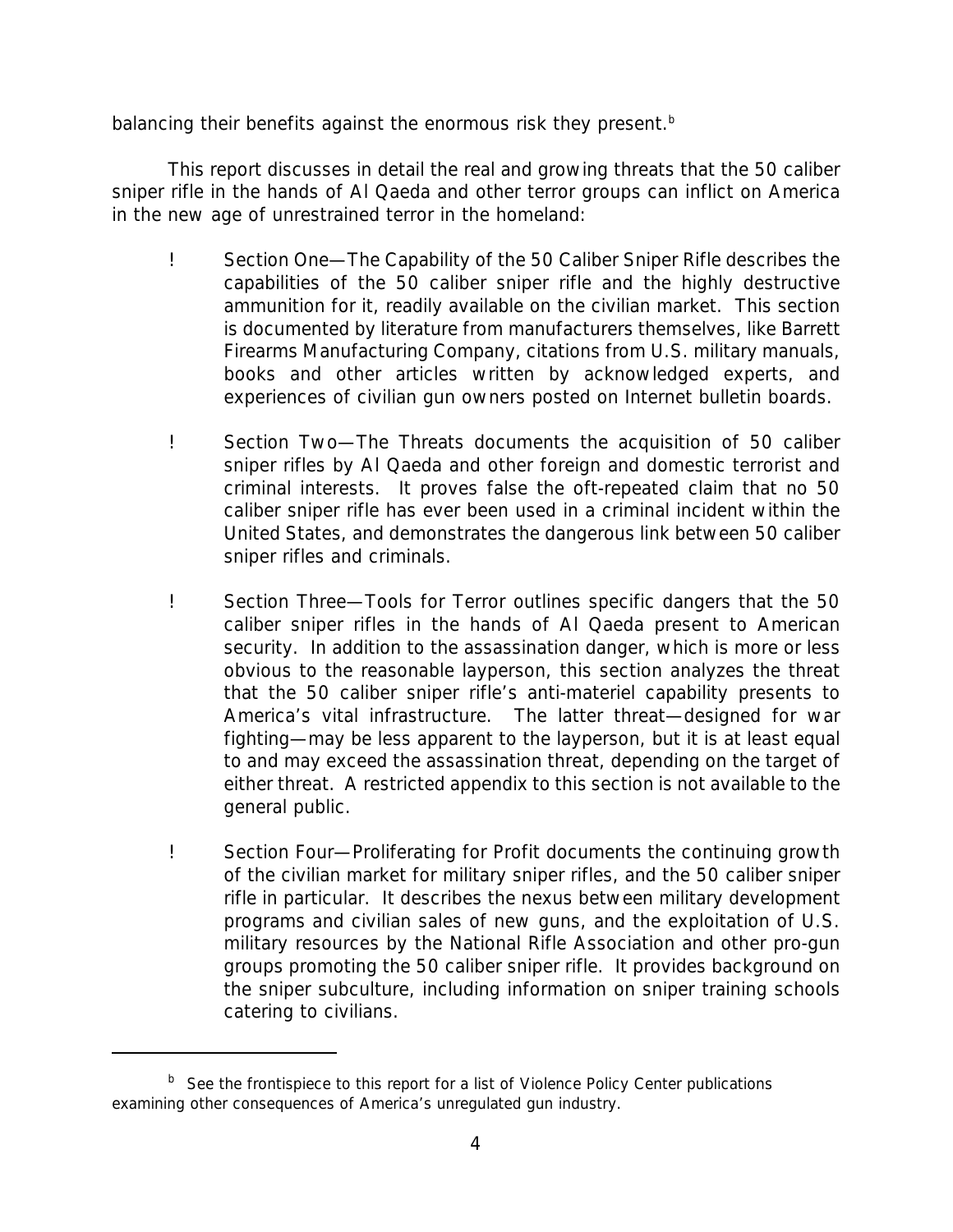! *Section Five—The Future is Now* describes the likely future of the civilian sniper rifle market, including new models in other heavy calibers with capabilities equivalent to the 50 caliber sniper rifle that gun manufacturers are bringing to market. It outlines a program for action to lessen the danger 50 caliber sniper rifles present, including most importantly bringing them immediately under the licensing and registration regimen of the National Firearms Act of 1934 (NFA). All other weapons of war, such as machine guns, are controlled in the civilian market under the NFA.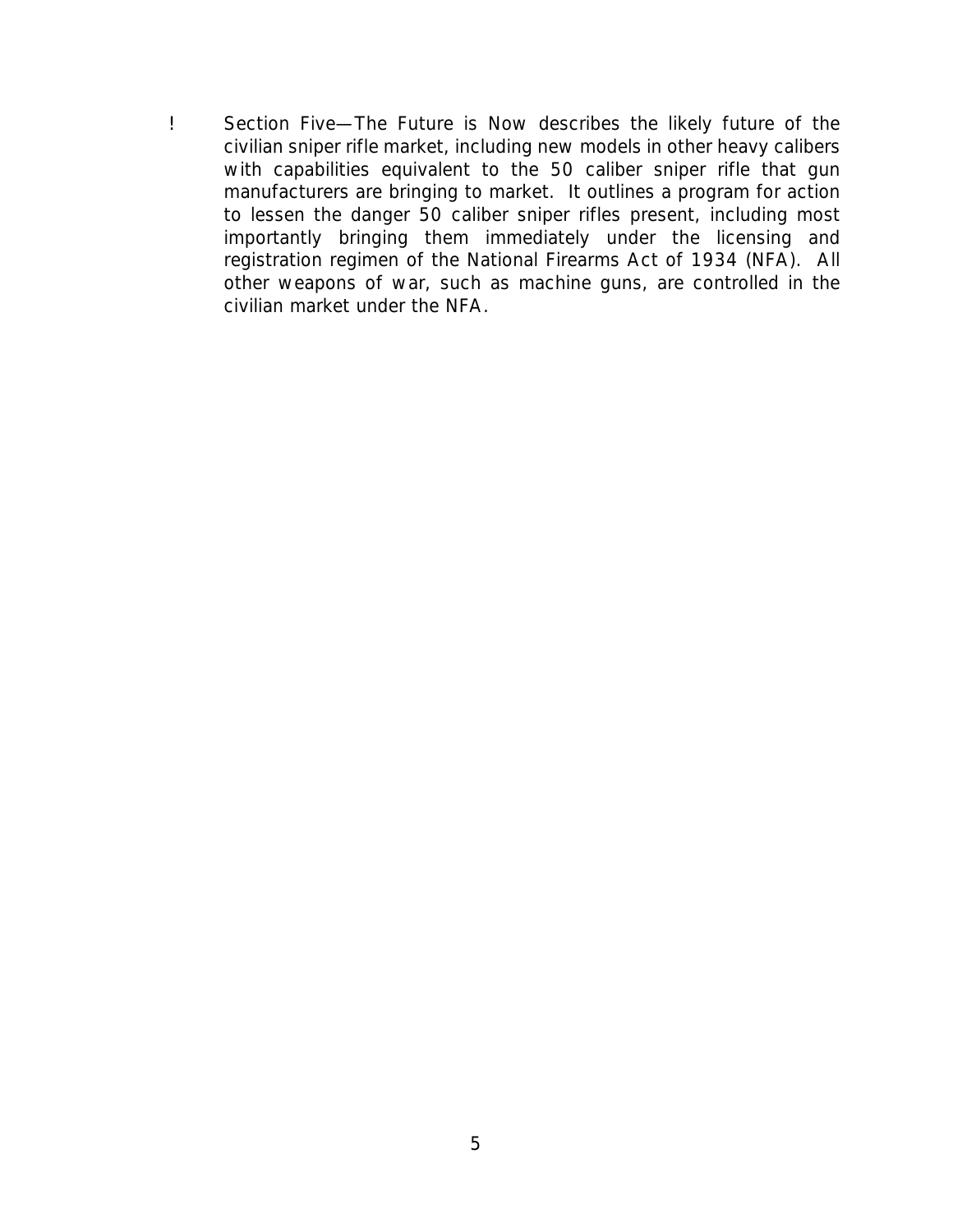# *Section One: The Capability of the 50 Caliber Sniper Rifle*

**"The advantages are obvious when you consider that many of the same targets of rocket and mortar fire can be neutralized with M33 ball, API M8 or Multipurpose ammunition."**

> —"Heavy Firepower for Light Infantry," Barrett Firearms Manufacturing, Inc. brochure advertising its Model 82A1 50 caliber sniper rifle<sup>18</sup>

The 50 caliber sniper rifles proliferating on today's civilian market are coveted by Osama bin Laden's Al Qaeda and other international terrorist organizations because the cartridge they fire offers a devastating combination of range and power. This section explains why the .50BMG round<sup>c</sup> can slice through body armor like a knife through warm butter, knock down hovering helicopters, rip up armored limousines, destroy radar dishes, and ignite bulk fuel tanks—all at the length of 10 football fields.<sup>19</sup> Here is the summary of the round's merits by an enthusiastic essayist in the authoritative journal *The Small Arms Review*:

The fifty caliber's ability to be deployed by one individual and give that person the capability of discretely engaging a target at ranges of over one mile away are definitely alluring from a tactical standpoint. While the .50 cal sometimes seems to be exaggerated, it is hard to imagine a round that at ranges of over a mile and a half away, has more kinetic energy than a .44 Magnum, and has unbeatable penetration as well.<sup>20</sup>

The trained operator of a 50 caliber sniper rifle like the Barrett M82A1 has the choice of accurately hitting a long range target at 1,800 meters  $(1,969 \text{ yards})$  away,<sup>21</sup> blasting through two inches of solid concrete at the shorter range of 200 meters (219 yards), $22$  or destroying a spectrum of personnel and material targets at other ranges.<sup>23</sup> These choices—the balance of extremely long-range and enormous striking power—are enhanced when specially designed "match," "armor piercing," or "armor piercing incendiary" ammunition is used.

To appreciate the threat of the 50 caliber sniper rifle, it is necessary to consider its extended accurate range, its exceptional power, and the extraordinarily destructive characteristics of special 50 caliber military ammunition widely available on the civilian market.

 $\textdegree$  .50BMG is the technical designation of the round. The BMG stands for Browning machine gun, one of the earliest weapons using the round.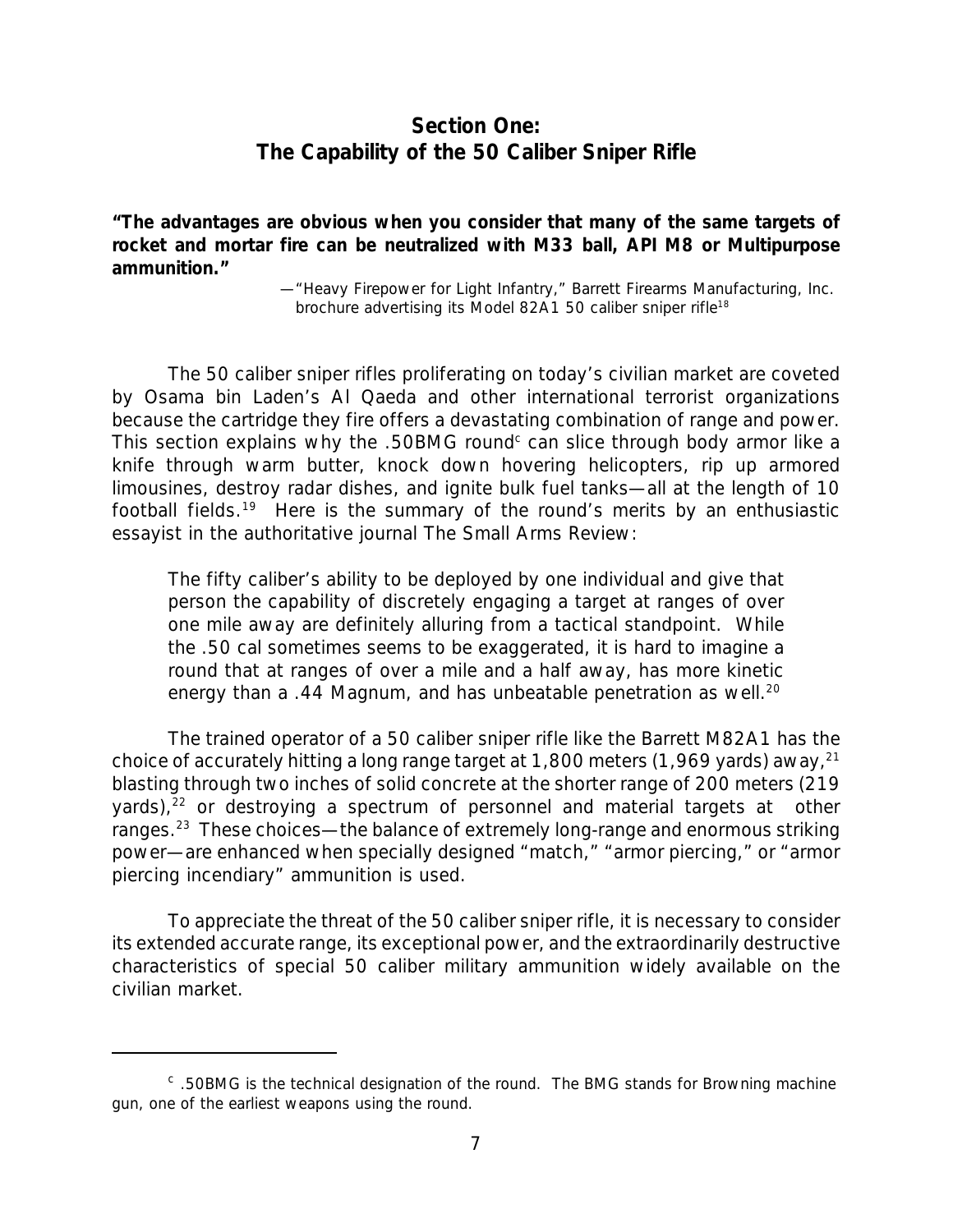#### *Extended Range and Accuracy*

Apologists for the unrestricted sale of 50 caliber sniper rifles to civilians often downplay the sniper rifle's long range accuracy. But the evidence from manufacturer advertising, military manuals, expert writing, and civilian owners themselves is that the 50 caliber rifles are accurate at ranges of at least 1,000 yards, and in the hands of a patiently trained and well-practiced marksman, nearly 2,000 yards. It is sobering to think of what Al Qaeda or other terrorists who have these sniper rifles can do with them from a distance of *20 football fields*, especially given the planning and training of the terrorists that attacked the World Trade Center and the Pentagon on September 11, 2001.

The great mass of its bullet and the large size of the case into which the bullet is loaded give the 50 caliber round its deadly reach. Taken together, these result in much higher momentum than lesser rounds, such as the 30 caliber rounds of most other military sniper rifles.<sup>d</sup> The staff columnist of *Very High Power Magazine*, published by the Fifty Caliber Shooter's Association—a tiny organization of competitive shooters vociferous in its defense of the unrestrained civilian sale of 50 caliber sniper rifles<sup>e</sup>—summarized this point in an article comparing the 50 caliber to the 7.76 NATO (.308 Winchester) "its next, closest, US military competitor" as follows:

<sup>&</sup>lt;sup>d</sup> Generally speaking, modern ammunition consists of four parts, assembled into a unit called a "round" or "cartridge." The components of the round are (1) the bullet, i.e., the actual projectile that the gun shoots; (2) the propellant charge, or gunpowder, which when ignited rapidly expands into a high pressure gas that expels the bullet out the barrel of the gun, (3) a "primer" which ignites when struck by a firing pin and in turn sets off the main charge of powder, and (4) a case or "shell" in which the powder, primer and bullet are assembled. Ammunition size is commonly expressed in terms of the approximate diameter of the bullet, measured either in inches (e.g., .50 BMG is roughly half an inch in diameter) or millimeters (e.g., 12.7 mm). Although the dimensions of 50 caliber rounds vary depending on the type (i.e. "ball," "match," "armor-piercing," etc.), the typical 50 caliber bullet is .510" in diameter by 2.27" in length, the case is 3.9" in length, and the overall length of the assembled round is 5.425". (The overall length is somewhat shorter than the sum of the case and bullet because the bullet is "seated" within the case.) Dimensions from: Dean Michaelis, *The Complete .50-Caliber Sniper Course: Hard-Target Interdiction* (Paladin Press, Boulder, Colorado, 2000), p. 391; Ian V. Hogg, *The World's Sniping Rifles* (Greenhill Books, London,1998), p. 123; Ian V. Hogg, *The Greenhill Military Small Arms Data Book* (Greenhill Books, London, 1999), p. 280.

<sup>&</sup>lt;sup>e</sup> Last February the FCSA's president reported that it was "rapidly approaching 2600 members." "From The President's Bench," downloaded from The Fifty Caliber Shooter's Association Internet web site, http://www.fcsa.org on February 13, 2001.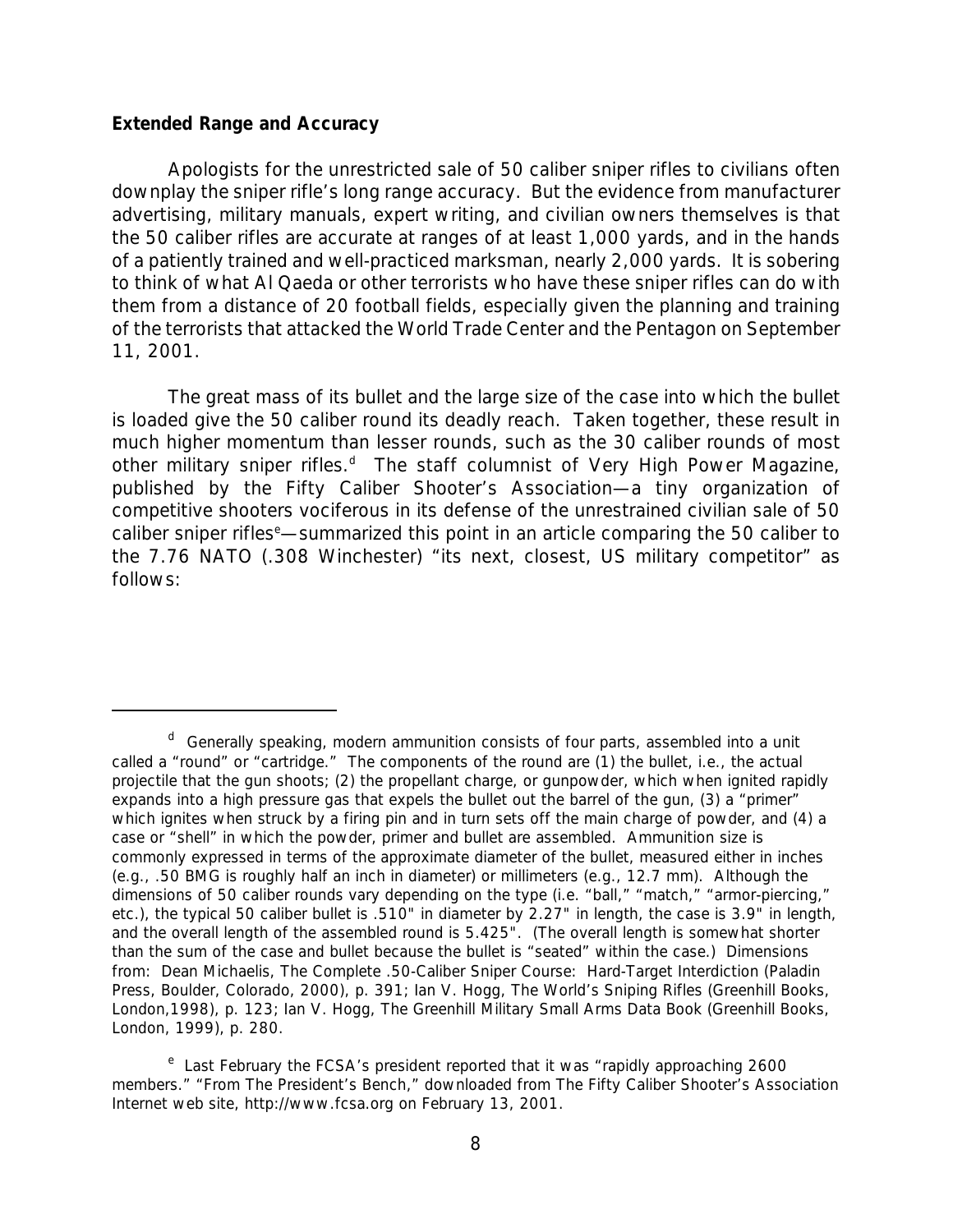

**Fifty Caliber Sniper Rifles Are Used by Armed Forces Worldwide**

*This Swedish soldier takes aim with a Barrett M82A1 50 Caliber sniper rifle. According to Forbes magazine, a sale to the Swedish army in 1989 was Barrett's first government contract.*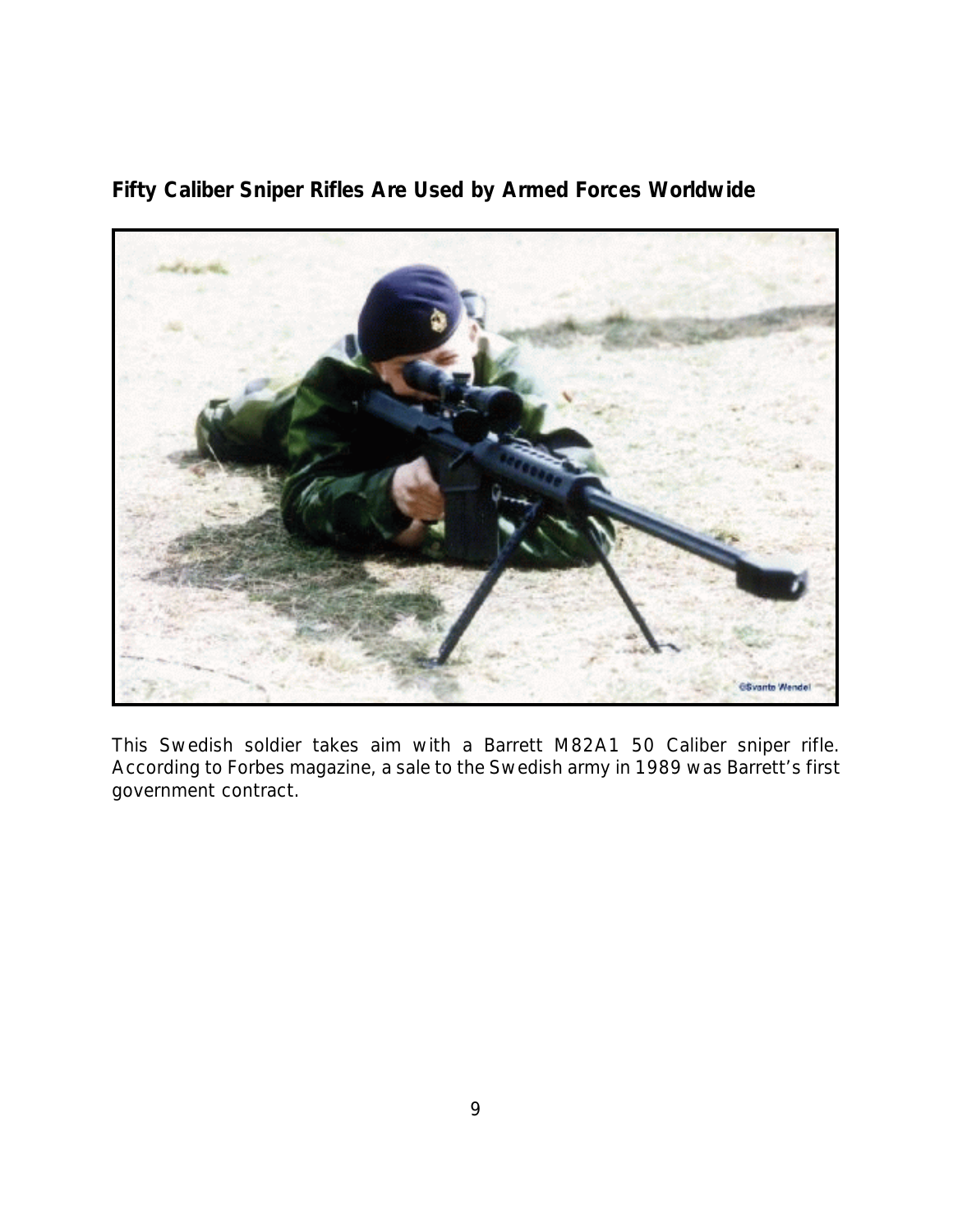For military users, the .50 BMG caliber cartridge offers a significantly larger payload volume over the .30 calibers. Also, with the speed and weight of the .50 projectile, muzzle energy is outstanding for a small arms caliber. This translates into a longer range bullet that can still deliver a punch. $24$ 

How long a range? According to the U.S. Army, the 50 caliber rifle more than doubles the range of the sniper over the .308 round:

The typical range for a sniper attack is 300 to 600 meters with mediumcaliber rifles. Shots from 800 to 1,000 meters are the exception. However, heavy sniper rifles (.50-caliber, 12.7-mm, 14.5-mm, and 15 mm) with ranges of 1,200 to 1,500 meters are now proliferating around the world.<sup>25</sup>

Manufacturers of 50 caliber sniper rifles also claim accuracy at these and even greater ranges. "With confirmed hits out to 1800 meters, the Barrett model 82A1 is battle proven," Barrett Firearms states in its promotional brochure.<sup>26</sup> In fact, U.S. forces using Barrett M82A1s routinely engaged Iraqi forces out to a range of 1,600 meters (1,750 yards) during the 1991 Gulf War.<sup>27</sup> For readers familiar with Washington, DC, this is roughly the distance from the Smithsonian Institute Metro stop to the West Front of the Capitol, where inaugural ceremonies are held. Another manufacturer, Aurora Tactical, says that its Model 650 Special Light Anti-Materiel Rifle (SLAMR) "enables a skilled marksman to deliver exceptionally accurate fire on targets in excess of 1500 yards."<sup>28</sup>

These ranges, in the vicinity of one mile, are at the outer limits of what may be expected from a skilled marksman. But they should not be dismissed as beyond the reach of dedicated terrorists like Al Qaeda, especially given the civilian training available and discussed in Section Four. In fact, some expert observers consider the 1000 yard range—the equivalent of 10 football fields end to end—to be comfortably within the grasp of the serious shooter. For example, two publications reviewing the performance of a new entry into the 50 caliber market, the ArmaLite AR-50, addressed the range question. *American Rifleman*, the NRA's official journal, said the .50 BMG is "ideally suited for precision target shooting at distances of 1000 yds. or more."<sup>29</sup> *The Small Arms Review*, dedicated to the arcana of military weaponry, said, "It turned out that hitting something at 1000 yards was not the challenge. The *real* challenge was finding a place to safely *shoot* at a target 1000 yards away."<sup>30</sup>

Finally, advances in the design of 50 caliber rifles and ammunition alike have gradually improved the performance of expert shots at the 1,000 yard range. Thus, the diameter of the group of winning rounds fired in world record competitions steadily declined from 9.3125" in 1986 to 2.6002" in 1999.31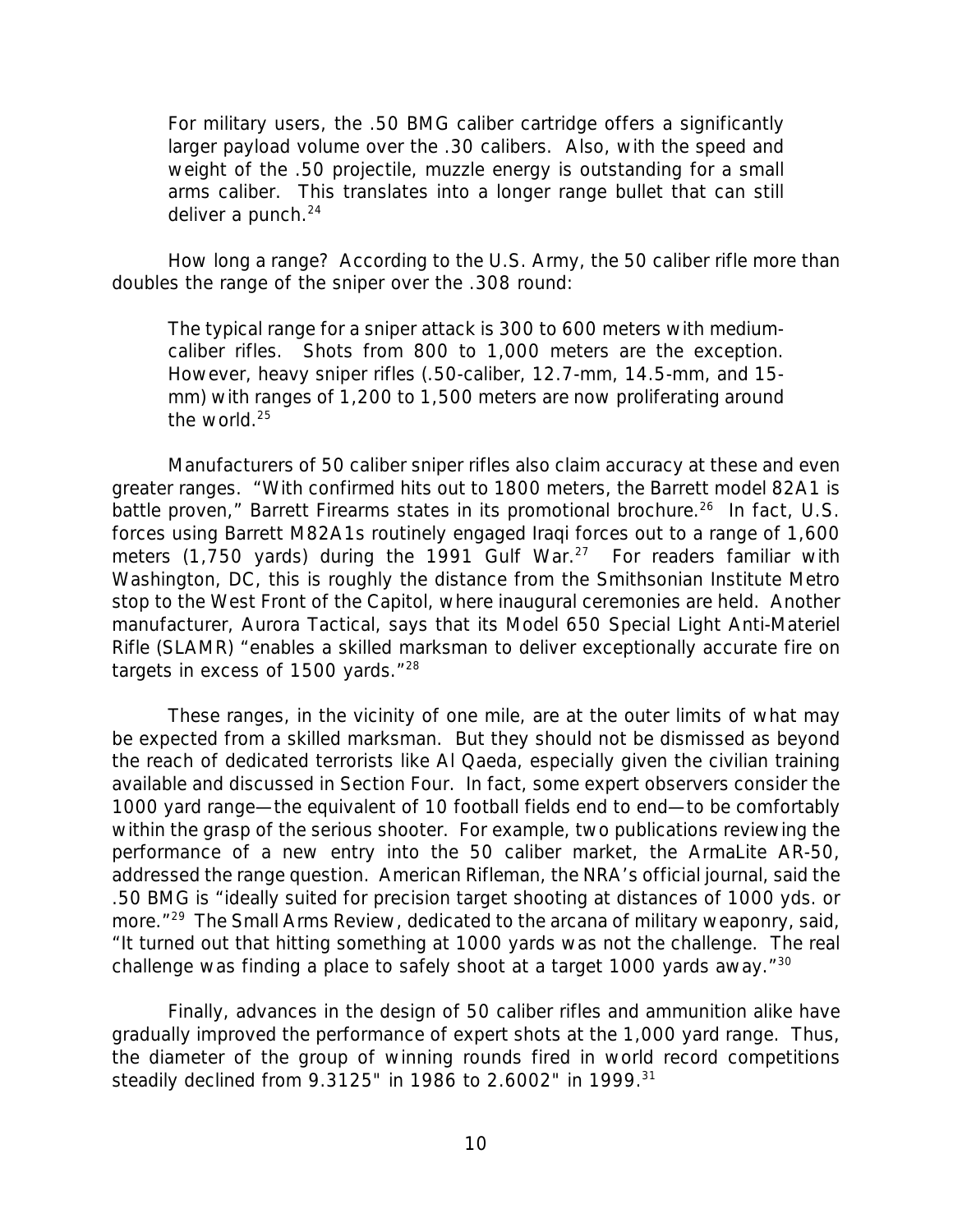In short, the evidence is clear that the power of the 50 caliber sniper rifle in trained hands reaches from at least 1,000 to as far as 2,000 yards.

#### *Destructive Power*

It must always be kept in mind that the 50 caliber sniper rifle's threat is not only a function of the long ranges described above, but a devil's blend of long range and massive power. The operator will balance these two depending on the nature of the target. For example, IRA terrorists who assassinated British soldiers and Irish constables fired from ranges as short as 120 yards. The rounds the IRA snipers fired easily ripped through high grade military body armor worn by the soldiers, inflicting instantly mortal wounds.<sup>32</sup> On the other hand, the longest confirmed kill in sniper history was achieved at a distance of 1.42 miles in Vietnam, by U.S. Marine Corps Gunnery Sergeant Carlos N. Hathcock. That feat is all the more impressive given that 50 caliber sniper rifles had not even yet been invented—Hathcock was firing single shots from a 50 caliber machine gun that he jury-rigged with a telescopic sight.<sup>33</sup> The 50 caliber sniper rifles being sold to civilians today are much more sophisticated and finely made than Hathcock's makeshift weapon.

Although the 50 caliber sniper rifle presents a dramatic assassination threat because of its extraordinarily long range, that threat must not blind us to the super gun's power to destroy material targets. This destructive power is at least as serious a terrorist threat as assassination, and is more likely to cause mass casualties and widespread disruption to commerce and civic order. Here, for example, is Barrett's description of the power of its Model M82A1:

This revolutionary .50 caliber semi-automatic rifle allows sophisticated targets to be destroyed or disabled by a single soldier. Armored personnel carriers, radar dishes, communications vehicles, aircraft and area denial submunitions are all vulnerable to the quick strike capability of the Barrett 82A1. With decisive force and without the need for the manpower and expense of mortar or rocket crews, forces can engage the opposition at distances far beyond the range of small arms fire....The 82A1's light weight makes transportation as easy as walking....With night vision equipment, the weapon is even more effective under cover of darkness. The muzzle brake reduces felt recoil to no more than that of a 12 gauge shotgun....The advantages are obvious when you consider that many of the same targets for rocket and mortar fire can be neutralized with M33 ball, API M8 or Multipurpose ammunition.<sup>34</sup>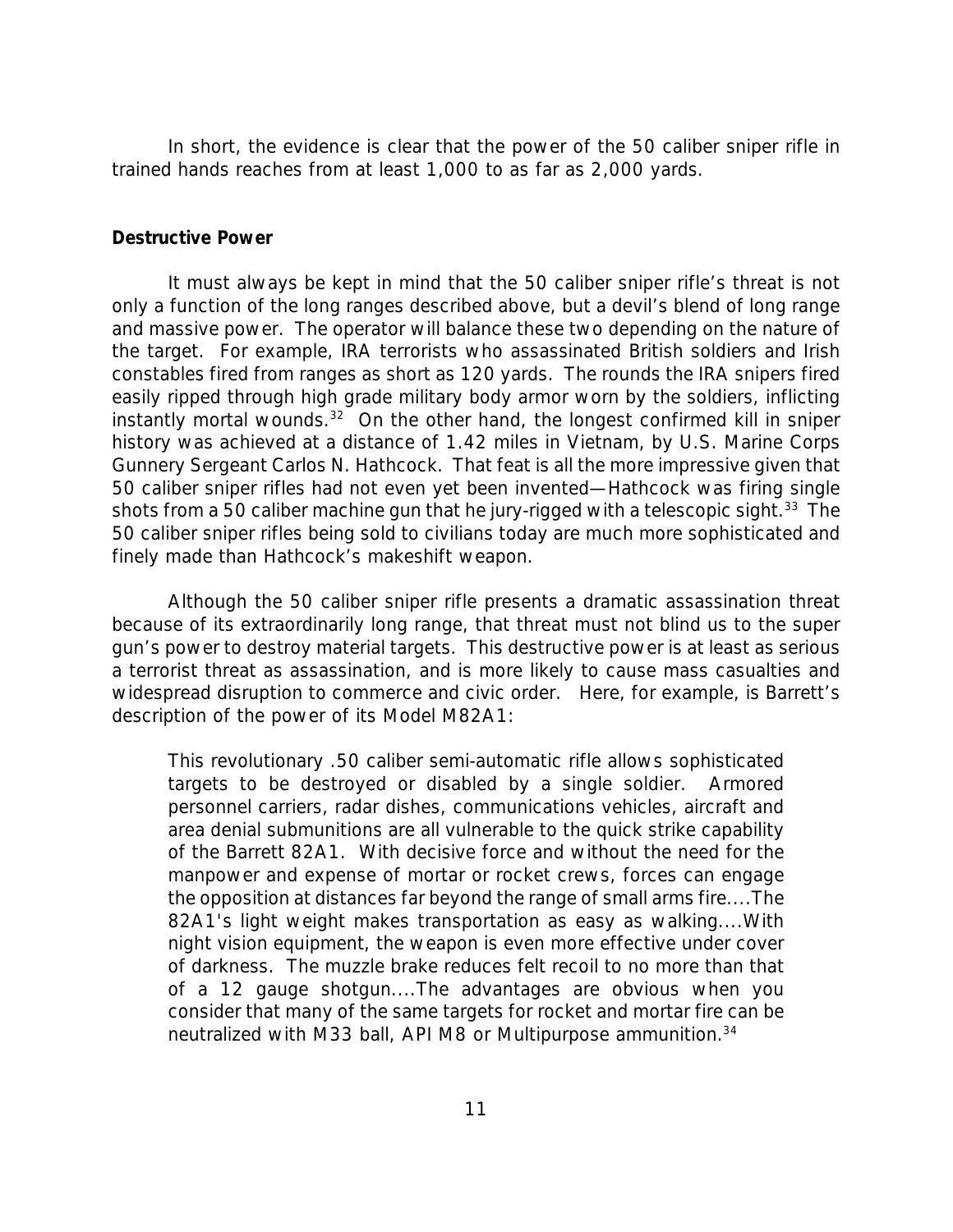An excerpt from the U.S. Army's manual on urban combat indicates that it agrees with Barrett's assessment of the 50 caliber sniper rifle's ability to destroy materiel targets:

These heavy sniper rifles were originally intended as anti materiel weapons for stand-off attack against high-value targets, such as radar control vans, missiles, parked aircraft, and bulk fuel and ammunition storage sites. Because of this, they are only marginally accurate enough for long-range shots against individual personnel. It is their ability to shoot through all but the heaviest shielding material, and their devastating effects, that make them valuable psychological weapons.<sup>35</sup>

How destructive can the 50 caliber sniper rifle be in the hands of an Al Qaeda terrorist? That depends on the ammunition—and the target.

#### *Overview of 50 Caliber Ammunition*

The U.S. military uses at least eight different types of .50BMG ammunition, each type designed for a specific use. $36$  There are also various brands of civilian ammunition, much of it designed and manufactured for long-range competitive shooting, and 50 caliber ammunition can be reloaded at home. Worldwide, at least 100 variants of 50 caliber ammunition are produced in more than 30 countries.<sup>37</sup> All of these types of 50 caliber ammunition have one thing in common: they are extremely powerful. Even so, some varieties are much more destructive than others.

The ammunition that 50 caliber sniper rifles fire today was originally developed during the First World War as both an anti-tank and machine gun round.<sup>38</sup> Developments in tank armor soon made tanks generally impervious to 50 caliber rounds,<sup>f</sup> but according to the Marine Corps and other authorities, the 50 caliber can still blast through more lightly armored vehicles, such as armored personnel carriers,<sup>39</sup> and thus clearly through armored limousines.

In fact, one of the reasons that the FBI requested that tanks be brought into the notorious and ultimately tragic siege of the Branch Davidian compound at Waco,

<sup>&</sup>lt;sup>f</sup> It is not true, nor has the VPC ever claimed, that a 50 caliber round can penetrate the armor of a modern tank, despite occasional erroneous reports to that effect. What is true is that the 50 caliber can force tank crews to "button up," and well-placed shots could destroy or degrade certain external equipment and vision blocks on some tanks. See, e.g., undated article "How to 'Tickle a Tank,'" *Soldier of Fortune*, posted on Barrett Firearms Internet web site, downloaded from http://www.clickstudio.com/barrettmilitary/sof.htm on September 29, 2001. These, however, are generally military matters beyond the range of this report and the VPC's interest.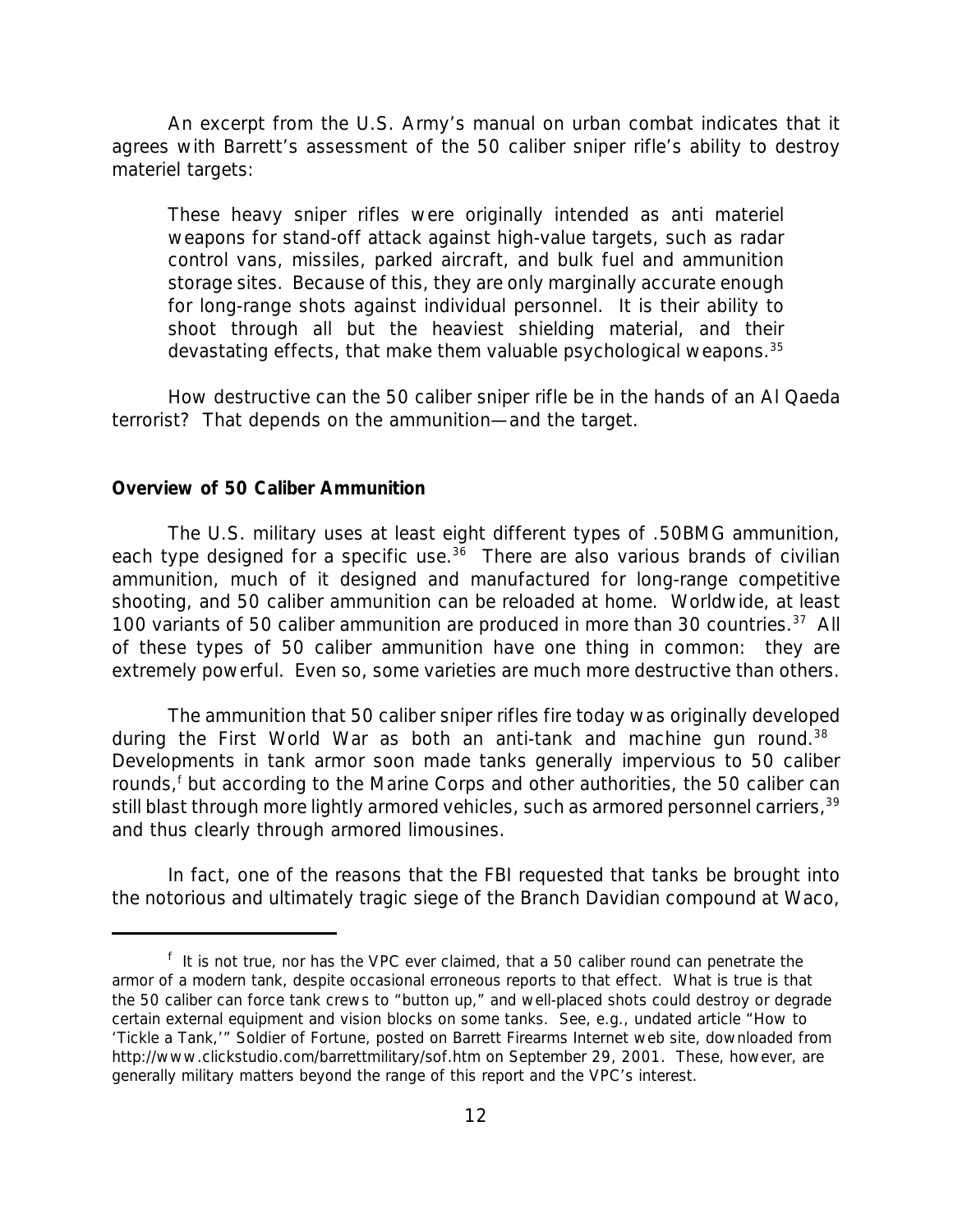**"Size Matters"**



*Relative size of 30 caliber and 50 caliber rounds. Most military and police sniper rifles are in 30 caliber.*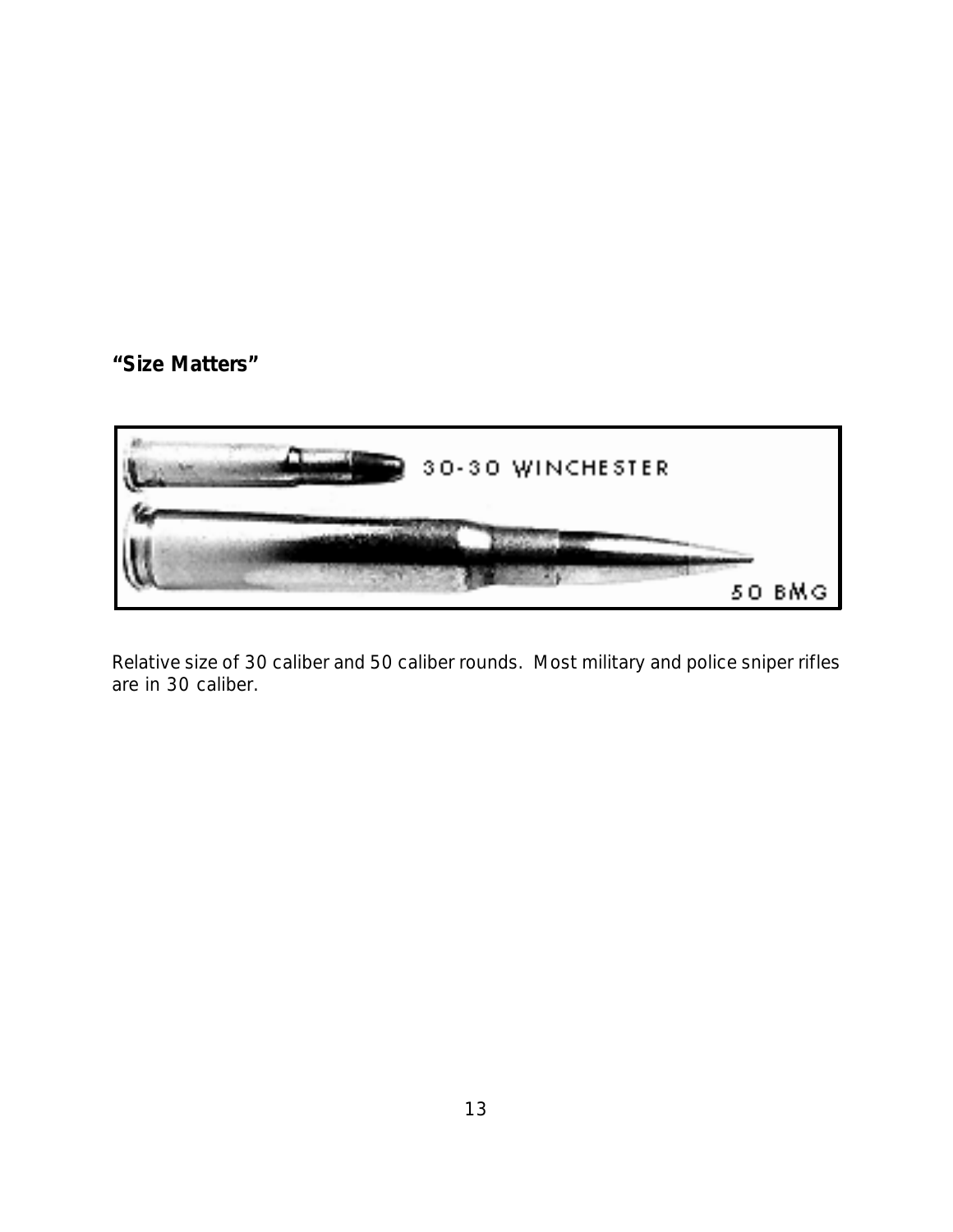Texas was that the Davidians were armed with two Barrett 50 caliber sniper rifles.<sup>40</sup> An Army general told officials that even the U.S. "Bradley fighting vehicles would be vulnerable to .50 caliber weapons."<sup>41</sup> It is clear that the presence of these super guns in civilian hands contributed to the escalation of force in the encounter. The implications for the security of high-profile dignitaries and others traveling in civilian armored cars, equally clear, are discussed in Section Three.

#### *50 Caliber Ammunition Available on U.S. Civilian Market*

The following review of four types of 50 caliber ammunition that are available to civilians in the United States—and thus easily available to foreign and domestic terrorists—describes the destruction the 50 caliber sniper rifle can inflict.

The availability of this ammunition in U.S. civilian markets is wholly aside from the fact that military ammunition stocks also can be procured from underground sources. Arms and ammunition—including such destructive items as M-16 assault rifles, machine guns, TNT, dynamite, plastic explosives, land mines, and hand grenades—are regularly stolen from U.S. military armories.<sup>42</sup> Fifty caliber sniper rifles have proliferated in military forces around the world, and 50 caliber ammunition is made in more than 30 countries. Those foreign forces, including some that are less than friendly to the United States, have stocks of military ammunition that are available to any terrorist with the right connections. Arms and ammunition are also stolen from these foreign forces, friend and foe alike, sometimes on a staggering scale.<sup>43</sup> Fifty caliber sniper rifles are also now finding their way into the arsenals of civilian police,<sup>44</sup> opening another potential channel for acquisition of the more exotic 50 caliber ammunition through theft<sup>45</sup> or other leakage.<sup>46</sup> As *Jane's Intelligence Review* noted recently, "the hardest category of military exports to control is dual-use technology—technology that has both civilian or military applications."<sup>47</sup> This description snugly fits the 50 caliber military sniper rifles sold by Barrett and other manufacturers to armies and civilians alike.

*Ball ammunition.* The simplest and most common round of firearm ammunition is called "ball." The U.S. Army says 50 caliber ball is used for training and against personnel and light materiel targets.<sup>48</sup> Ball has less penetrating power than the specialized rounds discussed below. But the bullet's power against material objects is nonetheless awesome, varying as in all cases with distance. Thus, the Army says that at the long range of 1,500 meters (1,640 yards), ball ammunition can penetrate one inch of concrete, six inches of sand, and 21 inches of clay.<sup>49</sup> At the lesser range of 35 meters (38 yards), ball ammunition can penetrate an inch of armor plate and 16 inches of log wall.<sup>50</sup>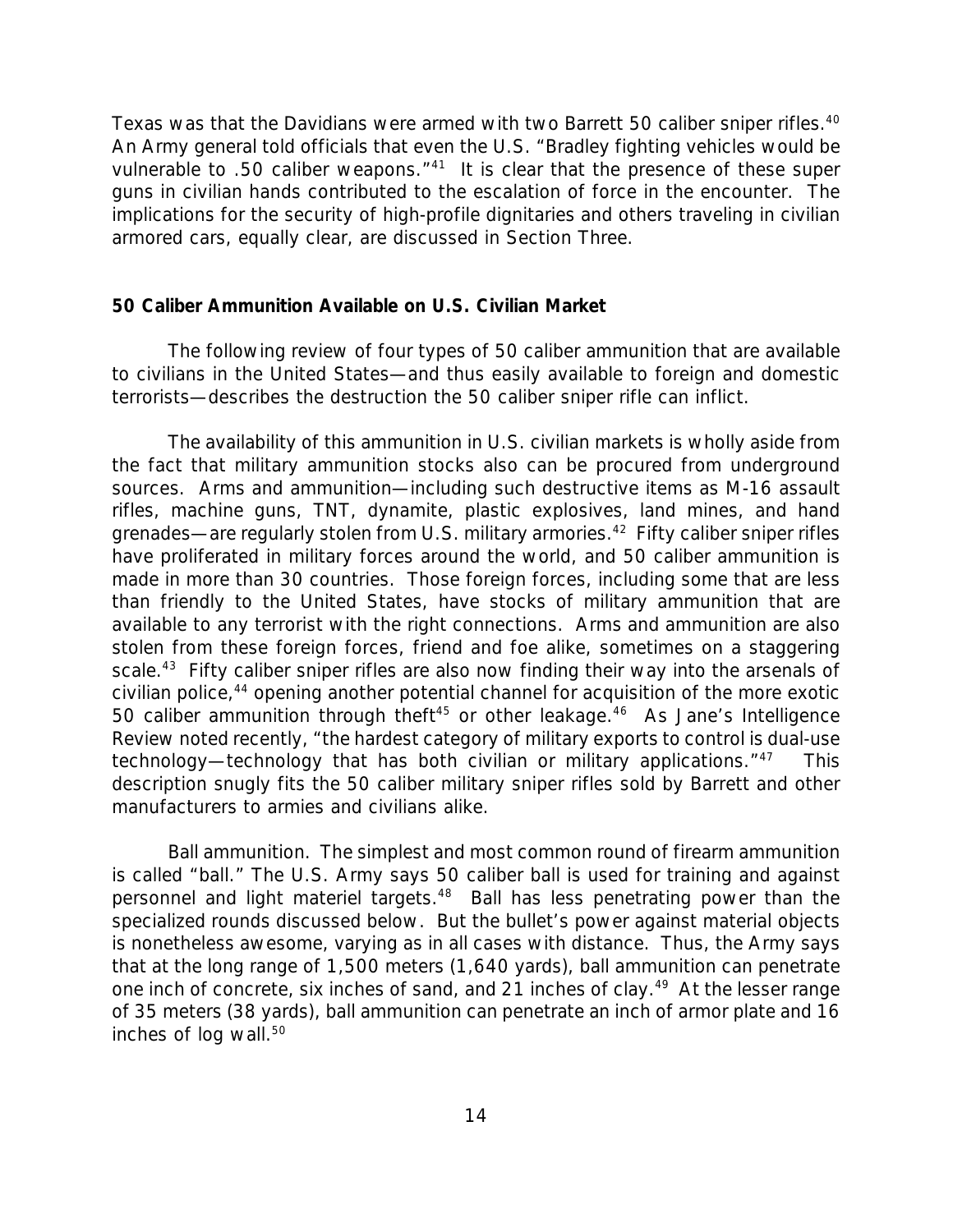Of course, a bullet that can penetrate an inch of concrete from the distance of 16 football fields can do massive damage to any softer target (such as human beings or unarmored public utility fixtures) from that and lesser ranges. Moreover, Army tables cited in the paragraph above show that the effects of ball can be enhanced by repeated firing at the same target, a capability of the semi-automatic 50 caliber sniper rifles like the Barrett M82A1 and others.<sup>g</sup> This thought is captured in the following quote from a noted expert author on sniping:

It's the .50's tremendous ability to penetrate bunkers and building that makes it so deadly....This means you can pulverize enemy positions and induce casualties without necessarily seeing an enemy soldier. When firing at positions, don't be thrifty; riddle them with enough bullets to ensure damage.<sup>51</sup>

In lieu of such brute force, the 50 caliber sniper rifle's performance can be substantially enhanced by the use of ammunition specially designed to destroy hard targets—ammunition that makes the rifles what expert Mark V. Lonsdale calls "a cost effective way to engage the enemy's high-tech equipment, light skinned vehicles and aircraft, especially when compared to the cost of hitting the same targets with rocket or mortar fire."<sup>52</sup>

*Armor-piercing and incendiary ammunition.* The Army says that the basic 50 caliber armor-piercing round is designed for use "against armored aircraft and lightly armored vehicles, concrete shelters, and other bullet-resisting targets."<sup>53</sup> The armorpiercing effect is achieved by the bullet's design, which wraps a hardened core of a substance like manganese-molybdenum steel with a softer metal jacket.<sup>54</sup> Incendiary ammunition is self-descriptive, used for "incendiary effect, especially against aircraft."<sup>55</sup> In other words, it sets things like airplanes, fuel, and other combustible materials on fire.<sup>h</sup> Tracer ammunition, familiar to the public from scenes of night combat, leaves a visible trail of incendiary light. Variant rounds combine armorpiercing, incendiary, and tracer effects.<sup>56</sup>

As the following table demonstrates, the capabilities of the 50 caliber sniper rifle is substantially enhanced by the use of basic armor-piercing ammunition.

<sup>&</sup>lt;sup>g</sup> Semi-automatic firearms typically have an ammunition magazine, popularly called a "clip." They fire one round every time the trigger is pulled until the magazine is empty. The trigger of a semi-automatic firearm may be pulled rapidly, but it must be released between each round. This differs from the fully automatic weapon, or machine gun, which continues firing as long as the trigger is held down until the magazine is exhausted.

<sup>&</sup>lt;sup>h</sup> Fifty caliber sniper rifles have been banned from some public shooting ranges because of fires set by enthusiasts firing various types of incendiary rounds. See discussion in Section Four.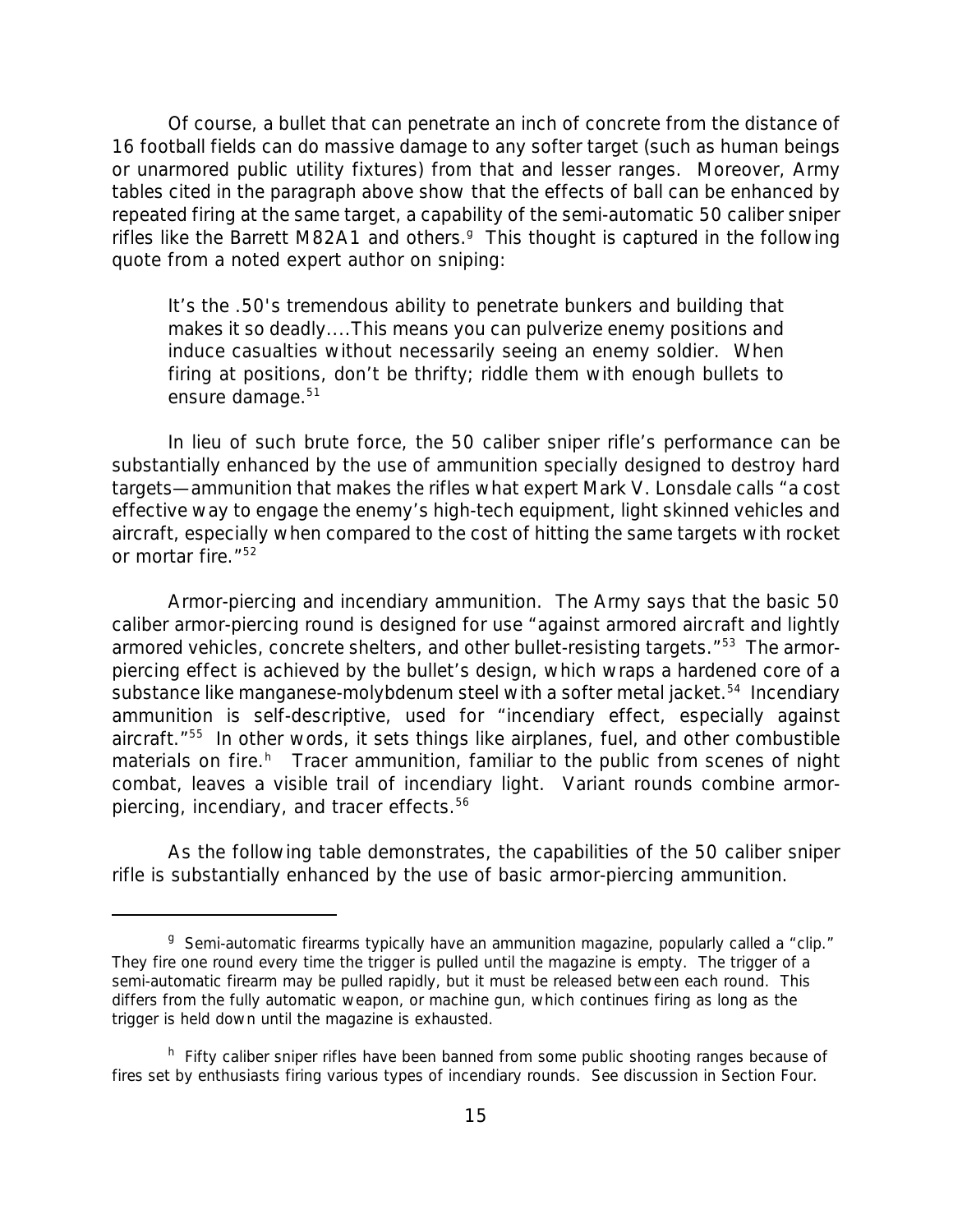#### *50 Caliber Armor-Piercing Bullet Penetration*

| <b>Material</b>                     | 200 Meters<br>$(219$ Yards) | 600 Meters<br>$(656$ Yards) | 1,500 Meters<br>$(1,640$ Yards) |
|-------------------------------------|-----------------------------|-----------------------------|---------------------------------|
| Homogeneous<br><b>Armor Plate</b>   | 1.0"                        | 0.7"                        | 0.3"                            |
| Face-Hardened<br><b>Armor Plate</b> | 0.9"                        | 0.5"                        | 0.2"                            |
| Clay                                | 28"                         | 27"                         | 21"                             |

According to expert John Plaster, armor-piercing rounds at the shorter range of 100 yards (one football field) can penetrate nine inches of concrete, 1.8 inches of unarmored steel, 3.5 inches of aluminum, and 96 inches of timber.<sup>57</sup>

*Saboted Light Armor Penetrator (SLAP) Ammunition.* Designers of anti-armor ammunition have long used the idea of replacing a given caliber gun's projectile with a projectile of smaller diameter but more dense material. In order to seat the smaller projectile in the larger ammunition case, and to gain the necessary spin from the gun's rifled barrel, the projectile is wrapped in a "sabot" or "shoe." The shoe rides the length of the gun's barrel, then drops away from the projectile when it exits the barrel. The much higher velocity of a "saboted" round enhances its armor-piercing performance.

The U.S. Marine Corps developed 50 caliber SLAP ammunition in the 1980s, and it was used in 1990 during the Gulf War's Operation Desert Storm. It uses a .30 inch heavy metal (tungsten) penetrator in a plastic shoe, which is .50 inch in diameter. "Since the mass of the saboted penetrator is much lighter in weight than normal ball .50 caliber ammunition, SLAP's velocity can be significantly and safely increased," according to the Marine Corps. "This produces a very fast round with a very flat trajectory which enhances hit probability...and extends the light armor capability...significantly."<sup>58</sup>

According to Winchester, the civilian contractor that developed the 50 caliber SLAP round, it delivers "superior and proven performance against lightly armored vehicles and armoured attack helicopters at ranges up to 1500 meters."59

<sup>i</sup> Source: John L. Plaster, *The Ultimate Sniper: An Advanced Training Manual for Military & Police Snipers* (Paladin Press, Boulder, Colorado, 1993), p. 221.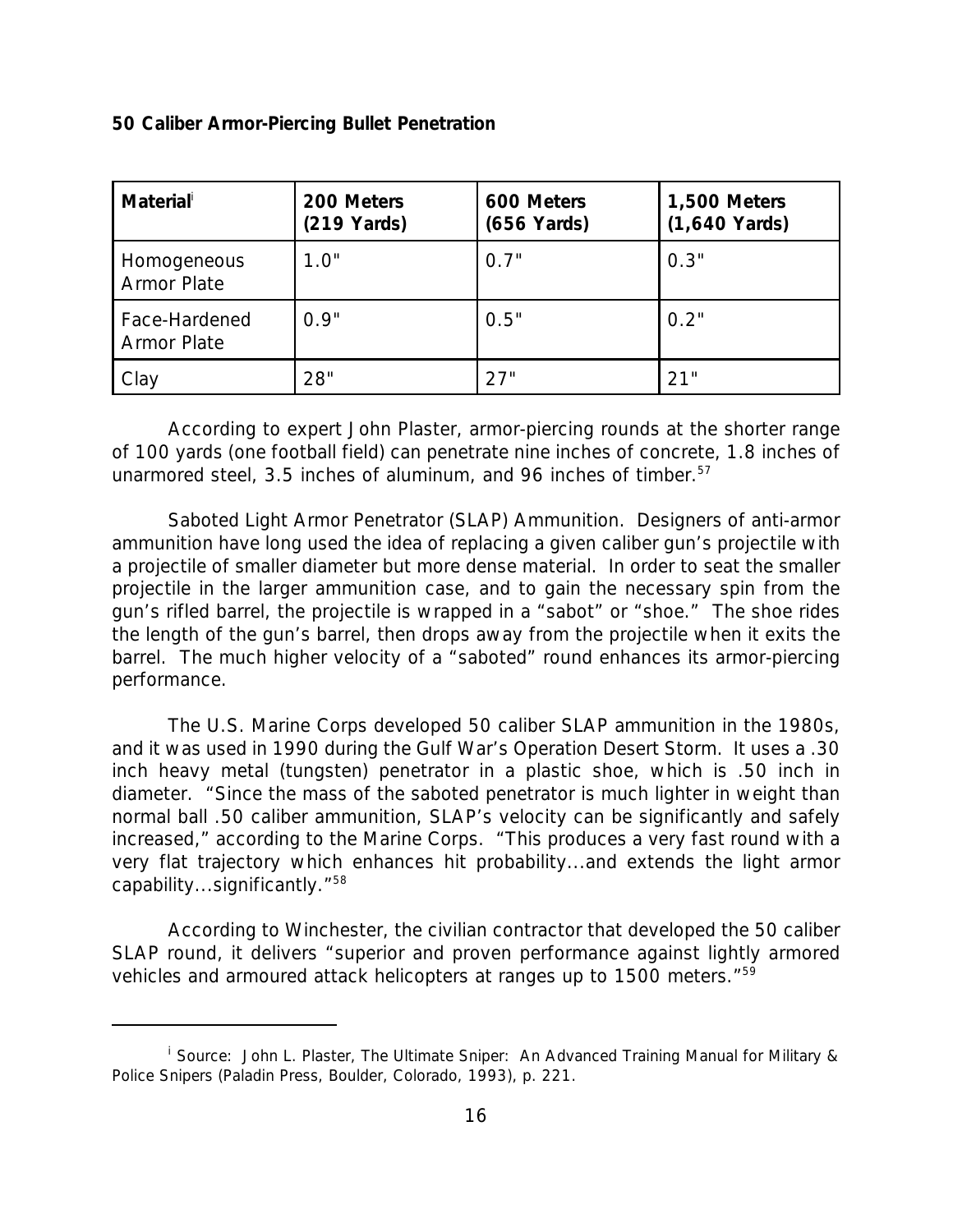**Components of "saboted light armor piercing" (SLAP) round**



*The 30 caliber bullet fits into 50 caliber case with plastic "sabot." Sabot falls away after round exits the barrel of the gun.*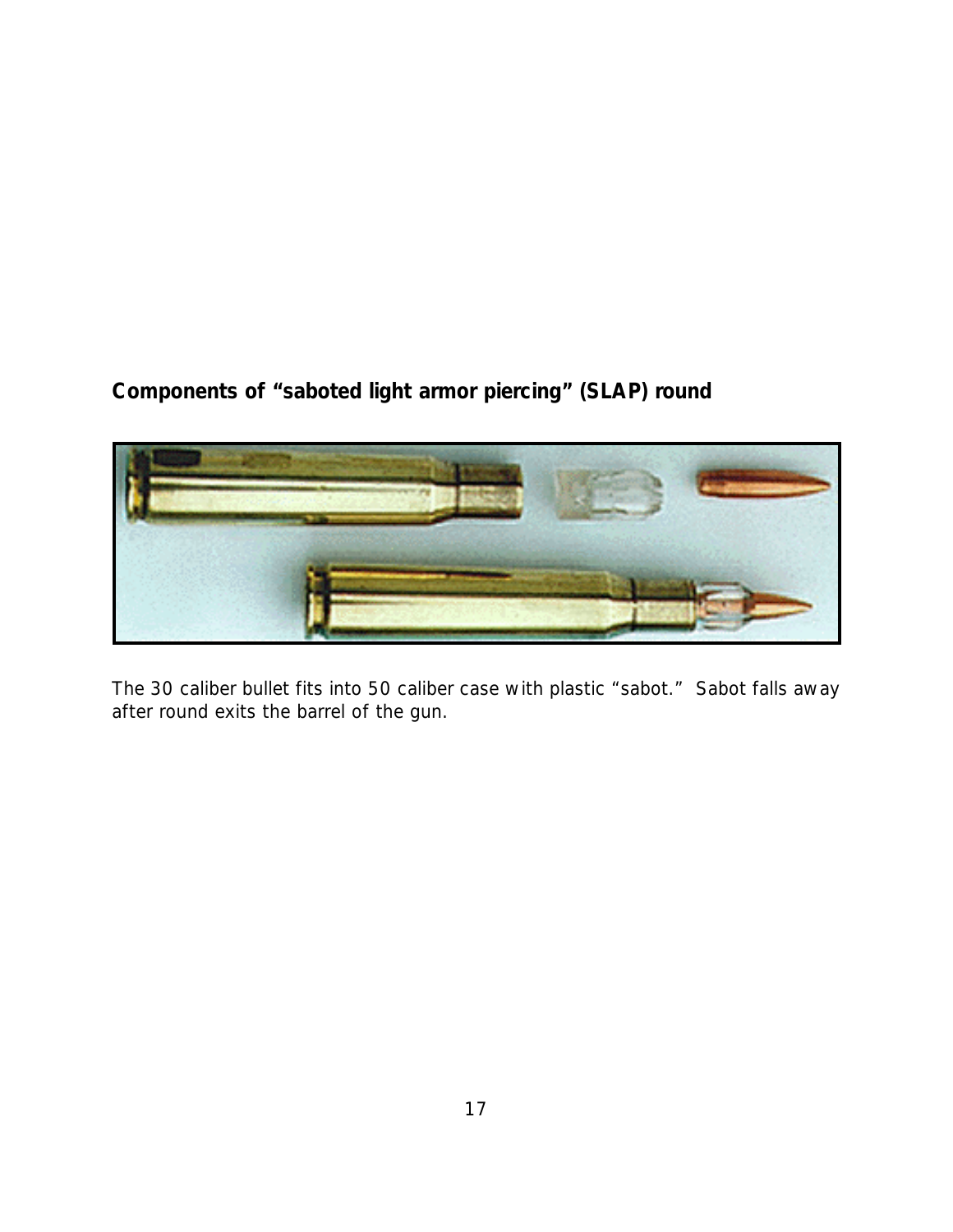A round that has "proven performance" against an armored attack helicopter at 1,600 yards is a clear threat to America in the hands of any terrorist group that, like Al Qaeda, has acquired the means to deliver it in the form of the Barrett 50 caliber sniper rifle.

*Raufoss Multipurpose (Armor-piercing, explosive, incendiary) Ammunition.* The crown jewel of 50 caliber sniper rifle ammunition is the Raufoss multi-purpose round, developed by a Norwegian company and manufactured under license by several companies, including Winchester. Said by experts to be the most popular round with U.S. military snipers, $60$  it was used to devastating effect by U.S. forces in the 1991 Gulf War.

Designated the MK211 by the U.S. military, the Raufoss round was described by Jane's *International Defense Review* in 1994 as "the most influential development of the past decade" in 50 caliber ammunition. $61$  The round combines armor-piercing, explosive, and incendiary effects and uses a "highly effective pyrotechnically initiated fuze...[that] delays detonation of the main projectile charge until after initial target penetration—moving projectile fragmentation and damage effect inside the target for maximum anti-personnel and fire start effect."<sup>62</sup> According to its developer, Nordic Ammunition Company (NAMMO), the round can be used in "sniper rifles similar to Barrett M82A1," has "the equivalent firing power of a 20 mm projectile to include such targets as helicopters, aircrafts (sic), light armour vehicles, ships and light fortifications," and can ignite JP4 and JP8 military jet fuel.<sup>63</sup> (The typical 20mm projectile to which NAMMO equates its 50 caliber Raufoss round is approximately .8 inch in diameter, thus more than half again as wide as the 50 caliber. It is used in anti-armor and anti-aircraft cannons, often with an explosive charge.<sup>64</sup> The Vulcan 20mm cannon has been the standard internal gun armament of most U.S. combat aircraft—currently including F-14, F-16, and F/A-18—since the 1950s. $65$ )

According to the Marine Corps, the Barrett "M82A1A...fires the .50-caliber RAUFOSS ammunition, which contains a tungsten penetrator and a more powerful explosive charge than the API ammunition....it has penetrated an inch of steel at 2000 yards."<sup>66</sup> Jane's *International Defense Review* estimates that the round is "probably capable of disabling a man wearing body armor who is standing behind the wall of a house at 2,000m.... (and) can perforate the foundation of a high-rise building (20cm reinforced concrete) at 400m."<sup>67</sup> Reasonable persons probably would agree that blasting through 20 centimeters (7.87 inches) of reinforced concrete from four football field's distance is an impressive performance.

The antipersonnel sniping potential of the Raufoss round—touted by both NAMMO and Winchester in their advertising material—inspired an unsuccessful attempt in 1998 by the International Committee of the Red Cross to have the round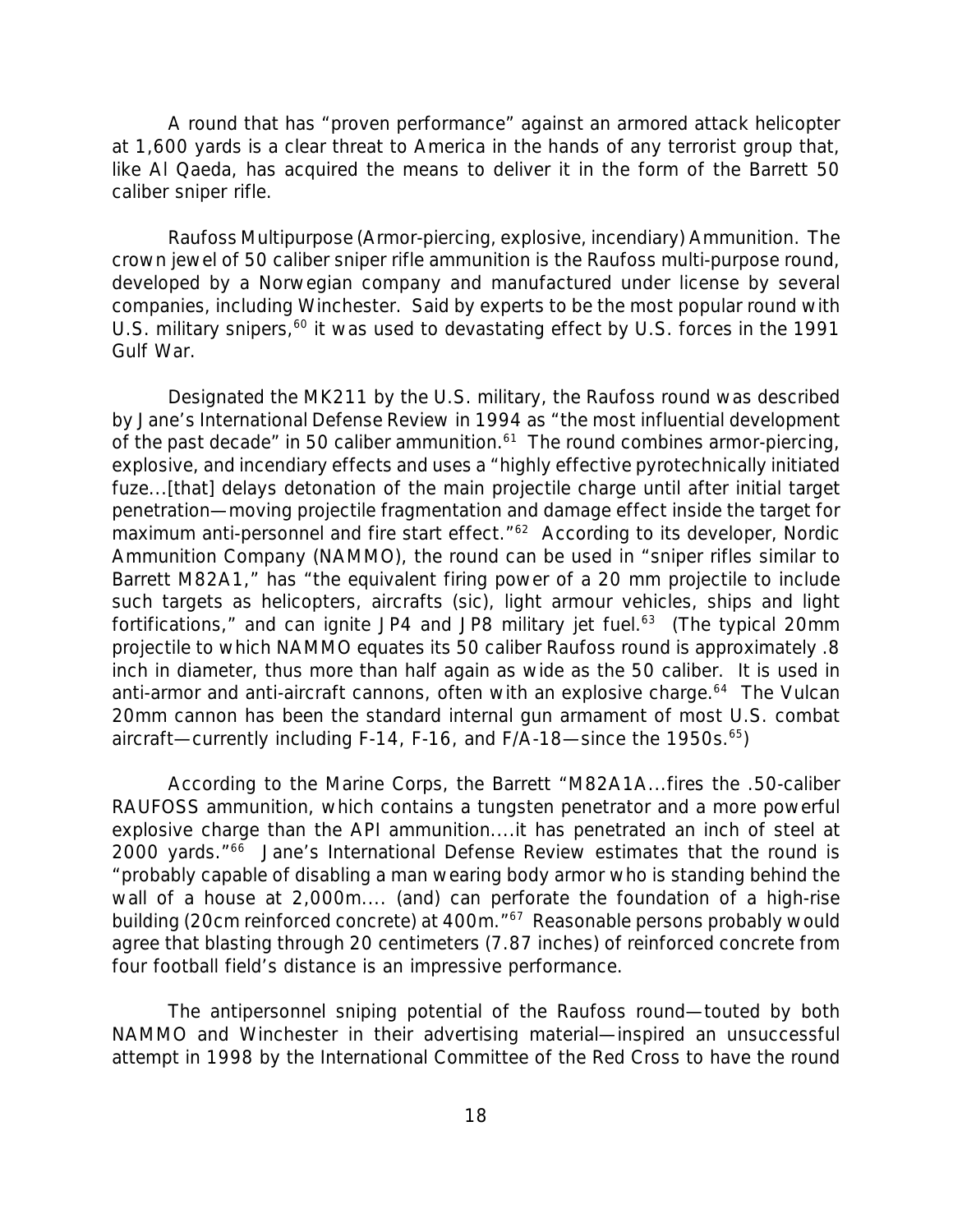



*How the Raufoss 50 caliber multi-purpose round works. The armor-piercing bullet penetrates the armor. Then a delayed action fuze sets off the explosive part of round, producing fragmentation and incendiary (fire-starting) effects.*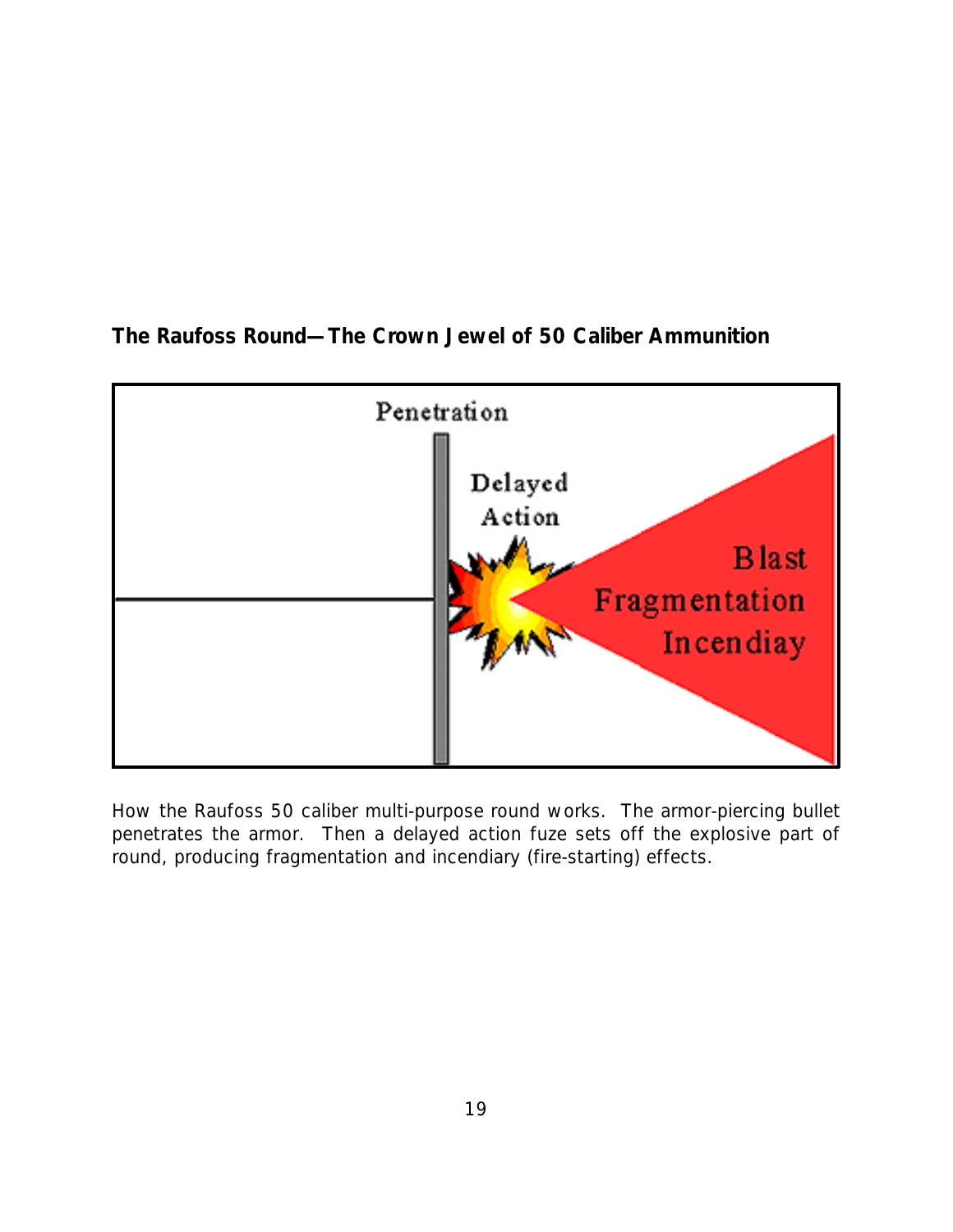declared an "exploding bullet" banned under international law.<sup>68</sup>

#### *Availability of Specialized 50 Caliber Ammunition on U.S. Civilian Market*

The implications of the potential uses to which a terrorist might put 50 caliber armor-piercing, incendiary, SLAP, or Raufoss ammunition can only be described as frightening. Yet all of these types of ammunition are available on the U.S. civilian market. SLAP is less frequently offered than ball, armor-piercing, and incendiary variants, and Raufoss is rarely offered publicly. Yet the VPC has documented public offerings and apparent sales of all the varieties discussed above in the civilian market (again, aside from leakage from military stocks worldwide).

Ball, armor-piercing, and armor-piercing incendiary are routinely sold through a variety of Internet web sites and mail order catalogs, and at least one site has also offered SLAP.<sup>69</sup> In addition to these commercial outlets, armor-piercing and SLAP rounds have been offered for sale through at least one Internet gun auction site.<sup>70</sup>

Finally, SLAP and Raufoss have been offered for sale through postings on a popular 50 caliber Internet bulletin board.<sup>71</sup> One correspondent on the board claimed to have "acquired some Winchester manufactured (real) SLAP ammo which was acquired from a Winchester rep for free." If this is true, that incident marked a source of leakage that cut out the military middle man.

In sum, the most destructive types of ammunition for the 50 caliber sniper rifles are freely available in the U.S. domestic market—wholly aside from whatever leakage may exist from military sources, not only within the United States, but abroad, including from the armed forces of hostile, terrorist-supporting countries.

In the next section, we report on the hands into which 50 caliber sniper rifles have fallen, including Osama bin Laden's Al Qaeda and other terrorists and criminals.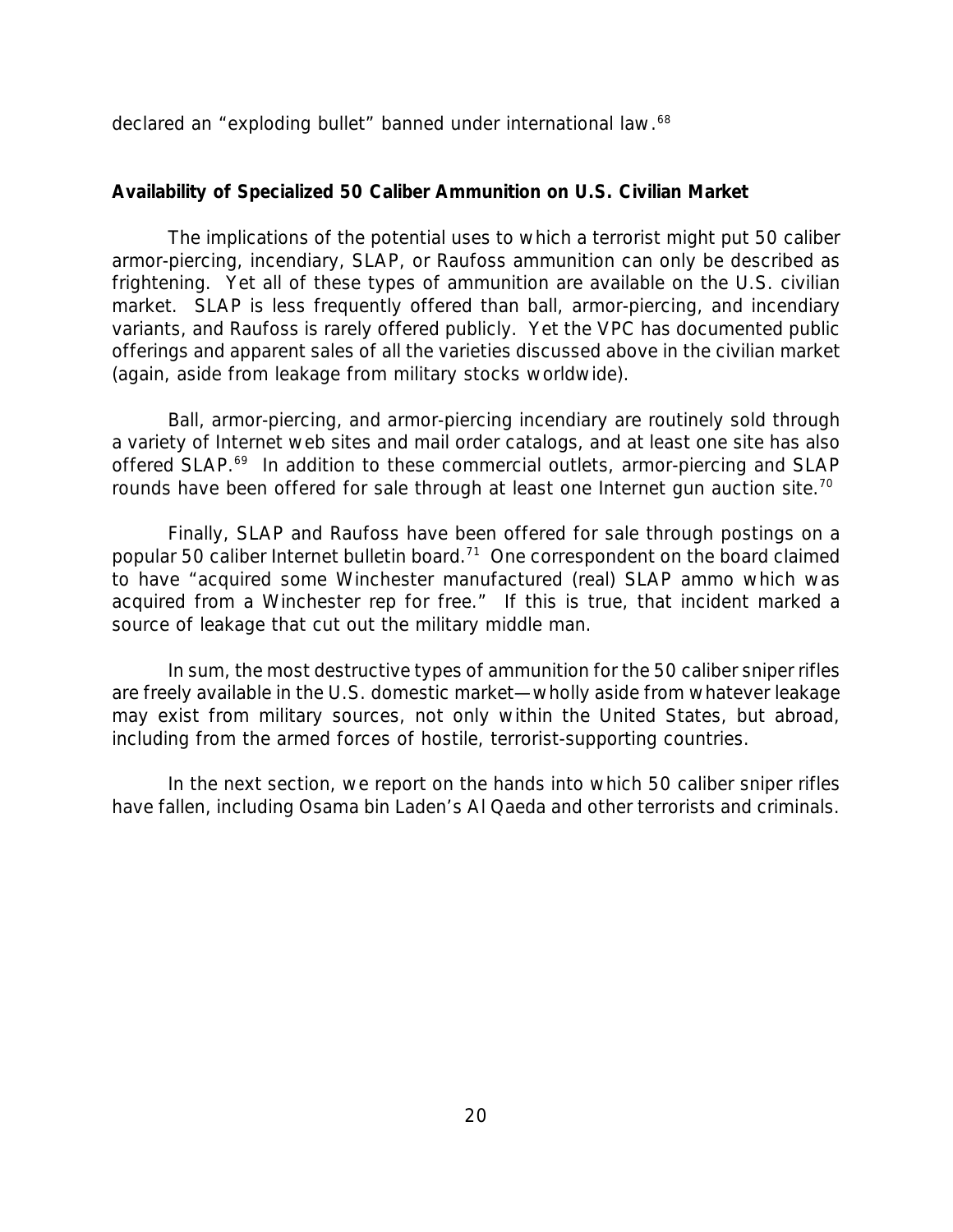# *Section Two: The Threats*

## **"It's a fun toy, a nice collectible. This is not something a drug lord or a bank robber is going to want to use. It's not easy to conceal."**

—Ronnie G. Barrett, owner of Barrett Firearms Manufacturing<sup>72</sup>

Advocates for the unrestrained sale of 50 caliber sniper rifles to civilians seek to cloud the debate with a smoke screen of two lines of argument. Both downplay the real danger. Both are demonstrably false. This section first disposes of those makeweight arguments, then demonstrates that terrorists and criminals in fact have acquired and used 50 caliber sniper rifles. America, now under ruthless attack from international terrorism, is at serious risk because precisely those terrorists—Osama bin laden and his Al Qaeda organization—have the destructive power of the 50 caliber sniper rifle and its ammunition described in the preceding section.

*"A toy for a big boy"—the innocent oddity argument.* One line of argument advanced by the gun lobby is that 50 caliber sniper rifles are an innocent oddity, owned by benignly responsible hobbyists and marksmen. Thus, when Ronnie G. Barrett, the founder and owner of Barrett Firearms Manufacturing in Murfreesboro, Tennessee, talks to the civilian press about his sniper rifles, he doesn't talk about their ability to punch through armored cars, shoot down hovering helicopters, and set aircraft and high-octane fuel tanks on fire from 1,000 yards away. Instead, he calls his super gun "a toy for a big boy," $73$  and "a fun toy, a nice collectible." $74$  A recent *Forbes* magazine article quoted Barrett's description of his civilian market as consisting of "gun collectors and long-range target shooters who fancy `bold weapons that can do bold things.'"<sup>75</sup>

Barrett's folksy opinions on this putative toy and collectible were seconded by James A. Schmidt, owner of an Arizona ammunition manufacturing company and former vice-president of the Fifty Caliber Shooter's Association (FCSA).<sup>j</sup> "I don't think it's any different than raising schnauzers or learning how to cook," Schmidt told *The Washington Post*. "People have their fascinations."<sup>76</sup> One of those fascinations illuminates what might be called the "macho variant" of the innocent oddity argument. According to FCSA co-founder Skip Talbott, "Some people just want the biggest thing on the block."<sup>77</sup>

<sup>&</sup>lt;sup>j</sup> FCSA is a nonprofit corporation, incorporated in Tennessee, which is also the home state of Barrett Firearms Manufacturing.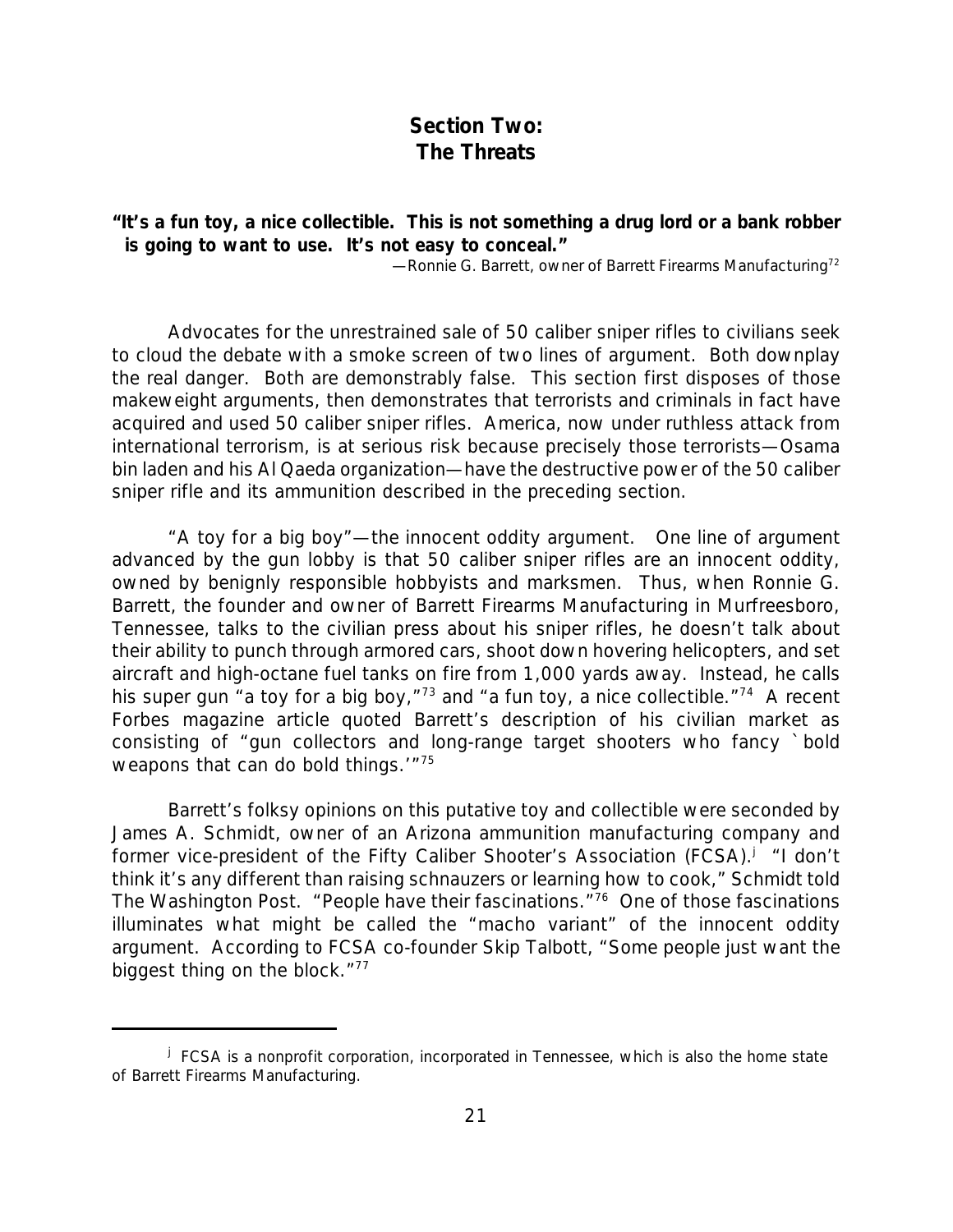The innocent oddity argument collapses on both conceptual and factual grounds. Conceptually, the fact that a handful of hobbyists collect a functioning weapon of war with the devastating power of the 50 caliber super gun has little to do with whether or how it should be regulated. For example, under the National Firearms Act of 1934 (NFA) machine guns<sup>k</sup> have been registered, with potential owners undergoing thorough background checks that include fingerprinting and local police sign-off. New production of machine guns for civilian sale has been banned since 1986. Yet machine guns are still legally collected and fired by enthusiasts.<sup>1</sup>

In any case, the facts asserted by these apologists wither under scrutiny. This section demonstrates that—if 50 caliber sniper rifles are toys for men in states of arrested adolescence or substitutes for raising schnauzers—they are also regularly bought and used by terrorists, drug lords, and ordinary criminals, not as toys, but as killing machines.

## *"TOYS FOR BIG BOYS" KNOWN SALES OF BARRETT 50 CALIBER SNIPER RIFLES TO TERRORISTS AND FRINGE GROUPS*

| Group                                  | Number Sold |  |
|----------------------------------------|-------------|--|
| Osama bin Laden's Al Qaeda             | 25          |  |
| <b>Church Universal and Triumphant</b> | 10          |  |
| David Koresh (Branch Davidians)        |             |  |
| <b>Irish Republican Army</b>           |             |  |

*Unsuitable for criminal use.* Apologists for unrestricted sale of 50 caliber sniper rifles also set up the straw man of street crime. They then proceed to knock down their straw man by arguing that the guns are not suitable for street crime. Thus, the Fifty Caliber Shooters Policy Institute (FCSPI), an offspring of the FCSA, $<sup>m</sup>$ </sup>

<sup>&</sup>lt;sup>k</sup> A machine gun is a "fully automatic" firearm, which means that, so long as the trigger is held down the gun will continue to fire until it expends all of the ammunition in its magazine.

<sup>&</sup>lt;sup>1</sup> For further details, see the discussion of the NFA in Section Five.

m According to FCSPI, it "represents the political interests of owners, manufacturers and retailers of fifty caliber rifles." "Mar 17<sup>th</sup> 2001, FCSPI Statement Regarding bill 1405 Submitted in Connecticut," downloaded from Internet web site http://www.50calpolicy.org/news/20010317.html on September 23, 2001.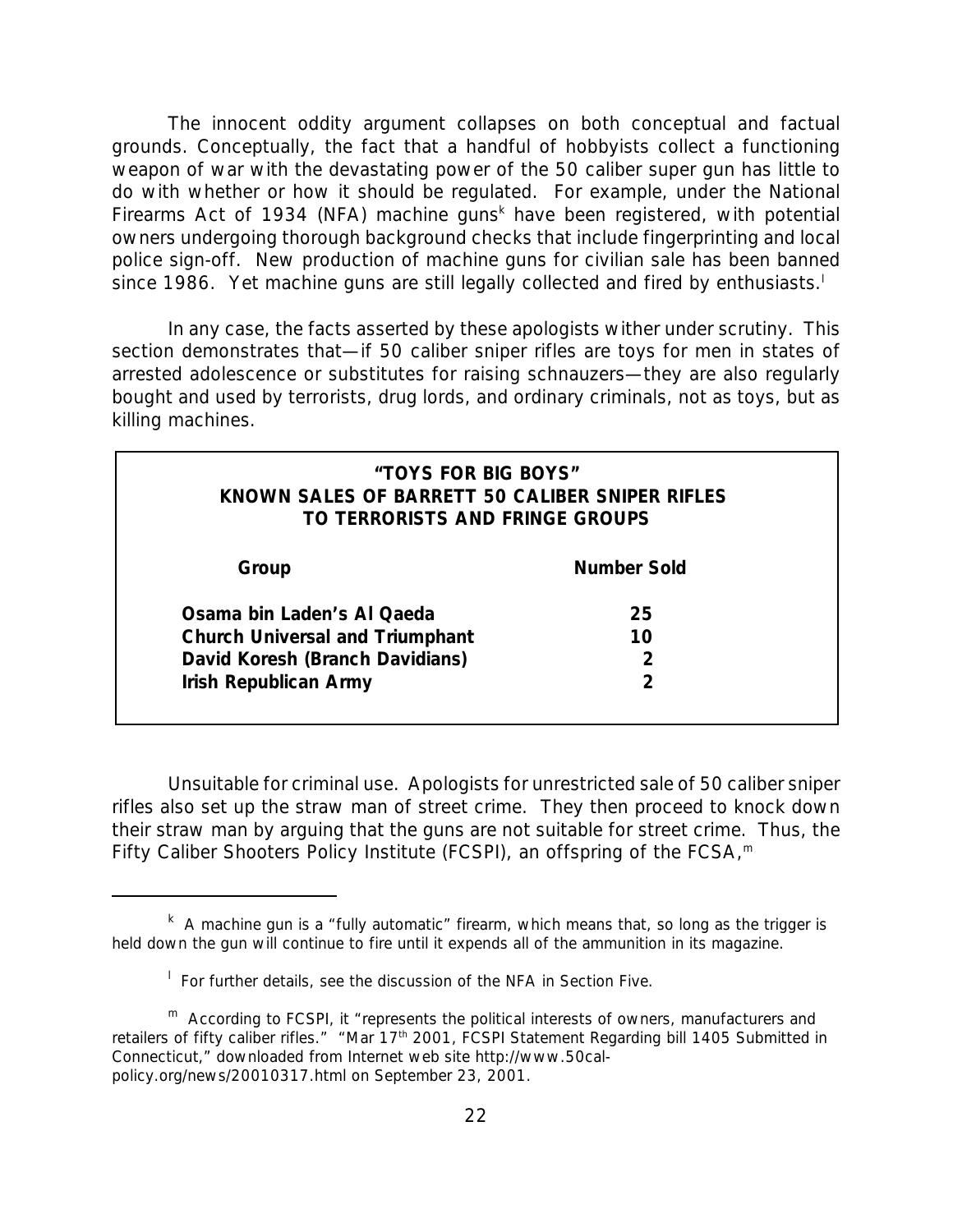asserts, "The fifty caliber rifle is not the weapon of choice by criminals. The guns are very heavy, cumbersome to carry and expensive  $(\$2000-10000)$ .<sup>"78</sup> Similarly, Barrett's Internet web site claims that "use in a crime has been zero or a number very close to zero (we are unable to find records of any .50 caliber rifles actually used in crime. $)^{n79}$ 

Like the "innocent oddity" argument, this specious apology falls apart under conceptual and factual scrutiny.

The VPC does not claim that the principal danger from 50 caliber sniper rifles is likely use in street crime. That niche is amply filled by the proliferation of portable, easily concealed and increasingly powerful handguns—particularly the millions of palm-sized "pocket rockets"—that the gun industry has poured into America in recent decades.<sup>n</sup> The VPC has argued consistently that, given the 50 caliber sniper rifle's unique capabilities, its main threat is as an "ideal tool for assassination and destruction."<sup>80</sup> It is relevant to note that before September 11, 2001, the number of terrorists hijacking four commercial airliners and then deliberately successfully crashing three of them into large buildings was "zero or very close to zero." The dangers of the 50 caliber sniper rifle must be viewed from the sober perspective of that test of catastrophic danger.

In any case, the "facts" claimed by the gun lobby about the potential and actual use of 50 caliber rifles in crime do not hold up. Each of the points that the gun industry and its allies claim make the 50 caliber sniper rifle unsuitable for crime simply are false. These claims are made out of either ignorance or bad faith, because most are refuted *by the words of the gun industry itself*:

! *"The guns are very heavy, cumbersome to carry...."*<sup>81</sup> So argues the FCSPI. That must be news to Ronnie G. Barrett, whose company literature claims: "The 82A1's light weight makes transportation as easy as walking."<sup>82</sup> As a matter of fact, the October 1, 2001 issue of *Forbes* magazine includes a picture of Ronnie G. Barrett holding one of his sniper rifles at port arms without apparent strain.<sup>83</sup> As early as 1989 Barrett was experimenting with metallurgy in order to reduce the weight of its gun by a third.<sup>84</sup> Barrett's Model 95 weighs 22 percent less than its earlier main line Model 82A1.<sup>85</sup> One sniper expert and author writes, "The current line of .50s are relatively light, easy to move and permit

<sup>&</sup>lt;sup>n</sup> See, Josh Sugarmann, *Every Handgun Is Aimed At You: The Case for Banning Handguns* (New York, The New Press, 2001), Chapter Five, "Handguns and Crime"; *Pocket Rockets: The Gun Industry's Sale of Increased Killing Power* (Washington, DC, Violence Policy Center), July 2000.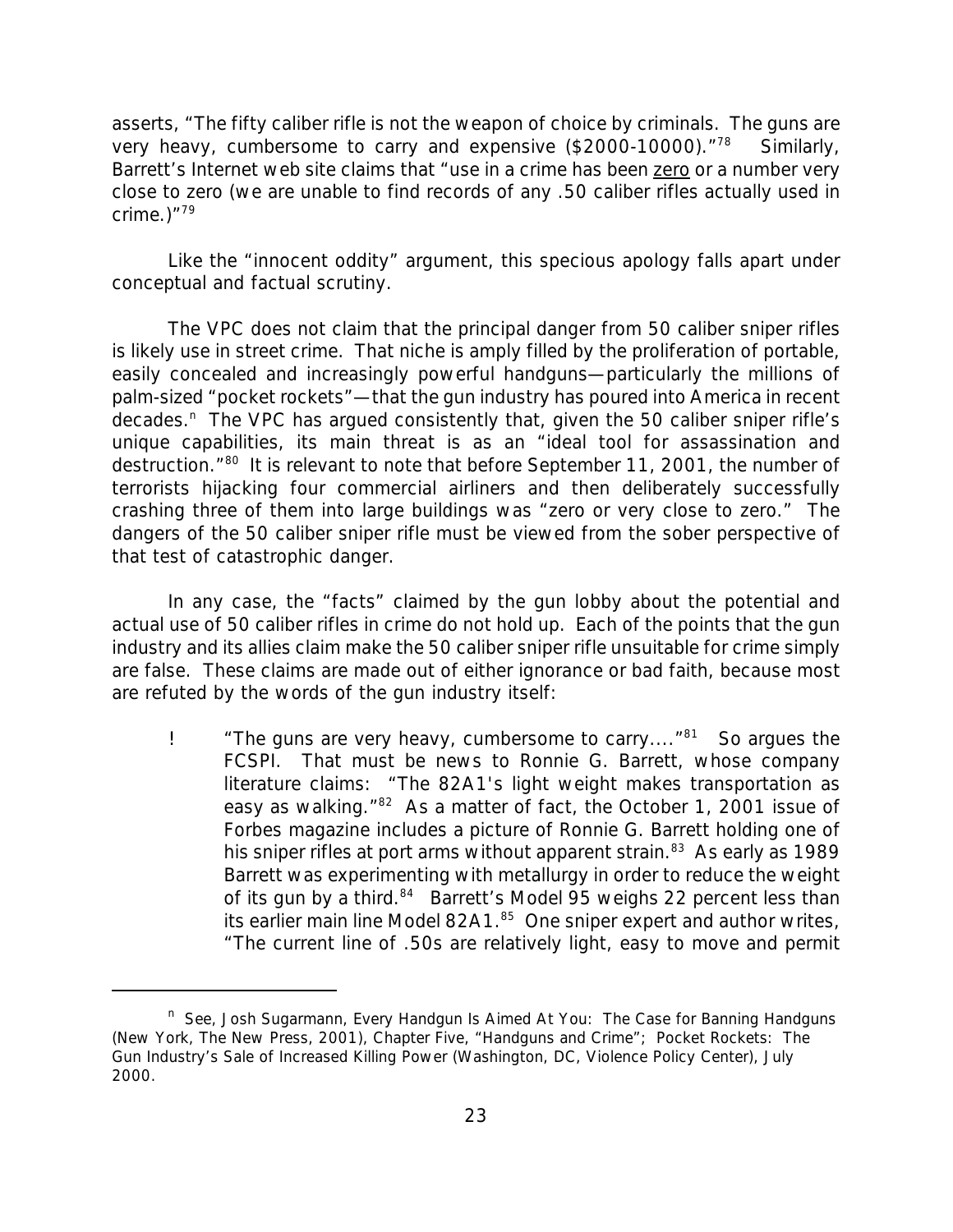rapid deployment."<sup>86</sup> Finally, MSNBC broadcast film, and the VPC has downloaded several videos posted at various Internet web sites by 50 caliber gun owners, showing 50 caliber sniper rifles being fired from the shoulder.

- ! *"If you try to fire this rifle inside a car, it would probably blow the windshield out of the car. And everyone in the car would be completely disoriented and couldn't function."<sup>87</sup>* This variant of the "too cumbersome" argument was advanced as expert opinion by former FCSA vice president Jim Schmidt. His claim would ring hollow to the British soldiers and Irish constables killed with Barrett sniper rifles—16 of the 24 sniper attacks on these law enforcement officials were fired from three different types of enclosed vehicles.<sup>o</sup> The vehicles were used as mobile firing platforms, fitted with steel trap doors in the rear which were raised at the appropriate moment to provide a clear field of fire.<sup>88</sup>
- ! *"The fifty caliber rifle is...expensive (\$2,000-10,000)."*<sup>89</sup> This assertion of the FCSPI is often repeated by other apologists, who invariably cite prices at the upper end of the scale. In fact, rapidly growing competition in the 50 caliber sniper rifle market has brought prices down dramatically. This is described in detail in Section Four. Several guns praised by gun press reviewers and users alike are listed in the range of \$2,000 or less. At least one Internet web site gun dealer offers the convenience of an "easy layaway plan" as well.<sup>90</sup> Moreover, "expensive" is a wholly relative term—the suggested prices of better handguns range from around \$600 to more than \$2,000, autoloading shotguns from around \$800 to \$6,600, and sporting rifles from about \$600 to \$8,000.<sup>91</sup> In any case, as the discussion below makes clear, these prices have not stopped terrorists and criminals from buying 50 caliber sniper rifles.

<sup>&</sup>lt;sup>o</sup> This is not the first debatable expert opinion Schmidt has offered. He testified before a May 3, 1999 Congressional forum chaired by Rep. Henry Waxman, saying with respect to SLAP and incendiary rounds, "They're hard on the guns....Why would you want to shoot something that's on fire going down the barrel of a gun you just paid \$6,000 for...." This testimony ignited intense criticism from Schmidt's fellow 50 caliber rifle owners on a popular 50 caliber Internet bulletin board. The critics pointed out that Schmidt's "expert" testimony was incorrect, since incendiary bullets ignite only upon striking a target, and tracer rounds do not ignite until after they leave the gun's barrel. In a posted reply, Schmidt wrote that his "fire down the barrel" statement was an effort to "dramatize what the bullet does when fired. At what point it 'catches on fire' was of little value at the time." *Postings in files of Violence Policy Center*.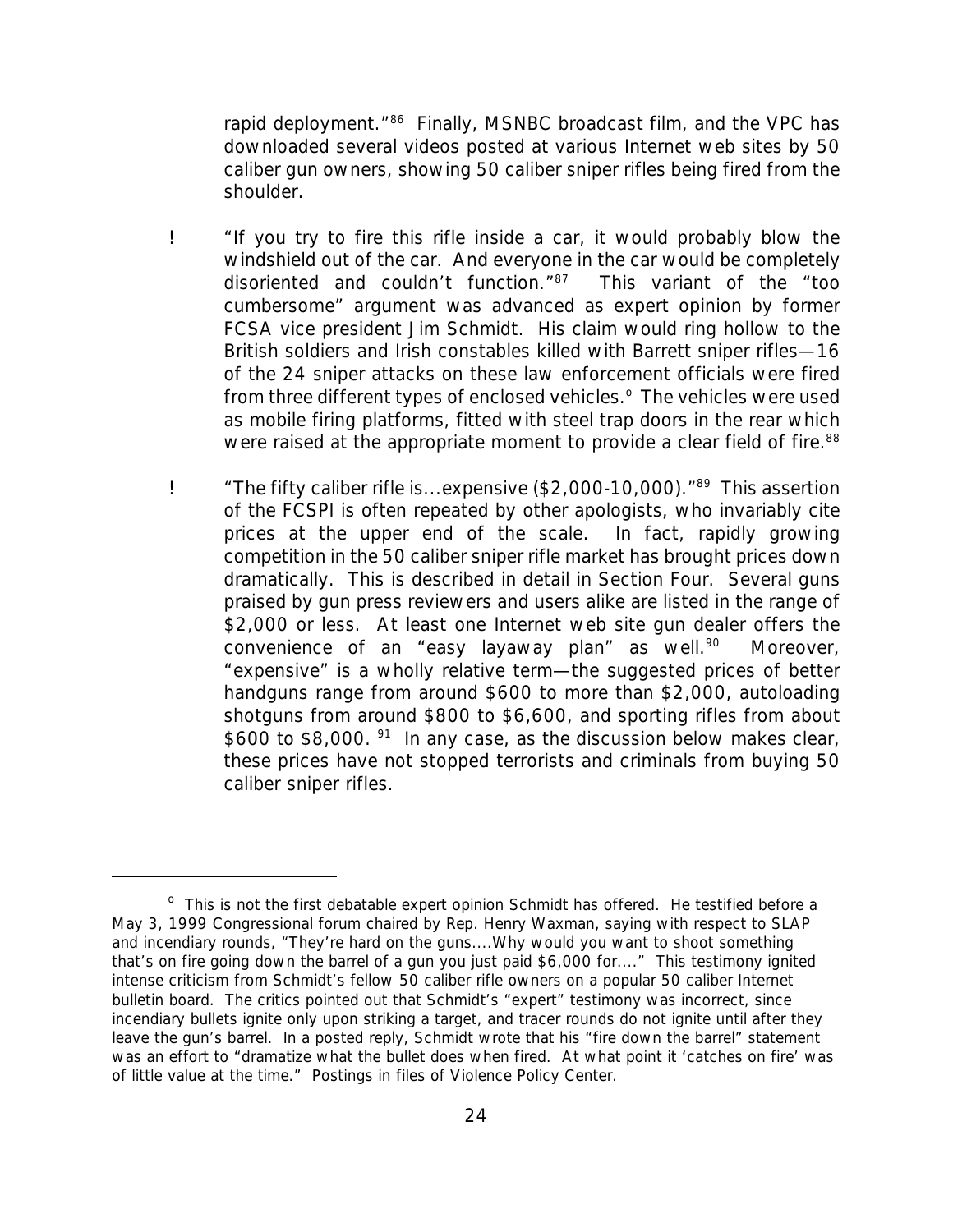Ronnie G. Barrett

*Advocates of unrestricted civilian sale of 50 caliber sniper rifles argue that they are "too heavy" for criminal use. But Ronnie G. Barrett was pictured in Forbes magazine holding the Barrett M82A1 without apparent effort. Barrett literature also says, "The 82A1's light weight makes transportation as easy as walking." The Barrett Model 99, introduced later, weighs 6.5 pounds less than the model shown here.*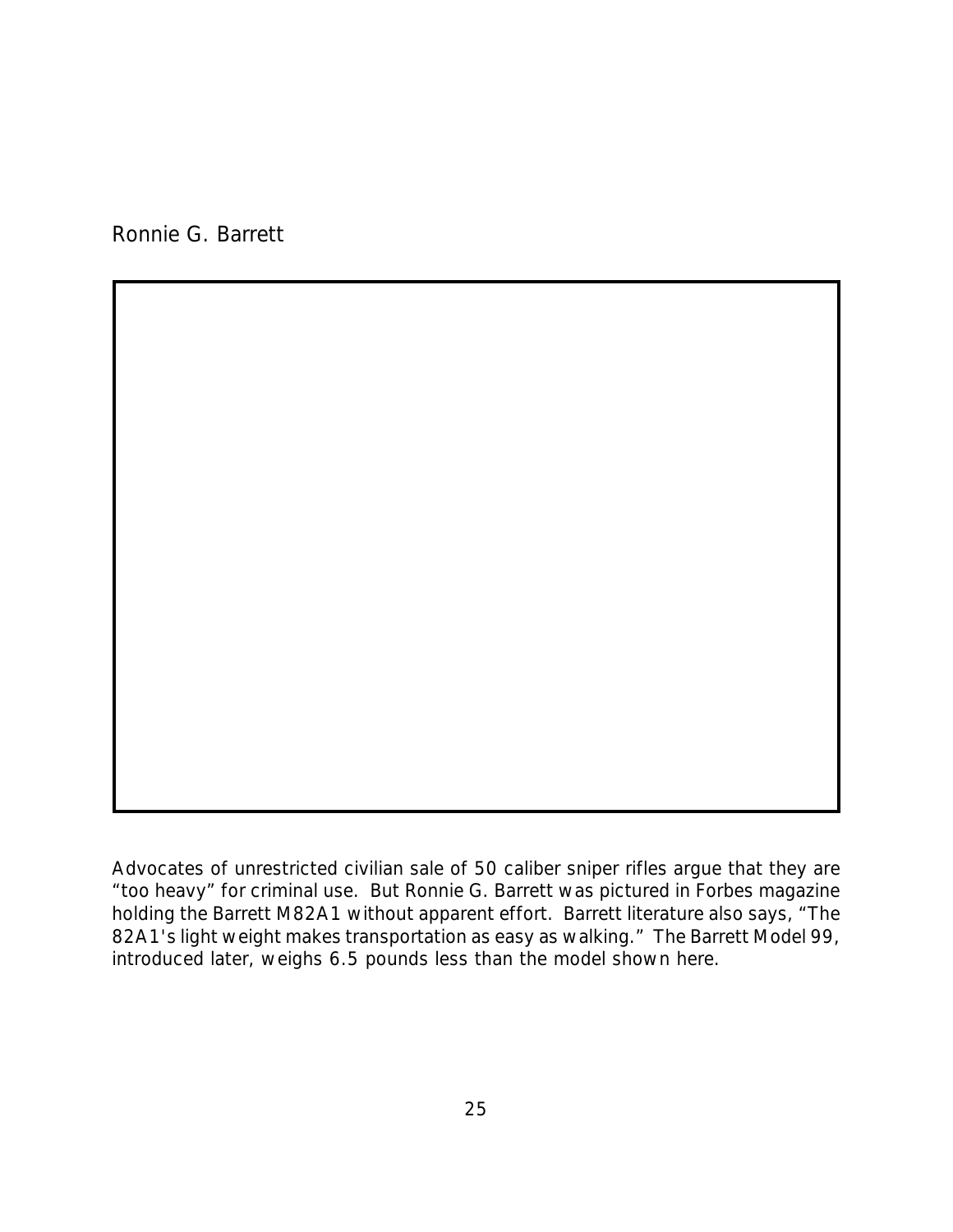## *Terrorist Enterprise Al Qaeda's Acquisition of 25 Barrett 50 Caliber Sniper Rifles*

"I'm not ashamed of what we're doing," a Barrett vice president told the *Chattanooga (Tennessee) Times* recently. "We sell most of our guns to military customers, or people approved by the government. $192$ 

Perhaps "most," but certainly not all of Barrett's sniper rifles have ended up in benign hands. Therein lies an object lesson in the danger of unrestrained civilian sales of weapons of war like 50 caliber rifles. Osama bin Laden's Al Qaeda has acquired at least 25 Barrett 50 caliber sniper rifles.<sup>93</sup> Unfortunately, there is no way of knowing how many more 50 caliber rifles Al Qaeda has obtained from Barrett or from its many competitors. No one keeps track of them.

Al Qaeda has become a household word since the September 11 terrorist attack—it is Osama bin Laden's terrorist support network. In addition to the catastrophic attacks on the World Trade Center complex and the Pentagon, Al Qaeda's previous attacks include:<sup>94</sup>

- ! Bombing the World Trade Center in 1993, leaving six dead and hundreds wounded.
- ! Bombing American military quarters in Dhahran, Saudi Arabia in 1996, killing 19 U.S. soldiers.
- ! Bombing American embassies in Kenya and Tanzania in 1998, killing 253 and wounding 5,500.
- ! Bombing the USS Cole at a port in Yemen, killing 17 U.S. sailors.

*The Sales to Al Qaeda.* The evidence that Al Qaeda bought 25 Barrett 50 caliber sniper rifles came to light during the trial of terrorists charged with the American embassy bombings in Africa. (Osama bin Laden was also indicted but has yet to stand trial.) A government witness, Essam al Ridi, testified that he had shipped 25 Barrett 50 caliber sniper rifles to Al Qaeda*.* The testimony is ambiguous as to the exact date of the transaction, but it appears to have been in either 1988 or 1989.<sup>95</sup> (Al Ridi, an Egyptian who became a naturalized U.S. citizen,<sup>96</sup> also learned to fly and taught flying in Arlington, Texas, at the now defunct Ed Boardman Aviation School.<sup>97</sup>) These guns still represent a live threat: firearms in general have a very long useful life, and 50 caliber sniper rifles used in the 1991 Gulf War are still being traded among enthusiasts and fired.<sup>98</sup> There is no reason to believe that Al Qaeda*'s* Barrett sniper rifles are not in service, and, wherever they are, they are a threat to Americans, civilians and military personnel alike.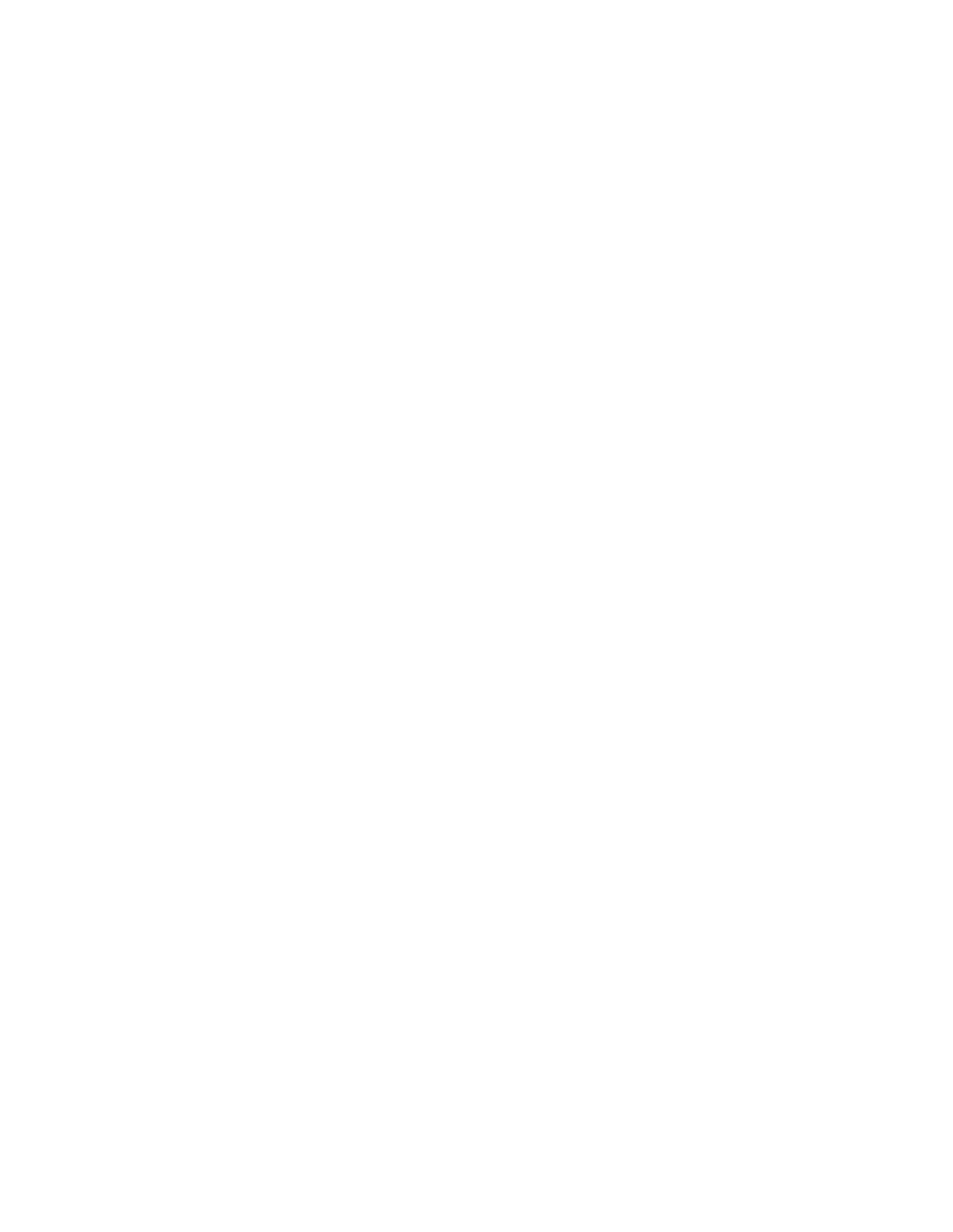In addition to the Barrett 50 caliber sniper rifles, al Ridi testified that he shipped range finders, night vision scopes, and night vison goggles to the terror syndicate, all of which would be useful to snipers using the guns.<sup>99</sup> Barrett promotional literature on its 50 caliber sniper rifle advises that "with night vision equipment, the weapon is even more effective under cover of darkness."<sup>100</sup> Range finders help snipers make sighting adjustments that are vital to accurate shooting at long ranges.<sup>p</sup> Range must be estimated otherwise by visual clues from the relative size of landmarks, helped by standard gradations etched into telescopic sights.

There is no evidence yet available about whether Ronnie G. Barrett—in whose name the Barrett federal firearms manufacturing license was held until 1993, when it was switched to Barrett Firearms Manufacturing, Inc.<sup>101</sup>—knew that the 25 guns were sold to bin Laden's Al Qaeda*.* Nor do we know whether the guns were sold directly from the factory or through a dealer or dealers. Jane's *International Defense Review* reported in 1989 that "Barrett will not identify its weapon's purchasers."<sup>102</sup> Whether the sale to bin Laden's Al Qaeda was in 1988 or 1989, however, it certainly would have represented a substantial boost to Barrett's fledgling business.<sup>q</sup>

*Sales boost for a fledgling company.* According to Barrett production records obtained from the federal Bureau of Alcohol, Tobacco and Firearms, Barrett manufactured a total of 123 rifles in 1988 and 158 in 1989.<sup>103</sup> A sale of 25 rifles would thus have represented 20 percent of reported 1988 production, 15 percent of reported 1989 production. Ronnie G. Barrett recently told *Forbes* magazine that he had "piled up \$1.5 million in debt to banks and friends before landing his first government contract—an order from the Swedish Army in 1989,"<sup>104</sup> i.e., at about the time of his sales to bin Laden's group. The earliest Barrett sniper rifle price the VPC could find on the public record was \$6,600 in 1992.<sup>105</sup> Assuming that the rifles sold to bin Laden went for between \$6,000 and \$6,600 in 1988 or 1989, a sale of 25 rifles would have represented income of \$150,000 to \$165,000 for the struggling business described in *Forbes*. According to the magazine, Barrett had sales of \$1 million in 1988: if the sales to Al Qaeda were in that year, they would have represented an estimated 15 percent to 16 percent of the company's sales.

<sup>&</sup>lt;sup>p</sup> "Incorrect range estimation is the biggest cause of long-range misses....If you blow the range estimate, you've most likely blown the shot," writes one sniping expert. But, he says, by skillfully using "a correctly calibrated range finder...you'll be able to estimate range consistently to +/- 5 percent." John L. Plaster, *The Ultimate Sniper: An Advanced Training Manual for Military & Police Snipers* (Paladin Press, Boulder, Colorado, 1993), pp. 277, 285.

<sup>&</sup>lt;sup>q</sup> Another early Barrett customer at about this time was an official of the Church Universal and Triumphant, a Montana cult, who pled guilty to buying seven Barrett sniper rifles under a false name. According to the GAO, the group bought a total of 10 rifles. "Arrests Unnerve Neighbors of Montana Sect," *The New York Times*, 9 November 1989, p. B18.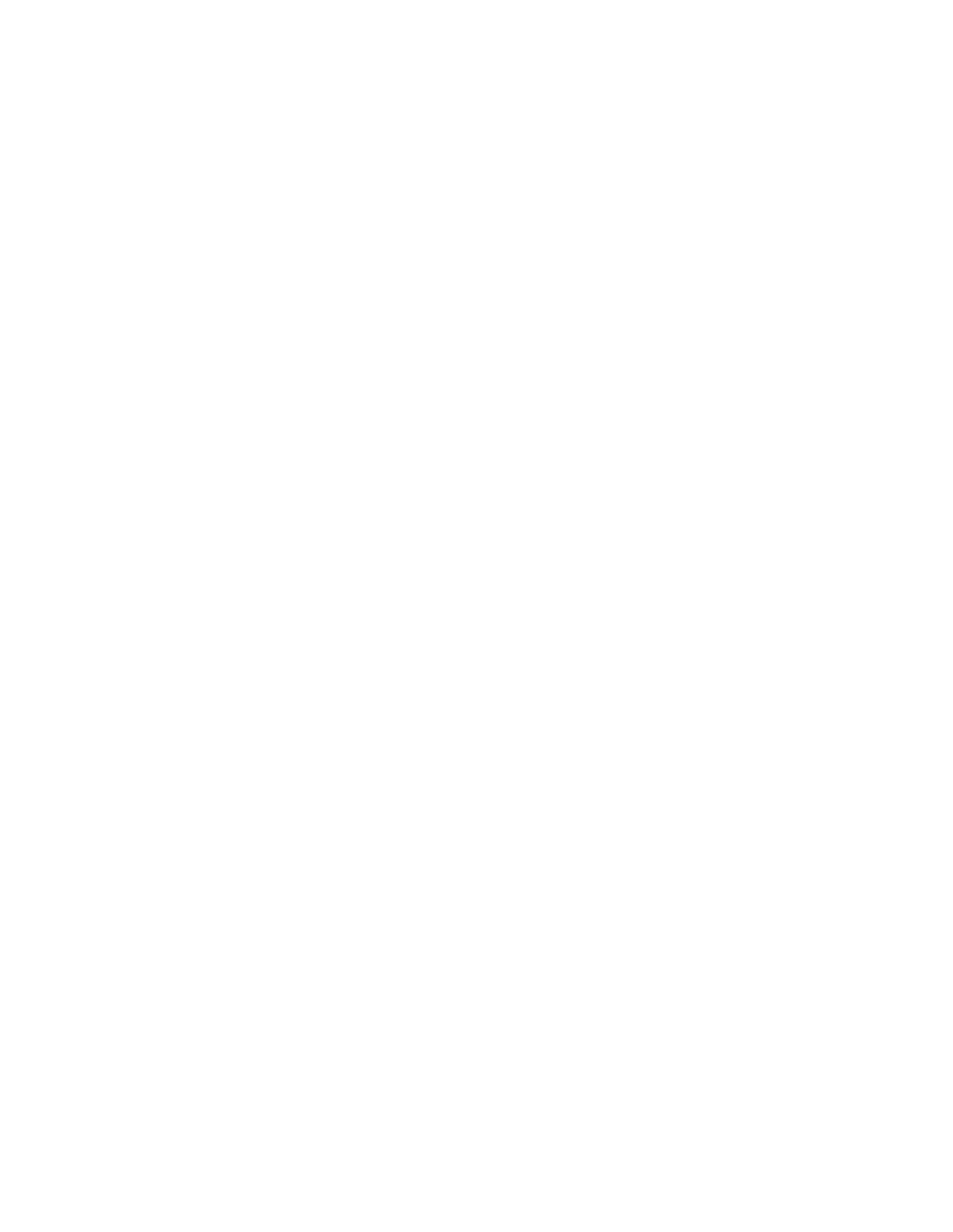On the other side of the transaction, spending \$150,000 for the 25 Barrett 50 caliber sniper rifles apparently was not much of a financial reach for Al Qaeda, again trashing the gun industry's argument that the 50 caliber sniper rifles are "too expensive" for criminal or terrorist use. The same man who bought the Barrett sniper rifles for bin Laden's Al Qaeda, Essam al Ridi, also bought a used military trainer jet, similar to a Saber-40 executive jet, for \$210,000 and sold it to bin Laden, who wanted the plane to transport Stinger anti-aircraft missiles.<sup>106</sup> It is also becoming clear from the investigation into the September 11 attacks on America that bin Laden's Al Qaeda continues to be well-funded. According to news reports, wealthy supporters provided at least \$500,000 to fund the attacks.<sup>107</sup>

*Disturbing Implications for the Future.* Two disturbing strands tie this information together. First, Osama bin Laden and his Al Qaeda terrorist network have understood the destructive power of the 50 caliber sniper rifle for more than a decade. It would be absurd to think that they have forgotten it. Second, Al Qaeda and bin Laden have been willing to spend whatever money it takes to execute their complicated plots. Significantly, this includes buying civilian aircraft in which to smuggle weapons. Under current U.S. law, there is no way to know whether Al Qaeda bought more 50 caliber sniper rifles, or from whom, or whether bin Laden has sent some or all of the original shipment back into the United States to be used here for assassination and materiel destruction.

*Other Terrorist Sales.* We do know, however, that at least two Barrett 50 caliber sniper rifles were acquired in the United States by another terrorist organization, the IRA, whose snipers murdered a total of 11 soldiers and policemen in five years.<sup>108</sup> According to journalist and author Toby Harnden, two Barretts sold by the company to a firearms dealer on January 27, 1995 were bought by a 37-yearold Cuban living in Cleveland, who passed them on to an unknown Irish man, who shipped them to Ireland. One of those guns was used on February 12, 1997 when British Lance Bombardier Stephen Restorick—the last of the IRA sniping victims—was killed instantly at a traffic checkpoint by a single shot fired by a sniper, firing the Barrett from a Mazda 626 hatchback. The round, fired from 120 yards, smashed into Restorick's rifle, broke into three pieces, and perforated blood vessels, causing massive internal bleeding.<sup>109</sup>

*"Blow-back."* One final point on the purchase of Barrett sniper rifles by bin Laden concerns a phenomenon know as "blow-back"—the use of a country's exported weapons against its own forces. If the Barrett 50 caliber sniper rifles remained in Afghanistan, where they were allegedly sent after having been bought in the United States, they stand every chance of being used against any American forces sent to that country.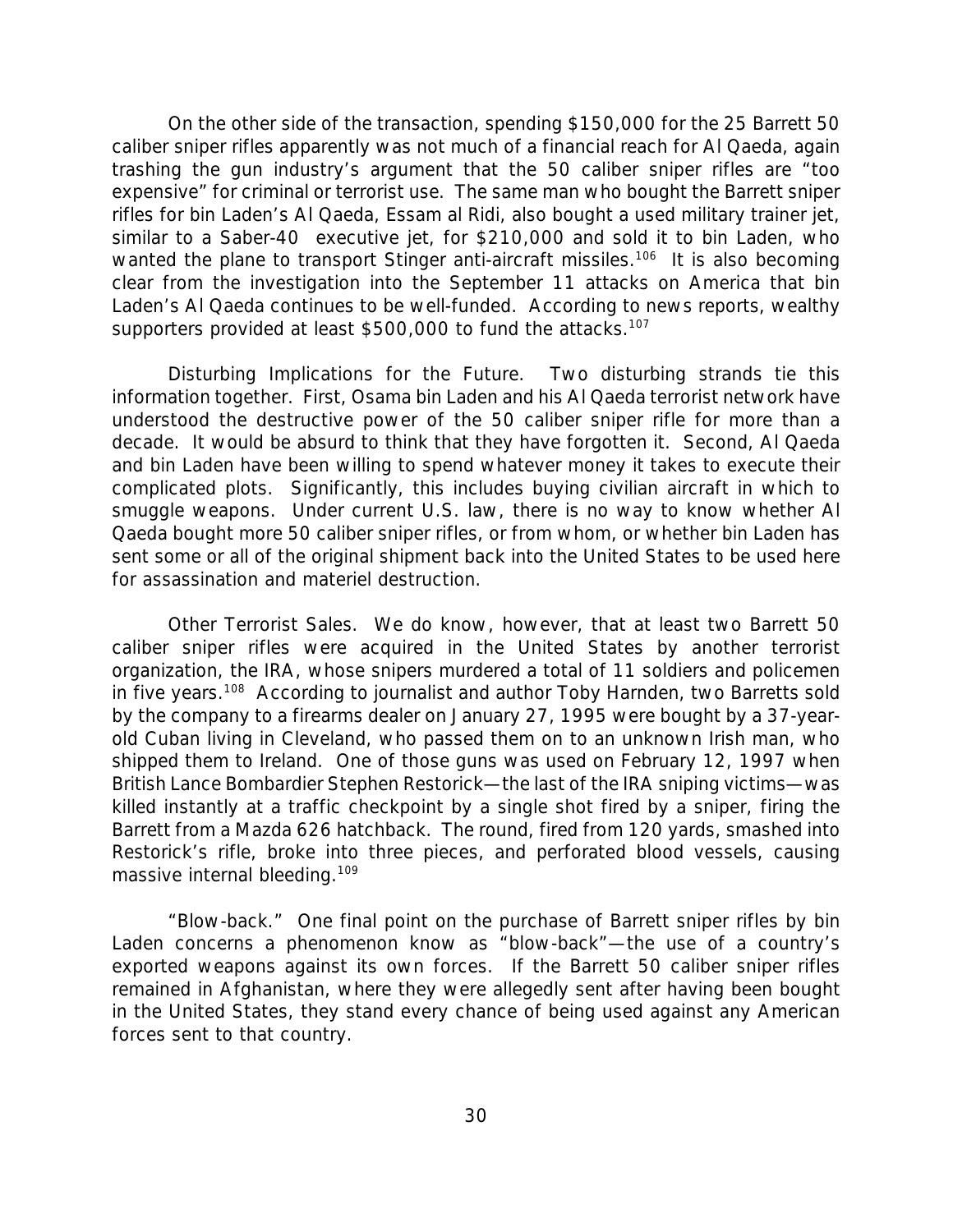"Americans ought to learn about this phenomenon of blow-back," said William Hartung, director of the World Policy Institute's Arms Trade Resource Center. "Because it is likely to end up killing Americans."<sup>110</sup> According to ATF records, Barrett exported more of its sniper rifles in 1998 than it manufactured for domestic sale,<sup>111</sup> and *Forbes* magazine reported recently that exports to 35 foreign countries account for 50 percent of Barrett's sales.<sup>112</sup>

#### *The Ultimate Jihad Challenge in the United States—Sniper Training*

America's wide open policy regarding firearms leads to another unsettling discovery. Islamic fundamentalists are reported by the British press to have been given training in firearms and explosives at secret locations in the United States, including sniper training.<sup>113</sup> A British Member of Parliament has demanded that the results of a Scotland Yard police investigation into the alleged secret training be made public.<sup>114</sup>

Reports are mixed as to how extensive the training offered by Sakina Security Services, the organization said to be under investigation, has actually been. U.S. law enforcement officials reportedly have not been able to find the described camp.<sup>115</sup> But Sheikh Omar Bakri Mohammed, described as a leading fundamentalist and an "Islamic militant," was reported to have told the Scottish *Sunday Mail* that 400 youths have been sent annually to the program.<sup>116</sup>

This much is certain: Sakina's Internet web site does indeed offer a course entitled "The Ultimate Jihad Challenge." The site describes the training as "a twoweek course in our 1,000-acre state of the art shooting range in the United States," where the "course emphasis is on practical live fire training. You will fire between 2,000 to 3,000 rounds of mixed caliber ammunition." The site advises that "due to the firearms law of the UK all serious firearms training must be done overseas," i.e., in the U.S. where gun laws are more permissive. $117$ 

The "Ultimate Jihad Challenge" curriculum includes, among other things, such live fire topics as "tactical ambush," "sniper/counter sniper," "shooting at, thru & from vehicle," and "understanding ammunition capabilities."<sup>118</sup> It is not clear whether 50 caliber sniping is included in the instruction. But even if it is not, the sniper training would be useful for potential 50 caliber shooters. In the words of one expert author on sniping, current 50 caliber sniper rifles are "simple to operate and require little training time for trained snipers."<sup>119</sup>

Sakina's web site also includes a section of "Jihad Links." Among those links is that of *Harkat-ul-Mujahideen*, one of the organizations covered by President George W. Bush's order of September 24, 2001, freezing assets of terrorist organizations and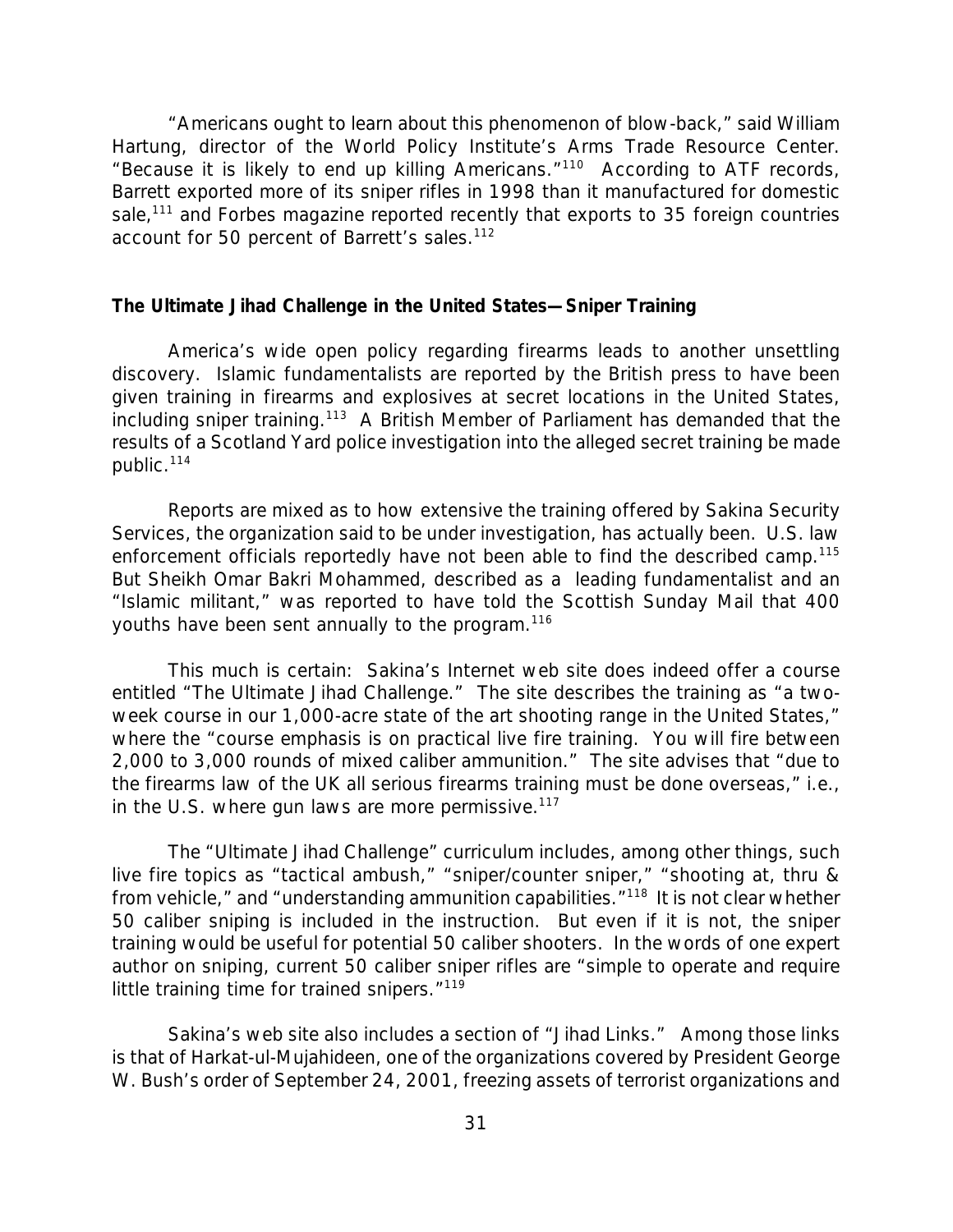front groups.<sup>120</sup> That group is reported to operate terrorist training camps in Afghanistan, and its former leader, Fazlur Rehman Khalil, is said to have been a cosigner of Osama bin Laden's *fatwa* calling for attacks on the United States and Americans.<sup>121</sup>

#### *Criminal Use of the 50 Caliber Sniper Rifle—Overview*

We now turn from documented 50 caliber terrorism to documented 50 caliber crime, and some mixed incidents involving crime and terror.

"Americans fall in love with the cartridge that saved their country," boasts Ronnie G. Barrett.<sup>122</sup> Among those who have "fallen in love" with the 50 caliber are international and domestic terrorists, racist hate organizations, militia and other fringe groups, and criminals. Advocates of the unrestricted sale of these military weapons to civilians blink at these instances, ignoring the potential of catastrophic use of the 50 caliber sniper rifles. Instead, these apologists repeat by rote the mantra that there have been no documented instances of criminal use. This is simply not true. It is an example of the dictum that if you tell a lie often enough, people will believe it.

Putting aside the criminal use of 50 caliber sniper rifles abroad by the IRA terror snipers and others, there are numerous documented instances of criminal use of 50 caliber rifles in the United States. The General Accounting Office reported in 1999 that of 27 traces involving the Barrett M82A1 alone, "18 were associated with criminal activity and 3 were not associated with criminal activity. No determination could be made regarding 6 traces. $123$ 

## *BAD COMPANY—COP-KILLERS KNOWN TO HAVE OWNED 50 CALIBER SNIPER RIFLES*

- *! Osama bin Laden (Al Qaeda), New York (numerous law enforcement officers killed in terror attack)*
- *! David Koresh (Branch Davidians), Waco, Texas (fired at federal agents)*
- *! Albert Petrosky, Denver, Colorado (fired at local sheriffs officers)*
- *! James and Theodore Oswald, Waukesha, Wisconsin (planned to use in*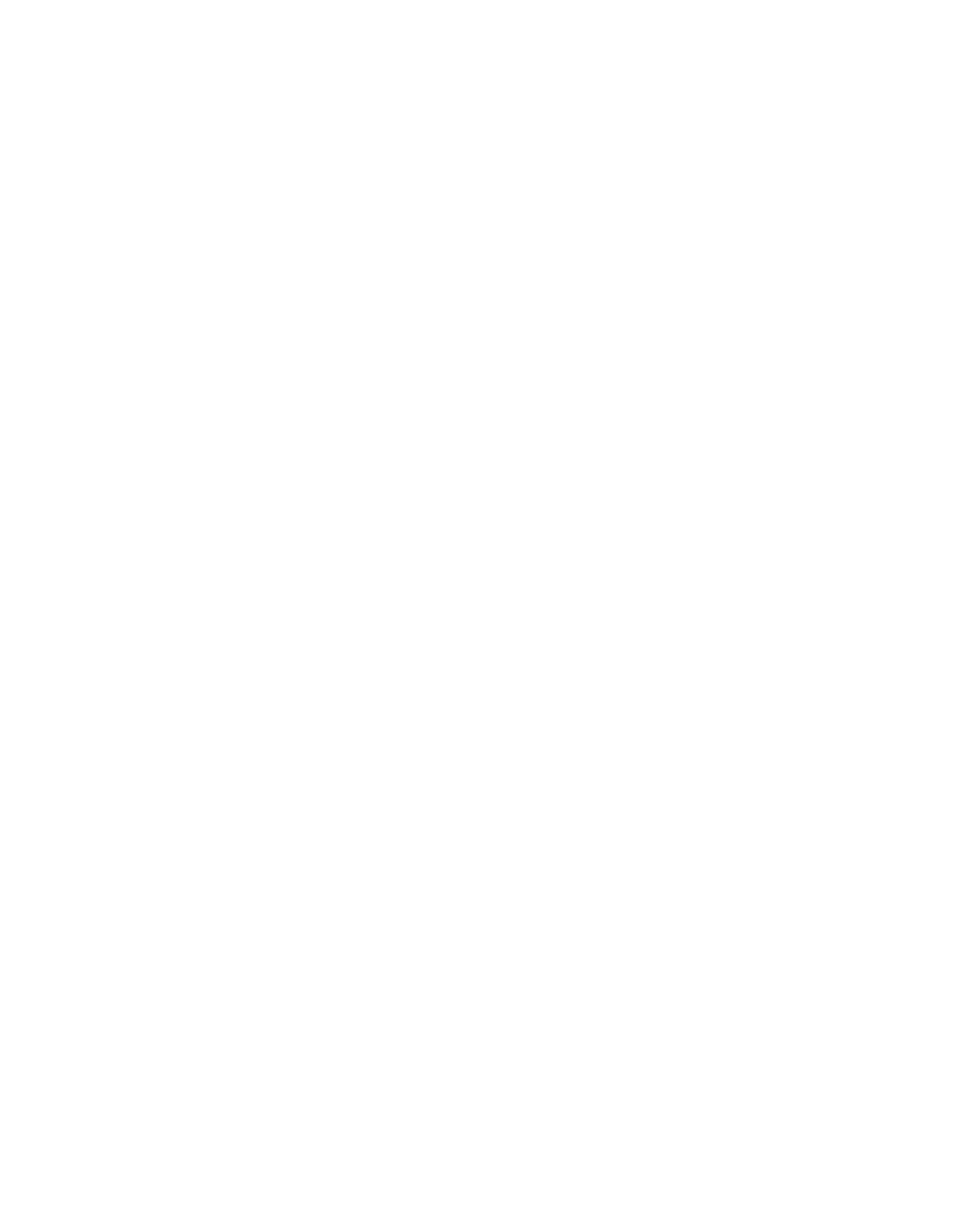Even the FCSPI and the FCSA are apparently beginning to slowly acknowledge the criminal use of 50 caliber sniper rifles and their involvement in criminal activity, because their jointly issued propaganda is slowly inching closer to reality:

- ! February 4, 2001: "FCSA is not aware of any incident where a .50 caliber rifle has been used in a documented criminal incident in the United States."<sup>124</sup>
- ! March 17, 2001: "FCSA is aware of only one incident where a .50 caliber rifle has ever been used in a documented criminal incident in the United States."<sup>125</sup>

## *Criminal Use of the 50 Caliber Sniper Rifle—The Branch Davidian Case*

Perhaps the most well known of the growing list of documented criminal incidents in the United States is the criminal use of Barrett 50 caliber sniper rifles by members of David Koresh's Branch Davidian cult at their compound near Waco, Texas in 1993. The Davidian's arsenal included two Barrett 50 caliber sniper rifles<sup>126</sup> as well as armor-piercing ammunition.<sup>127</sup> The weapons' ability to penetrate "any tactical vehicle in the FBI's inventory" prompted the agency to request military armored vehicles "to give FBI personnel adequate protection from the .50 caliber rifles" and other more powerful weapons the Branch Davidians might have had.<sup>128</sup>

Cult members did in fact fire the 50 caliber sniper rifles at federal agents during the initial gun battle on February 28, 1993.<sup>129</sup> The VPC has not been able to document whether the guns also were fired later during the final assault.

It is worth noting that Koresh reportedly spent approximately \$200,000 amassing an arsenal that, along with the Barrett 50 caliber sniper rifles included 60 M-16 machine guns, 30 AR-15 assault rifles, dozens of pistols, and hundreds of thousands of rounds of ammunition.<sup>130</sup> Again, so much for the specious theory that 50 caliber sniper rifles are "too expensive" for criminals. On the contrary, the price has been right for advocates of mass violence like Koresh, bin Laden, the IRA and others who, to use Ronnie G. Barrett's felicitous phrase, want "bold weapons that can do bold things."<sup>131</sup>

Most Americans would consider shooting at federal agents to be criminal use, notwithstanding the National Rifle Association's smear of federal law enforcement agents as "jack-booted government thugs,"<sup>132</sup> or the advice of such gun extremists as convicted felon and radio talk show host G. Gordon Liddy on how to shoot them if they are wearing body armor.<sup>133</sup>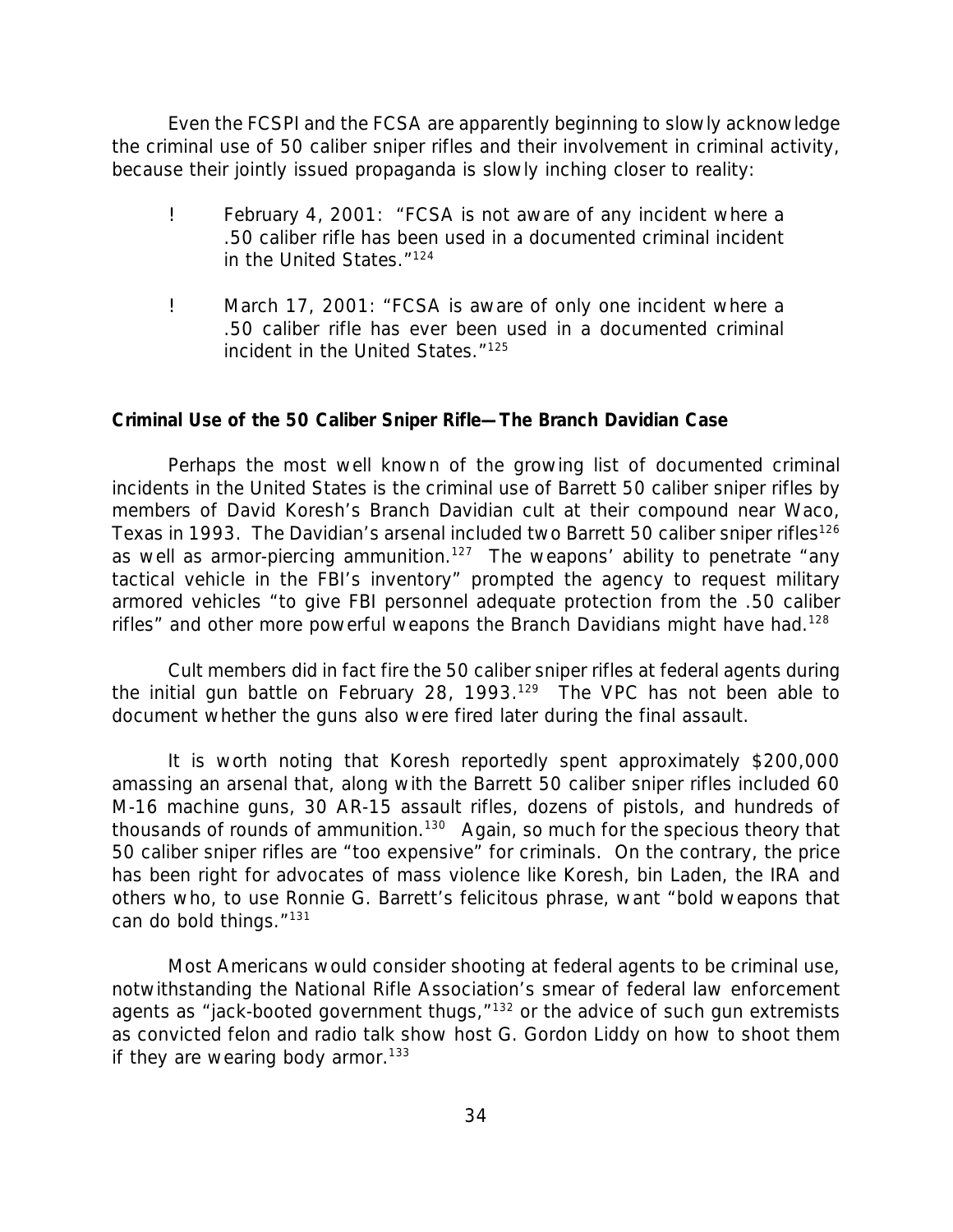## *Criminal Use of the Barrett 50 Caliber Sniper Rifle—Chamblee, Georgia Armored Car Robbery*

Ironically, a former SWAT team officer now in prison for murder and suspected also of attempting to rob an armored car gave a jail house testimonial to the Barrett sniper rifle's suitability for use in common crime.

On February 27, 1992, a Wells Fargo armored delivery truck was attacked in a "military style operation" in Chamblee, Georgia by several men using a smoke grenade and a Barrett 50 caliber sniper rifle.<sup>134</sup> Two employees were wounded. Although the perpetrators have not yet been successfully prosecuted, authorities have publicly named as suspect Mike Chapel, a former Gwinnett County, Georgia SWAT team leader—now serving a life term for murder. The former officer is also suspected of killing another participant in the robbery.

Among other reasons for suspicion of Chapel: before the robbery he proposed that his SWAT team buy a Barrett 50 caliber sniper rifle for use in the event of a robbery scenario exactly like the one that actually occurred. Chapel discussed the suspicion against him in a prison interview:

You know what started all that, we sat around the range one day...before this armored car holdup, and you know me, I've always tried to justify the use of heavy artillery (as) a SWAT man. I said, "Let's buy us a .50-caliber...if the bad guys got mobile in an armored vehicle, what are we going to do, run up and just say surrender? We need to be able to stop it."

I said, "If you want to stop an armored car, just roll up there in a van, kick open the doors and open up with a Barrett lightweight .50, give 'em from the time it takes you to reload to surrender." Well, unbeknownst to me, this happened some time later, just exactly the same way.<sup>135</sup>

## *Criminal Use of the L.A.R Grizzly 50 Caliber Sniper Rifle—Cop Killer "Fifty Cal Al"*

On April 28, 1995, Albert Petrosky walked into an Albertson's Grocery Store in suburban Denver, Colorado and gunned down his estranged wife and the store manager. Armed with an L.A.R. Grizzly 50 caliber sniper rifle, an SKS Chinese semiautomatic assault rifle, a .32 revolver, and a 9mm semi-automatic pistol, Petrosky then walked out into the shopping center parking lot, where he exchanged fire with a federal IRS agent passing by and killed Sgt. Timothy Mossbrucker of the Jefferson County Sheriff's Department.<sup>136</sup>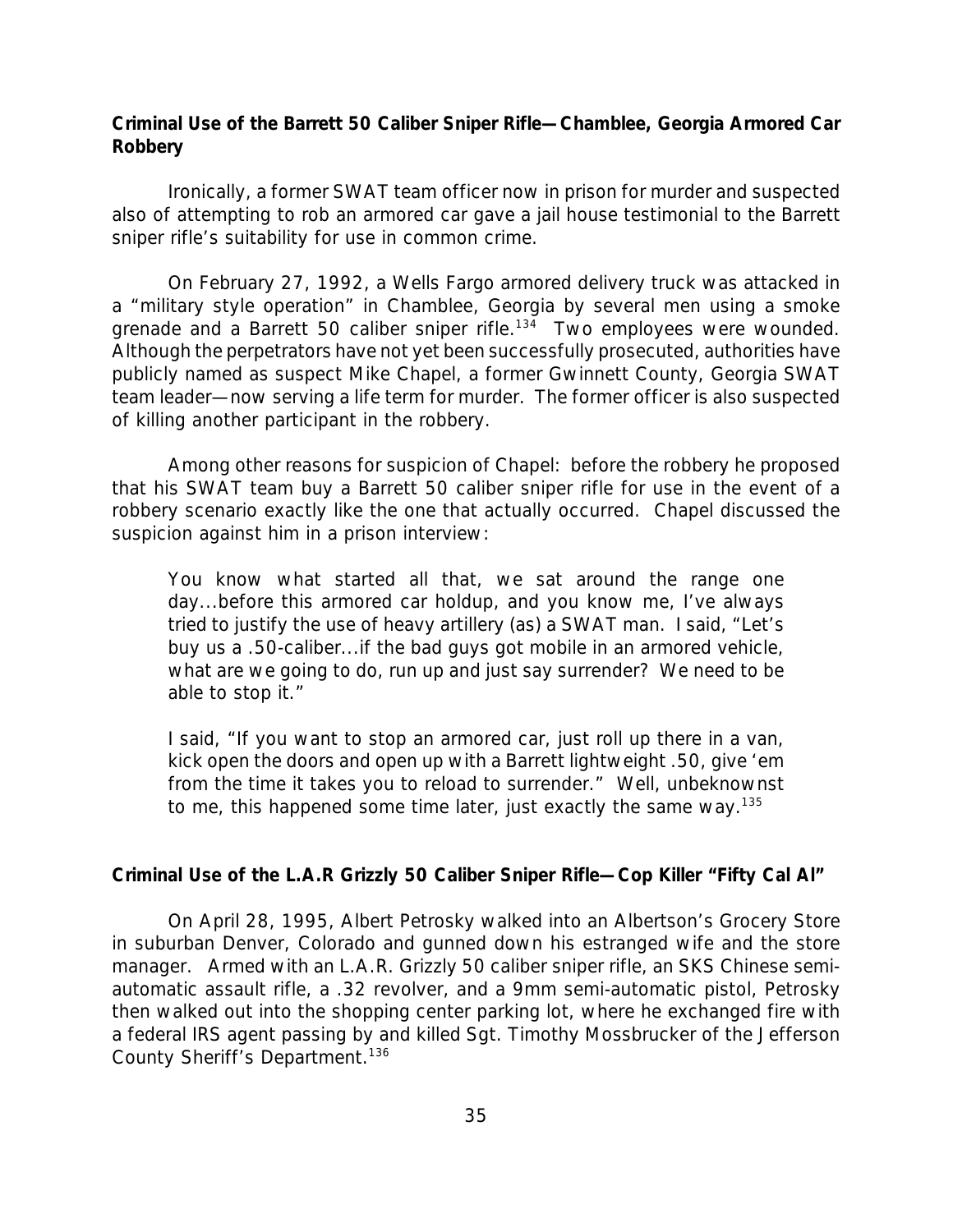Petrosky, who was known to his friends as "50-cal AI, $n^{137}$  fired all four weapons, including the 50 caliber rifle, during this murderous rampage.<sup>138</sup>

After the incident, investigators found three fired 50 caliber cases and eight live 50 caliber rounds outside Petrosky's van, along with four live rounds inside the van.<sup>139</sup> Petrosky, a 36-year old auto mechanic, was wanted at the time on a felony warrant, but nevertheless was able to buy the 50 caliber sniper rifle from a gun dealer without a background check because the federal Brady Law did not apply to long guns at that time.<sup>140</sup> The dealer who sold him the super gun was later reported to have said, "I feel real bad about what happened."<sup>141</sup>

It should be noted that Petrosky, who later committed suicide after having been convicted of three counts of murder,  $142$  was not wealthy. He was an auto mechanic who spent a lot of time playing pool, had a criminal record, and was a wanted man. Yet he was able to afford his "toy for a big boy"—once again trashing the specious claim that 50 caliber sniper rifles are "too expensive" for criminals.

When authorities test-fired Petrosky's Grizzly 50 caliber rifle, according to Jefferson County Chief Deputy District Attorney Peter Weir, it blasted through a manhole cover "like a hot knife through butter."<sup>143</sup> Barrett Firearms Manufacturing dismisses such evidence of the 50 caliber's power by this sneering red herring, posted on its Internet web site:

Capable of shooting through a steel manhole cover that is 3½ inches thick. (If a manhole cover existed this thick, it would weigh 475 pounds. Has anyone ever seen one of these? Who would lift it?)<sup>144</sup>

Clearly, the point is not the dimension or weight of any given manhole cover, however much Barrett wishes it were. The point is rather the power of the 50 caliber sniper rifle and its round. That power is well documented in—among other things—a U.S. Marine Corps demonstration for the Congress and Barrett's own promotional literature.

It happened that each of Petrosky's victims were killed by other weapons in his arsenal.<sup>r</sup> However, most people would agree that this incident qualifies as "criminal use" of a 50 caliber sniper rifle.

<sup>&</sup>lt;sup>r</sup> Terry Petrosky was hit eight times and store manager Dan Suazo three times by rounds Petrosky fired inside the store with his high-capacity semi-automatic pistol. Sgt. Mossbrucker was struck in the face while still in his patrol car by a round from Petrosky's SKS assault rifle. "Jury hears grim inventory of Petrosky's rampage," *Denver Rocky Mountain News*, 29 March 1996, p. 23A.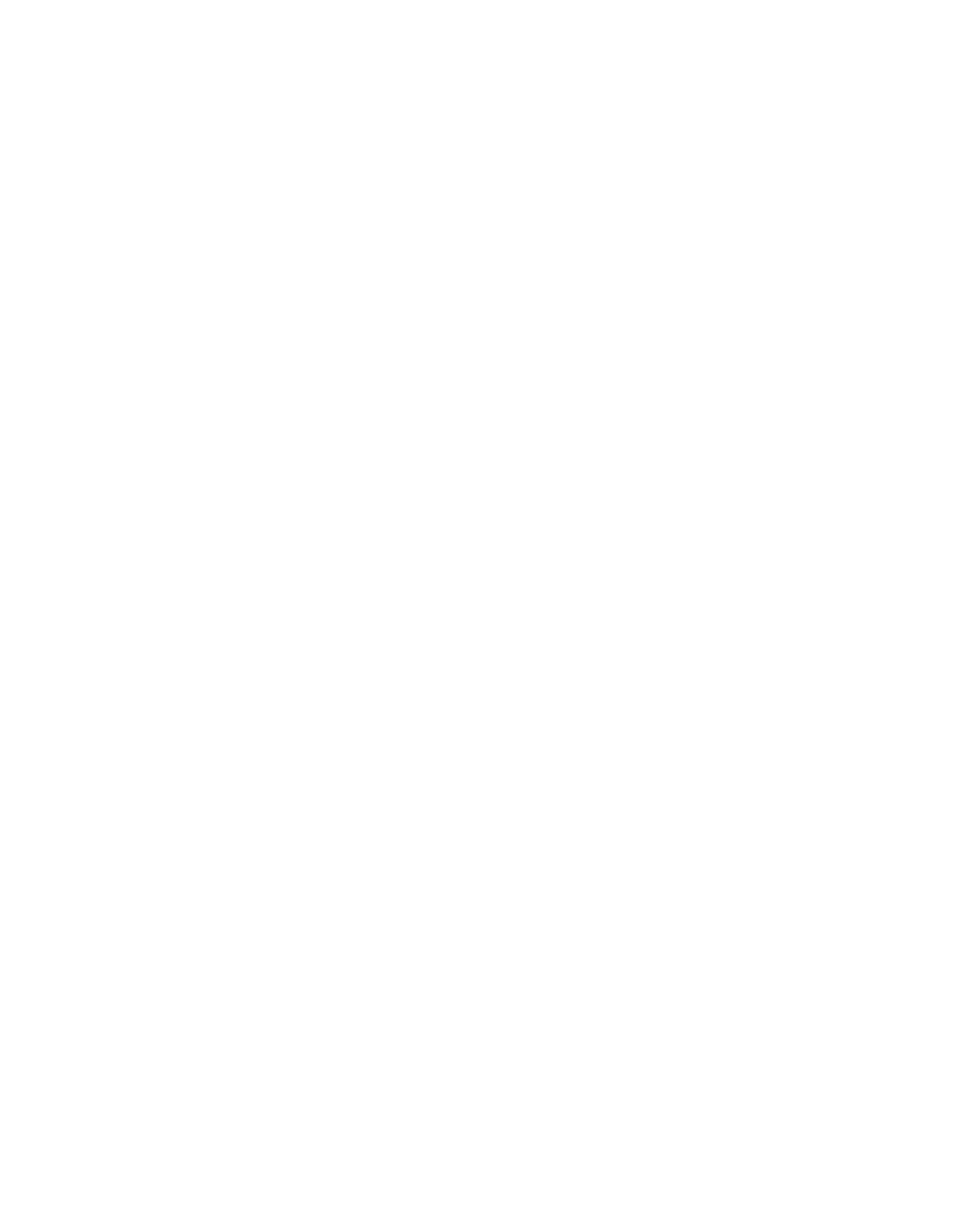## *Criminal Conspiracy Involving the 50 Caliber Sniper Rifle—The North American Militia Assassination Plot*

On March 19, 1998, following an undercover investigation, federal law enforcement officers arrested three members of a radical Michigan group known as the North American Militia. The men were charged with plotting to bomb federal office buildings, destroy highways, utilities and public roads, and assassinate the state's governor, senior U.S. Senator, federal judges and other federal officials.<sup>145</sup> All three were ultimately convicted.<sup>146</sup>

The judge who sentenced these conspirators noted, among other things, that they were "obsessed with guns" and remarked upon the "immaturity" of the ring leader.<sup>147</sup> This immature obsession led the plotters to include a 50 caliber sniper rifle among the two dozen weapons—including three illegal machine guns—found in their possession.<sup>148</sup>

Some might argue that, since federal authorities were able to intervene before anyone was actually killed or any materiel damage was done with the North American Militia's 50 caliber sniper rifle, the gun was not "involved" in criminal behavior. But most people would agree that a 50 caliber sniper rifle bought as part of a criminal conspiracy to assassinate government officials and terrorize qualifies as being involved in criminal activity.

In a similar case in West Virginia, officials found a 50 caliber sniper rifle in the home of a member of the Mountaineer Militia charged in a conspiracy to bomb an FBI office.<sup>149</sup>

# *Miscellaneous Criminal Connections and the 50 Caliber Sniper Rifle—Drug Lords, Fringe Groups, Illegal Manufacture and Sale*

These cases are only the better-documented tip of an iceberg of violent potential the proliferation of 50 caliber sniper rifles represents. There appears to be no organized federal effort to keep track of cases involving 50 caliber sniper rifles. This is understandable in part since the ATF is forbidden from keeping records of gun sales and does not consider tracking individual guns unless they have actually been used in a crime or found in a situation related to a crime.

But here is a list of other instances—culled out by the Violence Policy Center from a variety of sources—showing that, like bad pennies, 50 caliber sniper rifles continually turn up in bad company: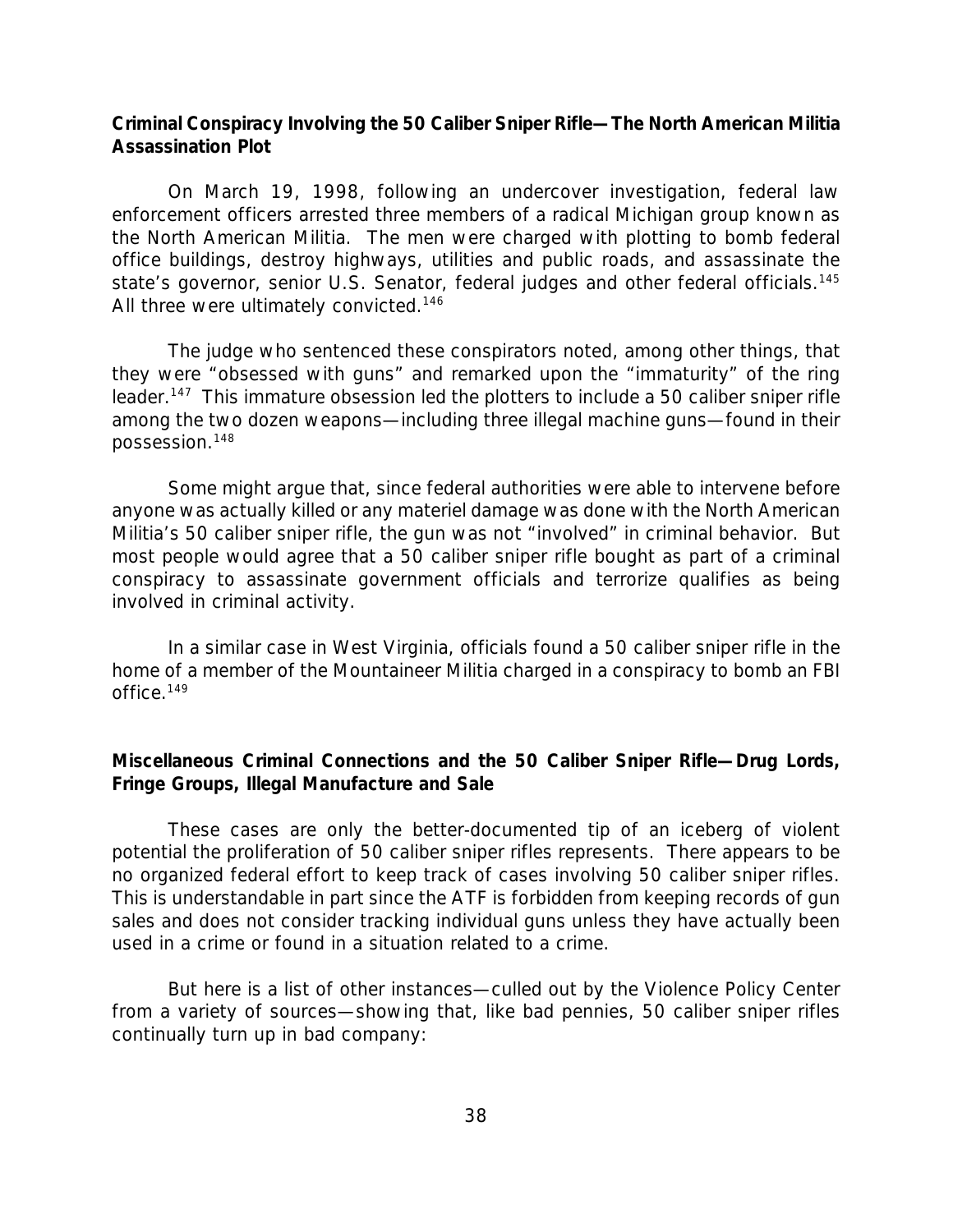- ! *Sale to drug dealers, drug cartels*. According to the General Accounting Office, 50 caliber sniper rifles have been found in the armories of drug dealers in California, Missouri, and Indiana, and a federal investigation in 1999 was "targeting the movement of .50 caliber semi-automatic rifles from the United States to Mexico for use by drug cartels."<sup>150</sup> In other words, the U.S. gun industry is contributing to the war on drugs by providing "heavy firepower for light infantry," in the words of Barrett's advertising slogan. Unfortunately, that firepower is going to what most Americans would call the wrong side.
- ! *Illegal manufacture and sale.* At least two persons have been charged with illegally making and selling 50 caliber sniper rifles. Robert W. Stewart of Mesa, Arizona, a convicted felon, is charged with felony possession of firearms by being in possession of Maadi-Griffin 50 caliber "kit guns" he was selling from his home, along with other firearms alleged to be in his possession.<sup>151</sup> (Stewart's Maadi-Griffin kit guns are discussed further in Section Four). Stewart has become a folk hero among hard-line gun rights advocates and 50 caliber enthusiasts. He is distinguished, among other things, by his recent assertion that convicted felons have the right to have guns: "I don't care if he's a mass murderer, he killed 50,000 people. He still has a right to have a gun. A gun is just a tool. $152$

Another convicted felon, Wayne Frank Barbuto, has been charged in Salt Lake with attempting to sell two 50 caliber sniper rifles to undercover federal agents. The government believes Barbuto manufactured the guns himself. It is not clear whether this refers to kit guns of the Maadi-Griffin type.<sup>153</sup>

- ! *Cop-killer neo-Nazi family.* Wisconsin father and son James and Theodore Oswald were sentenced in 1995 to multiple life terms for armed robbery and the murder of a Waukesha police captain. The two had "a small armory of sophisticated and expensive weapons, including two custom-made .50-caliber rifles powerful enough to assault an armored car—which the two were considering doing," according to the Waukesha county sheriff.<sup>154</sup> The two were reported to have acted in part out of a far-right anti-government creed, based on admiration of the neo-Nazi group, The Order.<sup>155</sup>
- ! *Various other fringe groups and persons.* Fifty caliber sniper rifles pop up from time to time in the possession of various fringe groups—in addition to those already cited—which share in common a disaffection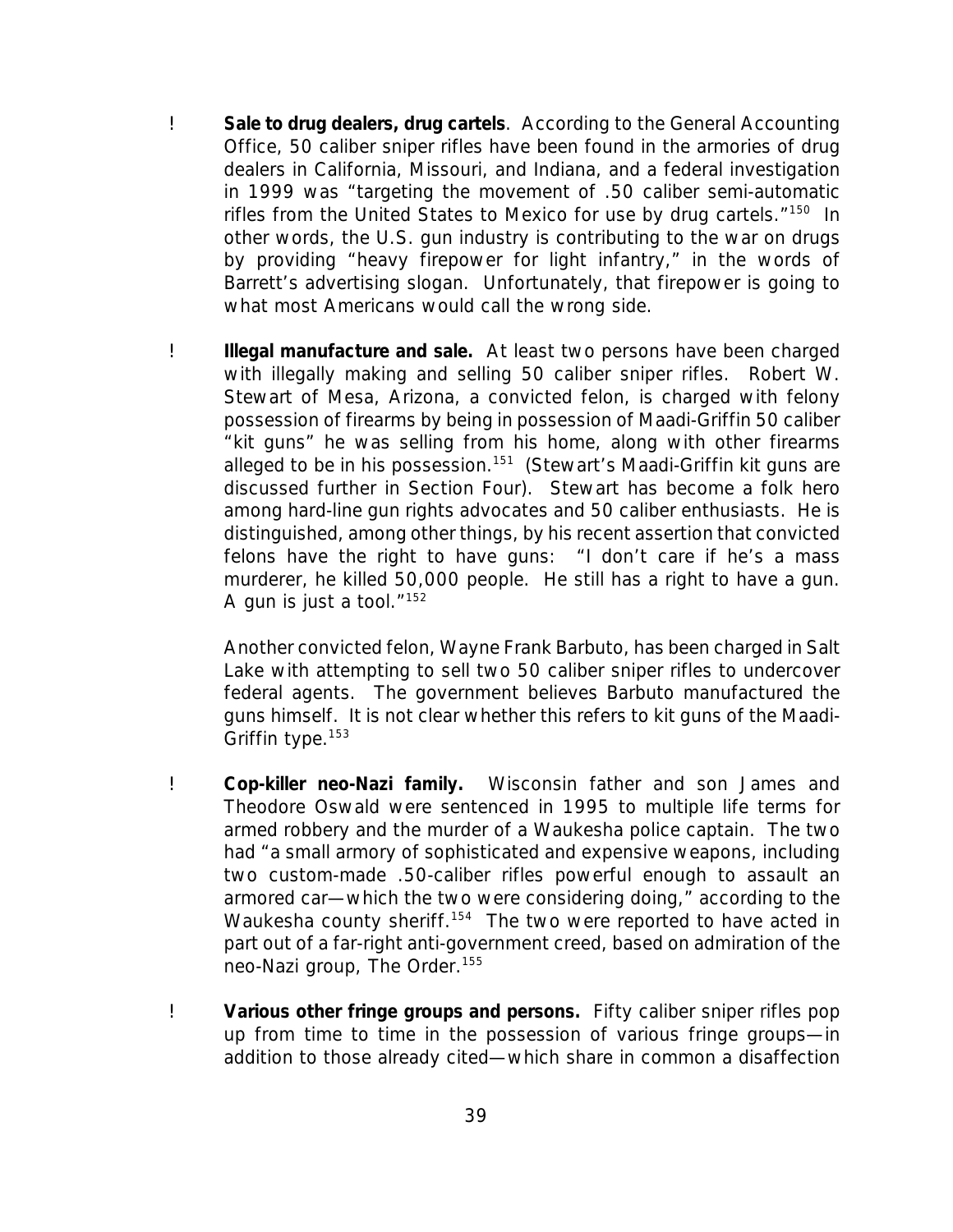with society, government, or both. In 1997 Gainesville, Florida police found a 50 caliber sniper rifle, along with pipe bombs, explosives, and large quantities of drugs in the house of Danny Ray Simmons, who fled into the woods and escaped. They also found hate literature and a shopping list for making cyanide gas.<sup>156</sup>

An early customer of Barrett was Vernon Hamilton, a high-ranking member of the Church Universal and Triumphant, an eccentric religious cult in Montana. Hamilton pleaded guilty in 1989 to federal felony charges of buying firearms under a false name, including seven 50 caliber Barrett sniper rifles. Charges against another member were dropped when he agreed to forfeit two Barrett sniper rifles.<sup>157</sup> According to the GAO, the group bought a total of 10 Barrett rifles.<sup>158</sup>

In the summer of 1995, Canadian officials in British Columbia found a Barrett 50 caliber sniper rifle, 500 rounds of ammunition for it, and enough explosives to fill a five ton truck at a remote site. It is believed that members of a Texas militia group planned to set up a training camp at the site. Although at least one convicted felon was identified as a suspect, the investigation was dropped due to difficulties in prosecuting across national borders. The incident prompted one Texas Constitutional Militia official to observe, "We are not all raving maniacs. I'd kind of like to keep our lunatics on our side of the border."<sup>159</sup>

! *Stolen 50 caliber rifles.* Fifty caliber sniper rifles have been stolen from dealers and others in a number of incidents.<sup>160</sup> Because 50 caliber sniper rifles are not covered under the National Firearms Act, those who own and possess are not required to keep track of them as strictly as, say, machine guns are under the NFA.

It is a sad fact that no amount of evidence will convince the gun industry or the National Rifle Association that 50 caliber sniper rifles present a clear and present danger to the security of the United States and to the lives of ordinary Americans. Yet, it is clear from the evidence presented in this section that they have regularly been sold to dangerous people and organizations, from Osama bin Laden to the North American Militia, and that they have been used in a number of crimes, from Waco to Denver.

The next section examines the kinds of uses to which terrorists might put the 50 caliber sniper rifles that we now know are in their hands.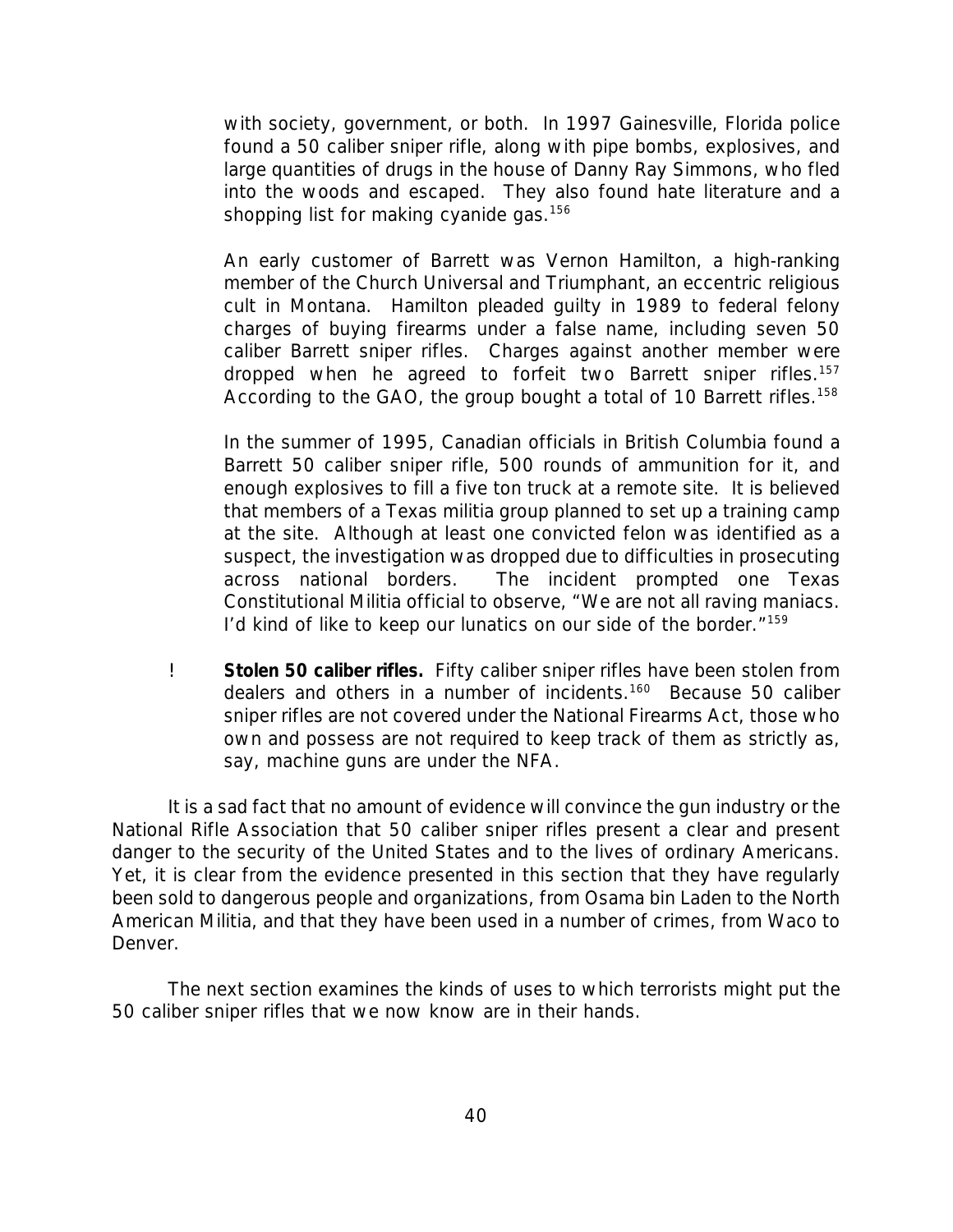# *Section Three: Tools for Terror*

# *"Today we were unlucky, but remember we only have to be lucky once. You have to be lucky always."*

*—PIRA statement to British government after failed bombing attempt, 1984*<sup>161</sup>

The preceding two sections showed the long reach and stunning power of the 50 caliber sniper rifle, and documented their possession by Osama bin Laden's Al Qaeda and other foreign and domestic terrorist groups. This section examines the specific threats presented by 50 caliber sniper rifles and their deadly armor-piercing and explosive ammunition in the hands of terrorists. Those threats fall into two categories: assassination, and materiel destruction, especially the destruction of critical infrastructure and hazardous chemical and industrial facilities.

### *"Death from Afar"—the Assassination Threat*

The danger that comes first to mind from a sniper rifle capable of accurately hitting targets at 1,000 yards and blasting through armor and concrete is assassination. In light of everything we plainly know about 50 caliber sniper rifles, their ammunition, and the terrorists who own them, the reality of this threat would seem to most people to be a "no-brainer." Yet, some 50 caliber defenders make light of it. "The presidential limo can withstand a rocket-propelled grenade," wrote one Todd Browning in a 1999 letter to *The Atlanta Journal and Constitution.* "The .50 caliber might chip the paint."<sup>162</sup>

It is not clear what Todd Browning's expertise is, or the source of his information about the level of armor on the presidential limousine. He is identified only as "vice president of an insurance company." The VPC does not pretend to know how heavily armored the presidential limousine is, and if we did know, we would not publish that information.<sup>s</sup> We do know, however, about the following points, elaborated in the text that follows:

<sup>&</sup>lt;sup>s</sup> In fact, until this report, no VPC report or spokesperson has addressed any specific target of the threat of assassination that 50 caliber sniper rifles present. We felt this letter to be such egregiously obtuse misinformation, however, as to demand a specific response. It is also worth noting that several U.S. Army armored Black Hawk helicopters were shot down by rocket propelled grenades wielded by irregular militia in Mogadishu, Somalia in October, 1993, a stunning reminder that low-tech weapons can find the weak spot in high-tech equipment with devastating effect.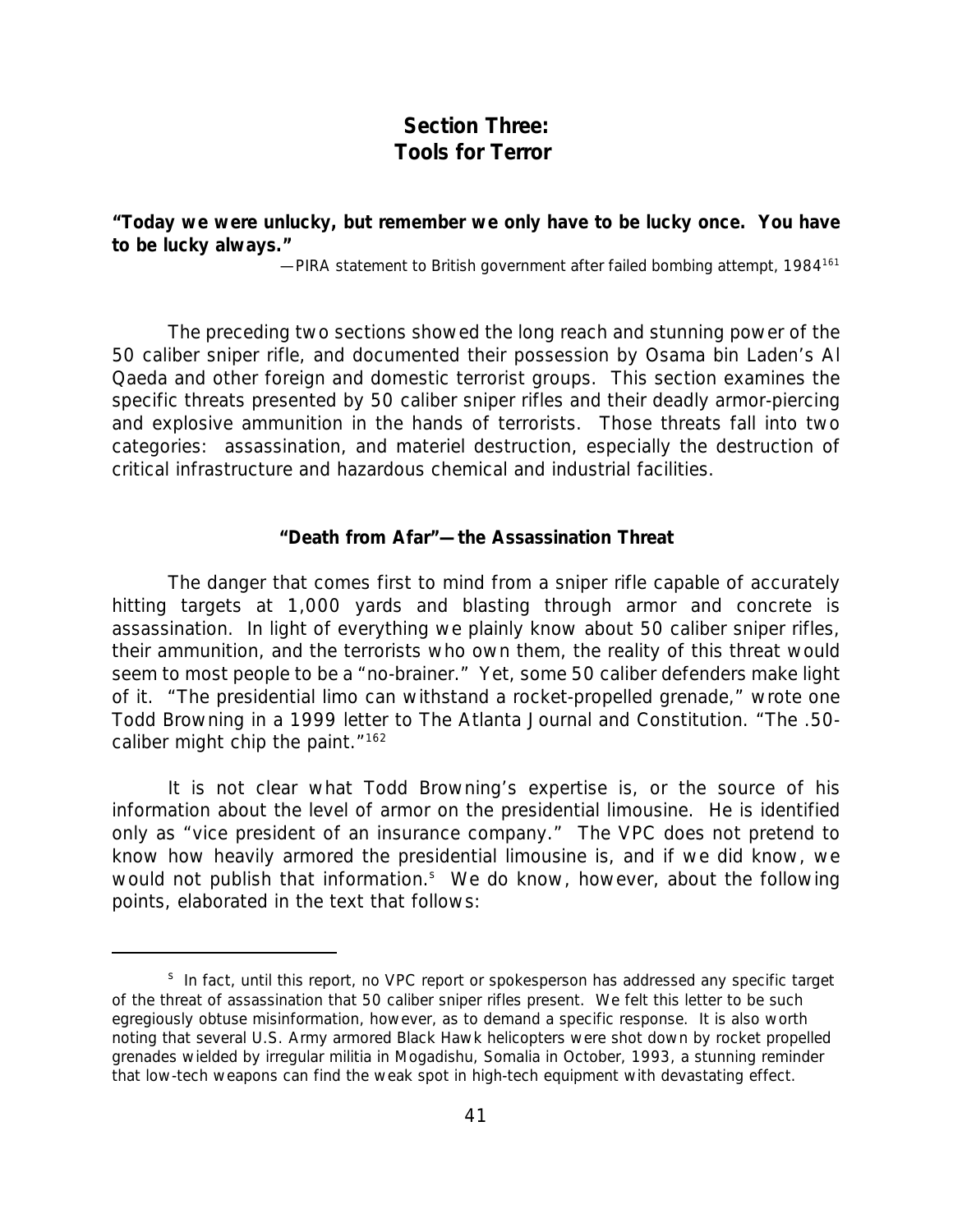- ! The U.S. Secret Service has been concerned for some time about the threat that 50 caliber sniper rifles present to its protective mission. $<sup>t</sup>$ </sup>
- ! Wholly aside from the danger presented by Al Qaeda and other foreign terrorists, other assassination warning flags, such as insurrectionist images, slogans and text, and assassination threats against public figures have been posted on popular 50 caliber enthusiast and general sniper Internet web sites.
- ! Potential targets of terrorist assassination include thousands of persons who do not customarily travel in the presidential limousine, but who do travel in airplanes, helicopters, and other means of transportation vulnerable to 50 caliber attack. These persons include senior federal government officials from all branches, foreign dignitaries, state government officials, law enforcement officers at all levels of government, high-profile celebrities, and key business and industry executives.
- ! Most armored limousines offered commercially do not feature levels of armored protection sufficient to defeat 50 caliber armorpiercing ammunition. Moreover, 50 caliber rounds do not have to actually penetrate armored vehicles to inflict death or injury on the occupants.
- ! In addition to penetrating vehicle armor, 50 caliber sniper rifles are capable of downing helicopters, destroying small aircraft, and penetrating the reinforced concrete and masonry walls of buildings.

# *Secret Service Concerns*

Unlike armchair "experts" writing from the comfort of insurance company offices, or gun industry apologists spewing mere propaganda to boost their sales, the U.S. Secret Service and others charged with defending the nation's highest human

<sup>&</sup>lt;sup>t</sup> The Secret Service protects the President, the Vice President (and persons elected to those offices), their immediate families, former Presidents, visiting heads of foreign states or governments, and major party candidates within 120 days of a general Presidential election. The Uniformed Division of the Service also protects the White House and other Presidential offices, and foreign diplomatic missions. U.S. Department of the Treasury Internet web site, at http://www.ustreas.gov/usss/protection.htm downloaded on October 3, 2001.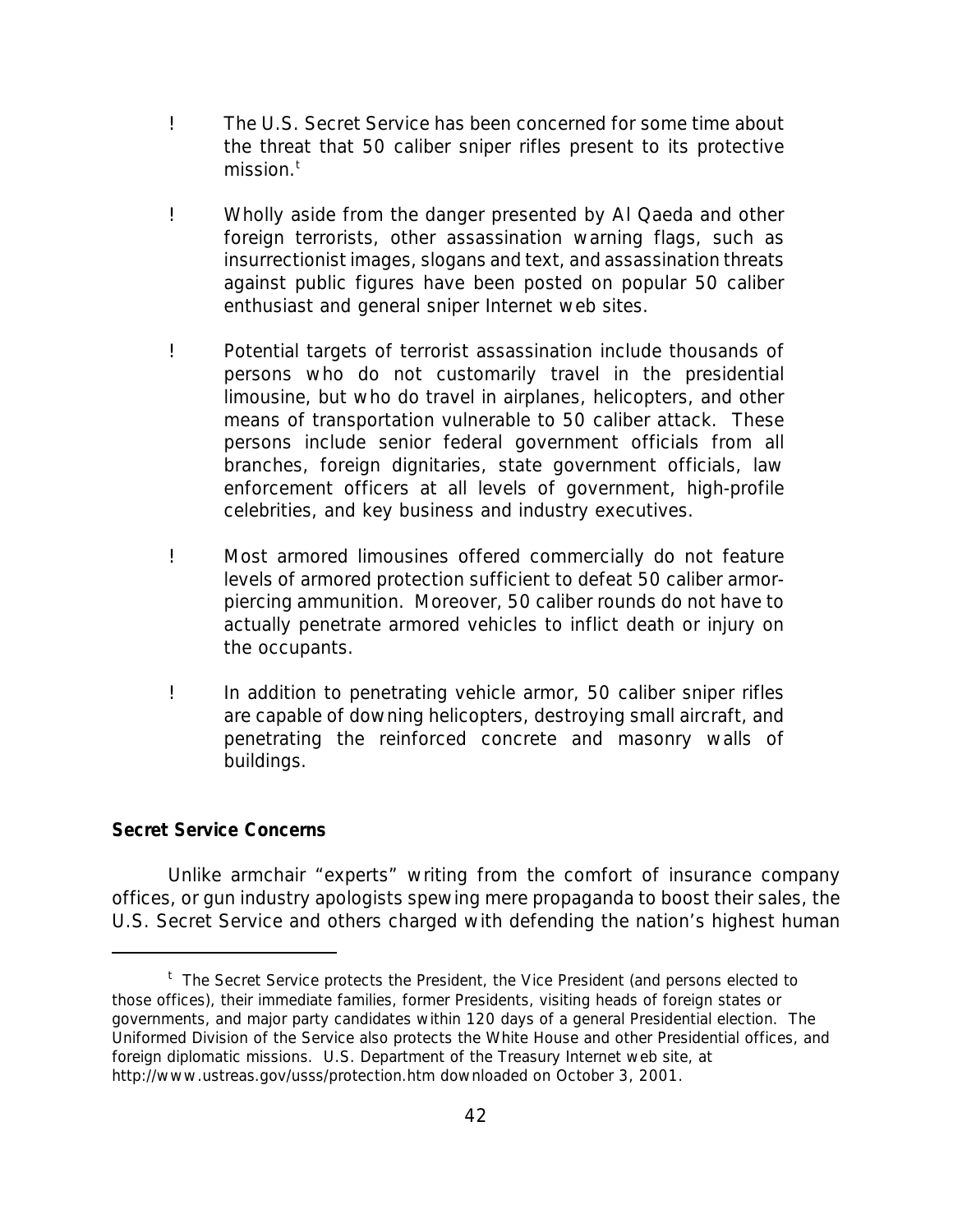assets must take the threat from 50 caliber sniper rifles seriously.

"The Secret Service has to prepare for the worst and hope for the best," Eljay Bowron, the former director of the Secret Service and now an executive security expert with a private firm, told MSNBC recently. "They go about their business as though there is someone out there with a .50-caliber weapon that you don't want to have a .50-caliber weapon."<sup>163</sup>

In an earlier interview with CNN, Bowron was more specific: "With this weapon, you don't need to see the enemy. The enemy could be behind a bunker. It could be in a building. This weapon is going to penetrate that building from a great distance. You can riddle the building and have a high probability of casualties. That's a concern from a security standpoint."<sup>164</sup>

That possibility of a 50 caliber sniper blasting through building materials extends the range of targets far beyond armored limousines—whether capable of stopping rocket-propelled grenades or not—to offices, homes, and any other location not armored as heavily as a main battle tank. John C. Killorin, special agent in charge of the Atlanta Field Division of the federal Bureau of Alcohol, Tobacco and Firearms described the Barrett 50 caliber sniper rifle as "a devastatingly powerful weapon against which most troops, most law enforcement, no civilians, have any means of defense."<sup>165</sup> Killorin added that the 50 caliber sniper rifle is "a tremendous threat" for "those most shocking and horrifying crimes, assassinations, murders, assaults on law enforcement officers."<sup>166</sup>

#### *Assassination Threats*

The threat from Osama bin Laden's Al Qaeda, which has bought at least 25 Barrett 50 caliber sniper rifles, need not be exaggerated. Nor need one review our modern history of assassinations and attempted assassinations of public figures. And, as documented in the preceding section, militia groups with 50 caliber sniper rifles in their inventory have plotted the assassination of senior federal and state officials.

Other threats associated specifically with the burgeoning sniper subculture in America are only slightly more subtle.<sup>u</sup> The Internet web site Sniper Country, for example, posted a "warning to Minors and Militants" after the following incident:

<sup>&</sup>lt;sup>u</sup> For a general overview of that culture, see Violence Policy Center, *One Shot, One Kill: Civilian Sales of Military Sniper Rifles* (May 1999), Section Three, "The Sniper Rifle Subculture."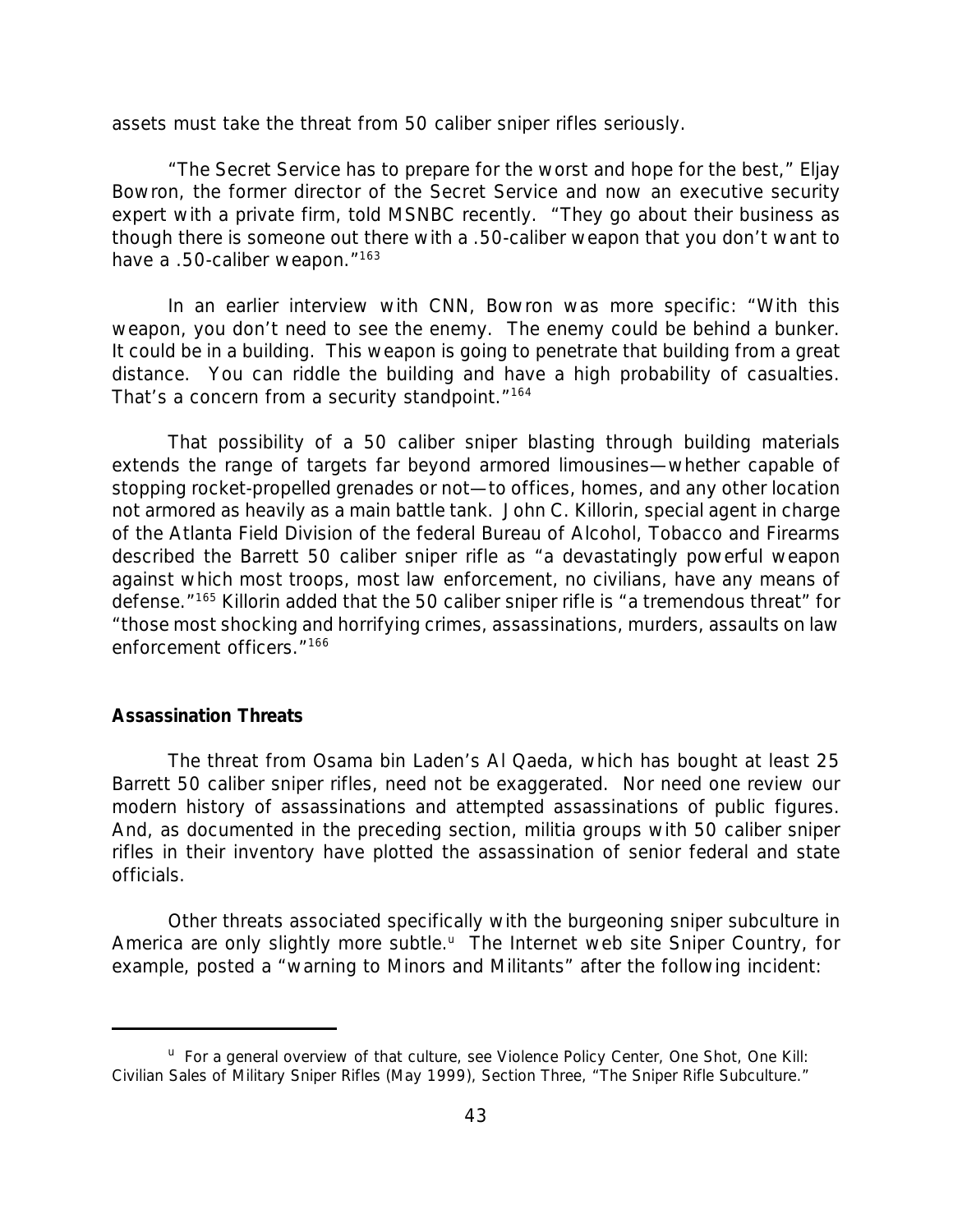Recently an incident occurred where we received an email from a reader. We had no way of telling if this reader was young or old, insane or just stupid. The message simply said that he was going to kill a well-known political figure. By his sending it to us, we felt he involved us in his "plot" and we could not stand by to become unwilling accomplices. After some deliberation we forwarded his note to the Secret Service.<sup>167</sup>

According to Sniper Country, the Secret Service found that the threat was made by a minor. "This is one reason we ask people under the age of 18 to stay out of our site. We have ALL been young—we remember how impressionable we were and how we easily latched onto ideas that were not necessarily good for us or particularly smart.<sup>"168</sup> This is exactly a point that the VPC made in its first report: an 18-year-old can legally buy a 50 caliber sniper rifle and have the ideal tool to implement such dangerous ideas.

Sniper Country says on its web site that it is dedicated to the law enforcement and military sniper, *v* professions which have a legitimate use for the weapon. But other material easily accessible on the Internet, including especially a bulletin board at www.biggerhammer.net, is not as discriminating. The photograph on the cover of this report is an example of such material. The photograph was posted at the Biggerhammer bulletin board, and the tee shirt it depicts is being sold from a Florida location also posted on the bulletin board. $W$  At a California gun show the slogan was sold on bumper stickers featuring a silhouette of former President Clinton in a rifle scope.<sup>169</sup> A different image of the slogan is posted on an Internet web site called "Geoff's Firearms and Freedom Images Page."<sup>170</sup>

The Violence Policy Center urges that Americans from all walks of life ponder the meaning of the slogan, "Vote from the rooftops." The VPC would submit that its plain meaning is an insurrectionist threat of assassination. The qualifying phrase "when all else fails" simply means `when a tiny but grandly disaffected minority decides that it is time to go out and kill someone with whom it disagrees.' This is said to be necessary to protect "liberty," or "freedom," or "rights." As Ron Gaydosh, state commander of the Michigan Militia told MSNBC, "As far as I'm concerned, the .50- calibers are our liberty teeth. They're in our hands. We have them in our hands."171

 $V$  If that is so, one can only wonder why there was need for "deliberation" before the site's managers decided to contact the Secret Service about the threat.

<sup>w</sup> The slogan on the shooter's hat is a Greek phrase, *Molon Labe*, said to have been shouted by Spartan warriors in response to Persian demands to lay down their arms. It means, "Come and get them," and has been adopted as a slogan by some hard-line gun rights advocates. See, e.g., the posting on The Firing Line, an Internet forum, at http://www.thefiringline.com/HCI/molon\_labe.htm.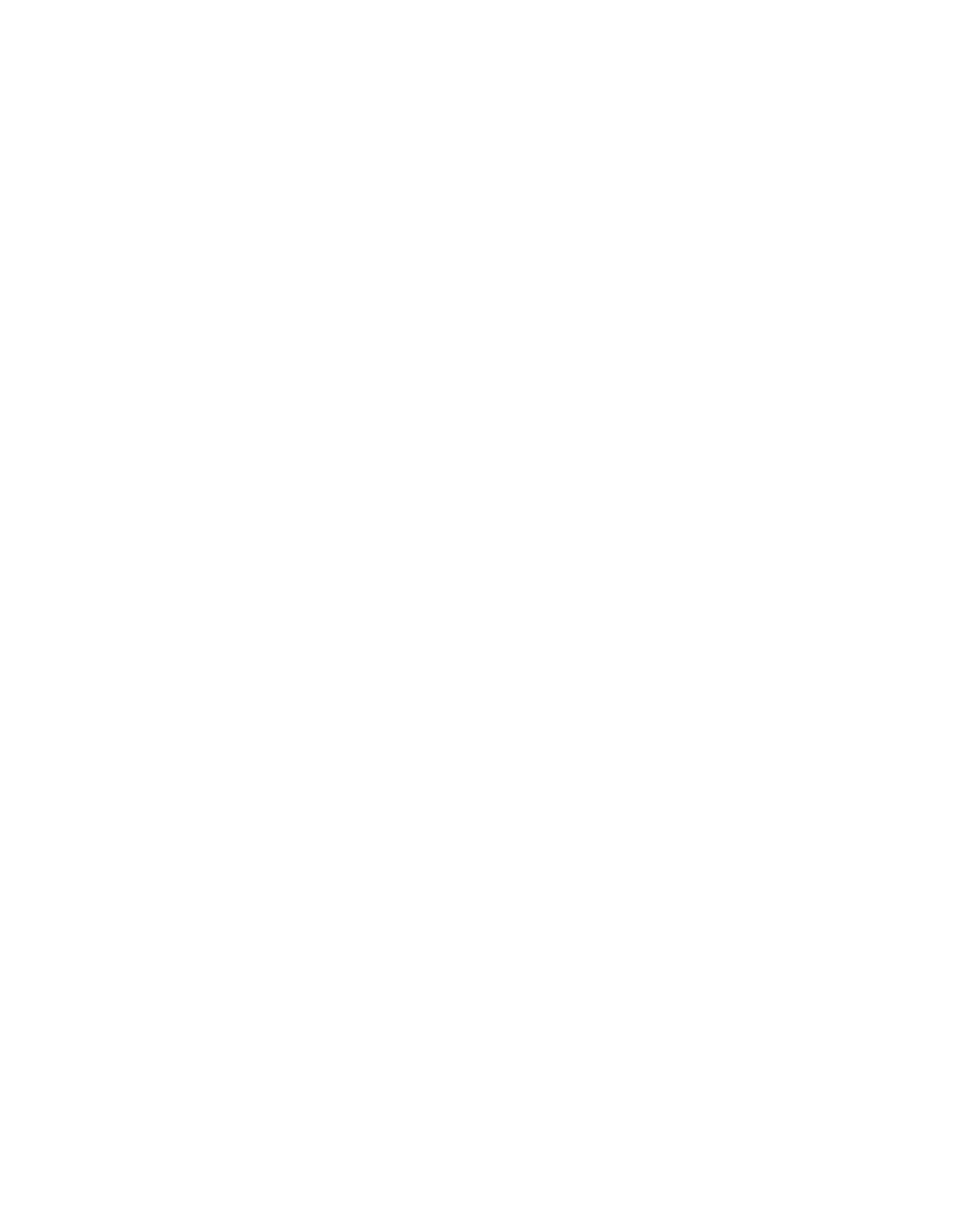Here are some examples of insurrectionist postings from the 50 caliber enthusiast bulletin board on Biggerhammer.net:<sup>172</sup>

- ! [T]he cold hard fact is that the framers of the Constitution had in mind that someday the Government would become tyrannical and it's [sic] people would need to take up arms against the beast again.
- ! I will NOT kowtow to this PC horse shit thats [sic] being thrust down our throats by every moron in this increasingly godforsaken country....If they come and try to take my guns, I will kill them. Or be killed by them in the process of defending myself, my family and my rights. Is that clear enough?
- ! I will gladly give up my guns when they come for them, bullets first.
- ! And guess what? They're right! WE ARE A THREAT!!! Oh great now I've gone and done it, ruined our image as target shooters :)
- ! Whose security? Theirs maybe. I'd say they were right—we are a threat. They'd better send in the foreign mercenaries to save the children from us. I hope they do it soon—I'm not getting any younger. Grrrrrr.

Some of the implied threats posted on Biggerhammer.net have more specific targets:

*Referring to a Member of Congress*: When the fighting starts I think he'd better deport himself immediately for his own safety. Otherwise I'm quite positive that he'll be feeding the Liberty tree.

This posting's reference to "the Liberty tree" is an allusion to a sentence from a letter written by Thomas Jefferson that "The Tree of Liberty must be refreshed from time to time with the blood of patriots and tyrants," a quote popular among the radical right and extreme gun enthusiasts. It was printed on the back of the tee shirt that Oklahoma City bomber Timothy McVeigh was wearing when he was arrested on the day of the bombing, after a routine traffic stop revealed that he was carrying a concealed handgun.<sup>173</sup>

*Referring to the author of this report:* All this will be sorted out in short order and all the socialist bastards like Tom Diaz can choose to stand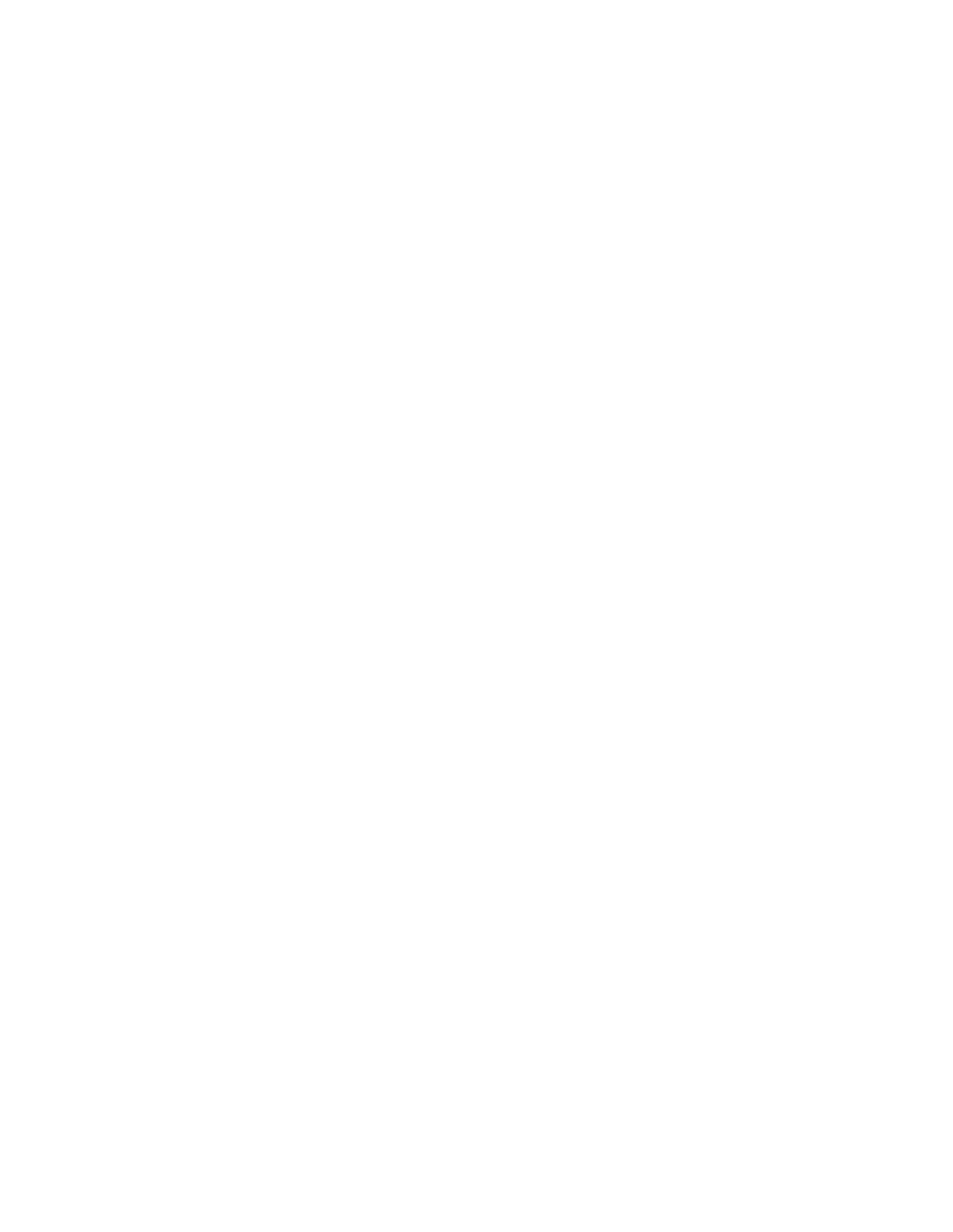against us on the battlefield and fight for what he believes in, or go cower away with the other rats in their hiding places.

*Referring to a senior FBI official and an FBI sniper*: It will not be long until the Larry Potters & Lon Horiuchis of this world will be located & dealt with by some individual with the moxie & self-destructive energy of a Tim McVeigh....Trust me folks, the feds [sic] time is-a-comin'....If you have to shed blood, don't shed innocent blood. Hope you are reading this, Mr. Horiuchi.

The point is not that any of these necessarily represents a criminal threat, but that collectively they bespeak a dangerous and arrogant attitude, destructive of the traditional free dialogue and democratic action of the American people. Since they come from among a self-identified group of 50 caliber sniper rifle enthusiasts, they raise a clear warning not only to public policymakers at all levels of government, but to every American citizen who believes in the democratic foundation of our nation.

#### *"Leaderless Resistance" and the 50 Caliber Sniper Rifle*

Experts on executive protection say the 50 caliber sniper rifle is a particularly dangerous threat in the hands of a terrorist carrying out his actions as a "lone wolf," much the way Timothy McVeigh is said to have acted. As MSNBC reported, "The range and power of the fifty-caliber greatly escalates the potential threat in [former Secret Service Director] Eljay's worst-case scenario: a rogue operator committing what he calls a 'leaderless act' of terrorism."<sup>174</sup> Many hate groups now tailor their message to such disaffected individuals and small cells, doing away with larger, formal structures that are targets for infiltration and compromise by law enforcement agencies.<sup>175</sup> This strategy to avoid detection while at the same time continuing action against the state was given the name "leaderless resistance" in a long essay by former Ku Klux Klansman and neo-Nazi Louis Beam:

No one need issue an order to anyone. Those idealists truly committed to the cause of freedom will act when they feel the time is ripe, or will take their cue from others who precede them....It goes almost without saying that Leaderless Resistance leads to very small or even one-man cells of resistance.<sup>176</sup>

The gun expert's opinion quoted in Section One confirms the 50 caliber sniper rifle's threat in the hands of such a one-man terror cell: "The fifty caliber's ability to be deployed by one individual and give that person the capability of discretely engaging a target at ranges of over one mile away are definitely alluring from a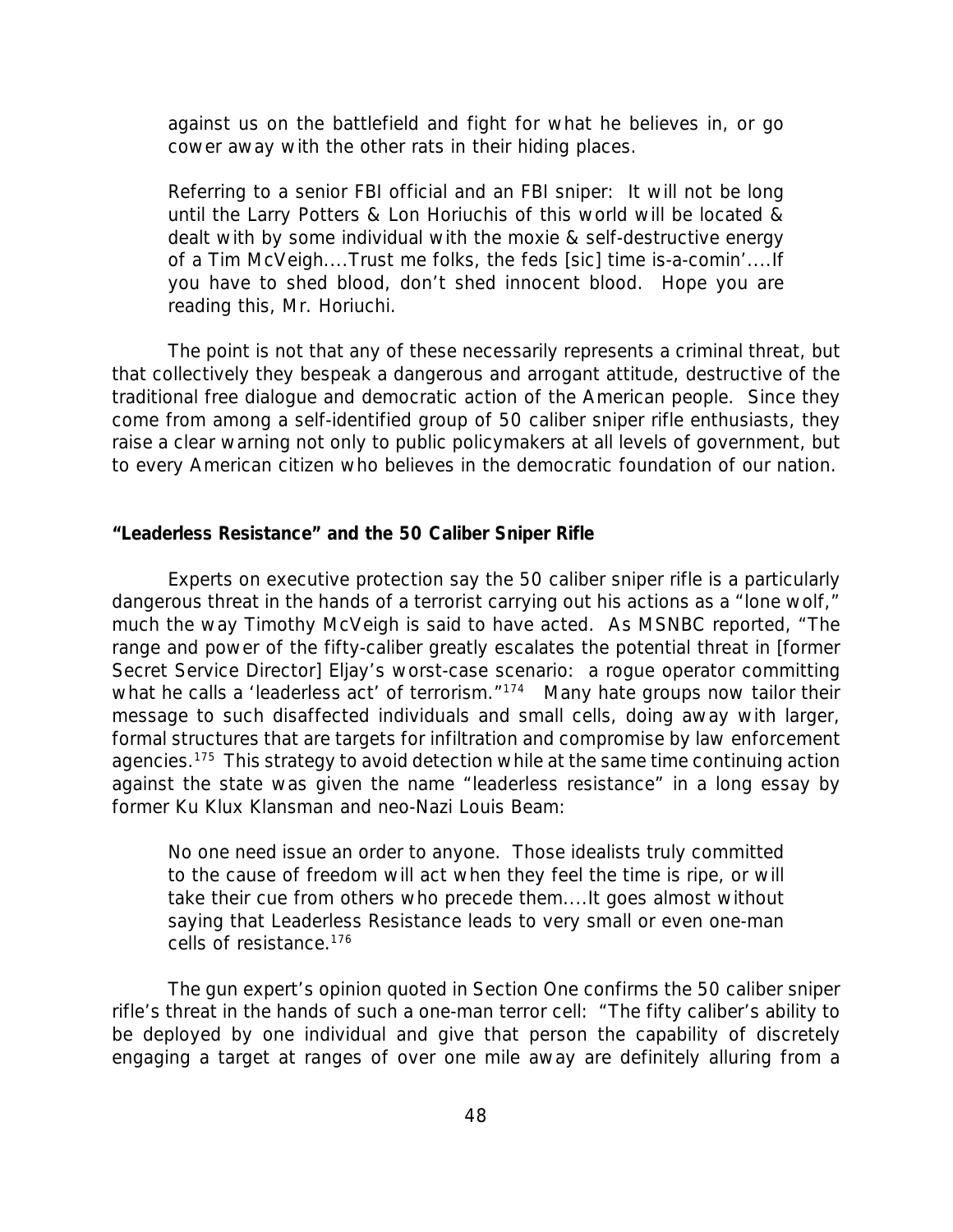tactical standpoint."<sup>177</sup> Barrett's description of the power of its Model M82A1 also speaks to that capability: "This revolutionary .50 caliber semi-automatic rifle allows sophisticated targets to be destroyed or disabled by a single soldier."<sup>178</sup>

A comment posted on the Biggerhammer.net bulletin board in a string discussing the Oklahoma City bombing sums the problem up:

"Anti-government" movement didn't dry up: It just got more dedicated, and practices better OPSEC [operational security].<sup>179</sup>

### *Vulnerability of Limousines and Other Means of Travel*

Some government and industry executives now move about in public in armored vehicles, as protection against a variety of threats. Publicly available information raises the question of whether those vehicles are capable of resisting attack by terrorists armed with 50 caliber sniper rifles firing armor-piercing rounds. This is even more doubtful if the rounds are of the more powerful SLAP and Raufoss MP type described in Section One, which demonstrated that military armored personnel carriers can be defeated by 50 caliber rounds. There is no apparent reason to believe civilian armored vehicles would fare any better than military fighting vehicles.

There is other evidence. For example, the National Institute of Justice (NIJ) at the Department of Justice has published minimum performance standards for testing ballistic resistant materials (armor).<sup>180</sup> The standards establish uniform tests for classifying specific grades of protective material, so that law enforcement and other agencies can assess commercially offered armor. The highest level of those standards covers armor-piercing ammunition—but only at the 30 caliber level.

In addition to the NIJ standard, many armored car manufacturers cite other ballistic standards in describing the resistance of the ballistic materials used in their vehicles, including European, German, and Underwriters Laboratories standards. Like the NIJ standard, 30 caliber is the highest armor-piercing caliber addressed in those standards.<sup>181</sup>

This is not to say that it is impossible to get a commercial armored car that can resist 50 caliber armor-piercing rounds. At least one company appears to offer such vehicles.<sup>182</sup> But this is not the norm. If the proliferation of 50 caliber sniper rifles forces protection to be raised to this level, it will impose much greater costs on those who need it.

Finally, some experts warn that "even the best armoring materials, certified to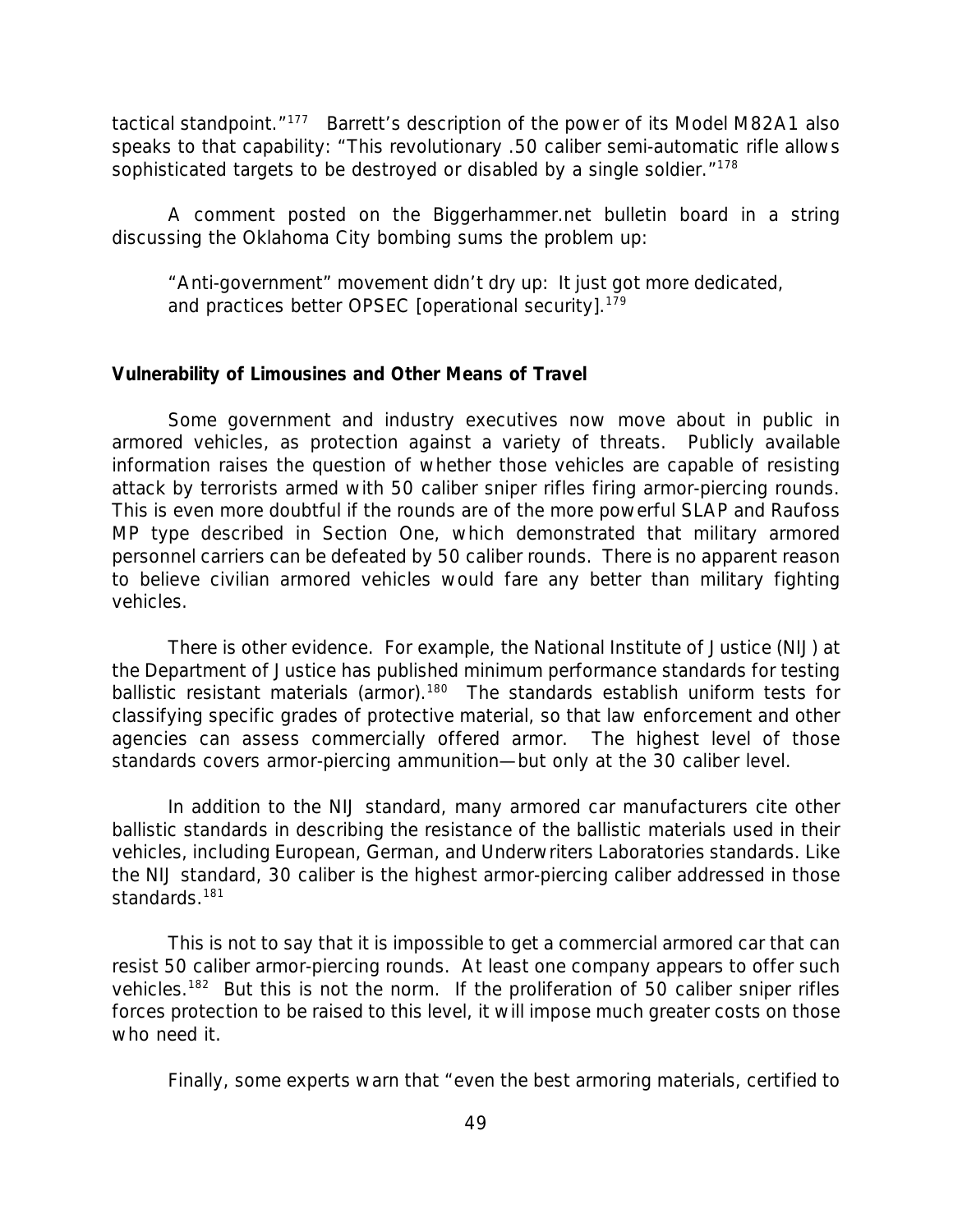defeat specific weapons, are of limited use when improperly installed."<sup>183</sup> They warn of cases in which "the first round dislodged the armor and allowed penetration of subsequent rounds," and of screws improperly installed so that "the bullet may stop but the screw may fly into the passenger compartment with enough force to sever an artery."<sup>184</sup> The hammering that 50 caliber ammunition delivers would certainly quickly ferret out any such defects.

Travel by other means of transport—including aircraft, helicopters, and even water craft—is also vulnerable to an assassination attempt with the 50 caliber sniper rifle. The U.S. Coast Guard uses Robar 50 caliber sniper rifles to disable so-called "fast boats" used by drug smugglers.<sup>185</sup> As documented in Section One, aircraft are specifically among the materiel targets that the Barrett Manufacturing lists as among the "sophisticated targets" capable of being "destroyed or disabled" by a single soldier using its Model M82A1.<sup>186</sup> Military manuals and manufacturers' materials also include aircraft among the targets suitable for anti-armor, incendiary, SLAP, and Raufoss ammunition.<sup>187</sup> One published book includes a diagram showing exactly where a 50 caliber sniper should shoot at a helicopter in order to down it. $^{x}$  Of course, such targets will be more or less vulnerable, depending on where they are in the journey. Common sense tells one that a taxiing aircraft or a hovering helicopter are easier targets than in flight.

## *Attacks on Major Sports Events*

Unfortunately, the possibility of terrorist attacks has become a routine part of planning for high-profile sports events,<sup>y</sup> such as the Super Bowl and Olympic competitions.<sup>188</sup> Last May, the Bush Administration's Justice Department asked Congress for \$32 million for FBI security and investigative duties at the 2002 Winter Olympics in Salt Lake City, Utah.<sup>189</sup>

Now, such terror scrutiny has been extended to regular weekend sports events, such as college and NFL football games.<sup>190</sup> Much of the reported planning has to do with screening patrons and parking lot security. The tremendous range of the 50 caliber sniper rifles that Al Qaeda and other terrorist organizations possess have

<sup>&</sup>lt;sup>x</sup> This graphic and a citation to its source are included only in the restricted appendix to this report.

<sup>&</sup>lt;sup>y</sup> Similar planning for a Republican national convention in San Diego considered the possible scenario of an airplane being crashed into the site. "We ended up solving all the problems but the plane crashed into us," said one security official. "No one knew how to stop that plane." "Two Minute Warning," *Security Management*, January 1998, p. 34.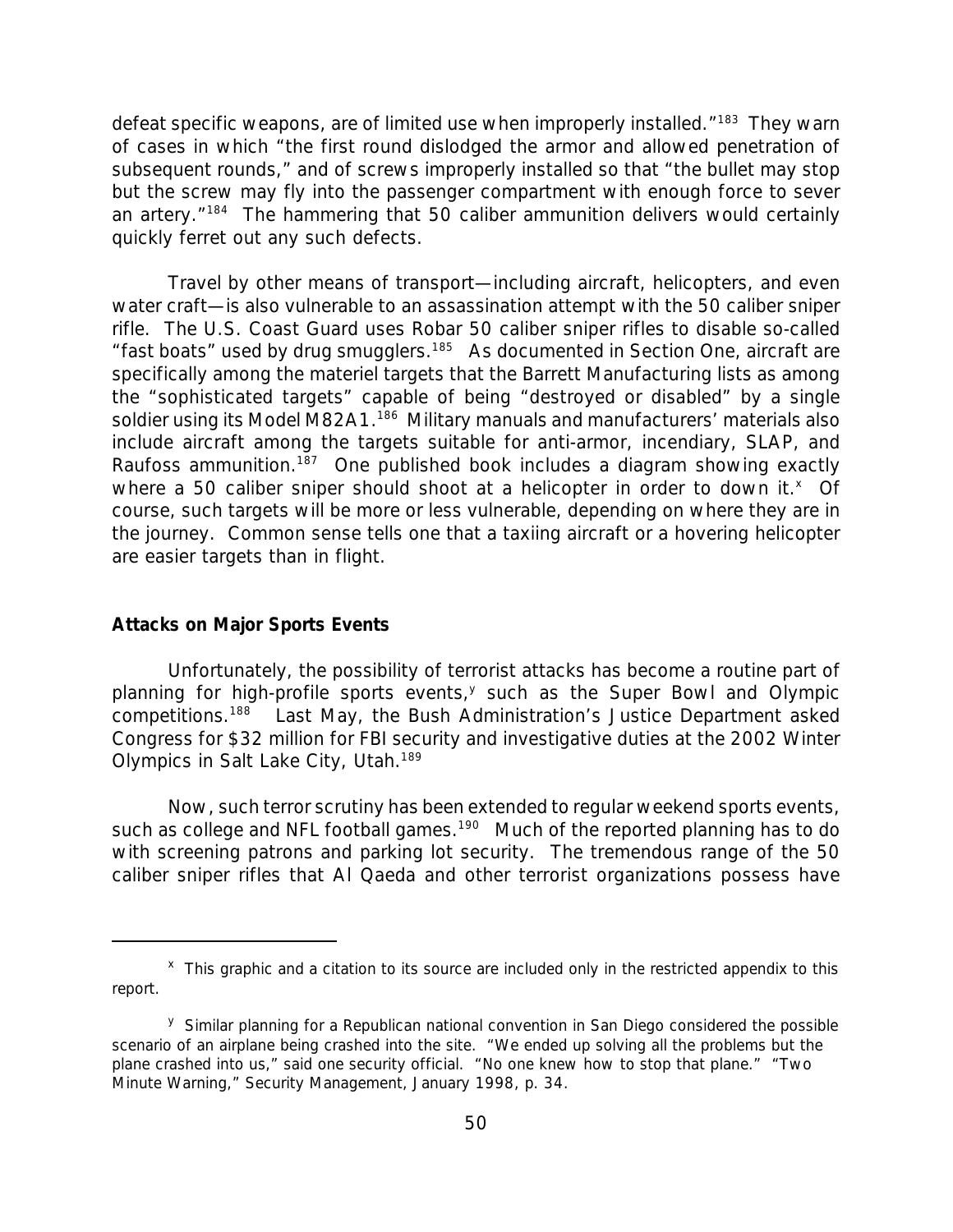forced security planners to consider line-of-sight locations within thousands of yards.<sup>2</sup> Terrorists could use the maximum-range capability of the 50 caliber sniper rifle in such an attack, since they would be less interested in any single target, and more interested in the shock effect such an attack would have on the nation even if only random victims were struck.

### *Turning Targets Into Bombs—the Anti-Materiel Threat*

In the wake of the horrendous attacks on the World Trade Center and the Pentagon, both using commercial aircraft as giant bombs, experts have said that our anti-terror analysis must focus on simultaneous attacks mounted by relatively simple conventional means, but capable of inflicting catastrophic damage.<sup>191</sup> Americans should be alert to the leveraged use of low or hitherto benign technology to cause high-tech results.

The materiel-destroying capability of the 50 caliber sniper rifle is precisely such a means: leveraging readily available low technology to achieve disastrous hightechnology results. This section of the report describes how terrorists such as Al Qaeda can use the long reach of the 50 caliber sniper rifles they are known to possess—combined with the powerful effects of their armor-piercing and incendiary ammunition—to create catastrophe.

The Violence Policy Center will be making a restricted appendix available to Member of Congress and government officials with law-enforcement or counterterrorism responsibility in the hope that it will impress on them the need to "think outside of the box" about the threat of these weapons being leveraged to achieve unconventional effects. *Each of the specific dangers described in the following section are clearly within the capability of the 50 caliber sniper rifle. The targets described have either been the targets of foreign or domestic terrorist attacks, or have been the subject of warnings by responsible experts.* They include:

- ! Catastrophic attacks on aircraft and aviation facilities
- ! Turning chemical or other industrial facilities into bombs, with the potential for mass casualties.

<sup>&</sup>lt;sup>z</sup> The maximum range of the 50 caliber round is between 7,000 and 8,000 yards, depending on the specific ammunition. John L. Plaster, *The Ultimate Sniper: An Advanced Training Manual for Military & Police Snipers* (Boulder: Paladin Press, 1993), p. 217. This is the maximum distance a fired 50 caliber bullet can travel, considerably more than the distance that a round can be accurately fired. The latter, called the "maximum effective range," is discussed in detail in Section One. It is certainly at least 1,000 yards and about 2,000 yards in skilled hands.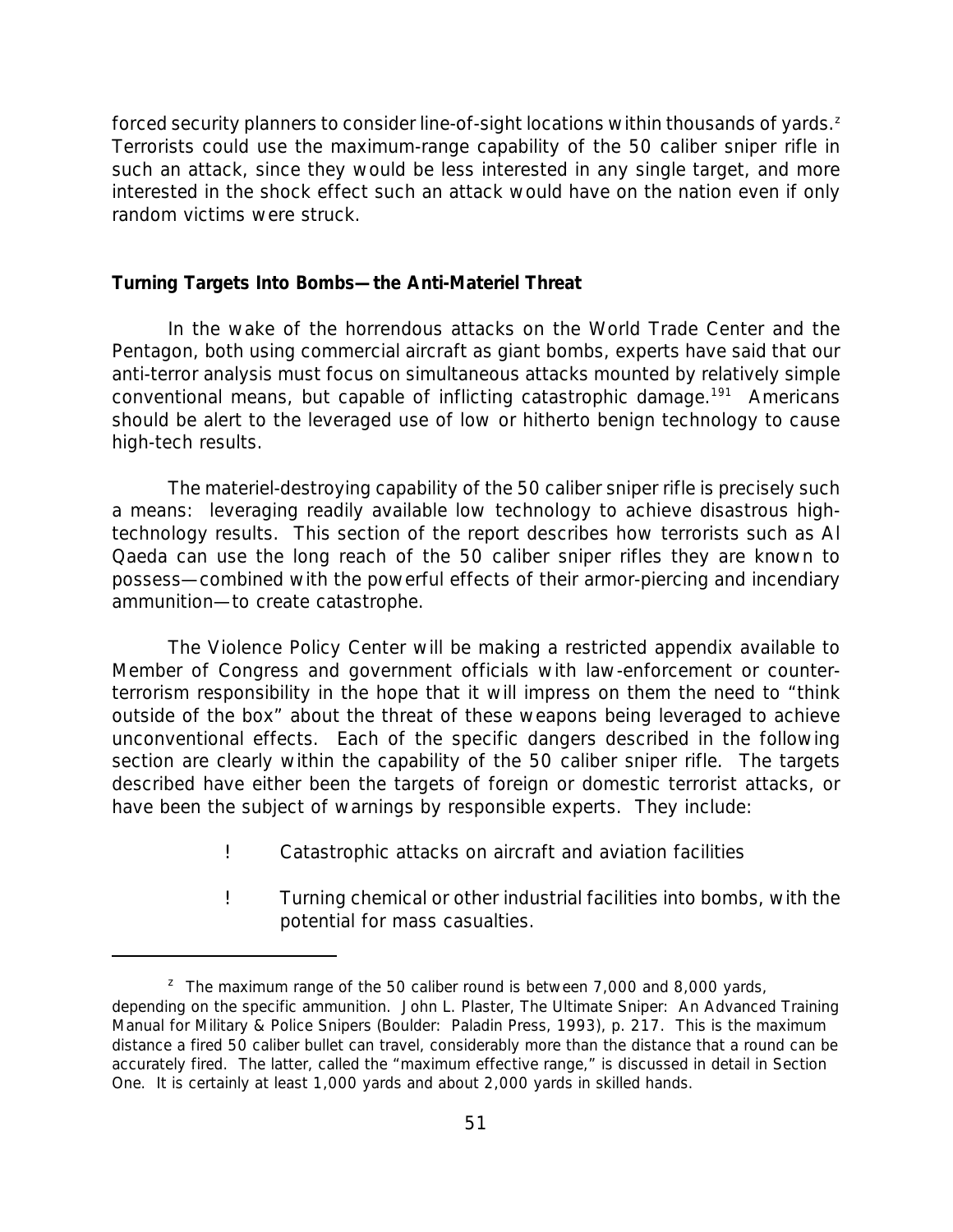- ! Explosive attacks on bulk fuel carriers or storage depots, including the risk of fratricidal explosions spreading damage to catastrophic levels.
- ! Damaging critical infrastructure networks sufficiently to cause widespread disruption.

Some of the more catastrophic scenarios described below could result in the deaths of the attackers themselves. However, given the mass suicide attacks we have already seen, this is no bar to the feasibility of such operation. "Closed-circuit TV [monitoring] works with the IRA, because their method is they don't want to be caught," a British transit police official explained recently. "It wouldn't work with a suicide operator."<sup>192</sup>

## *Bombs on the Ground—Aircraft and Aviation Facilities*

A 1995 RAND report identified 50 caliber sniper rifles as a serious threat against the security of U.S. Air Force bases.<sup>193</sup> After noting the success of Barrett sniper rifles with Raufoss bullets against light armored vehicles in the 1991 Gulf War (discussed in Section One), the authors noted:

Such weapons also give light forces a portable and quite deadly option against parked aircraft....These rifles are effective against man-sized targets up to 1,600 meters away and could hit aircraft-sized targets at even greater ranges; one expert marksman has reported consistently hitting 8-X-10-foot targets over 2 kilometers distant. Further improvements are undoubtedly on the way....The Barrett's popularity appears to be spreading beyond the 17 countries that now use it. It seems only a matter of time before these or similar weapons find their way into the arsenals of potential adversaries, if they have not already done so.<sup>194</sup>

As demonstrated in Section Two of this report, Barrett 50 caliber sniper rifles had in fact already made their way into the arsenal of at least one real adversary*—*Al Qaeda—even before those words were written. Barrett and other 50 caliber sniper rifle manufacturers advertise the specific ability of their rifles to attack aircraft and other materiel found on airfields. In addition to the Barrett promotional material quoted in Section One, for example, EDM Arms argues on its Internet web site that its Windrunner 50 caliber rifle is superior to Barrett's in meeting the Army's mission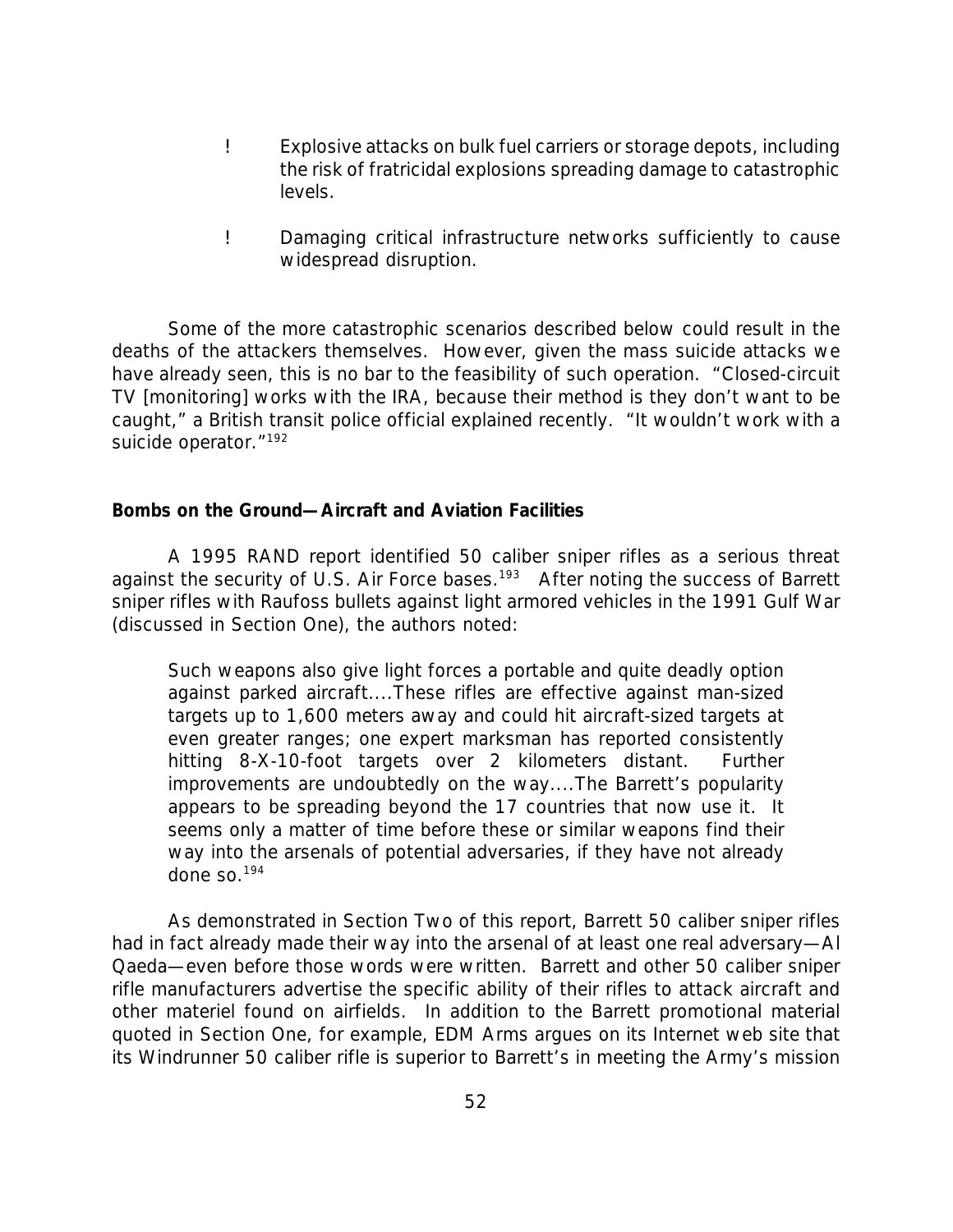for an advanced sniper rifle, which includes attacking "various materiel targets such as parked aircraft, radar sites,...petroleum, and various thin skinned materiel targets to include lightly armored vehicles."<sup>195</sup>

In the light of these capabilities, the RAND report's description of the variety of targets at a typical air base as "rich" is instructive:

An air base is a classic "target-rich environment." Besides the aircraft themselves, air bases offer fuel-storage facilities, munitions bunkers, the control tower and operations center, navigation aids, crew housing, maintenance facilities, and aerospace ground equipment....Fuel storage has proven to be particularly vulnerable to attack. Storage tanks are large, thin-skinned targets that, for routine safety purposes, are often placed on the base periphery. This location, however, exposes them to attack from direct-fire weapons....off-base tank farms are generally even more vulnerable than fuel-storage sites on-base.<sup>196</sup>

Putting aside the threat to U.S. military air bases at home and abroad, $a$ <sup>a</sup> it takes no imagination to project the identical threat to civilian airports. They have all the targets of air bases except munitions bunkers. Moreover, it is simplistic to think of the threat as only that of "shooting down" an aircraft. An attack could be the far simpler one of turning aircraft and fuel trucks into enormous bombs by striking them at long range with the incendiary ammunition we have shown is easily available. In light of the September 11 attacks, the concept of jetliners being turned into bombs is no longer a foreign idea. As the publisher of a jet-fuel industry newsletter recently observed, if a commercial jet can be turned into a bomb in the air, "It's also a bomb sitting on the runway and...at the terminal."<sup>197</sup>

The danger is that many lay persons unaware of the 50 caliber's reach and power tend to think of airport security in terms of simply keeping unauthorized personnel away from the immediate area.<sup>198</sup> This is, of course, important. But those concerned about security should extend their vision to the rifles, their range, and the unique danger such weapons present to turn aircraft and fuel trucks into bombs on the ground.

aa The Air Force, at least, has taken the threat seriously and is conducting counter sniper training for its base security forces. See, U.S. Force release, "Cops Graduate from Second Countersniper School," 17 August 2001 quoted in *Regulatory Intelligence Data.*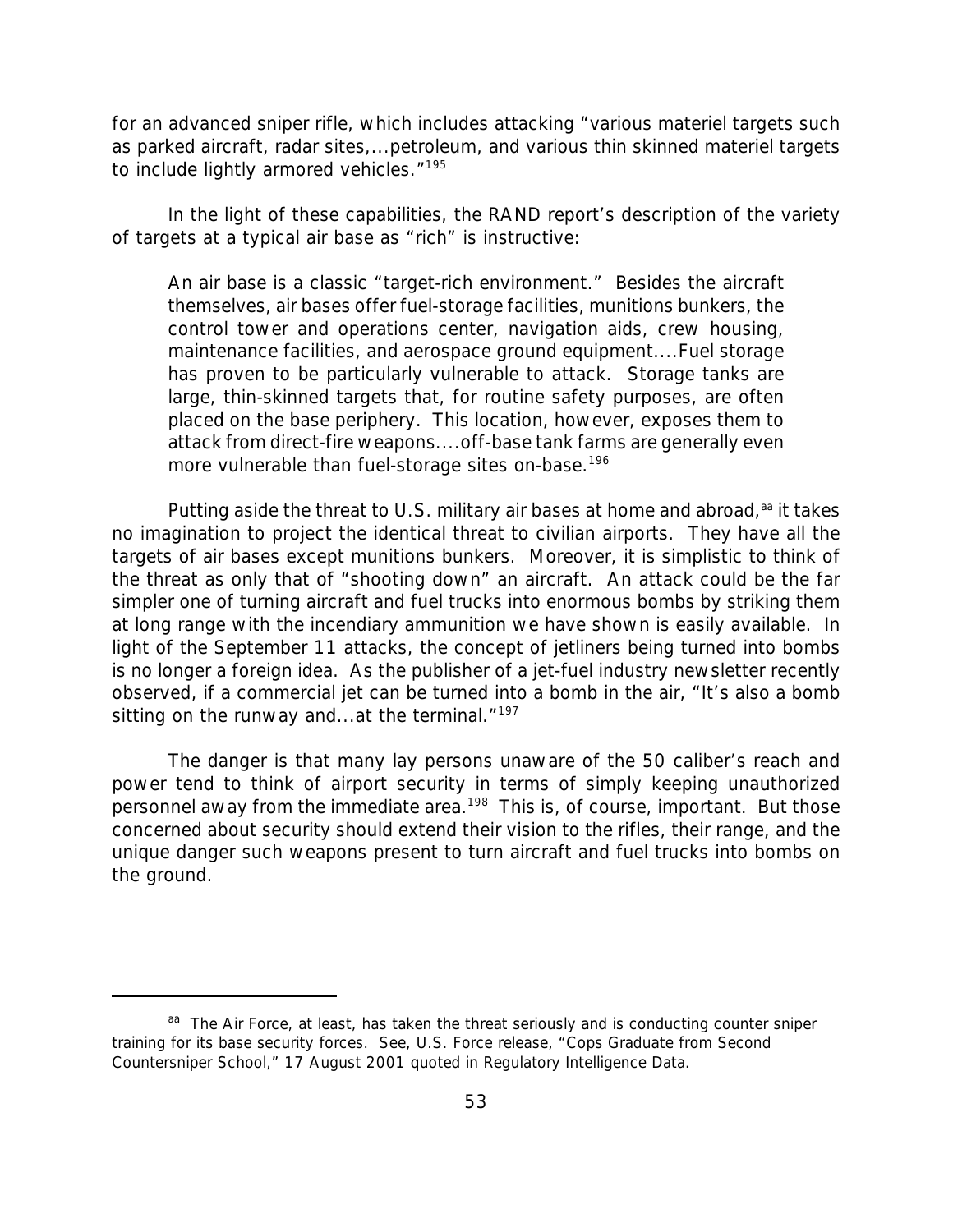#### *Turning Hazardous Chemical Facilities Into Weapons*

A substantial amount of attention has been given in recent days to the subject of Osama bin Laden's interest in obtaining and using chemical weapons, and analyzing the likelihood of his acquiring them.<sup>199</sup> Yet counter-terror experts have warned of the threat of another type of attack, similar in concept to using commercial aircraft as bombs—turning hazardous industrial facilities themselves into chemical weapons. In another similarity to Al Qaeda's known means of operation, experts note that using such low-tech means has the added benefit of a lower operational profile, harder to detect by authorities.

Here again is a case in which the 50 caliber sniper rifles in the hands of Al Qaeda and other terrorists present specific capabilities that can be turned to catastrophic opportunity.

This low-tech threat was addressed by a blue ribbon panel that reported in 1999 to the President and Congress on the threat from chemical and biological terrorist attack. After noting the obstacles to mounting an attack with chemical weapons, the panel addressed an alternate avenue:

Given these impediments, a terrorist interested in harming large numbers of persons might prefer to attempt to engineer a chemical disaster using conventional means to attack an industrial plant or storage facility, rather than develop and use an actual chemical weapon. In this way, significant technical and resource hurdles could be overcome, as well as reducing the profile of the terrorist organization to potential detection by intelligence or law enforcement agencies. Common industrial and agricultural chemicals can be as highly toxic as bona fide chemical weapons and, as the 1984 Bhopal, India, catastrophe demonstrated, just as (if not even more) effective when unleashed on a nearby population.<sup>200</sup>

According to the U.S. Chemical Safety and Hazard Investigation Board, the Bhopal incident, which involved the release of methyl isocyanate into the air, resulted in an estimated 2,000 deaths and  $100,000$  injuries.<sup>201</sup>

Last year, the U.S. Department of Justice also issued a report in which it "concluded that the risk of terrorists attempting in the foreseeable future to cause an industrial chemical release is both real and credible. Increasingly, terrorists engineer their attacks to cause mass casualties to the populace and/or large-scale damage to property. Terrorists or other criminals are likely to view the potential of a chemical release from an industrial facility as a relatively attractive means of achieving these goals."202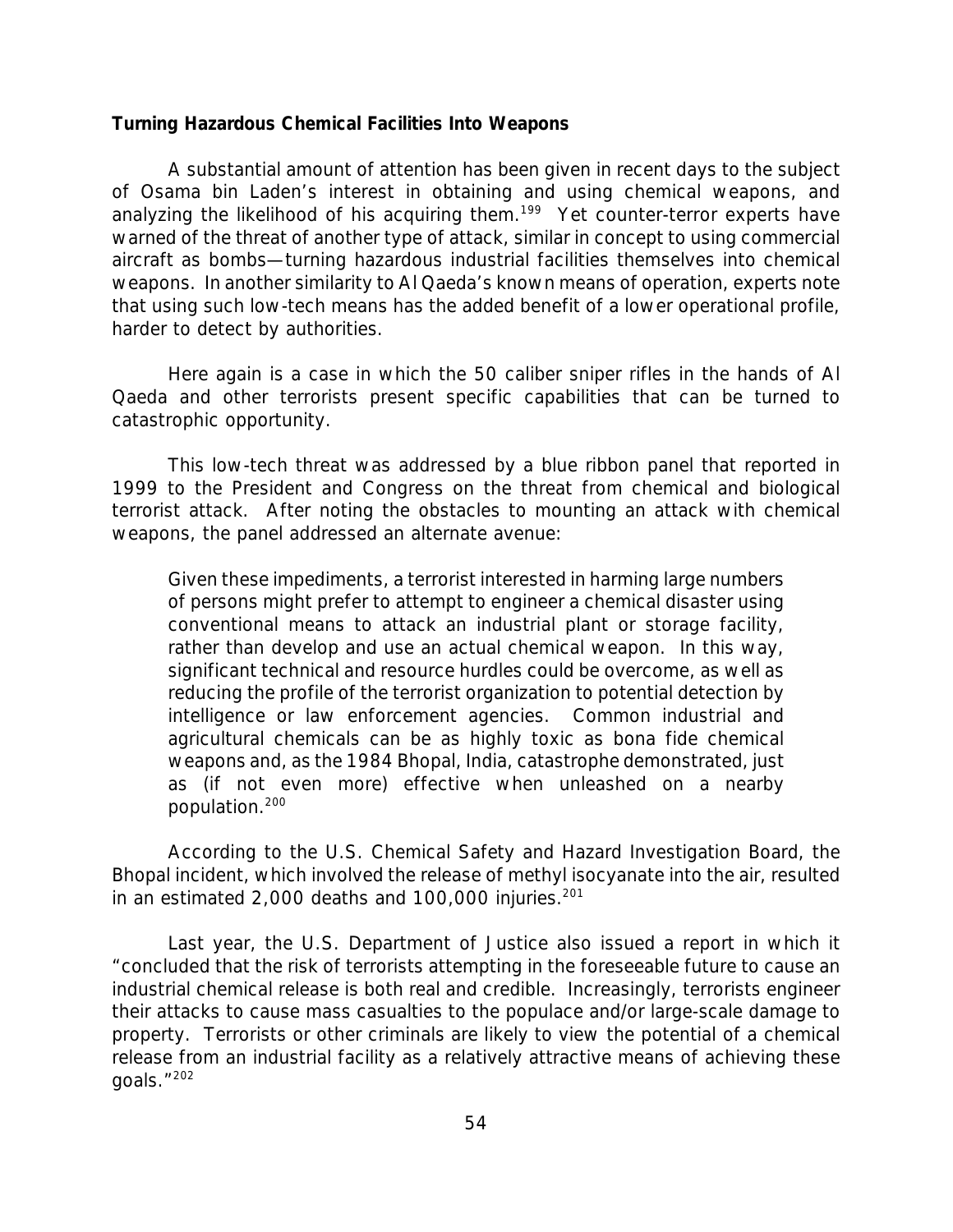Last May, the U.S. Environmental Protection Agency issued an alert that appeared to respond to the 1999 blue ribbon panel's report. EPA warned local chemical disaster advisory committees that "a terrorist may seek to transform a target into a weapon by focusing on facilities that handle explosive, toxic, or volatile chemicals."<sup>203</sup> The advisory warned facilities "with chemicals or explosive storage" to take site security measures.<sup>204</sup>

One might think that this is a rare threat affecting only a few people unfortunate enough to live in a heavily industrial area. That would be a mistake. The most hazardous chemical and industrial facilities in the United States are required to report on their plans for dealing with escape of substance off-site. Of some 15,000 that had reported as of last year, almost half reported that "over 1,000 people live in zones that could be affected by the release of toxic chemicals from those facilities."<sup>205</sup>

*The threat of this type of engineered chemical attack is so serious that many federal agencies have within recent days scrubbed data about hazardous locations from their Internet web sites.*<sup>206</sup> What must also be asked is: what kind of *weapons* would be ideal for such attacks?

An engineered attack on such a facility could have disastrous ripple effects, as well. Numerous facilities critical to the nation's infrastructure<sup>bb</sup> are located at or near reporting hazardous sites. "Disruption of even one of these facilities could wreak havoc on an entire region or locality, "<sup>207</sup> the Justice Department warns. "A chemical release may be more effective than a bomb in causing such disruption, since a leak of toxic chemicals may necessitate large-scale evacuation."<sup>208</sup>

Foreign and domestic terrorists alike have already considered such schemes. For example, members of the Ku Klux Klan plotted to bomb a hydrogen sulfide tank at a refinery near Dallas in 1997.<sup>209</sup> According to the chief of the FBI's domestic terrorist section, they discussed the potential of hundreds of deaths, including children, which they hoped to use as a diversion for a planned armored car robbery.<sup>210</sup> The plot was foiled because an informant tipped off authorities, but the potential is nevertheless instructive.

The threat of an engineered chemical disaster is clearly real. How capable the country is of responding to such a threat is another open question—Congress instructed the Justice Department to study how well chemical plants are prepared to prevent terrorist attacks, but did not fund the study.<sup>211</sup> Chemical facilities were put on alert after the September 11 terror attacks.<sup>212</sup> But, the question is, what likely

 $<sup>bb</sup>$  The critical infrastructure includes such things as water supply, military installations,</sup> utility companies, natural gas distribution, and the electrical and communications networks.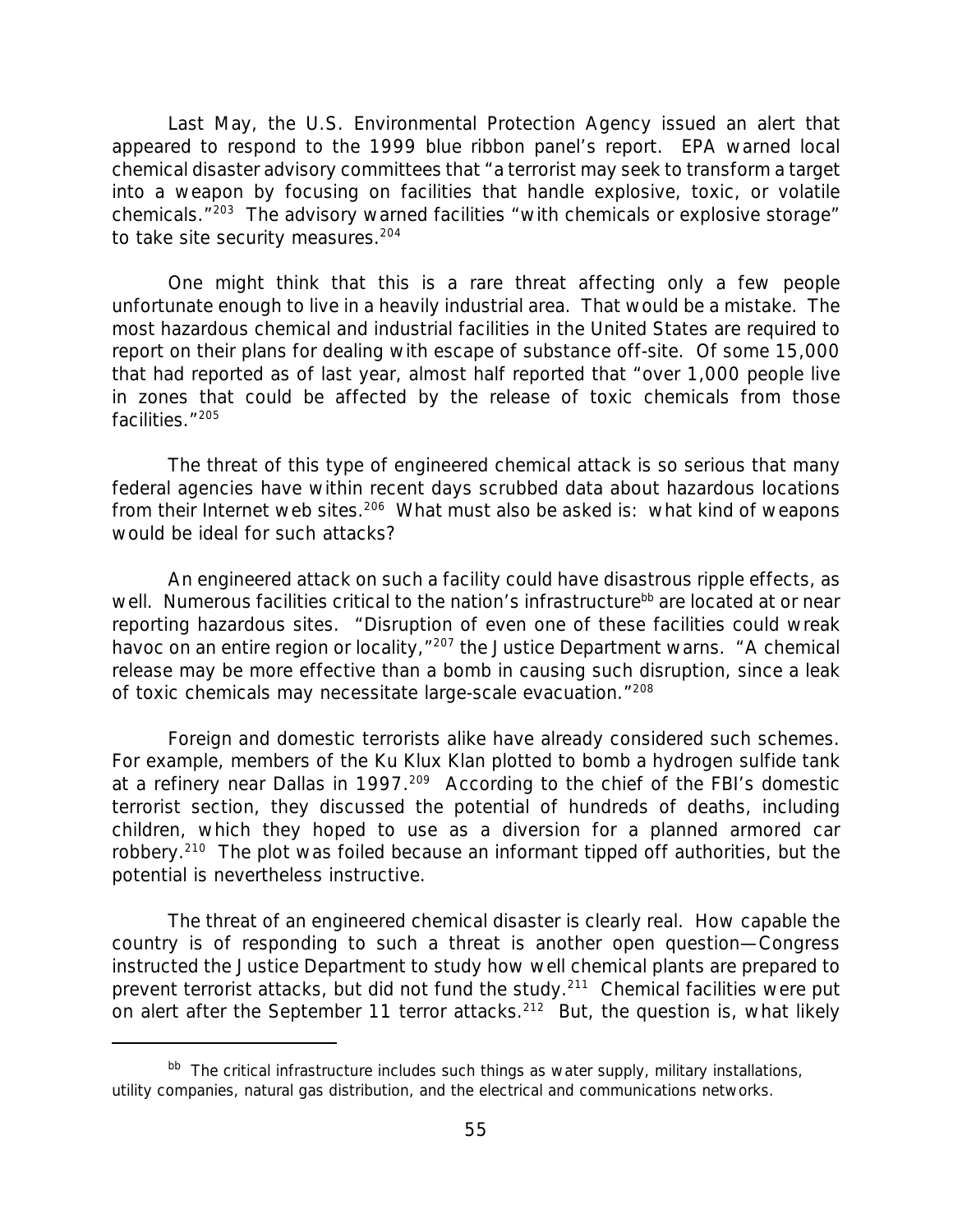means of attack are they on the alert for?

Just as in the case of the RAND warning on vulnerability of airbase fuel tanks, it takes little imagination to understand the threat from the 50 caliber sniper rifle firing a dramatically explosive and incendiary round like the Raufoss MP from a distance of several thousand yards (or even more, since the target is likely to be big enough to hit at the farthest manageable range).

#### *Attacks on Explosive Materials in Transit or Bulk Storage*

Bulk storage of hazardous chemicals and fuels, and their transportation in bulk by truck and rail networks, present a staggering array of targets for catastrophic attack by terrorists armed with 50 caliber sniper rifles and the armor-piercing, incendiary, and explosive ammunition widely available for them. In addition to the direct effects of explosions or contamination such attacks would cause, collateral effects could be shutdowns and massive dislocations throughout surface transportation and communications networks, and other vital parts of the critical infrastructure.

The RAND study noted the vulnerability of fuel storage at airfields to attack from 50 caliber sniper rifles. If the threat is not self-evident, to grasp its dimensions one need only consider the vast number of bulk fuel storage facilities in the United States—such as gasoline and propane—and match that number with the incendiary power of the advanced 50 caliber rounds available to terrorists. Add to that problem the 50,000 trucks hauling millions of pounds of toxic, flammable, and explosive cargo over America's highways, countless rail cars loaded with hazardous material such as fuels and chlorine gas, and another 50,000 gasoline tanker trucks that serve local gas stations (each truck carrying as much fuel as a Boeing 757) and the reach of a ruthless terrorist to inflict damage with the heavy firepower of the 50 caliber sniper rifle becomes almost unimaginable.<sup>213</sup>

This is not mere conjecture. Terrorists in the United States have actually plotted assaults on such facilities. Disastrous accidents involving bulk storage and bulk transport of hazardous materials have shown the potential consequences of a terrorist attack. The potential effects of a carefully planned attack could go far beyond the random effects of an accident. It is worth noting that 50 caliber enthusiasts trade tips over the Internet about the best ways to shoot commercially available propane tanks to cause them to explode. What is missing is an official response tying these strands together. The VPC urges that this step be taken.

Consider, for example, the ubiquity of propane gas storage facilities and the transportation of it on public roads and rail nets all over the country, every working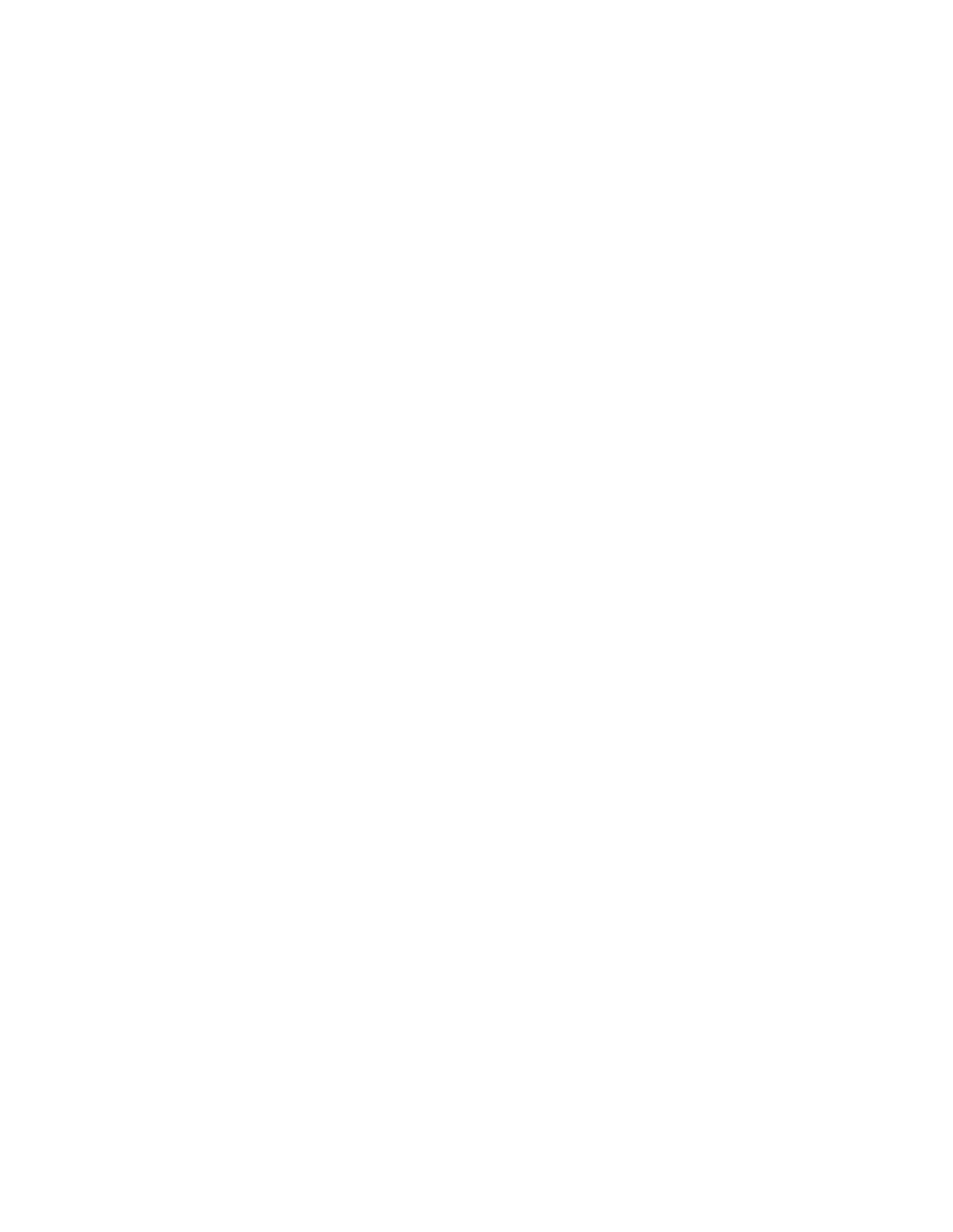day. The propane industry goes to great lengths to make delivery and use safe, but the fact remains that it is a highly explosive fuel when improperly released. "A propane fire is a more powerful monster than the fires these heroes [firefighters] usually face," advised one materials handling publication.<sup>214</sup> The second most deadly chemical accident in history—after Bhopal—was a catastrophic chain of explosions set off at a propane gas distribution center in Mexico City in 1984.<sup>215</sup> The death total was nearly 500, at least 4,000 were injured, 2,000 houses in a 20 block area were leveled, and thousands were left homeless.<sup>216</sup>

The United States has not been immune to serious accidents involving propane facilities.<sup>217</sup> An accidental propane release and fire near Des Moines, Iowa caused the evacuation of 10,000 residents and the closing of an interstate highway.<sup>218</sup> An EPA official described a 1989 explosion involving ethylene and isobutane, "both of which have similar flammability characteristics as propane" as being "the equivalent of 10 tons of TNT."219

The potential for unleashing disaster by igniting a propane tank has not escaped domestic terrorists. A plot by members of a militia group to blow up a giant propane storage facility in Elk Grove, California was derailed when federal agents arrested them in December 1999 after an undercover investigation.<sup>220</sup> The facility holds about 24 million gallons of propane and is a few hundred yards from a busy state highway and other industrial buildings. A study by Lawrence Livermore National Laboratory concluded that had the attack been successful, it would have caused a firestorm that would have reached about 10 miles from the facility and caused a fatality rate as high as 50% up to five miles away. $221$ 

On a smaller scale, an environmental terror group in Maine attempted to blow up a fish and game club with a propane tank, but a member who was a fireman noticed the device and disabled it.<sup>222</sup>

There are about 33,000 propane facilities nationwide.<sup>223</sup> Bulk storage tanks at these facilities range in size from 6,000 to 120,000 gallons, and several tanks of various size may be found at any one facility. $224$ 

According to the U.S. Department of Transportation, "propane releases are a leading cause of death in hazardous material transportation."<sup>225</sup> Semi-trailer bulk cargo tank vehicles that distribute propane over long-haul distances have capacities ranging from 9,000 to 17,000 gallons.<sup>226</sup> Smaller "bobtail" trucks deliver propane locally to customers that have propane containers on site, and have tank capacities from 750 to 6,500 gallons.<sup>227</sup> Railroad tank cars that deliver from refineries and gas plants to bulk tanks have capacities of between 11,000 and 34,500 gallons.  $228$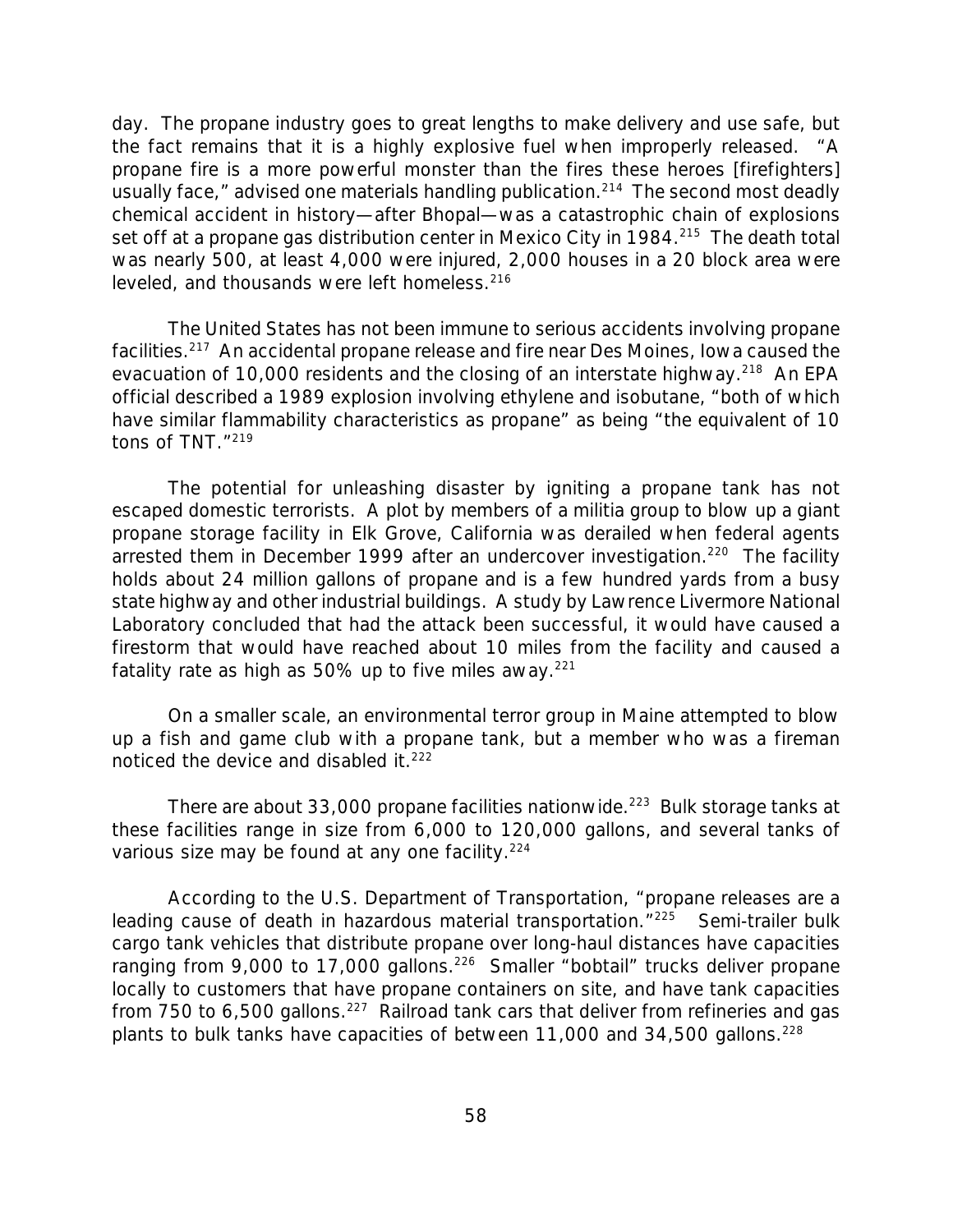Terrorists have actually targeted bulk transporters. Last year, for example, two anarchists in Oregon tried to ignite a 12,000-gallon gasoline tanker, using a crude milk jug bomb with a delayed igniter. The device failed, but police said it would have caused a catastrophic explosion had it succeeded.<sup>229</sup> The consequences of a successful attack with armor-piercing incendiary rounds on such a bulk tanker, or a bulk storage facility, could be disastrous—even if the attackers were themselves incinerated in the resulting explosion.

A successful attack with armor-piercing incendiary rounds on rail cars or trucks carrying flammable or explosive cargo could create geometrically increasing ripple effects if the attack occurred at or near a crucial site, such as a key bridge or tunnel, a national security facility, or a hazardous industrial site. This issue is addressed in the next paragraphs.

# *Damaging Critical Infrastructure Networks Sufficiently to Cause Widespread Disruption*

There are a variety of ways in which a successful attack by a terrorist exploiting the 50 caliber sniper rifle's capabilities could cause widespread disruption involving critical infrastructures.

One of the more obvious was alluded to in the preceding section—the collateral consequences of a successful attack with armor-piercing incendiary rounds on a bulk truck or rail carrier of fuel or other highly flammable material at a key location. "It strikes me that railroads are far more vulnerable in many ways than our airplanes," West Virginia Senator Jay Rockefeller said during a recent Senate hearing on the risk of terror to the nation's surface transportation systems.<sup>230</sup>

Gasoline tanker fires have had serious collateral effects. A three truck accident that set off a gasoline tanker truck explosion on a bridge shut down a major artery between Pennsylvania and New York for days, forcing tens of thousands of vehicles to find alternate routes. $231$ 

Instruction in the potential consequences abound in examples of accidents. Earlier this year, for example, a train fire in a tunnel under Baltimore caused an "enormous snarl" in rail traffic on the Eastern seaboard for nearly a week, drawing attention to a large number of potential bottlenecks in the railroad system.<sup>232</sup> The fire in the tunnel also destroyed fiber-optic cables, slowing Internet traffic all over the country,<sup>233</sup> and released toxic chemicals from ruptured tank cars.<sup>234</sup> Similar explosions last year shut down a major bridge in Jacksonville, Florida and a highway in Nevada.<sup>235</sup> A Florida collision between a gasoline tanker truck and a tractor-trailer hauling 20 tons of ammonium nitrate threatened to cause an enormous explosion, had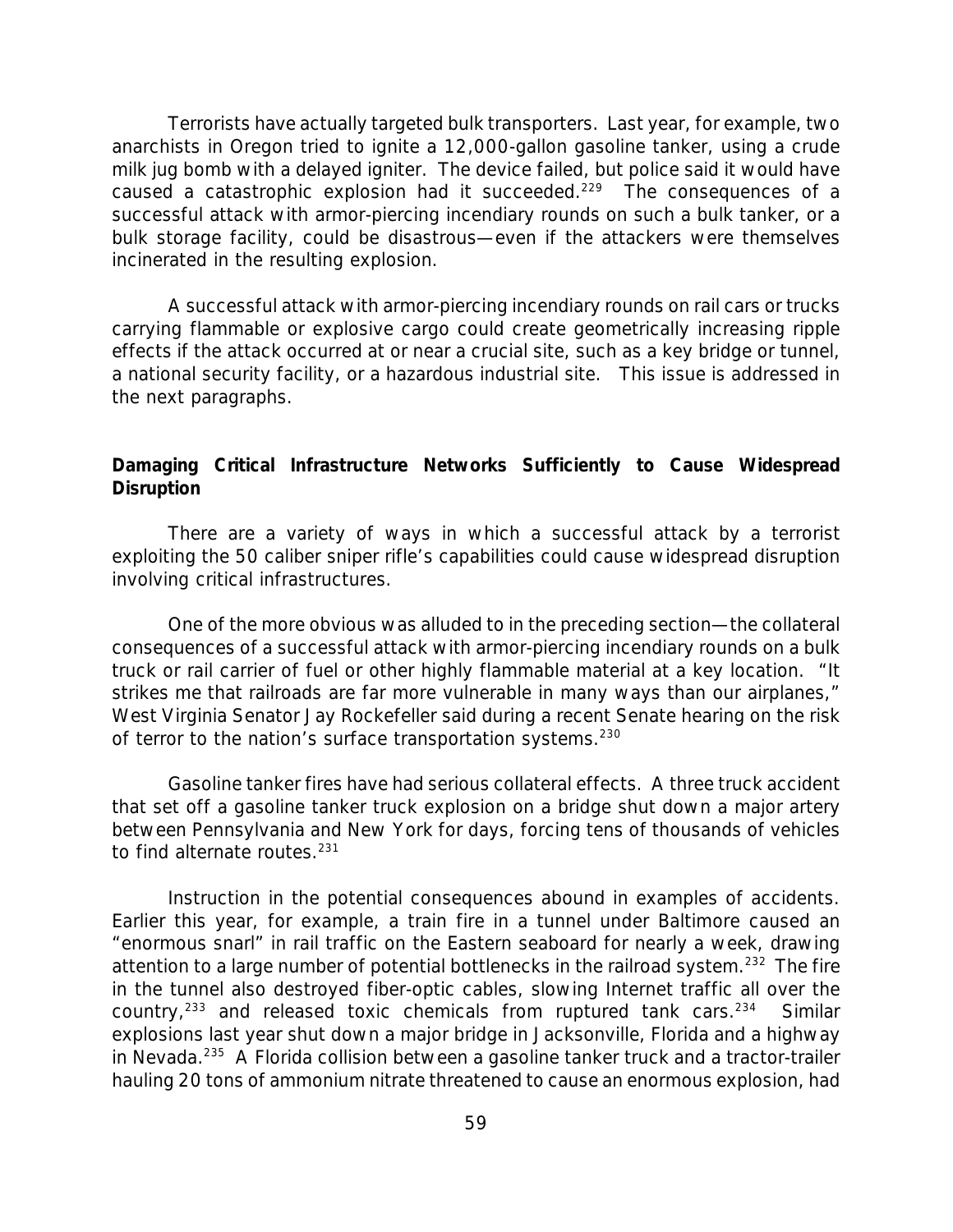the gasoline mixed with the chemical, the major ingredient of many truck bombs such as the one Timothy McVeigh set off in Oklahoma City in 1995. Firefighters were forced to stand by and let the fire died down, rather than risk dispersing the gasoline and mixing it with the spilled ammonium nitrate.<sup>236</sup>

These examples were accidents. It does not take a great deal of imagination to project the mentality of a terrorist, the range of the 50 caliber sniper rifle, and the incendiary effects of its ammunition to imagine carefully planned scenarios with even greater immediate and collateral effect.

Elements of the national critical infrastructure other than transportation systems are also vulnerable to the 50 caliber sniper. Barrett suggests that radar dishes and communications vehicles are subject to the "quick strike capability of the Barrett 82A1" in its advertising material. It is little reach from there to telecommunications facilities, electrical power grid transformers, exposed pipeline equipment, and on and on as far as the imagination can reach.

The 50 caliber sniper rifle has many applications as the ideal tool for assassination and terror. In the next section, we show that there has been a dramatic surge in the civilian market for 50 caliber sniper rifle "super guns."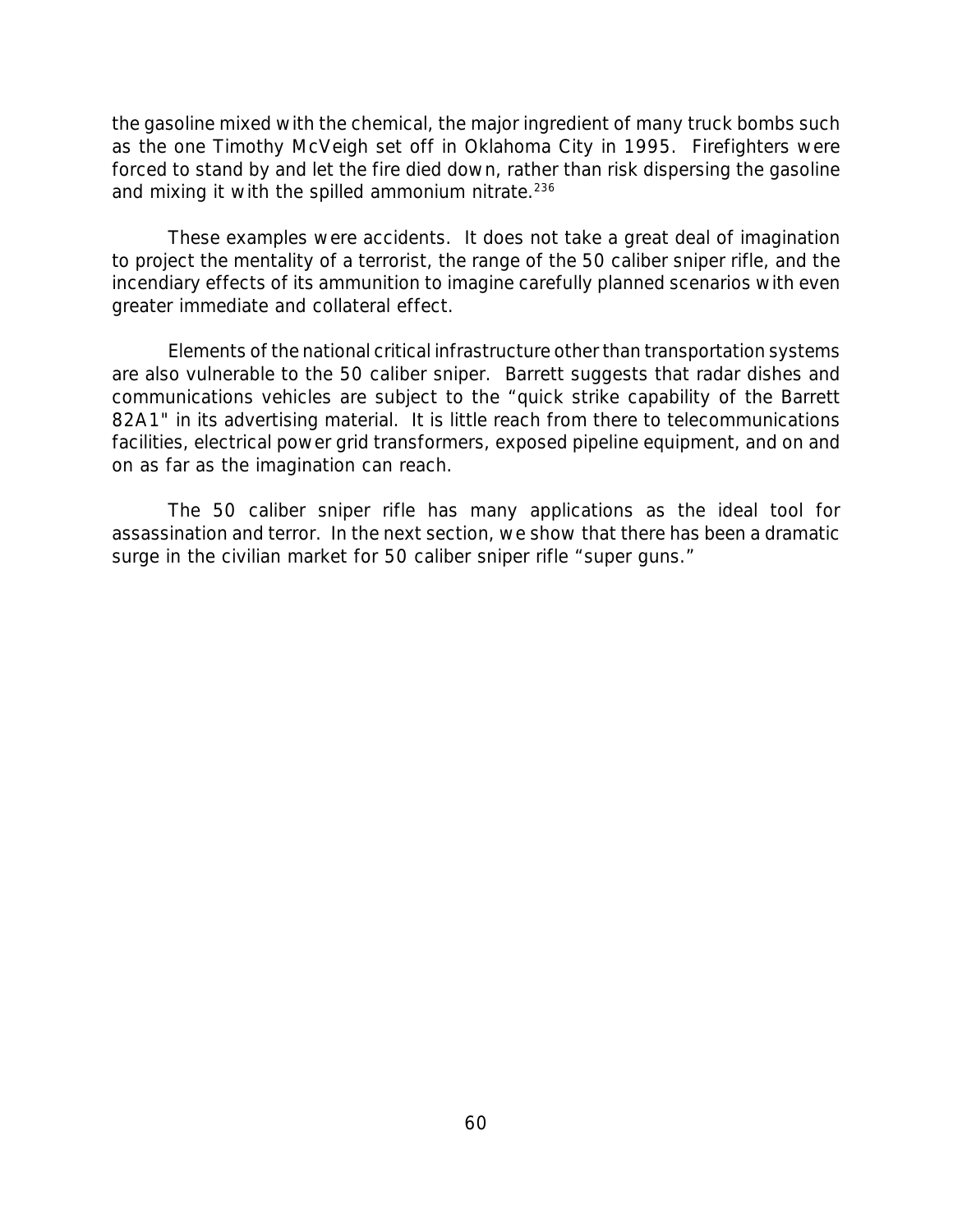# *Section Four: Proliferating for Profit*

*"Barrett is hoping to widen his lead with a helping hand from the State Department, which recently gave him the okay to sell rifles to civilians in Europe, a market that was off-limits under the Clinton Administration. He is also working on interchangeable components that can turn the .50-caliber semiautomatic into a grenade launcher. That one's for the military alone. For now."*

*—*"Size Matters," *Forbes*, 1 October 2001<sup>237</sup>

The American gun industry has been in trouble for decades. Despite the chronic record of death and injury that firearms inflict on America—far exceeding those of any nation in history not at war—the industry's markets are, in fact, stagnant at best, fading at worst. Hunting is slowly evaporating as a sport. More and more of the general public are repelled by guns, seeing them as either weapons of crime or dangerous toys owned only by a shrinking minority of Americans. As a result, the civilian firearms market is becoming smaller and more concentrated. $cc$  It is also becoming older, facing the permanent loss of past customers, as described in a recent industry magazine:

I woke up one morning at this year's SHOT Show, looked in the mirror, and saw the future of the shooting and hunting business staring back at me. It was not a pretty sight. Just like the majority of your customers—the hunters and shooters of America—I'm getting older.<sup>238</sup>

People in the gun industry are keenly aware of these mordant facts. Like any other mature industry hemmed in by static markets, it prizes innovation. Those who innovate survive a bit longer. Those who do not fall by the wayside. Thus, gun manufacturers are constantly searching for new designs and new niche markets (such as women and racial and ethnic minorities). And what is good for the gun industry usually is bad for the public.

 $\alpha$  Firearms ownership has declined and those who own guns typically own more than one. In the 1950s, about half of American households reported owning a firearm. This dropped to just 35 percent by 1994. Only one in six adults owns a handgun. In 1994, just 10 percent of firearms owners held 77 percent of the privately owned guns in America. Philip J. Cook and Jens Ludwig, *Guns in America: Results of a Comprehensive National Survey on Firearms Ownership and Use, Summary Report* (Washington, DC: Police Foundation, 1996).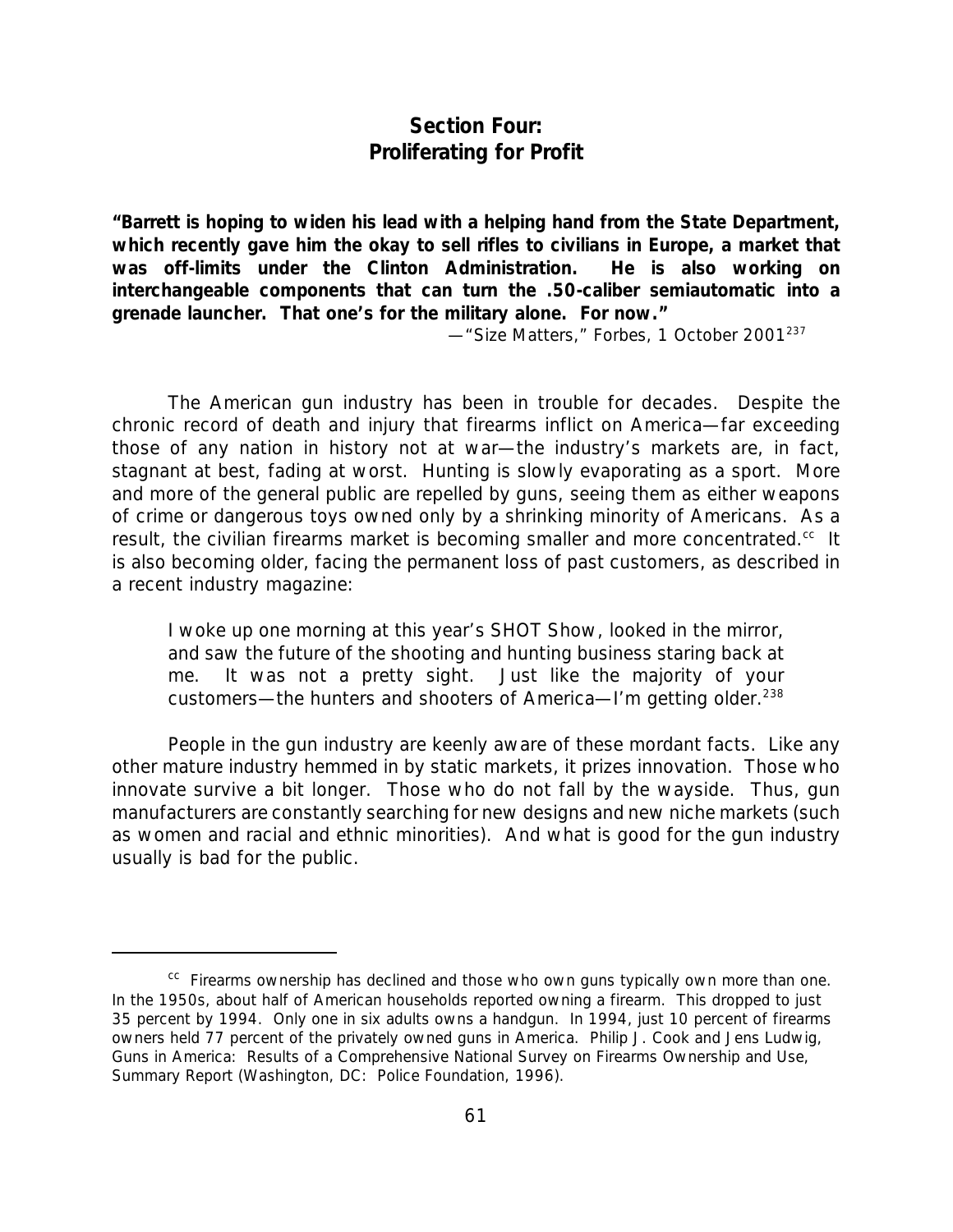Fifty caliber sniper rifles are no exception. The civilian marketing of these guns combines three characteristic features of gun industry innovation: increasingly deadly firepower, movement into the civilian market of military innovations, and rapid proliferation with accompanying drop in price whenever a new niche is discovered.<sup>dd</sup> Section One documented in detail the increased lethality that 50 caliber sniper rifles bring to the civilian market. This section documents the proliferation of makers and models, as well as the plummet in prices.

#### *Firepower*

In its 1999 report, *One Shot, One Kill*, the VPC warned that "another deadly innovation is becoming more prominent in the civilian marketplace, this one perhaps more lethal than any of its predecessors: the military sniper rifle. "239 Most Americans were shocked to learn of the unrestrained sale of 50 caliber sniper rifles. The danger of 50 caliber sniper rifles to the nation detailed above in this report, and in the VPC's earlier report, have been clear for years. Yet the gun industry has done what it always does: churned out more and more models of greater and greater killing power at lower and lower price. This infusion of lethality is the nicotine of the gun industry, designed to hook new customers and keep old customers, all in reckless disregard of clearly foreseeable consequences.

#### *Proliferation*

In *One Shot, One Kill* the VPC was able to identify seven companies in this country that were apparently marketing 50 caliber sniper rifles to civilians, not counting one company that the VPC was not sure was actually selling guns in the United States.<sup>240</sup> In preparing this report, the VPC identified 15 apparently active candidates. The word "apparent" is used because no one—including the federal Bureau of Alcohol, Tobacco and Firearms, which is responsible for enforcing federal gun laws—knows for sure how many makers of 50 caliber rifles there are. *Forbes* magazine says that more than two dozen companies make 50 caliber rifles. $^{241}$  Some of these may be small specialty shops that make only a handful of guns every year on special order.

In any event, it is clear that this new heavy sniper rifle niche is booming. "Fifty-caliber shooting is picking up speed, fast," a partner in a West Virginia customs-firearm manufacturing firm said early this year. "They're becoming very

dd For a detailed discussion of these factors, see Tom Diaz, *Making a Killing: The Business of Guns in America* (New York, The New Press, 1999).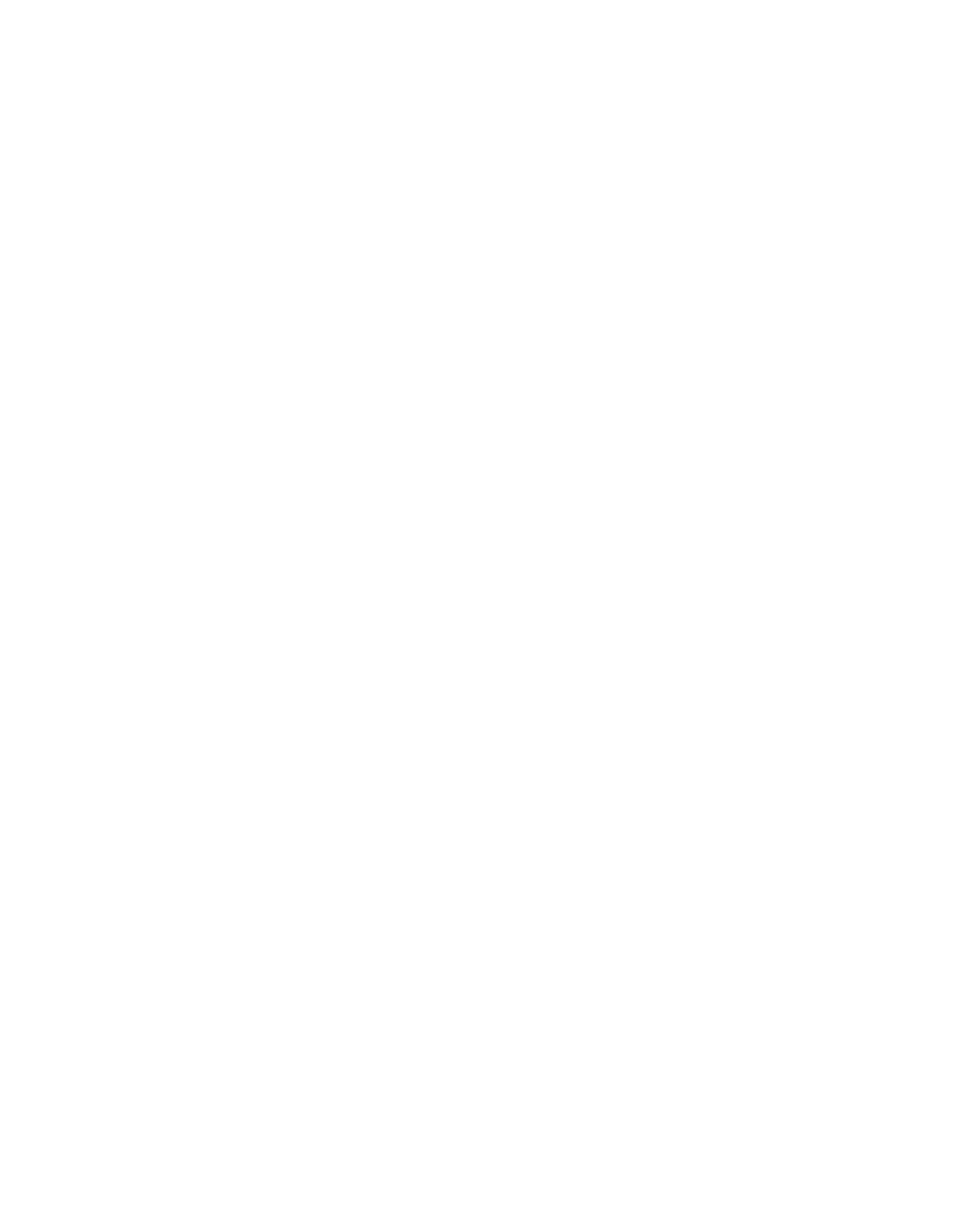popular, very quickly."<sup>242</sup> Internet web sites trading in firearms make similar reports. Impact Guns says that 50 caliber rifles are "one of our most popular items," and warns that "demand for 50 BMG rifles currently exceeds production."<sup>243</sup> ARM USA, an Internet gun site started in 1999, says its "just begun building custom rifles and stocking 50 BMG rifles." In a revealing comment that speaks not only to the relative power of the 50 caliber sniper rifle, but the cynicism of those who sell them, the site declares:

We're enjoying the heck out of ourselves selling 50 caliber guns (and they banned AR-15s for being "evil" assault weapons).<sup>244</sup>

This boom in civilian sales of 50 caliber sniper rifles is part of the broader success in military sniper rifle marketing by the gun industry that the VPC identified in its first report. The editor of the fan magazine *Gun World* also wrote in August 2001 about the trend in sales of police sniper rifles, which are generally in the 30 caliber range:

Another trend in rifles that caught me by surprise has been the great popularity of police sniper or "tactical" rifles. I had thought that a police sniper rifle would be of but passing interest to anyone who was not himself a police sniper...but this is obviously not the case.<sup>245</sup>

Aside from the confirmation of the sniper rifle trend identified by the VPC in 1999, an interesting aspect of this quote is its unabashed use of the term "sniper rifle" and its equating them to "tactical rifles." The VPC's earlier report pointed out that industry sources are sensitive to the unsavory connotations of the word "sniper." Therefore, they usually deny there is such a thing as a "sniper rifle"—just as they deny there is such a thing as a semi-automatic assault rifle—or, at best, use euphemisms like "tactical rifle" or "countersniper" to describe their guns.

Other evidence of this trend is found in *Forbes* magazine's report that although military contracts helped push Barrett Firearms Manufacturing revenue from \$1 million in 1988 to \$8 million last year—growth while the industry overall has been shrinking—civilian sales are what "keep the production lines humming between government contracts, which can take up to a decade to hash out."<sup>246</sup> (It is not known whether sales to Al Qaeda are counted under the military or civilian column.) *Forbes* quotes Ronnie G. Barrett as saying with respect to his civilian sales, "If the military had to support me, I wouldn't be here. None of this stuff would be here."<sup>247</sup>

*National Defense* magazine made a similar observation about Knight's Armament Company of Vero Beach, Florida, which supplies the SR25 30 caliber (7.62mm) sniper rifle to the U.S. Army Rangers and Navy Seals, but also markets a 50 caliber sniper rifle, the SR-50. Referring to the SR25, the magazine noted,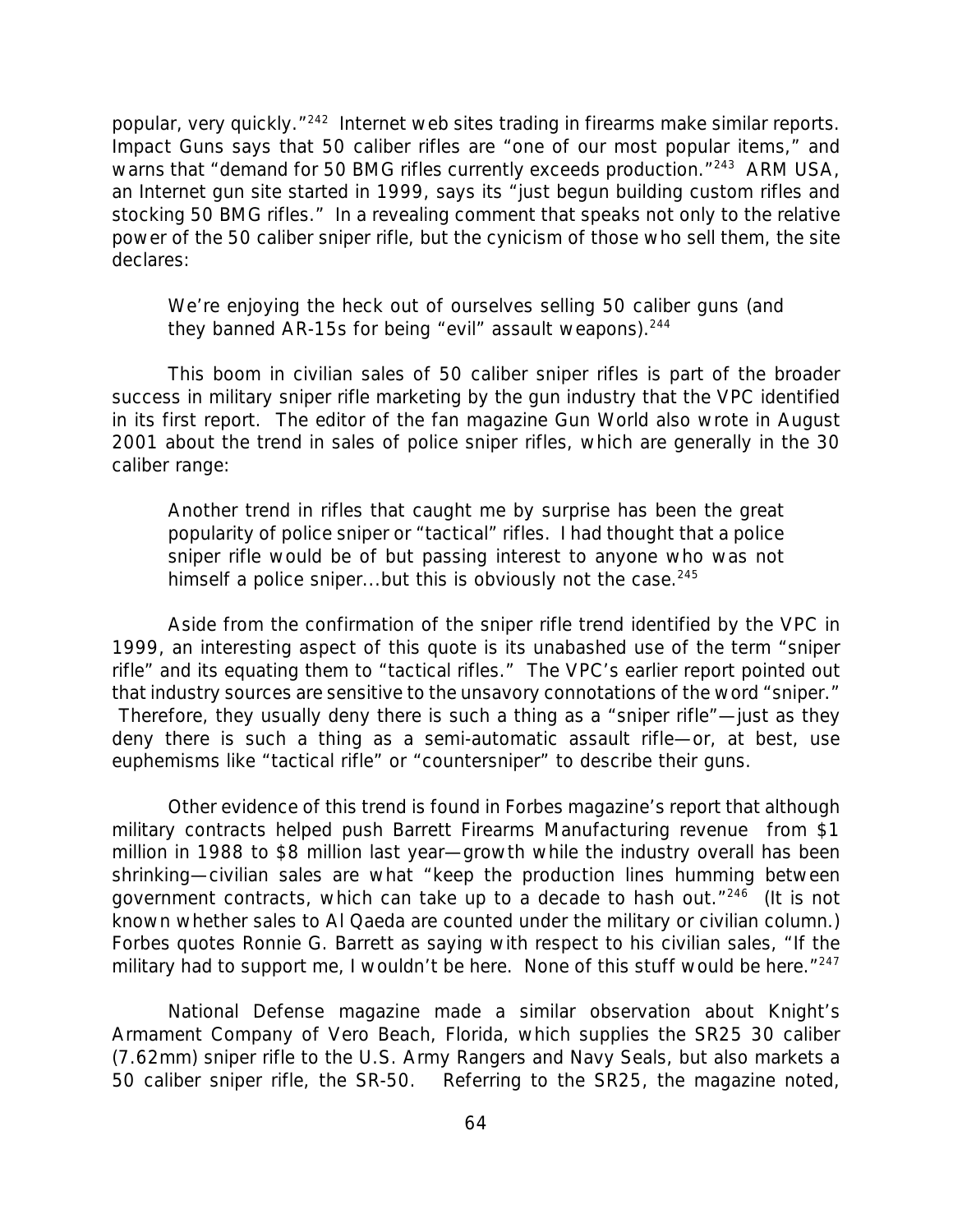"Civilian consumers will see the changes in commercially available versions of the same weapon. Ironically, the SR25 began as a military project, but was sustained in the development process by commercial sales."<sup>248</sup>

#### *The Civilian-Military Nexus*

This brings us to the emergence in 50 caliber sniper rifle sales of another aspect of the gun industry—the import into civilian markets of designs and technology originally developed for the military. The gun trade magazine *American Firearms Industry* described this phenomenon as follows:

Anything in small arms manufacturing that is developed and adopted by the military, always ends up in one form or another at the civilian consumer level. You, as a dealer, have to know what the government contract R&D departments are producing, because it's just a matter of time before sporting arms manufacturers incorporate new methods, ideas and materials into the products they produce and an even shorter period of time before your customers start asking about them.<sup>249</sup>

Of course, writ broadly, the very fact that 50 caliber sniper rifles have emerged as a hot item in the civilian gun market reflects this phenomenon. But it is also demonstrated precisely in the nexus between the Army's call for a new 50 caliber sniper rifle design, designated the XM-107.

At least two manufacturers of 50 caliber sniper rifles competed for the contract, Barrett and EDM Arms. Barrett won the contract, and designates its winning "bullpup" design the 95M/M107.<sup>250</sup> It also now offers a virtually identical civilian model, designated the Model 95, which it advertises in such places as *Soldier* of Fortune magazine.<sup>251</sup> The specifications of the Model 95 that are listed on Barrett's Internet web site are the same as its  $XM-107$  military sniper rifle model.<sup>252</sup> Even though EDM Arms did not win the competition, it now markets a "Windrunner XM-107," referring on its Internet web site to the Army competition standards, and says that is continuing to try to sell the gun to the military.<sup>253</sup>

The nexus goes beyond official competition. When the NRA wanted to test fire Barrett's new lower priced Model 99 (see below), it needed first to find a place to shoot the gun. It turned to a cooperative U.S. Marine Corps. "A .50BMG rifle can't be fired everywhere, so for testing we made arrangements with S/Sgt. Heishman and Gy/Sgt.-9 Riddle to fire the gun at the Test and Evaluation Facility at the Quantico, Va., Marine Corps Base." The Marine Corps accommodated the NRA by making available its Universal Return to Battery fixture, which was "developed by the Marines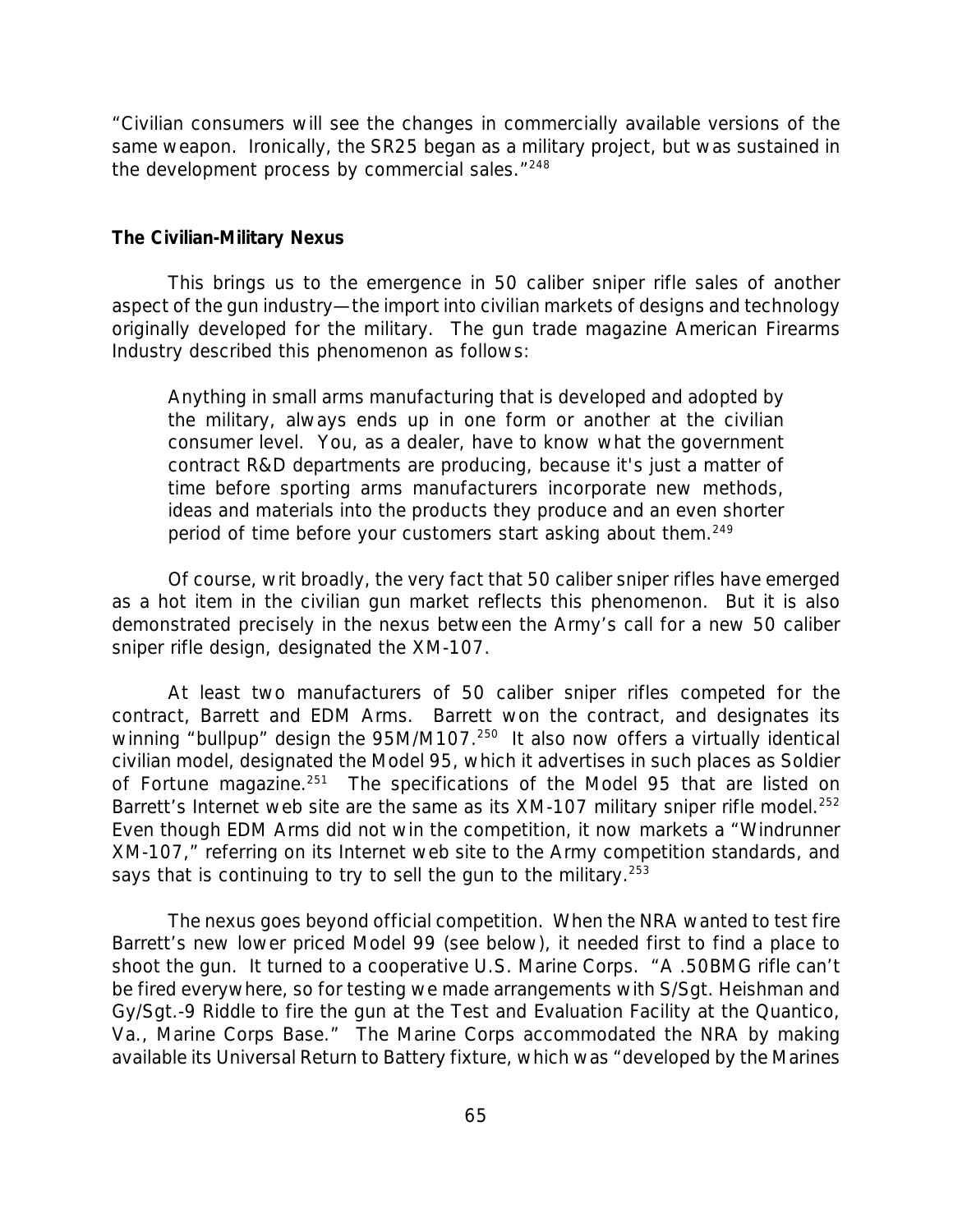for their own use and is not available for purchase."<sup>254</sup>

### *Price Reduction*

Apologists for the civilian sale of 50 caliber sniper rifles have often cited the list price of Barrett's Model 82A1, which is currently advertised at \$7,300, $^{255}$  but is listed at lower prices in, for example, an Internet web site listing a price of \$6,999.<sup>256</sup> In fact, Barrett is not even the high end of the 50 caliber sniper market—if Barrett is the Cadillac of guns, Accuracy International is the Rolls Royce. An English company that has long supplied the British military with sniper rifles, Accuracy International recently opened a plant in Tennessee. It lists on its Internet web site a suggested retail price of \$10,950 for its 50 caliber sniper rifle, the AW50, but the rifle was listed on an Internet site more recently at \$12,265.<sup>257</sup> But, as shown in Section Two of this report, even the high-end prices have not been a bar to terrorists, militias and other fringe groups, as well as common criminals who want the power and range of the 50 caliber.

In any case, prices for 50 caliber sniper rifles have fallen precipitously as a result of burgeoning competition. A particularly good example of the pressure toward lower prices is the ArmaLite AR-50, introduced in 1999 (the imminence of which was noted in the VPC's earlier report). This 50 caliber rifle has gotten excellent reviews from such publications as *The Small Arms Review* and the NRA's official journal, *American Rifleman*, which praised the gun's "low price and mild recoil."<sup>258</sup> Manufactured by a company that specialized in semi-automatic assault rifles, the suggested retail price in February was listed on the company's web site at \$2,615.<sup>259</sup> However, the gun has been offered for less on Internet web sites. For example, two AR-50s were offered by one site in late September at a price of \$2,299 each,  $260$ another was offered for \$2,450 at a different web site the same day.<sup>261</sup>

Reduced price was exactly what ArmaLite was after as a marketing strategy, according to a glowing review in *The Small Arms Review*:

Mark and Judy Westrom (President of ArmaLite, Inc. and *Real* Commander in Chief, respectively) wanted to build the .50 Caliber rifle "for the masses." There were plenty of .50 caliber rifles on the market, but they all suffered from the glaring defect of prohibitive cost....The initial goal was to produce an "economical" .50 Caliber rifle that would fall within the price range of the rest of the ArmaLite product line. The key to potential success in this project was to apply modern manufacturing techniques to a new, robust and simple design and produce the rifles in quantities sufficient to achieve the cost break.<sup>262</sup>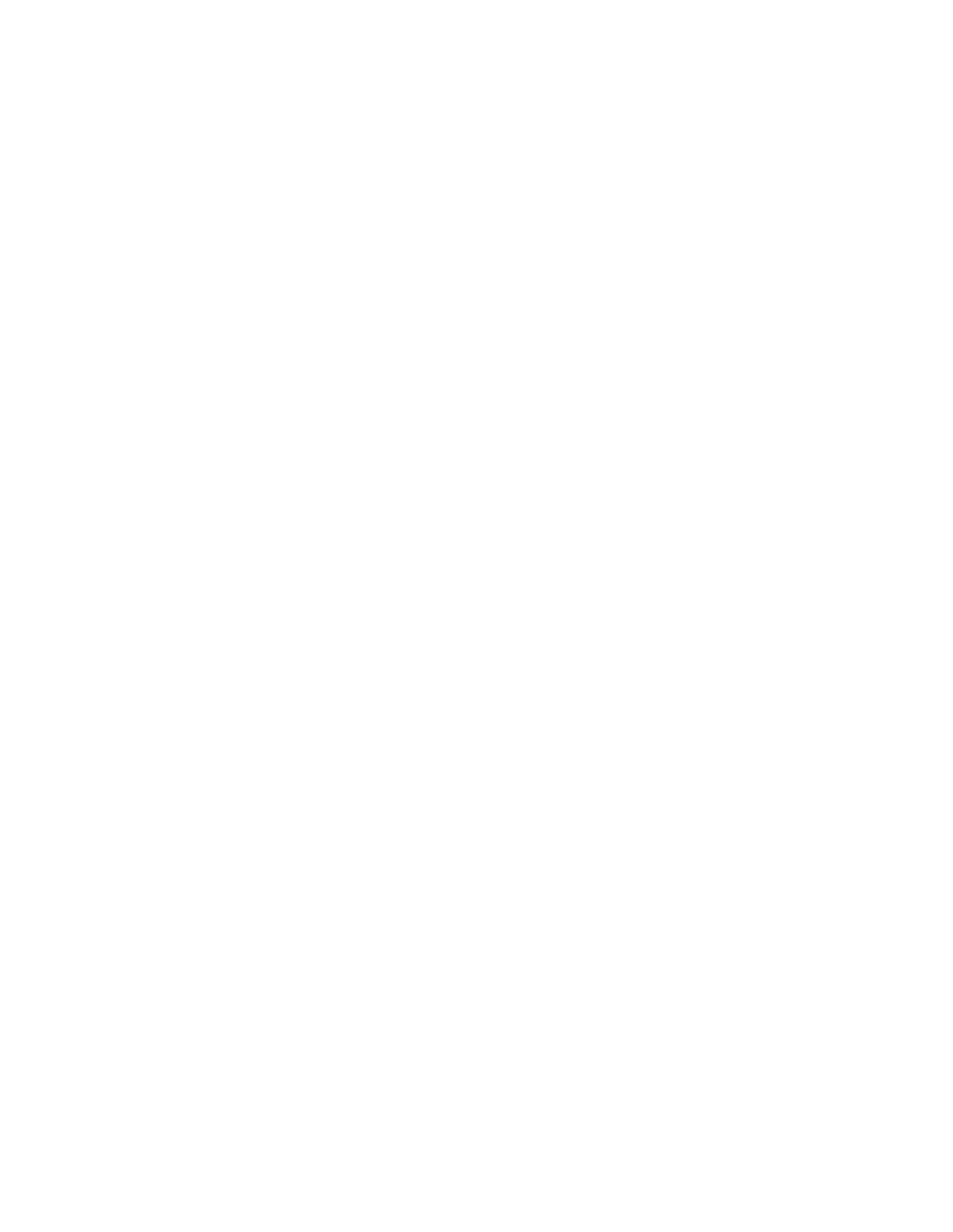Perhaps responding to this lesson in Economics of Marketing 101, Barrett has introduced its new lower end model 99, for which it suggests a retail price of \$3,100 in its advertisement in *Soldier of Fortune*. <sup>263</sup> Other 50 caliber rifles are offered for much less. Serbu Firearms offers its BFG-50 single shot 50 caliber at \$1,975 and its five-round, magazine-fed rifle at \$2,595.<sup>264</sup> The LAR Manufacturing Grizzly Big Boar—the "big toy" of choice of cop-killer "Fifty Cal Al" Petrosky—is offered on its web site for \$2,095,<sup>265</sup> but was recently offered on an Internet web site by a dealer at a price of \$1,825.<sup>266</sup> At the very low end is Watson's Weapons, which offers for \$1,249 on its Internet web site a 50 caliber upper receiver that can be fitted by the do-it-yourself enthusiast to any standard AR-15 lower receiver, producing a 50 caliber rifle.<sup>267</sup> Watson's also offers the already assembled hybrid 50 caliber for \$1,600.<sup>268</sup>

And for those skilled in the tool shop, there is the "ultimate do it yourself project"—a video and companion volume, *The Home Workshop .50-Caliber Sniper Rifle*, available from Paladin Press and touted in such places as the *Militia of Montana 2001 Preparedness Catalog.*<sup>269</sup>

#### *Shooting Ranges*

Owners of 50 caliber sniper rifles who intend to use them for long-range competition have a chronic problem, which is not only finding a safe place to shoot them, but finding a place that will let them shoot. A gun that fires bullets that can travel 8,000 yards and fires ammunition that pierces steel and sets things on fire is not welcome on many firing ranges. The potential liability is massive.

The Fifty Caliber Shooter's Association's president described this problem as "very serious to [sic] the future of FCSA," in introducing the following lament:

As many of you have experienced, we as fifty caliber shooters are routinely discriminated against by not being allowed to shoot at many shooting ranges. At this time we are restricted from more shooting ranges across America than we are allowed to shoot on. Mostly, this is because of the loud noise we generate...or the total misunderstanding of the average range master or shooter when it comes to the .50BMG.<sup>270</sup>

The same article also hinted obscurely at some sort of odd conspiracy on the part of "a very few members of the high power shooting community to have fifty caliber shooters restricted from 1,000 yard ranges all over the country. At this time there are at least six (6) 1,000 yd. ranges where FCSA is not welcomed to host competitions."271 Internet chat posted by 50 caliber shooting enthusiasts on the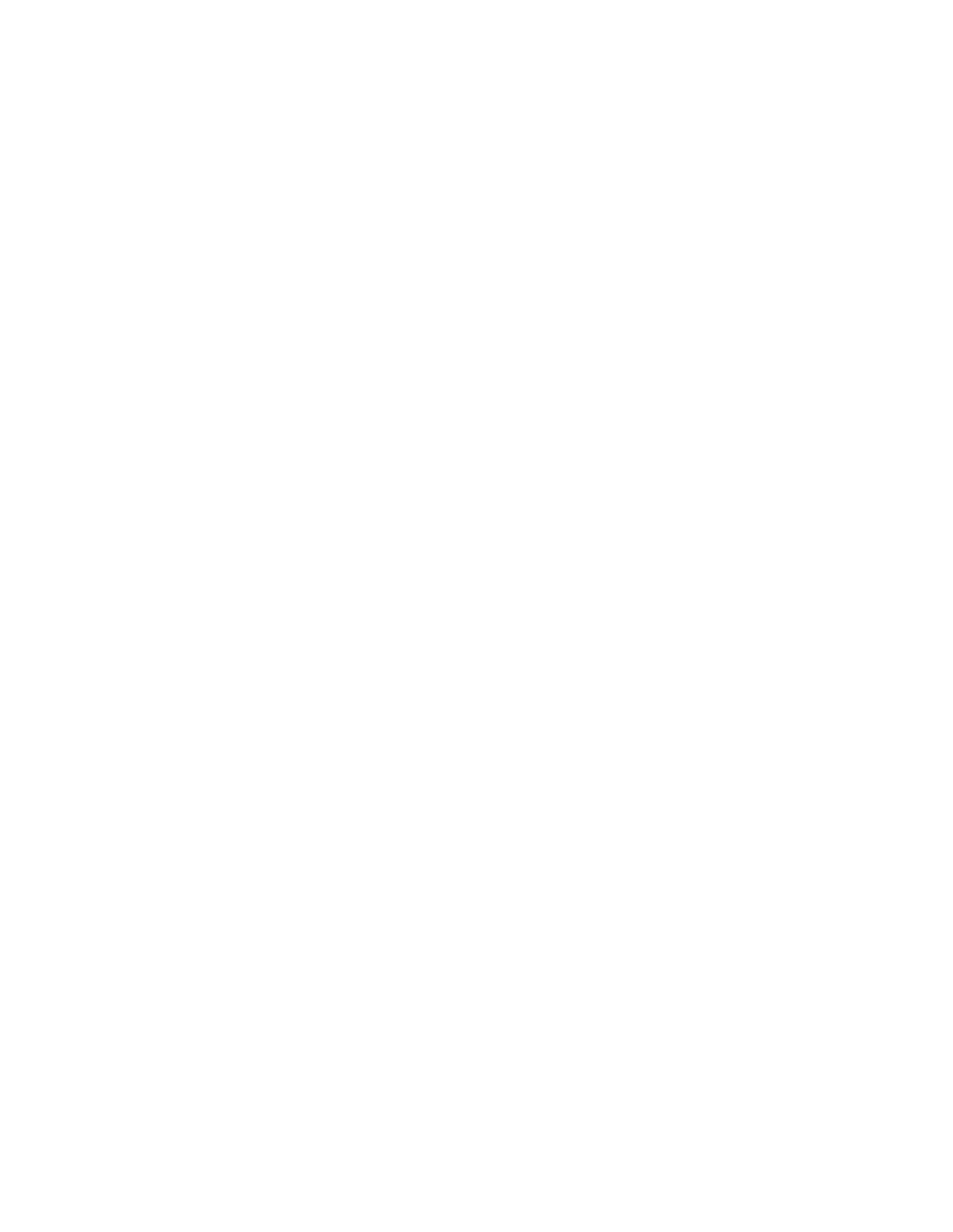bulletin board at www.biggerhammer.net also complained about shooters who fired armor-piercing incendiary rounds and set the back stop on fire, and another "yahoo who was unable to keep his rounds on range, and perforated a home several miles downrange....50's have been banned."<sup>272</sup>

### *The Growing Sniper Culture*

The VPC's earlier study, *One Shot, One Kill*, reported in detail on the emergence and growth of a sniper subculture in the American gun culture. It is apparent from the booming sales of 50 caliber sniper rifles, the steady issuance of new books and videos on sniping, and the sheer volume of postings on such sites as www.biggerhammer.net that this culture continues to grow.

## *Sniper Schools*

Another recent phenomenon is the growth of civilian sniper training schools. The *CBS Evening News* reported in March 1999 there were eight such schools, and "two more soon to follow."<sup>273</sup> Although some of these schools may be restricted to law enforcement or active duty military personnel, others are open to civilians. Press reports of on-site visits to schools indicate that at least three such schools are open to civilians: Thunder Ranch in Texas,  $274$  Gunsite Training Center in Arizona,  $275$  and Storm Mountain Training Center in West Virginia.<sup>276</sup>

The training given to civilians at such schools is particularly troubling in light of the flight training taken by the terrorists who mounted the September 11 attacks, and the opinion of the sniping expert quoted in Section Two that current 50 caliber sniper rifles are "simple to operate and require little training time for trained snipers."<sup>277</sup>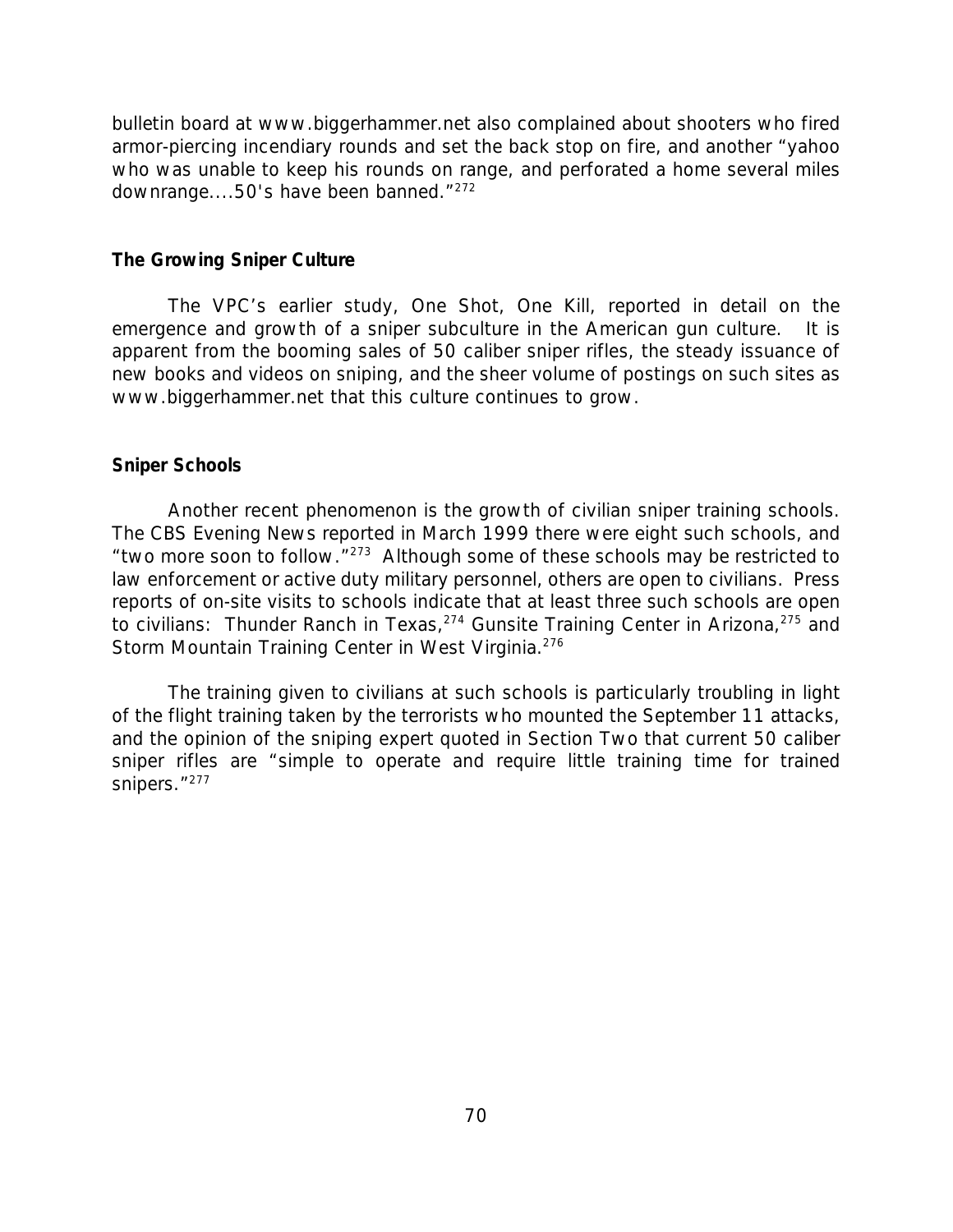# *Section Five: The Future is Now*

Survivors in the gun industry do not rest on their laurels. The entrepreneurs who powered the 50 caliber wave are already working on new designs.

One of these new designs is the .408 Cheyenne Tactical, manufactured by Tactical High Energy Impact Systems. Advertisements for the rifle invite the reader to "seize those mysterious distances beyond 1000 yards."<sup>278</sup> Material posted on the company's Internet web site claims that the .408 Cheyenne Tactical cartridge "provides greater kinetic energy and hitting distance...but does not have the weight disadvantage of the .50 Browning cartridge."<sup>279</sup> The company says that the "mission for the sniper round is to selectively hit enemy targets located at great distances....[with] a limited anti-material role.<sup>"280</sup> The maximum range is "known to be greater than 3000 yards."<sup>281</sup>

Some manufacturers may choose to refine the .338 Lapua Magnum, an intermediate round falling in size and power somewhere between the traditional military 30 calibers and the .50 BMG. The .338 Lapua Magnum was designed in the late 1980s "as a long-range European military sniping round," according to sniping expert John Plaster. He advises that its "great speed and heavy weight makes for especially lethal long-range shooting and good penetration against vehicles and aircraft-typical counterterrorist targets-as well as building materials."<sup>282</sup> Some manufacturers already offer .338 Lapua Magnum sniper rifles.

According to *Forbes*, sniper magnate Ronnie G. Barrett plans later this year to make his "boldest move" yet, "when he steps out of the .50-caliber niche with a new .30-caliber tactical rifle designed for police SWAT teams. Barrett hopes that market will boost annual sales to \$20 million over the next three years."<sup>283</sup> The magazine does not say whether Barrett plans to offer the new SWAT sniper rifle to civilians, but if the past is any guide, it will be. It is not clear whether the new 30 caliber will be a .338 Lapua Magnum.

What is clear is that the American people will remain prey to whatever more deadly innovation the gun industry comes up with until a change is made. That change ultimately must involve implementation of a regulatory mechanism that will subject firearms to the same product health and safety standards to which every other consumer product in America (except for guns and tobacco) is now subject.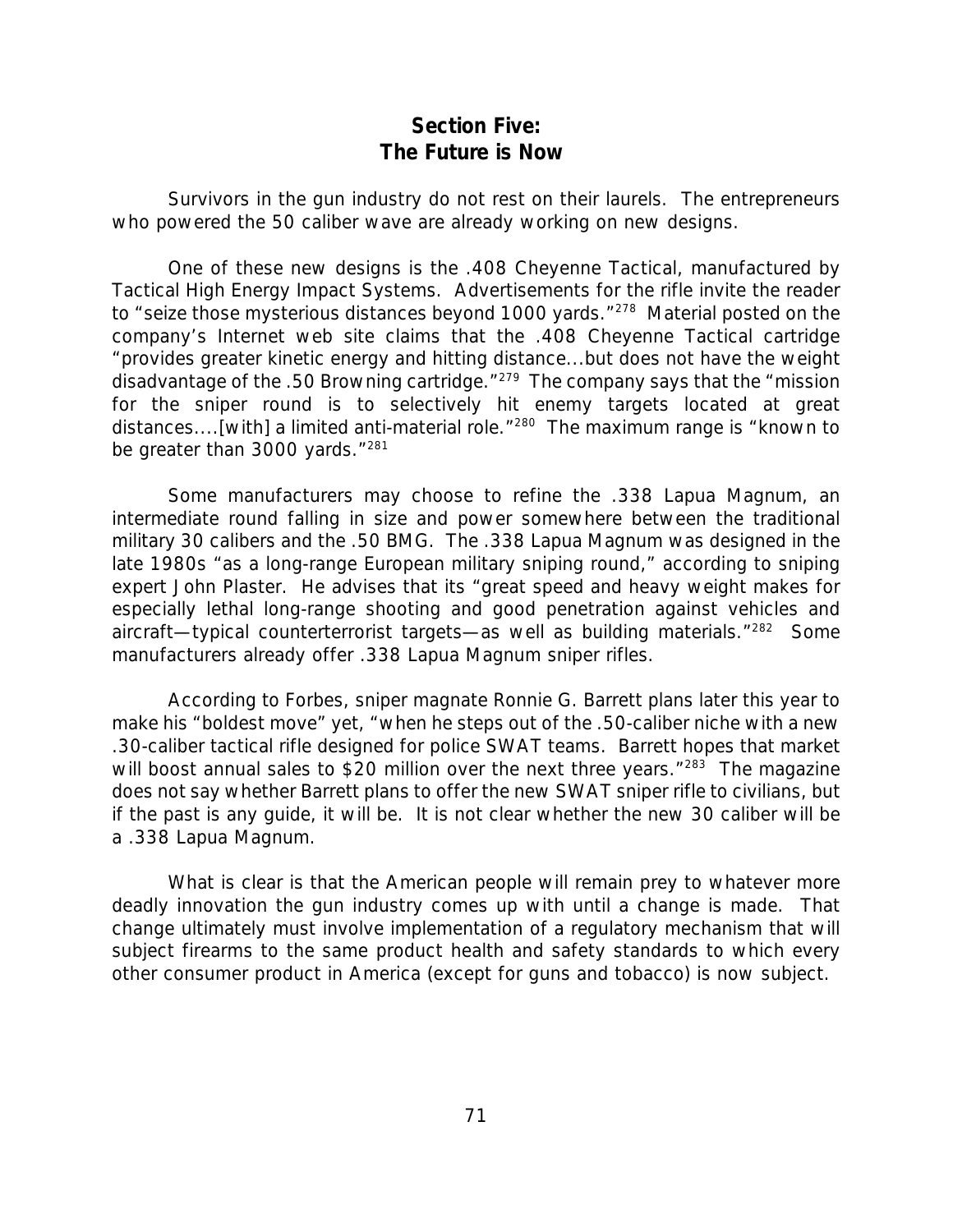## *A Rational Plan of Action*

The Violence Policy Center proposes the following strategy for dealing with the deadly consequences that are certain to follow this cynical gun-industry marketing campaign.

#### *Add 50 Caliber Sniper Rifles to the National Firearms Act*

Congress should immediately amend federal law to bring .50BMG rifles under the National Firearms Act. This action would subject these weapons to the same regimen of registration, background checks, and taxation to which other weapons of war, such as machine guns and destructive devices, are currently subjected.

There should be no "grandfathering" of existing weapons to exempt them from the law, and any grace period for registration should be very short. America must know who besides Osama bin Laden possesses these deadly tools of assassination and terror.

## *Ban Export of 50 Caliber Sniper Rifles to Civilians*

The President may not need to wait for Congress to take action on this point. He should immediately order the Department of State to review whether export of these weapons to civilians should be allowed under existing restrictions on export of weapons. Clearly it is not in the interest of America's national security to allow any more 50 caliber sniper rifles to end up in the hands of international terrorists, drug lords, and common criminals.

#### *Improve Reporting and Record-Keeping Requirements*

Under current procedures, ATF cannot state with certainty how many 50 caliber rifles have been manufactured in the United States. Moreover, the minimum reporting requirements that do apply to firearm manufacturers do not even include the reporting of model numbers.

 Likewise, information regarding how many of these sniper rifles have been used in crime is sketchy at best. ATF keeps track of how many times local police departments request that such weapons be traced. However, no information regarding the police department requesting the trace or the type of crime with which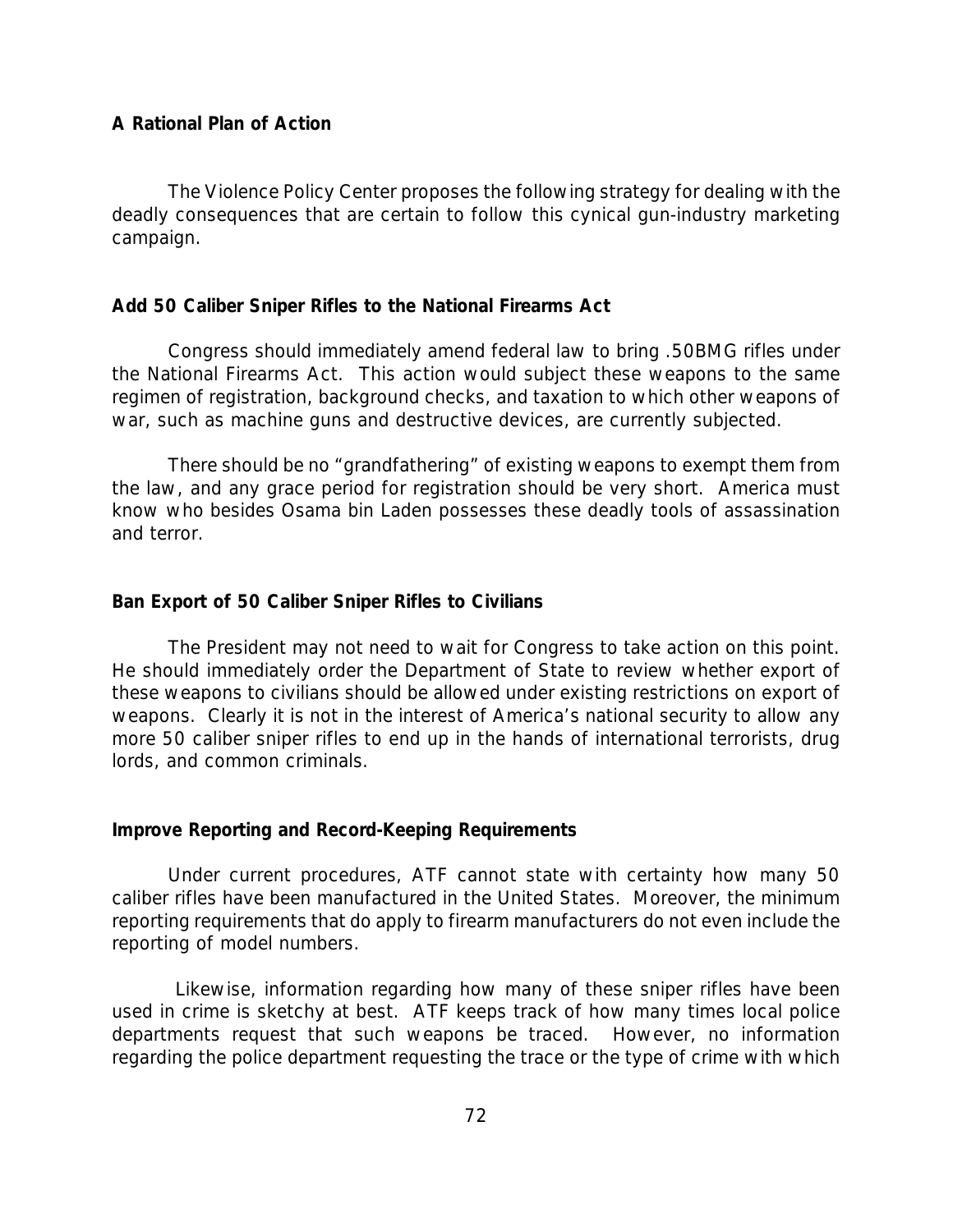the weapon was associated is available.

This kind of information is essential to fully assessing the level of threat posed by these weapons. ATF should immediately revamp its reporting standards to require that the manufacturers of sniper rifles report the exact number of such weapons produced each year, including the caliber and model designation and the identity of any person to whom the weapon has been transferred by the manufacturer.

ATF should also enhance the collection, analysis, and dissemination of tracing data related to all sniper rifles. Specifically, ATF should collect and make available to the public information regarding the frequency of the use of such weapons in crime, including the nature of those crimes.

# *Use the Civil Justice System to Hold Manufacturers Accountable*

The marketing of sniper rifles presents a classic case, using ordinary "black letter" tort concepts, of an industry's calculated decision to sell unnecessarily powerful weapons of war as "toys" without restraint—in reckless disregard of clearly foreseeable consequences stemming from the intended and advertised use of the product.

Given their acknowledged design purpose, sniper rifles are clearly *qualitatively* different from any other class of firearms. Other firearms sold in the civilian market are at least nominally designed and sold for sporting or supposed self-defense purposes. Sniper rifles, on the other hand, are designed and sold for the express purpose of killing people and destroying property. Civil courts should be prepared to recognize this fact.

Therefore, a useful strategy for effective control may lie in civil litigation, a strategy that would be enhanced if states passed legislation clearly establishing strict liability for damages resulting from the use or misuse of such weapons. Such litigation could impose tort liability, including punitive damages, for manufacturers, wholesalers, distributors, importers, retailers, and any others who participate in bringing to the civilian market any sniper rifle (in any caliber) or associated gear (such as ammunition or optics) that is used to kill or injure a human being or to damage property.

In short, the gun industry should be held to the strictest standards of legal accountability available for the design and marketing to civilians of military sniper rifles, as detailed in this report.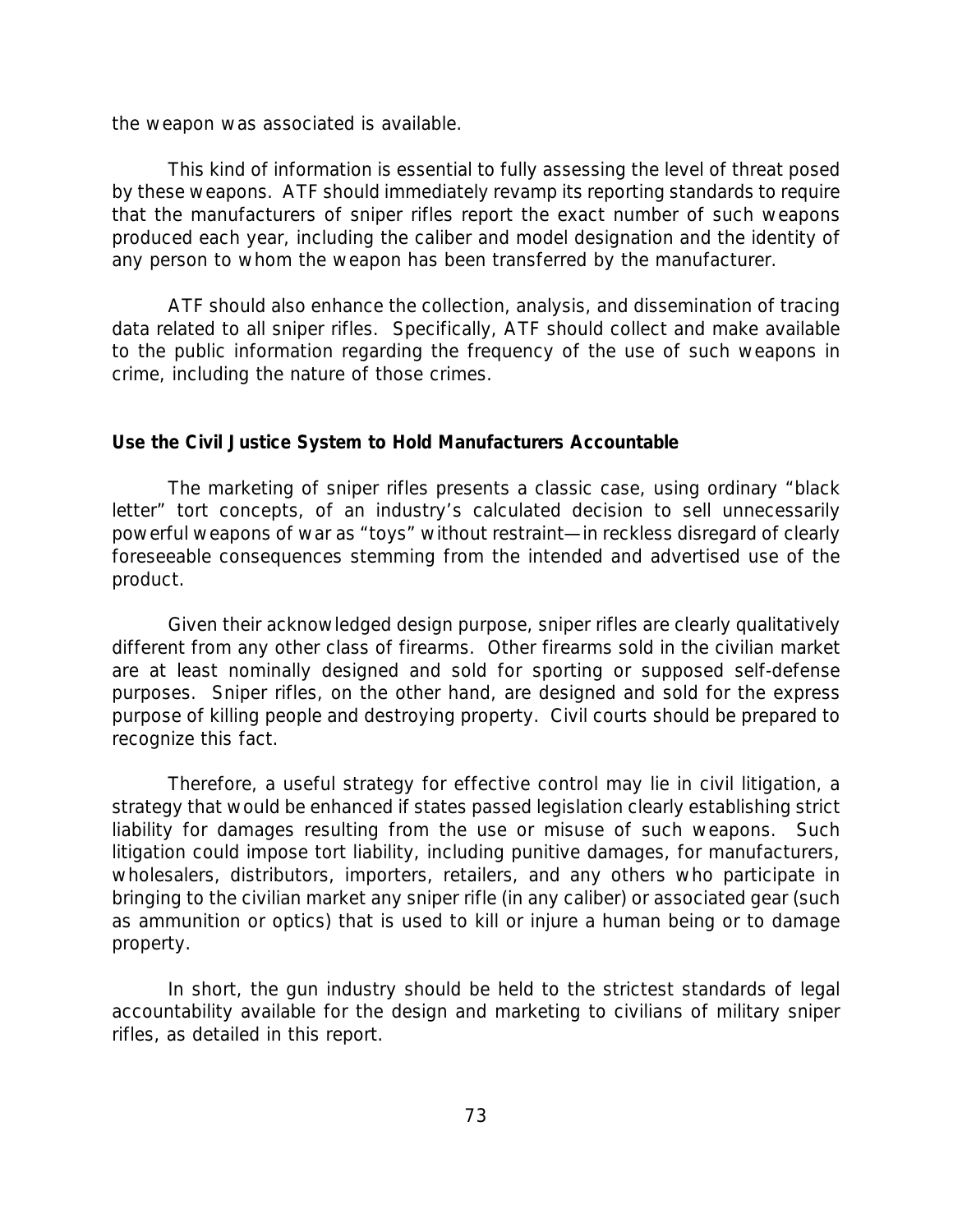#### *Ban the Sale of Armor-Piercing Ammunition*

Military surplus armor-piercing (AP) and armor-piercing incendiary (API) ammunition for .50 sniper rifles is widely and readily available. Although Congress has banned the manufacture of some armor-piercing ammunition, those restrictions apply only to handgun ammunition. The existing ban on armor-piercing ammunition should be updated and expanded to cover all AP and API ammunition. This would most effectively be accomplished through the promulgation of a performance standard in which ammunition is tested for its ability to *penetrate* bullet-resistant vests, ballistic glass, and armor, <sup>ee</sup> as opposed to the existing standard based on the bullet's *content*.

## *Enact Comprehensive Regulation of the Gun Industry*

Taken together, the foregoing recommendations would significantly reduce the severe and immediate threat that heavy and intermediate civilian sniper rifles pose to public safety and national security. But on a broader level, the marketing of 50 caliber sniper rifles to civilians simply highlights the chronic problems that stem from the lack of comprehensive regulation of the firearms industry.

As the gun industry markets each new deadly innovation, public policy typically responds on a reactive, piecemeal basis. This must change if we are to keep up with the industry's consistent and deadly ingenuity. *The gun industry must be subject to the same type of regulation that already applies to virtually every other industry in America.* The gun industry is currently exempt from even the most basic consumer health and safety laws.

Congress should act on legislation introduced by Senator Robert Torricelli (D-NJ) and Representative Patrick Kennedy (D-RI), the Firearms Safety and Consumer Protection Act. The bill would vest the Department of the Treasury with strong consumer protection authority to regulate the design, manufacture, and distribution of firearms and ammunition. The agency would be empowered to take the steps necessary to protect the public from *unreasonable* risk of injury resulting from the use of firearms or firearm products. The agency would be able to set minimum safety standards for firearms and ammunition, issue recalls, mandate safety warnings and, in extreme circumstances, ban certain models or classes of weapons.

<sup>&</sup>lt;sup>ee</sup> The current definition of armor-piercing ammunition is based on the materials employed in the construction of the projectile and the relative weight of the projectile jacket. See 18 U.S.C. § 921 (a)(17)(B) and (C).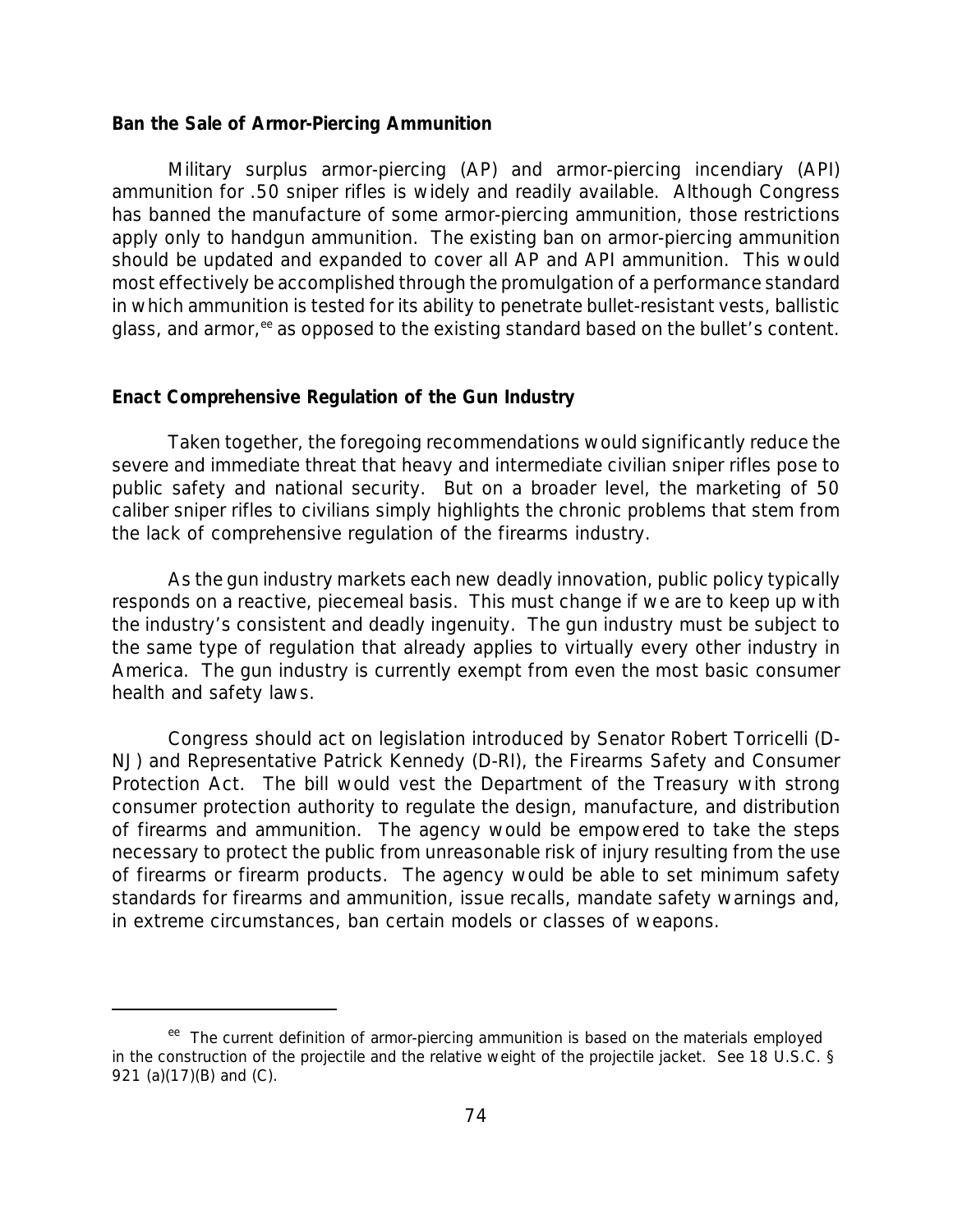This legislation would end the gun industry's deadly immunity from regulation and permit the Department of the Treasury to respond immediately to new threats to public safety such as sniper rifles.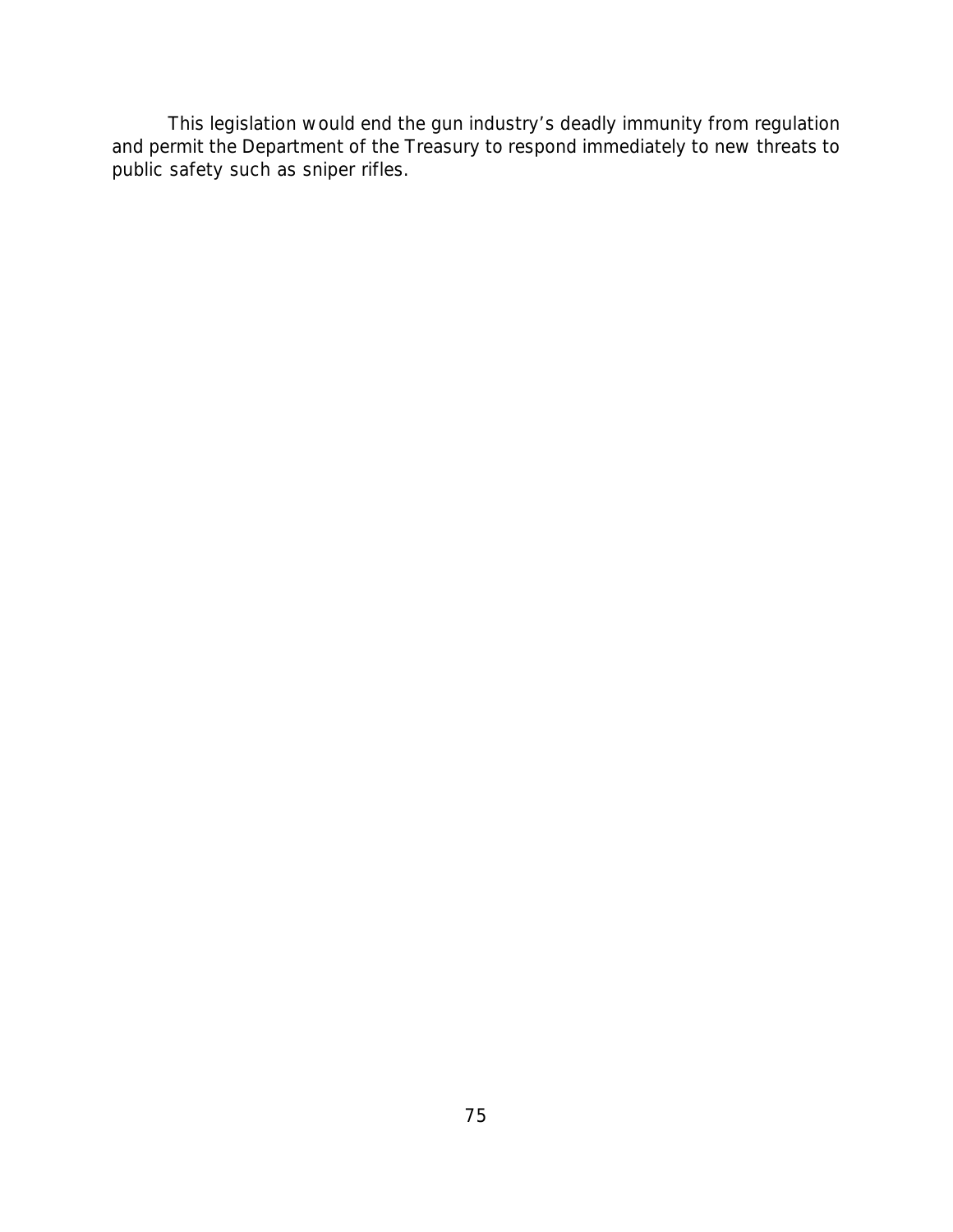1. Violence Policy Center, *One Shot, One Kill: Civilian Sales of Military Sniper Rifles* (May 1999), p. 2.

2. Violence Policy Center, *One Shot, One Kill: Civilian Sales of Military Sniper Rifles* (May 1999), p. 8.

3. David A. Shlapak and Alan Vick, RAND, *"Check Six begins on the ground": Responding to the Evolving Ground Threat to U.S. Air Force Bases* (1995), p. 51.

4. Transcript of trial, *United States of America v. Usama bin Laden, et al.,* United States District Court, Southern District of New York, February 14, 2001, pp. 18- 19; "Al-Qaeda's Business Empire," *Jane's Intelligence Review* (August 1, 2001).

5. Toby Harnden, *Bandit Country: The IRA and South Armagh* (London: Hodder and Stoughton, 1999), pp. 354-55; "Arsenal Which Threatens Peace," *Daily Record* (Scotland), 3 July 2001, p. 9.

6. See, e.g., "Provos 'have a second supergun in armoury,' *Belfast Telegraph*, 4 November 1999.

7. "The Ultimate Jihad Challenge," downloaded from http://www.sakina.fsbusiness.co.uk/home.html on September 24, 2001; "Britain Tracing Trail of One More Jihad Group," *The New York Times on the Web*, 4 October 2001; "British Muslims seek terror training in US," *Sunday Telegraph (London)*, 21 May 2000, p.5.

8. See, e.g., advertisement for Storm Mountain Training Center in *The Accurate Rifle* (April 2001), p.27; "Killer Course: The Men in Storm Mountain's Sniper Class Don't All Have Their Sights Set on the Same Thing," *The Washington Post*, 13 July 2000, p. C1; "Best of the Best; Arms Training Site Aims to Lure Gun Enthusiasts, Soldiers," *The Virginian-Pilot (Norfolk)*, 27 September 1998, p. A1.

9. *First Annual Report of the Advisory Panel to Assess Domestic Response Capabilities for Terrorism Involving Weapons of Mass Destruction: Assessing the Threat*, submitted to the President and the Congress on 15 December 1999, reprint downloaded from http://www.rand.org/organization/nsrd/terrpanel, p. 28.

10. Chemical Emergency Preparedness and Prevention Office, U.S. Environmental Protection Agency, *LEPCs and Deliberate Releases: Addressing Terrorist Activities in the Local Emergency Plan*, May 2001, p. 4.

11. "Defense Secretary Warns of Unconventional Attacks," *The New York Times on the Web*, 1 October 2001; "Al Qaeda May Have Crude Chemical, Germ Capabilities," *The Washington Post*, 27 September 2001, p. A18; "Bin Laden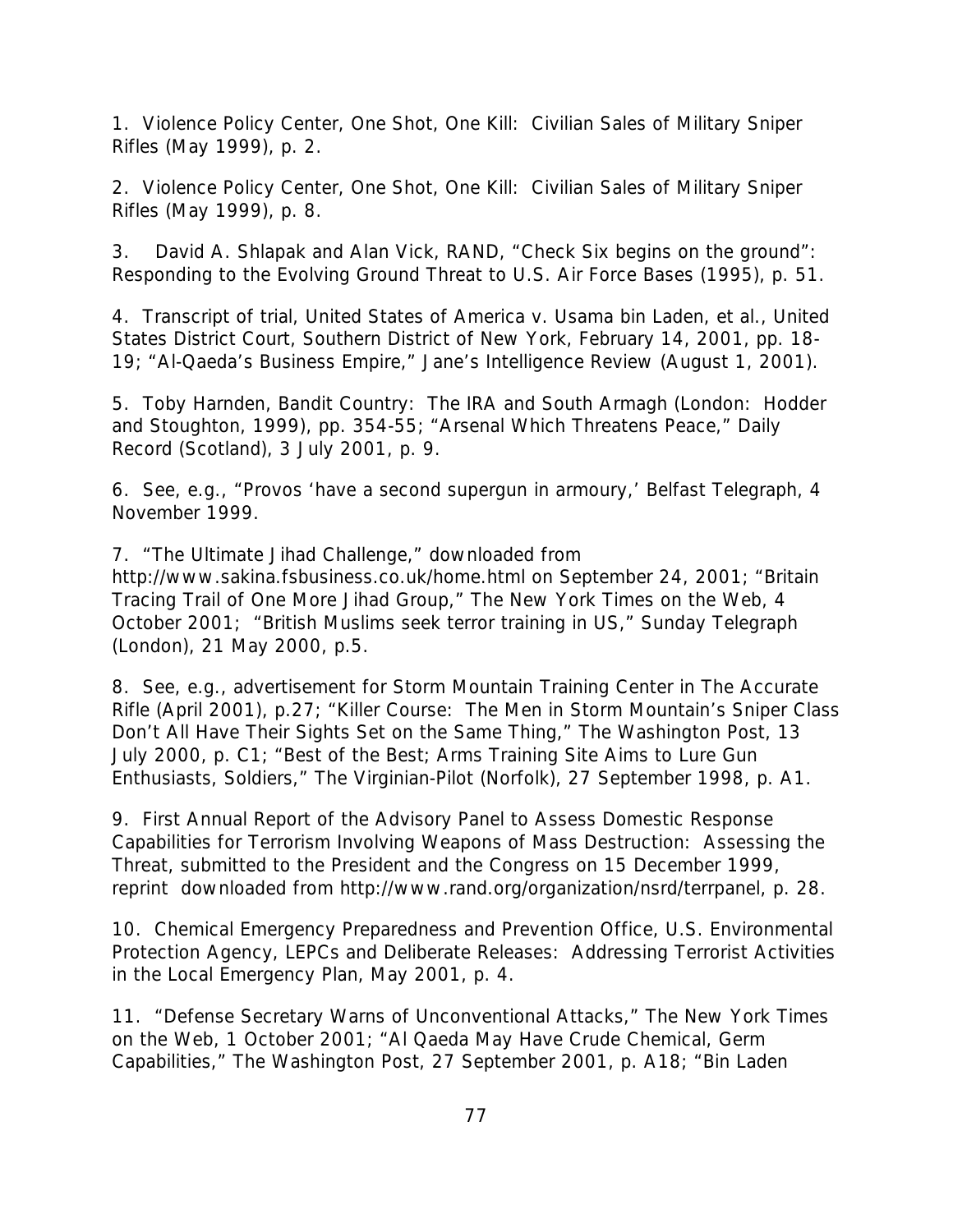terror group tries to acquire chemical arms," *The Washington Times*, 26 September 2001, downloaded from www.washtimes.com; "Bin Laden cohorts said in arms quest; Weapons of mass destruction top list," *The Washington Times*, 15 September 2001, p. A7; "Terror Master Sought Chem Arms; Bin Laden Targeted G.I.s in Gulf," *Daily News (New York)*, 19 November 1998, p. 6.

12. David A. Shlapak and Alan Vick, RAND, *"Check Six begins on the ground": Responding to the Evolving Ground Threat to U.S. Air Force Bases* (1995), pp. 50- 51.

13. David A. Shlapak and Alan Vick, RAND, *"Check Six begins on the ground": Responding to the Evolving Ground Threat to U.S. Air Force Bases* (1995), fn. 28, p. 60.

14. MSNBC Cable transcript, "The .50-caliber militia," downloaded from Internet web site http://msnbc.com/news on May 15, 2001; Office of Special Investigations, U.S. General Accounting Office, *Briefing Paper: Criminal Activity Associated with .50 Caliber Semiautomatic Rifles*, Number GAO/OSI-99-15R, presented to representatives of the U.S. House Committee on Government Reform, 15 July 1999; Southern Poverty Law Center, *Still At Large: A surprising number of antigovernment fugitives, some of them nationally known, remain on the run*, downloaded from Internet web site http://www.splcenter.org on June 18, 2001.

15. See representative quotes in Section Three of this report, from various postings on bulletin board at http://www.biggerhammer.net/barrett/wwwboard.

16. "A warning to Minors and Militants," downloaded from http://www.snipercountry.com/Warning.html on April 2, 2001.

17. Violence Policy Center, *One Shot, One Kill: Civilian Sales of Military Sniper Rifles* (May 1999), p.19.

18. In the files of the Violence Policy Center.

19. Violence Policy Center, *One Shot, One Kill: Civilian Sales of Military Sniper Rifles* (May 1999), pp. 3-11.

20. Barry Sturk, "The History and Development of U.S. .50 Caliber Ammunition," *The Small Arms Review* (March 2000), p. 46.

21. "Heavy Firepower for Light Infantry," Barrett Firearms Manufacturing, Inc. brochure, in the files of the Violence Policy Center.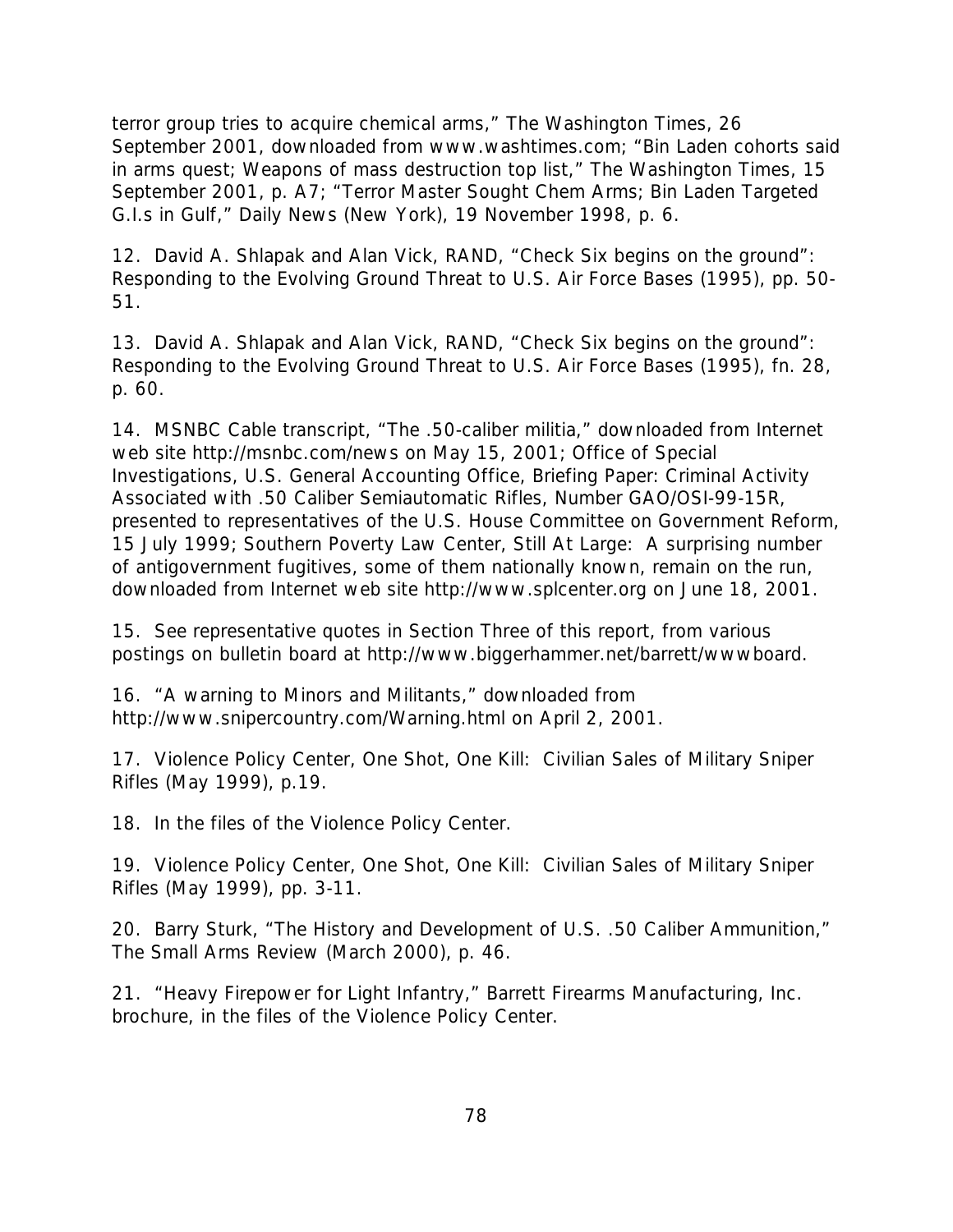22. U.S. Department of the Army, Field Manual 23-65, *Browning Machine Gun Caliber .50 HB, M2* (June 19, 1991), Table 1-6, "Maximum penetration for ball cartridge."

23. See, e.g., John L. Plaster, *The Ultimate Sniper: An Advanced Training Manual for Military & Police Snipers* (Paladin Press, Boulder, Colorado, 1993), tables in "Heavy Rifle Sniping," pp. 221-22.

24. Keith Pagel, "A Brief History of .50 Browning Machine Gun Cartridge Development," downloaded from 50 Caliber Shooters Association Internet web site, http://www.fcsa.org/visitors VHP/BMG-BriefHist 1.html on February 13, 2001; see also, "ArmaLite AR-50 Rifle," *American Rifleman* (June 2000), p. 53 ("The laws of physics dictate that the larger the bullet diameter, the greater the potential ballistic coefficient (BC); and the greater the bullet's BC, the more resistant it is to factors such as wind deflection and bullet drop, which are extremely important in long- range shooting.").

25. U.S. Department of the Army, Field Manual 90-10-1, *An Infantryman's Guide to Combat in Built-Up Areas* (May 1993), Appendix J, "Countering Urban Snipers," p. J-2.

26. "Heavy Firepower for Light Infantry," Barrett Firearms Manufacturing, Inc. brochure, in the files of the Violence Policy Center.

27. "A tale of two fifties; 0.50-calibre sniper rifles gain popularity," *International Defense Review* 1June 1994, p. 67.

28. Promotional copy at company Internet web site, http://www.auroratactical.com/m650.htm, downloaded September 23, 2001.

29. "ArmaLite AR-50 Rifle," *American Rifleman* (June 2000), p. 53.

30. "ArmaLite brings on the '*Big Boy*' AR-50," *The Small Arms Review* (March, 2000), p. 31.

31. "Reach Wayyy Out—Today's .50 Caliber Precision Riflery," presentation by Keith Pagel and Buddy Clifton to 2000 Joint Services Small Arms Symposium, August 28-31, 2000, downloaded from U.S. Defense Technical Information Center Internet web site, http://www.dtic.mil/ndia/smallarms/ on September 23, 2001.

32. For a description of several of these attacks, see Toby Harnden, *Bandit Country: The IRA & South Armagh* (London: Hodder and Stoughton, 1999), Ch. 11 "Sniper's Promise," p. 387, *et seq.*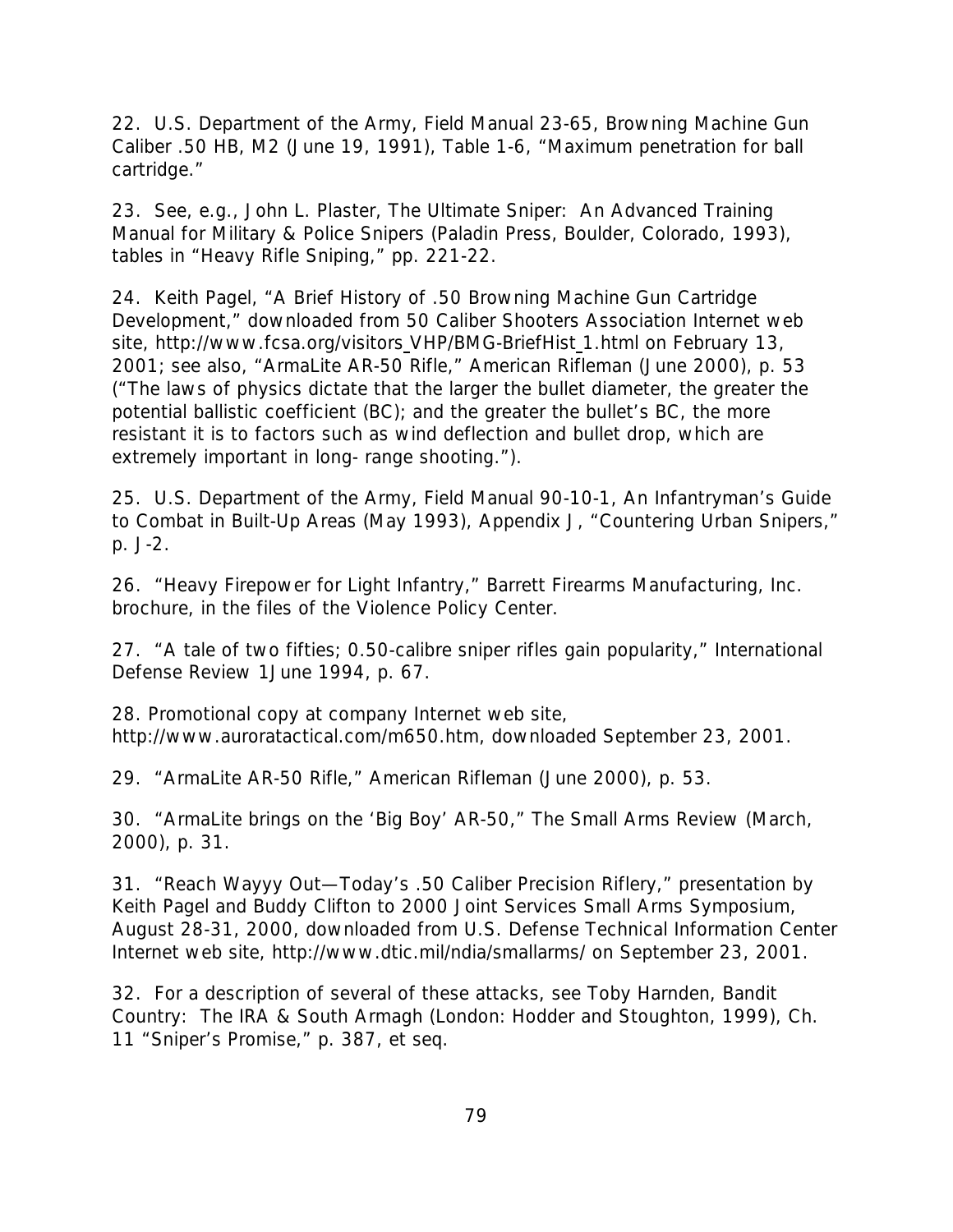33. "Killer Competition or How Real Snipers Spend the Weekends," *Wall Street Journal* (May 18, 1998), p. A1; Charles Henderson, *Marine Sniper: 93 Confirmed Kills* (Berkley Books, New York, 1986), pp. 6-11.

34. "Heavy Firepower for Light Infantry," Barrett Firearms Manufacturing, Inc. brochure advertising its Model 82A1 50 caliber sniper rifle, in files of the Violence Policy Center.

35. U.S. Department of the Army, Field Manual 90-10-1, *An Infantryman's Guide to Combat in Built-Up Areas* (May 1993), Appendix J, "Countering Urban Snipers," p. J-2.

36. See, e.g., "Caliber .50 Cartridges," in *Military Analysis Network* on the Federation of American Scientists Internet web site, downloaded from http://www.fas.org/man/dod-101/sys/land/50.htm on July 2, 2001.

37. Barry Sturk, "The History and Development of U.S. .50 Caliber Ammunition," *The Small Arms Review* (March 2000), p. 47.

38. Keith Pagel, "A Brief History of .50 Browning Machine Gun Cartridge Development," downloaded from 50 Caliber Shooters Association Internet web site, http://www.fcsa.org/visitors\_VHP/BMG-BriefHist\_1.html on February 13, 2001.

39. U.S. Marine Corps, Department of the Navy, Marine Corps Warfighting Publication 3-15.5, *Antiarmor Operations* (Coordinating Draft, 22 February 2000), pp. 2-23, 2-24.

40. See citations in discussion of Waco armament in Section Two.

41. John C. Danforth, Special Counsel, *Final Report to the Deputy Attorney General Concerning the 1993 Confrontation at the Mt. Carmel Complex, Waco, Texas*, appendix C, "Chronological Table of Events" (events of February 28, 1993), p. 32. Downloaded from Internet web site http://www.oscwaco.org/FinalReport/FinalReport.htm on July 10, 2001.

42. See, e.g., "Thefts of Weapons From Army Bases Continue at High Rate," *Cox News Service*, 20 December 1997; "US Military Bases Targets of Federal Probe into Theft of More Than \$13 Million in Military Hardware, Including Tanks," *CBS Evening News*, 2 October 1996.

43. "Clandestine trade in arms: a matter of ways and means," *Jane's Intelligence Review*, 1 May 2000; "Army in guns plea; 'Help us catch thieves who raided armoury,'" *Bristol (England) United Press*, 14 April 2000.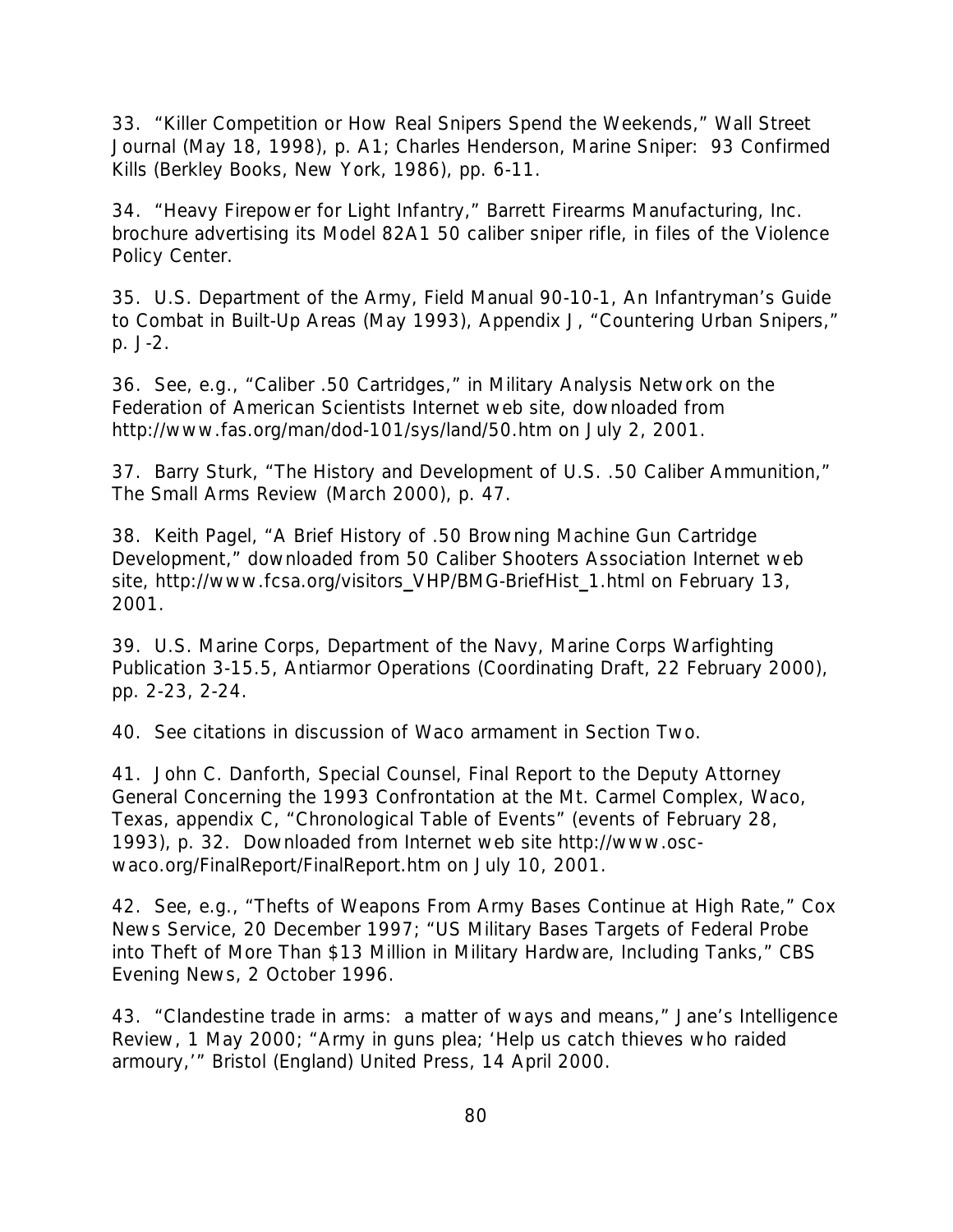44. Mark V. Lonsdale, *Sniper II* (Mark V. Lonsdale 1995), p. 61; Barrett Firearms Manufacturing Co. Internet web site downloaded from http://www.clickstudio.com/barrettmilitary/bottom.htm on September 29, 2001 ("Barrett rifles have won the trust of military and law enforcement units worldwide").

45. See, e.g., "Weapons Stolen from Police Cars," *Sun-Sentinel (Fort Lauderdale, FL)*, 2 June 2000, p. 3B (assault rifle stolen from SWAT officer's car, badge and gun from DEA agent's car); "\$1,000 in equipment taken from officer's car," *The Dallas Morning News*, 20 August 1996, p. 14A (SWAT officer's bulletproof vest, other equipment stolen from car).

46. See, "When it came to guns, the Overland cops weren't just playing around." *Riverfront Times (St. Louis, Mo.)*, 2 August 2000 (large quantities of ammunition, firearms unaccounted for, many apparently needlessly purchased).

47. "Clandestine trade in arms: a matter of ways and means," *Jane's Intelligence Review*, 1 May 2000.

48. U.S. Department of the Army, Field Manual 23-65, *Browning Machine Gun Caliber .50 HB, M2* (June 1991), Chapter 1, Section 1-7a(1).

49. U.S. Department of the Army, Field Manual 23-65, *Browning Machine Gun Caliber .50 HB, M2* (June 1991), Chapter 1, Table1-6, "Maximum penetration for ball cartridge."

50. U.S. Department of the Army, Field Manual 90-10-1, *An Infantryman's Guide to Combat in Built-Up Areas*, Chapter 8, "Employment and Effects of Weapons," Table 8-6, "Structure penetrating capabilities of .50-caliber ball against typical urban targets (range 35 meters)," p. 8-7.

51. John L. Plaster, *The Ultimate Sniper: An Advanced Training Manual for Military & Police Snipers* (Paladin Press, Boulder, Colorado, 1993), p. 222.

52. Mark V. Lonsdale, *Sniper II* (Mark V. Lonsdale 1995), p. 58.

53. U.S. Department of the Army, Field Manual 23-65, *Browning Machine Gun Caliber .50 HB, M2* (June 1991), Chapter 1-7(a)(3).

54. See, e.g., Barry Sturk, "The History and Development of U.S. .50 Caliber Ammunition," *The Small Arms Review* (March 2000), p.52.

55. U.S. Department of the Army, Field Manual 23-65, *Browning Machine Gun Caliber .50 HB, M2* (June 1991), Chapter 1-7(a)(4).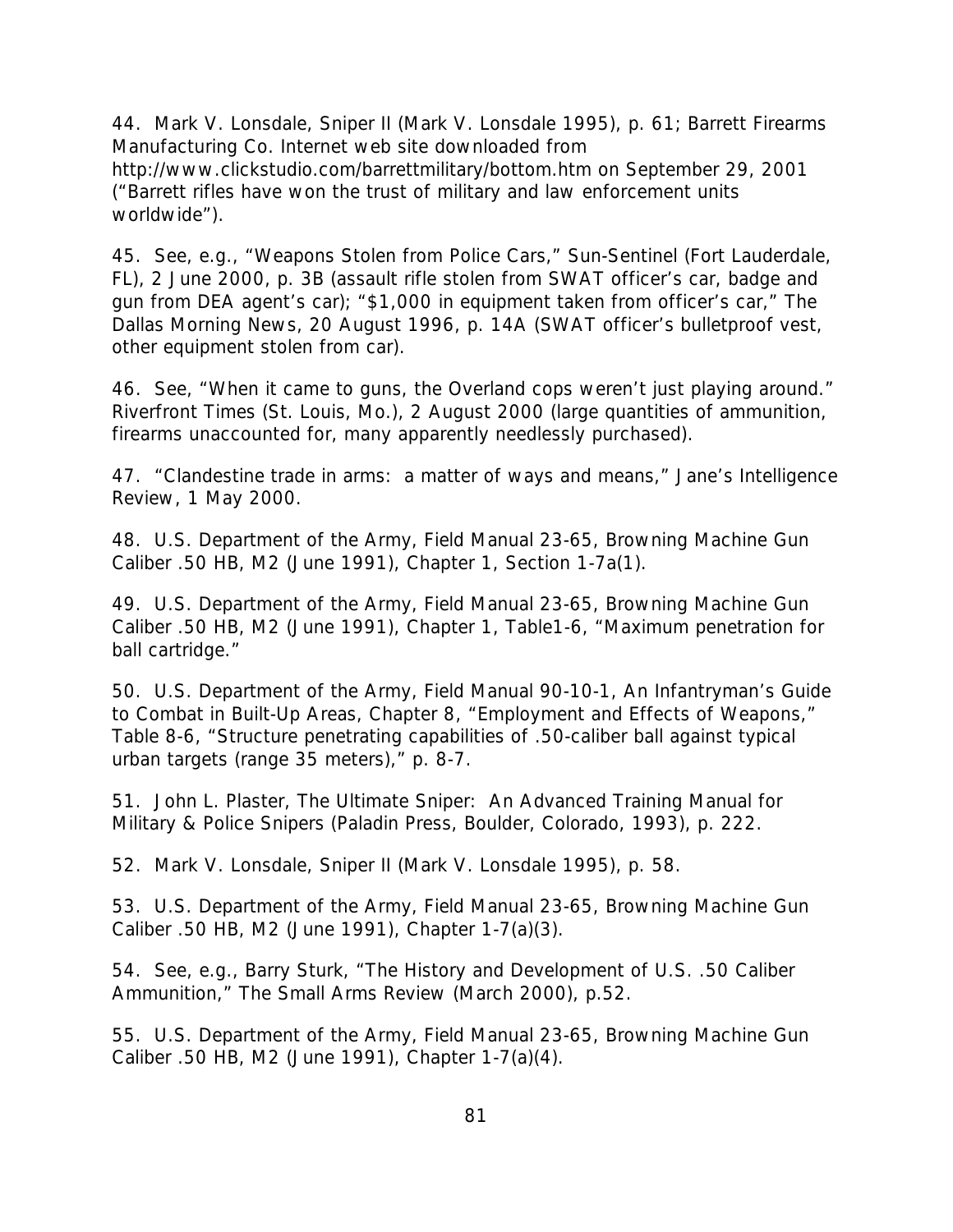56. Barry Sturk, "The History and Development of U.S. .50 Caliber Ammunition," *The Small Arms Review* (March 2000), p. 51.

57. John L. Plaster, *The Ultimate Sniper: An Advanced Training Manual for Military & Police Snipers* (Paladin Press, Boulder, Colorado, 1993), p. 222.

58. "Saboted Light Armor Penetrator (SLAP) Ammunition," United States Marine Corps Fact File, downloaded from Internet web site http://hqmc.usmc.mil/factfile.nsf/ on June 29, 2001.

59. "Winchester/Olin Corporation-Small Calibre Ammunition," downloaded from "Army Technology" Internet web site at http://www.armytechnology.com/contractors/ammuntion/winchester on July 3, 2001.

60. Mark V. Lonsdale, *Sniper II* (Mark V. Lonsdale 1995), p. 59.

61. "Change driven by new ammunition," *International Defense Review*, 1 June 1994, p. 71.

62. "Winchester/Olin Corporation-Small Calibre Ammunition," downloaded from "Army Technology" Internet web site at http://www.armytechnology.com/contractors/ammuntion/winchester on July 3, 2001.

63. NAMMO Raufoss AS, "12,7 mm Ammunition Family," downloaded from Internet web site http://nammo.com/medium\_calibre/12,7mm/127mm.htm on June 28, 2001.

64. Defense Intelligence Agency, *Small-Caliber Ammunition Identification Guide, Volume 2*, 30 August 1985, pp. 2-3; Federation of American Scientists, "Anti-Aircraft Artillery," chart downloaded from http://www.fas.org/man/dod-101/sys/land/row/aaa.htm on September 29, 2001.

65. Federation of American Scientists, "GAU-4 20mm Vulcan M161A1/M61A2 20mm Automatic Gun," downloaded from http://www.fas.org/man/dod-101/sys/ac/equip/m61.htm on September 29, 2001.

66. U.S. Marine Corps, Department of the Navy, Marine Corps Warfighting Publication 3-35.3, *Military Operations on Urbanized Terrain*, Appendix B, "Employment and Effects of Weapons," p. B-8.

67. "Change driven by new ammunition," *International Defense Review*, 1 June 1994, p. 71.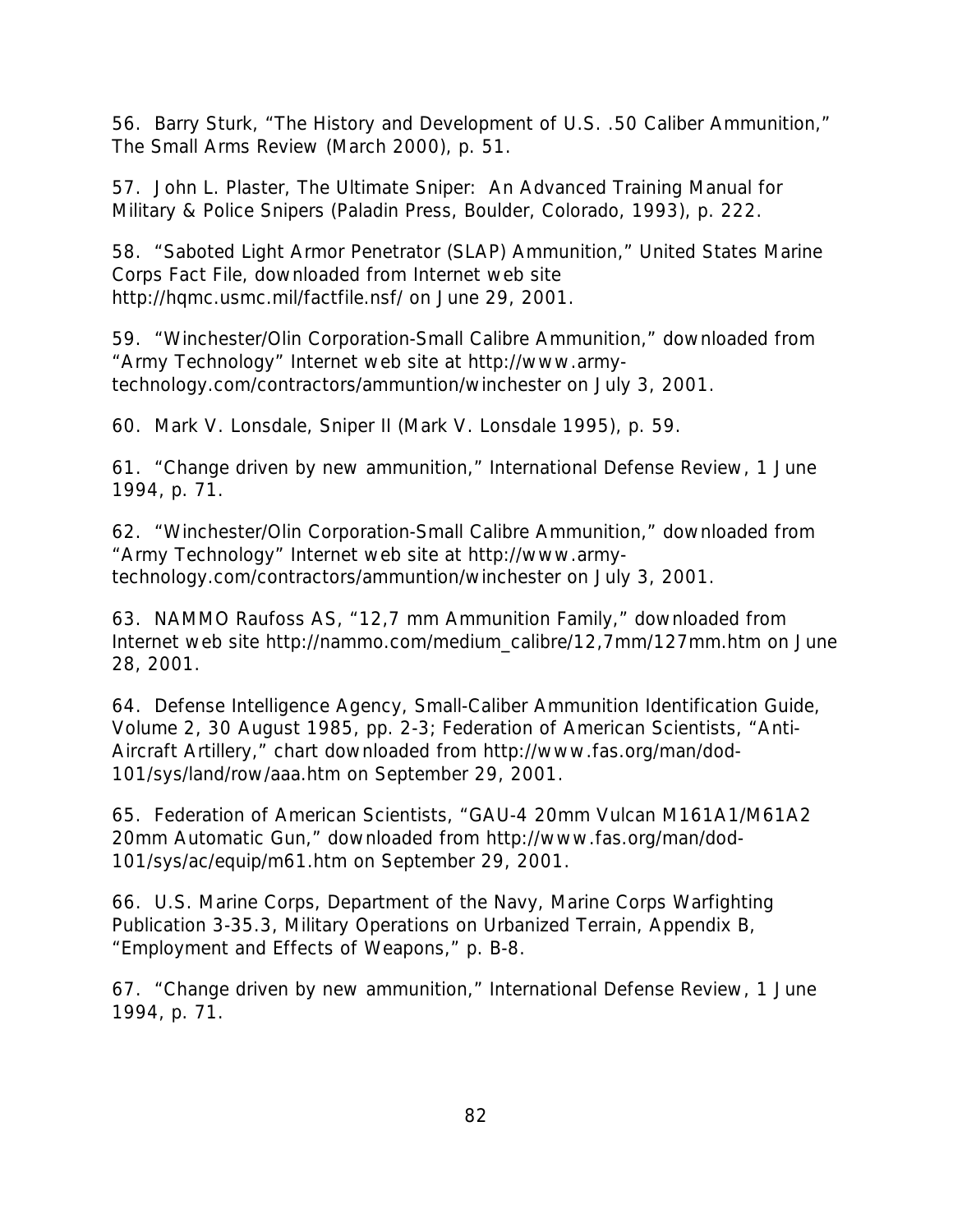68. *International Efforts to Restrict or Prohibit Military Small Arms*, presentation by W. Hays Parks, Office of The Judge Advocate General of the Army, International and Operational Law Division, to 2000 Joint Services Small Arms Symposium, August 28-31, 2000, downloaded from U.S. Defense Technical Information Center Internet web site, http://www.dtic.mil/ndia/smallarms/ on September 23, 2001.

69. Some Internet web sites that the VPC found advertising armor-piercing, armor-piercing incendiary, or SLAP 50 caliber ammunition include: Watson's Weapons at http://watsonsweapons.com/products/50ammo.htm downloaded on September 23, 2001(armor-piercing, armor-piercing incendiary, incendiary, SLAP); Hitach Industries at http://www.hitach.com/shop/Ammo50BMGMenu.html downloaded on September 23, 2001 (armor-piercing); Urban Armory Firearms Broker at http://www.urban-armory.com/completelisting.htm downloaded on July 23, 2001 (armor-piercing, armor-piercing incendiary, armor-piercing incendiary tracer); Sunset Weapons Systems at http://www.sunsetguns.com/ammunition.htm downloaded on July 3, 2001 (armor-piercing, armor-piercing incendiary, armorpiercing incendiary tracer); Big Sky Surplus at

http://www.bigskysurplus.com/50\_caliber.htm downloaded on July 3, 2001 (armor-piercing incendiary and tracer bullets only, for reloading); AAA Ammunition at http://www.aaa-ammo.com downloaded on April 3, 2001(armor-piercing)

70. Auction offerings were downloaded from http://www.gunbroker.com on April 11, 2001 (50 rounds of SLAP) and July 3, 2001 (various quantities of armorpiercing and armor-piercing incendiary).

71. Various postings from http://www.biggerhammer.net bulletin board, downloaded and in the files of the Violence Policy Center. The VPC is not providing citations to these individual postings in order to protect the privacy of the posters.

72. "No Recession for Firearms Industry," *The New York Times*, 13 January 1992, p. A12.

73. "The .50-Caliber Rifle; On Streets, Firepower For an Army; Police Fear Weapon Is Falling Into Wrong Hands," *The Washington Post*, 17 August 1999, p. A1.

74. "No Recession for Firearms Industry," *The New York Times*, 13 January 1992, p. A12.

75. "Size Matters," *Forbes*, 1 October 2001, p. 109.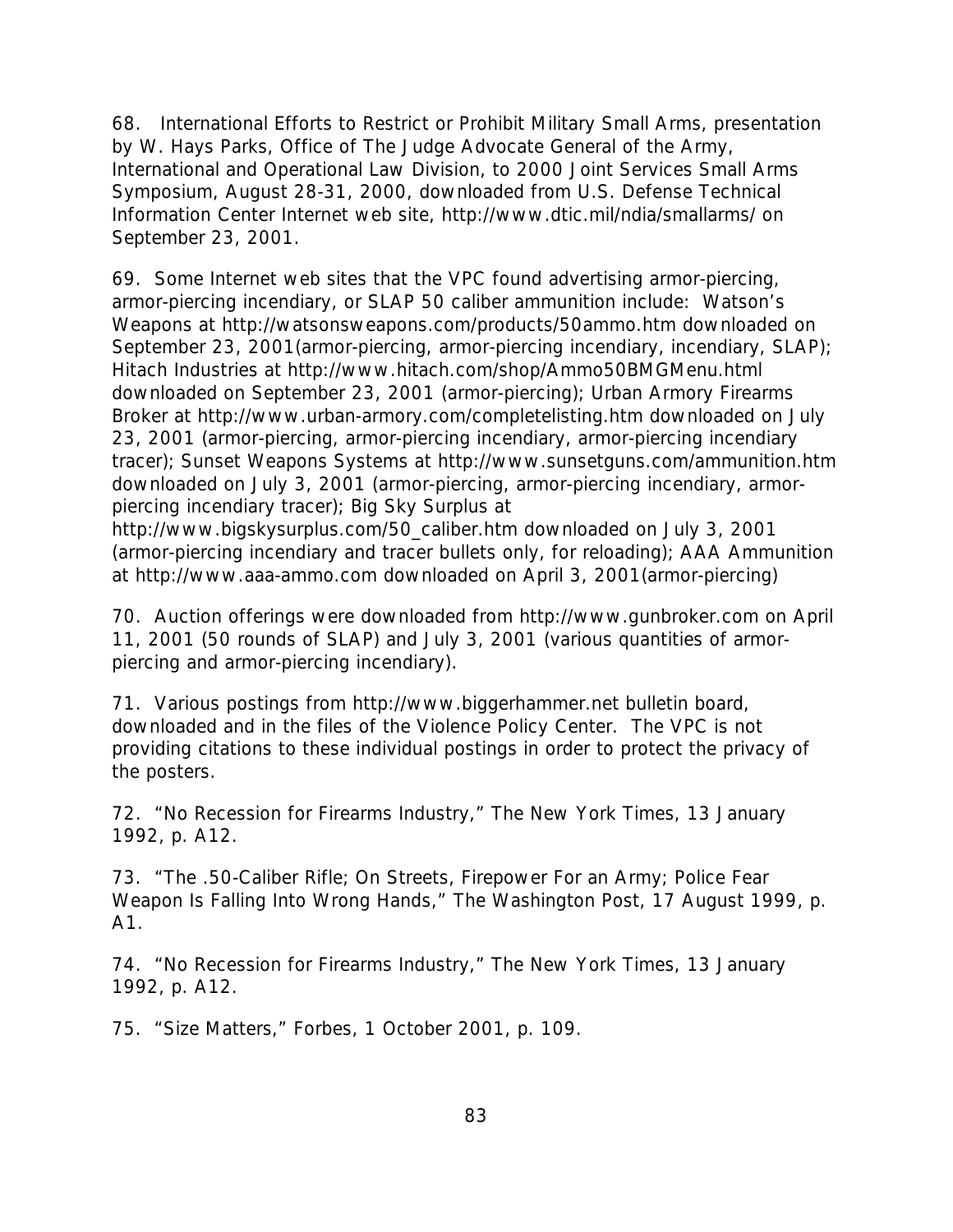76. "The .50-Caliber Rifle; On Streets, Firepower For an Army; Police Fear Weapon Is Falling Into Wrong Hands," *The Washington Post*, 17 August 1999, p. A1.

77. "Military's massive .50-caliber goes great guns with civilians," *The Orange County Register*, 30 March 1997, p. A13.

78. "Mar 17<sup>th</sup> 2001, FCSPI Statement Regarding bill 1405 Submitted in Connecticut," downloaded from Internet web site http://www.50calpolicy.org/news/20010317.html on September 23, 2001.

79. "Barrett Under Attack!!" at http://www.barrettrifles.com downloaded on September 28, 2001.

80. Violence Policy Center, *One Shot, One Kill: Civilian Sales of Military Sniper Rifles* (May 1999), p. 2.

81. "Mar 17<sup>th</sup> 2001, FCSPI Statement Regarding bill 1405 Submitted in Connecticut," downloaded from Internet web site http://www.50calpolicy.org/news/20010317.html on September 23, 2001.

82. "Heavy Firepower for Light Infantry," Barrett Firearms Manufacturing, Inc. brochure advertising its Model 82A1 50 caliber sniper rifle, in files of the Violence Policy Center.

83. *Forbes*, 1 October 2001, p. 108.

84. "The 1989 SHOT Show—Reviews, previews, promises and predictions on small arms," *International Defense Review*, 1 May 1989, p. 669.

85. Barrett Model 82A1 28.5 lb. weight from "Heavy Firepower for Light Infantry," Barrett Firearms Manufacturing, Inc., brochure in files of the Violence Policy Center. Model 95 22 lb. weight from "Model 95 Specifications" as posted on Barrett Internet web site, www.barrettrifles.com on October 4, 2001.

86. Mark V. Lonsdale, *Sniper II* (Mark V. Lonsdale 1995), p. 58.

87. Transcript, "CNN & Time: Weapons of War," *CNN*, 9 July 2000.

88. Toby Harnden, *Bandit Country: The IRA and South Armagh* (London: Hodder and Stoughton, 1999), p. 403, and photograph of interior of Mazda 626 rigged with trap door and Barrett sniper rifle, among photos between pages 372-373.

89. "Mar 17<sup>th</sup> 2001, FCSPI Statement Regarding bill 1405 Submitted in Connecticut," downloaded from Internet web site http://www.50cal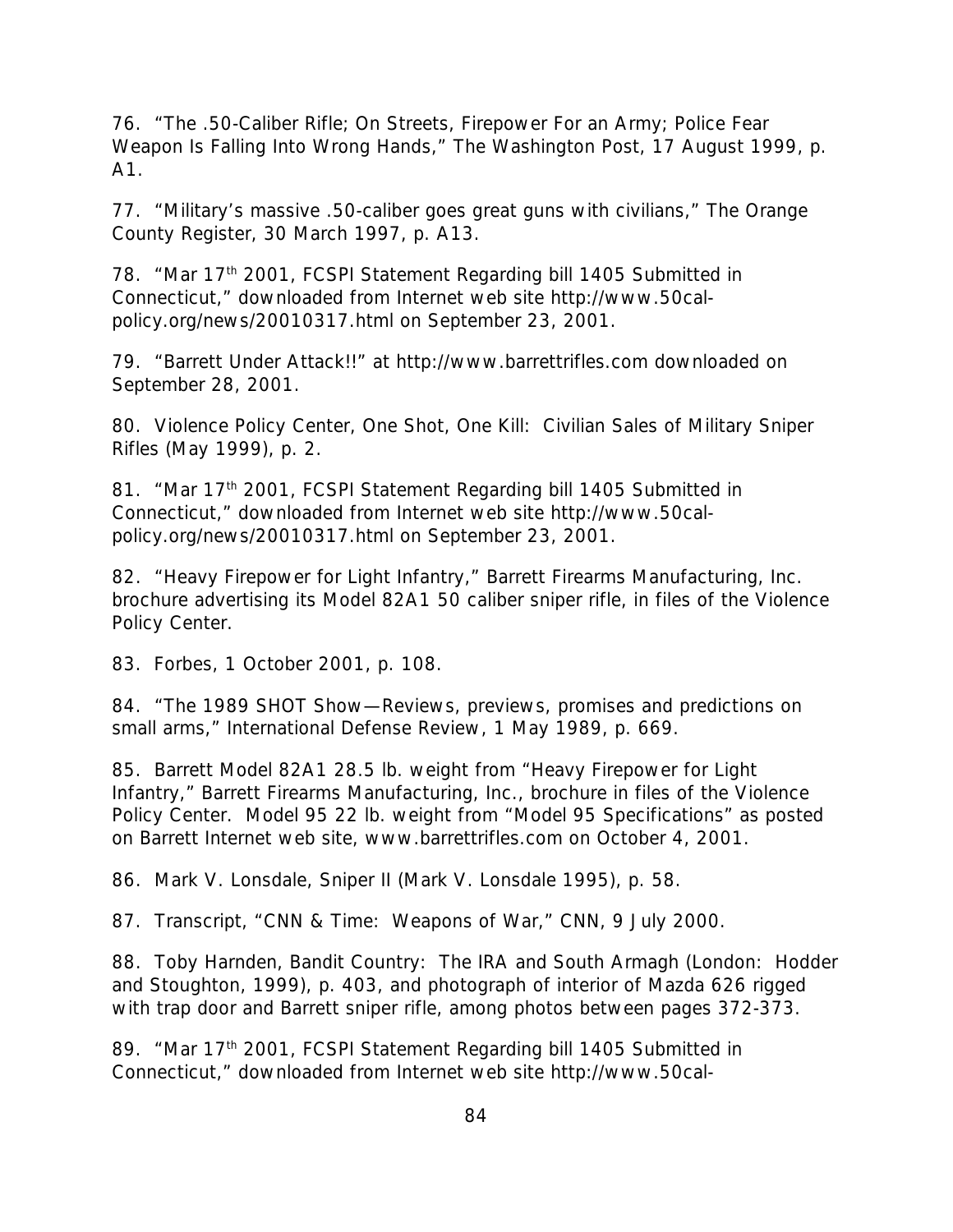policy.org/news/20010317.html on September 23, 2001.

90. "Easy layaway plan," downloaded from Impact Guns Internet web site at http://www.impactguns.com/store/50bmg.html on September 23, 2001.

91. Prices from Ken Ramage, *Guns Illustrated 2001* (Krause Publication, Iola, Wisconsin 2000), various pages—*handguns:* Ruger P-90 semi-automatic pistol (p. 151), \$513, Kahr Arms K9 semi-automatic pistol, \$640 (p.145), Para-Ordnance Limited Pistols, \$865 to \$899 (p. 149), Heckler & Koch Mark 23 Special Operations Pistol, \$2,169 (p.143); *shotguns*: Browning Gold Deer Stalker, \$839 (p. 258); Beretta Youth Shotgun, \$960 (p. 257); Bennelli Executive Series Grade III, \$6,670 (p. 257); *rifles*: Remington 700 Classic Rifle, \$633 (p.213); Dakota 76 Classic Rifle, \$3,195 (p. 209); Arnold Arms Grand African Rifle, \$8,172 (p. 205).

92. "State firm top producer of .50-caliber rifles," *Chattanooga Times/Chattanooga Free Press*, 22 March 2001, p. C5.

93. Transcript of trial, *United States of America v. Usama bin Laden, et al.,* United States District Court, Southern District of New York, February 14, 2001, pp. 556-557; "Al-Qaeda's Business Empire," *Jane's Intelligence Review* (August 1, 2001).

94. "Osama bin Laden and His Group," *The Washington Post*, 13 September 2001, downloaded from http://washingtonpost.com on September 15, 2001; "Blowback," *Jane's Intelligence Review*, 1 August 2001; "U.S. finds bin Laden an elusive target," *USA Today*, 1 March 2001, p. 1A.

95. Transcript of trial, *United States of America v. Usama bin Laden, et al.,* United States District Court, Southern District of New York, February 14, 2001, pp. 556-558.

96. "Pilot: Man sought jet for bin Laden," *The Dallas Morning News*, 15 February 2001, p. 1A.

97. Transcript of trial, *United States of America v. Usama bin Laden, et al.,* United States District Court, Southern District of New York, February 14, 2001, pp. 542-555.

98. See, e.g., MSNBC transcript, "The .50-caliber militia," downloaded from Internet web site http://msnbc.com/news on May 15, 2001. The video tape, in the files of The Violence Policy Center, shows a Gulf War Barrett being fired.

99. Transcript of trial, *United States of America v. Usama bin Laden, et al.,* United States District Court, Southern District of New York, February 14, 2001,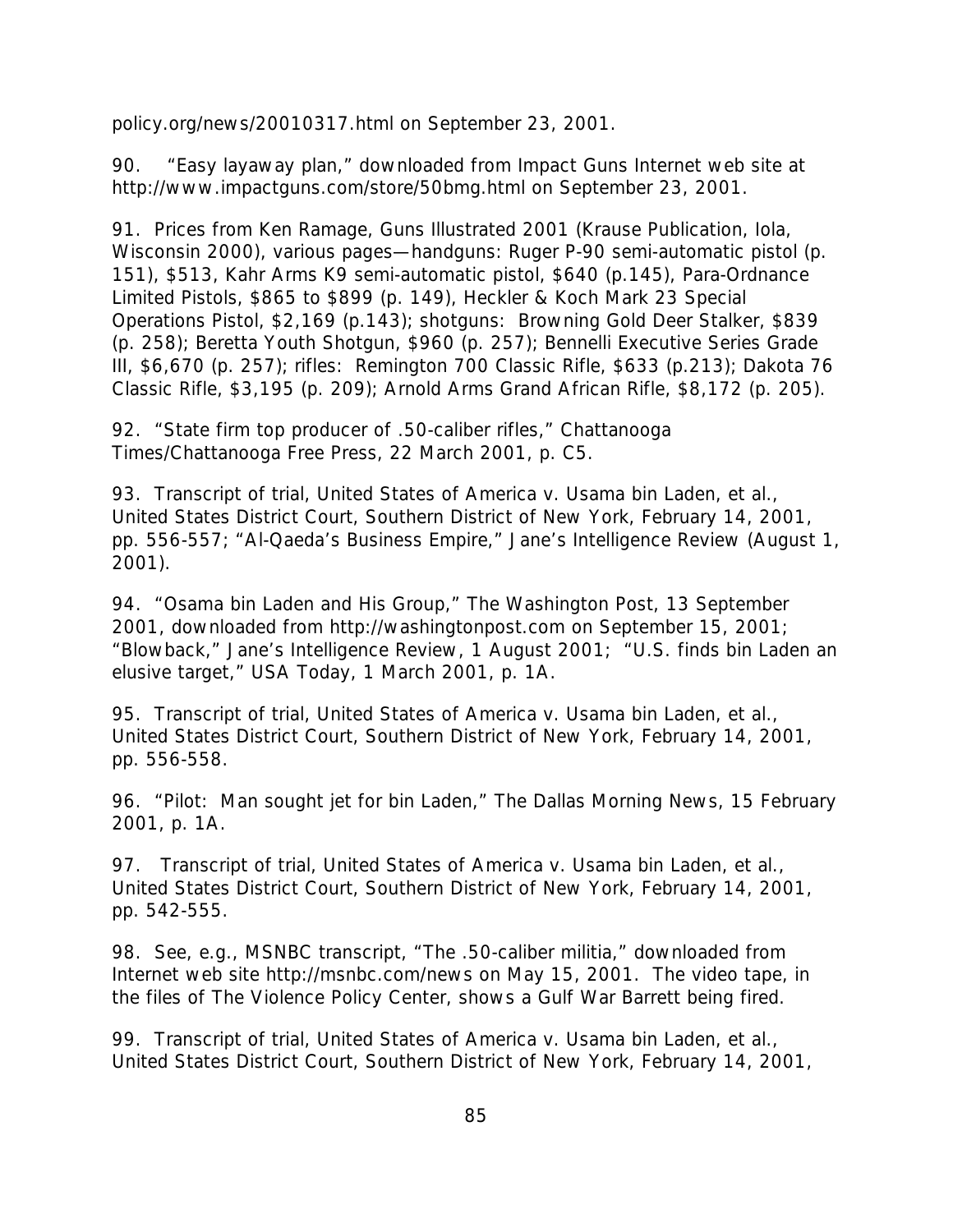pp. 549-550.

100. "Heavy Firepower for Light Infantry," Barrett Firearms Manufacturing, Inc. brochure advertising its Model 82A1 50 caliber sniper rifle, in files of the Violence Policy Center.

101. Violence Policy Center, *Firearms Production in America (1999 Edition),* p. 14. The information in *Firearms Production* is obtained from the federal Bureau of Alcohol, Tobacco & Firearms.

102. "The 1989 SHOT Show—Reviews, previews, promises and predictions on small arms," *International Defense Review*, 1 May 1989, p. 669.

103. Violence Policy Center, *Firearms Production in America (1999 Edition),* p. 14.

104. "Size Matters," *Forbes*, 1 October 2001, p. 109.

105. "No Recession for Firearms Industry," *The New York Times*, 13 January 1992, p. A12.

106. Transcript of trial, *United States of America v. Usama bin Laden, et al.,* United States District Court, Southern District of New York, February 14, 2001, pp. 562-565.

107. "U.S. Develops Picture of Overseas Plot," *The Washington Post*, 29 September 2001, p. A1.

108. "Ulster Constabulary seize IRA snipers' 'supergun,'" *Sunday Times (London)*, 13 April 1997.

109. Toby Harnden, *Bandit Country: The IRA & South Armagh* (London: Hodder and Stoughton, 1999), pp. 354-55, 387-89.

110. "America Prepares; Challenges Faced the Weaponry; US May Confront its Own Arms, Experts Say," *The Boston Globe*, 23 September 2001, p. A21.

111. Bureau of Alcohol, Tobacco & Firearms, *Annual Firearms Manufacturing and Export Report 1998*, tables: "Rifles Manufactured in 1998," p. 5, and "Rifles Exported in 1998," page 1.

112. "Size Matters," *Forbes*, 1 October 2001, p. 109.

113. "Britain Tracing Trail of One More Jihad Group," *The New York Times on the Web*, 4 October 2001; "MP investigates Islamic fundamentalist," *This is Local*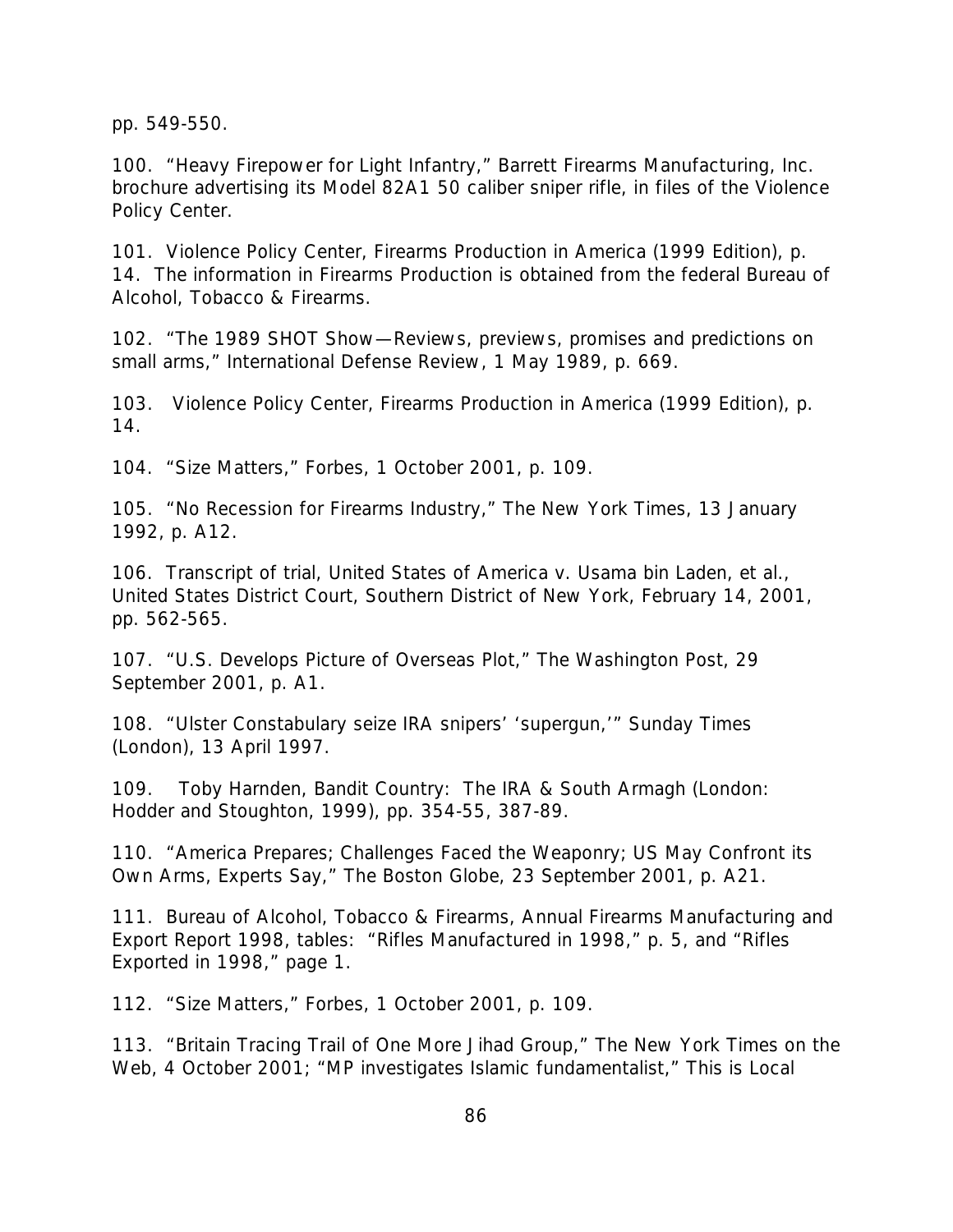*London (UK Newsquest Regional Press)*, 28 September 2001; "Militant Website Probe," *Sunday Mail (Scotland)*, 23 September 2001, p. 11; "MP wants finding of company probe Militants Training," *Financial Times (London)*, 21 September 2001, p. 9; "Death and Glory for the 'Holy Warrior,' *Birmingham Post (UK)*, 29 December 2000, p. 2; "News: British Muslims seek terror training in US," *Sunday Telegraph (London)*, 21 May 2000, p. 5.

114. "MP wants finding of company probe Militants Training," *Financial Times (London)*, 21 September 2001, p. 9.

115. "Britain Tracing Trail of One More Jihad Group," *The New York Times on the Web*, 4 October 2001.

116. "Militant Website Probe," *Sunday Mail (Scotland)*, 23 September 2001, p. 11; "News: British Muslims seek terror training in US," *Sunday Telegraph (London)*, 21 May 2000, p. 5.

117. "The Ultimate Jihad Challenge," on Internet web site of Sakina Security Services, at http://www.sakina.fsbusiness.co.uk/home.html downloaded on September 24, 2001.

118. "The Ultimate Jihad Challenge," on Internet web site of Sakina Security Services, at http://www.sakina.fsbusiness.co.uk/home.html downloaded on September 24, 2001.

119. Mark V. Lonsdale, *Sniper II* (Mark V. Lonsdale 1995), p. 58.

120. "Bush Freezes Assets of 27 Individuals, Organizations," *The Washington Post*, 24 September 2001; "Organizations With Assets Frozen by Bush's Order," *The Washington Post*, 24 September 2001.

121. "Organizations With Assets Frozen by Bush's Order," *The Washington Post*, 24 September 2001.

122. "Size Matters," *Forbes*, 1 October 2001, p. 109.

123. Office of Special Investigations, U.S. General Accounting Office, *Briefing Paper: Criminal Activity Associated with .50 Caliber Semiautomatic Rifles*, Number GAO/OSI-99-15R, presented to representatives of the U.S. House Committee on Government Reform, 15 July 1999.

124. "Feb 4<sup>th</sup> 2001, John Burtt of FCSPI's official position statement regarding Senator Feinstein's latest attempt to outlaw .50cal firearms," downloaded from Internet web site http://www.50cal-policy.org/news/20010204.html on September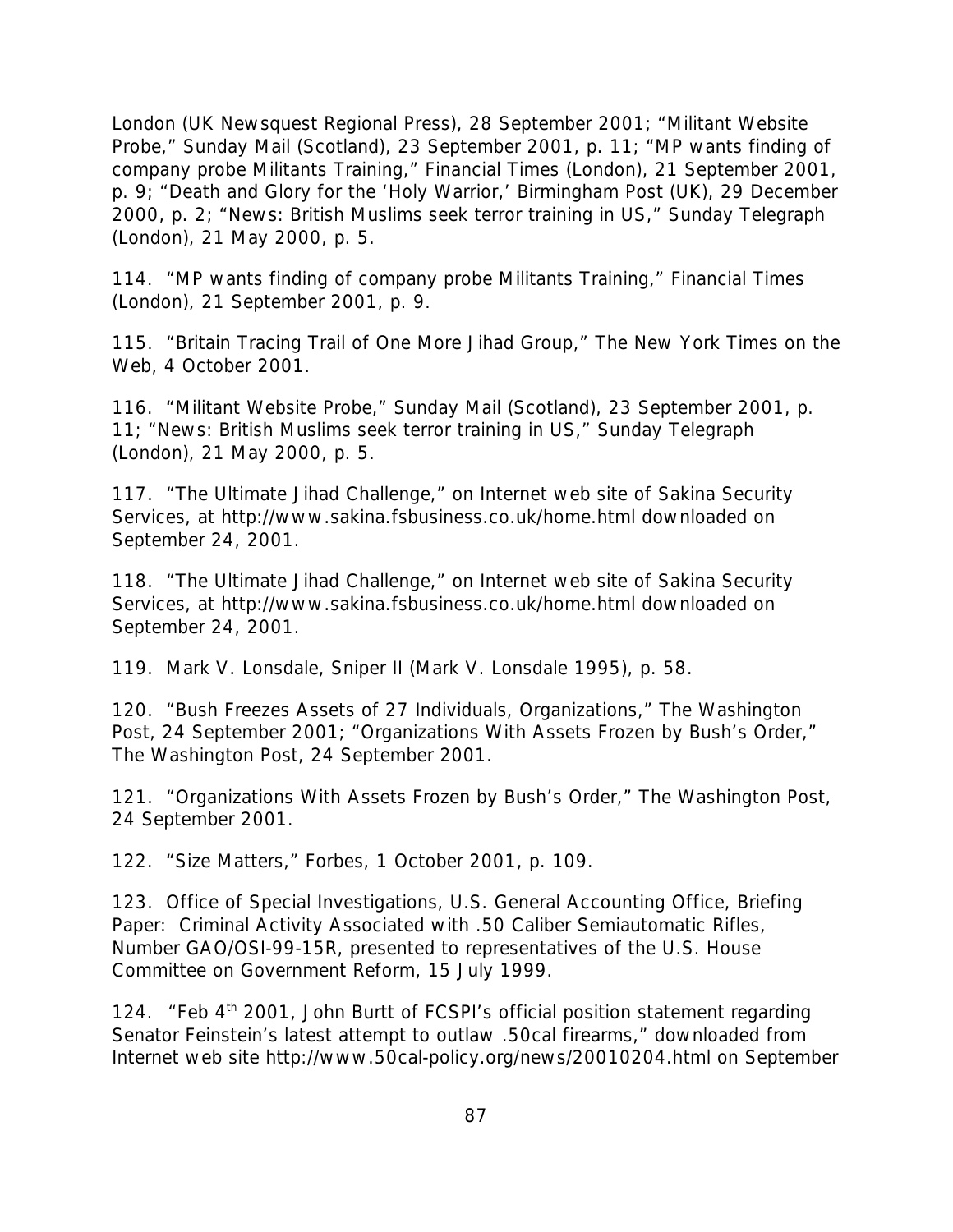23, 2001.

125. "Mar 17<sup>th</sup> 2001, FCSPI Statement Regarding bill 1405 Submitted in Connecticut," downloaded from Internet web site http://www.50calpolicy.org/news/20010317.html on September 23, 2001.

126. "U.S. lawyers detail sect's Waco arsenal," *The Dallas Morning News*, 6 July 2000; "Prosecutors display guns from cult," *Austin American-Statesman*, 14 January 1994; "Files detail evidence of huge cult arsenal," *The Dallas Morning News*, 26 May 1993.

127. U.S. Department of Justice, *Report to the Deputy Attorney General on the Events at Waco, Texas*, Section XIII(B), "Processing the Crime Scene," downloaded from Internet web site http://usdoj.gov:80/05publications/waco/wacothirteen.html on July 10, 2001.

128. U.S. Department of Justice, *Report to the Deputy Attorney General on the Events at Waco, Texas*, Section III(C), "The Role of FBI Headquarters in the Standoff," downloaded from Internet web site http://usdoj.gov:80/05publications/waco/wacothree.html on July 10, 2001.

129. "Brief for the United States in Opposition," *Jaime Castillo et al v. United States of America*, U.S. Supreme Court, March 1997, p. 7, downloaded from Internet web site http://usdoj.gov:80/osg/briefs/1996/w96989w.txt on July 10, 2001; "Federal Agents Tell of Firepower At Waco Compound," *Newsday* (July 27, 1995), p. A4.

130. "U.S. lawyers detail sect's Waco arsenal," *The Dallas Morning News*, 6 July 2000; "How David Koresh got all those guns," *U.S. News & World Report*, 7 June 1993.

131. "Size Matters," *Forbes*, 1 October 2001, p. 109.

132. Direct-mail fundraising letter from Wayne LaPierre, executive vice president, National Rifle Association, in files of the Violence Policy Center. ("It doesn't matter to them that the semi-auto ban gives jack-booted government thugs more power....")

133. In 1995, regarding ATF agents making unannounced raids, Liddy said on his talk show, "I advise shooting them in the head," but because most people are not good enough shots to do that, added, "Shoot twice to the body, center of gravity. If that does not work, shoot to the groin area." "Gordon Liddy On Shooting From The Lip," *The Washington Post*, 26 April 1995, p. C1. Liddy also said that he made drawings of President Clinton and his wife for target practice. "Hate fills the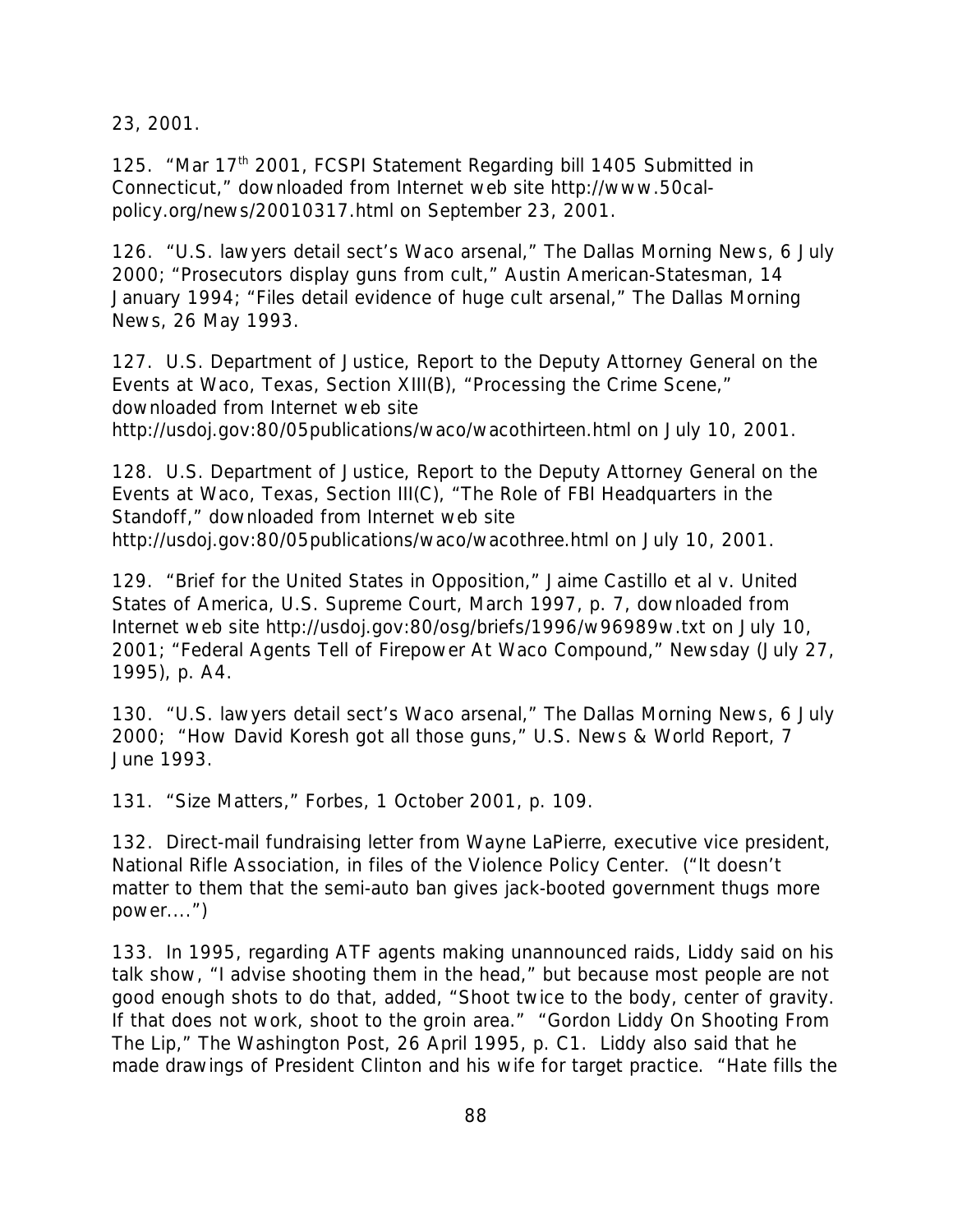airwaves," *USA Today Magazine*, May 1996.

134. "'Officer Mike,' as the kids called him, used to portray himself as the model crime fighter," *The Atlanta Journal and Constitution*, Gwinnett Extra, 7 February 1999, p. 1JJ; "Now in prison, ex-Gwinnett cop a suspect again; Killing, robberies are investigated," *The Atlanta Journal and Constitution*, 6 February 1999, p. 2b; "Jailed Gwinnett cop a suspect in truck holdup; Ex-officer under investigation in 3 'serious cases'," *The Atlanta Journal and Constitution,* 29 September 1995, p. 3C.

135. "Now in prison, ex-Gwinnett cop a suspect again; Killing, robberies are investigated," *The Atlanta Journal and Constitution*, 6 February 1999, p. 2b.

136. "Supermarket gunman kills 3, hurts 1," *Denver Rocky Mountain News*, 29 April 1995, p. 4A; "Suspect failed handgun check," *Denver Rocky Mountain News*, 2 May 1995, p. 5A.

137. "Use of .50-Caliber Weapons by Civilians," *CBS Morning News*, 26 January 2000.

138. "Suspect failed handgun check," *Denver Rocky Mountain News*, 2 May 1995, p. 5A; "Albertson's suspect was a wanted man," *Denver Rocky Mountain News*, 30 April 1995, p.4A; "Arsenal of ammunition found in Petrosky's van," *The Denver Post*, 10 May 1995, p. A1.

139. "Arsenal of ammunition found in Petrosky's van," *The Denver Post*, 10 May 1995, p. A1.

140. "Suspect failed handgun check," *Denver Rocky Mountain News*, 2 May 1995, p. 5A; "Albertson's suspect was a wanted man," *Denver Rocky Mountain News*, 30 April 1995, p. 4A.

141. "Suspect failed handgun check," *Denver Rocky Mountain News*, 2 May 1995, p. 5A.

142. "Petrosky found hanged in jail; Killer apparent suicide," *The Denver Post*, 9 May 1996, p. A1.

143. "The .50-Caliber Rifle; On Streets, Firepower For An Army; Police Fear Weapon Is Falling Into Wrong Hands," *The Washington Post*, 17 August 1999, p. A1.

144. "Barrett Under Attack!!", downloaded from http://www.barrettrifles.com/bottom.htm on May 15, 2001.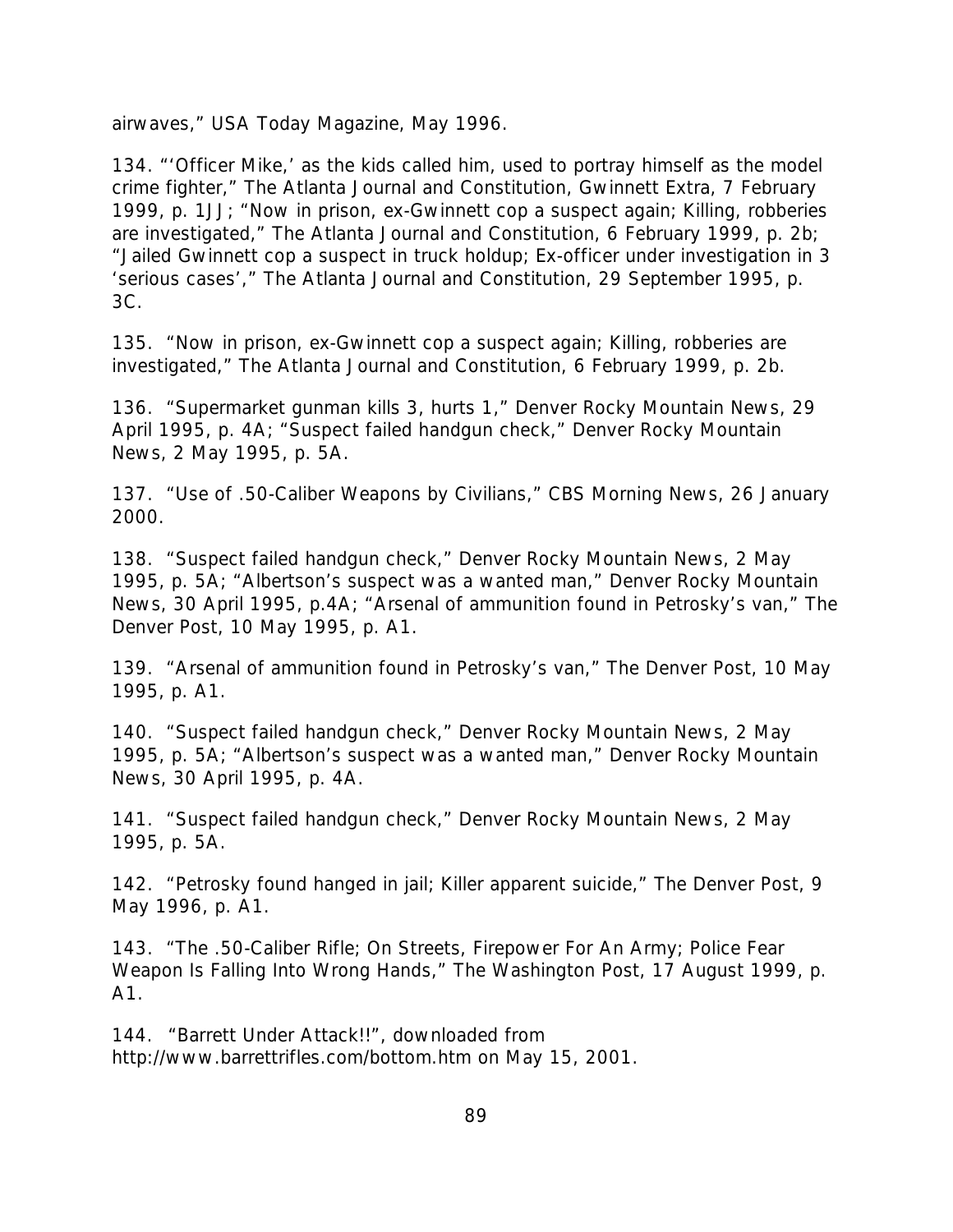145. "Three state militiamen arrested—They plotted terrorist attacks, authorities say," *The Detroit News*, 19 March 1998, p. E1; "Alleged militia members appear in court," *United Press International,* 19 March 1998; "Prosecutors display weapons for jurors in Calhoun County militia case," *The Associated Press State & Local Wire*, 6 November 1998; MSNBC Cable transcript, "The .50-caliber militia," downloaded from Internet web site http:// msnbc.com/news on May 15, 2001.

146. "Militia leader sentenced to 40 years," *The Associated Press State & Local Wire*, 26 May 1999.

147. "Militia leader sentenced to 40 years," *The Associated Press State & Local Wire*, 26 May 1999.

148. "Prosecutors display weapons for jurors in Calhoun County militia case," *The Associated Press State & Local Wire*, 6 November 1998; the 50 caliber sniper rifle is displayed in the video, "The .50-caliber militia," broadcast by MSNBC in May 2001, a copy of which is in the files of the Violence Policy Center.

149. Office of Special Investigations, U.S. General Accounting Office, *Briefing Paper: Criminal Activity Associated with .50 Caliber Semiautomatic Rifles*, Number GAO/OSI-99-15R, presented to representatives of the U.S. House Committee on Government Reform, 15 July 1999.

150. Office of Special Investigations, U.S. General Accounting Office, *Briefing Paper: Criminal Activity Associated with .50 Caliber Semiautomatic Rifles*, Number GAO/OSI-99-15R, presented to representatives of the U.S. House Committee on Government Reform, 15 July 1999.

151. "Hearing Set to Determine If Kit Is Legal, Following ATF Arrest," *The New Gun Week*, 10 July 2000, p. 2; "Mesa Gun-Kit Maker Indicted on 6 Weapons Violations," *The Arizona Republic*, 15 July 2000, p. B1.

152. MSNBC transcript, "The .50-caliber militia," downloaded from Internet web site http://msnbc.com/news on May 15, 2001.

153. "Sandy man says he'll not represent self at trial," *The Deseret News*, 7 June 2001, p. B8; "Trial delayed for felon who allegedly owned dozens of guns," *The Associated Press State & Local Wire*, 6 June 2001.

154. "Possible Links Between Robbers, Far Right Sought," *Chicago Tribune*, 10 July 1995, p. 1.

155. "Possible Links Between Robbers, Far Right Sought," *Chicago Tribune*, 10 July 1995, p. 1.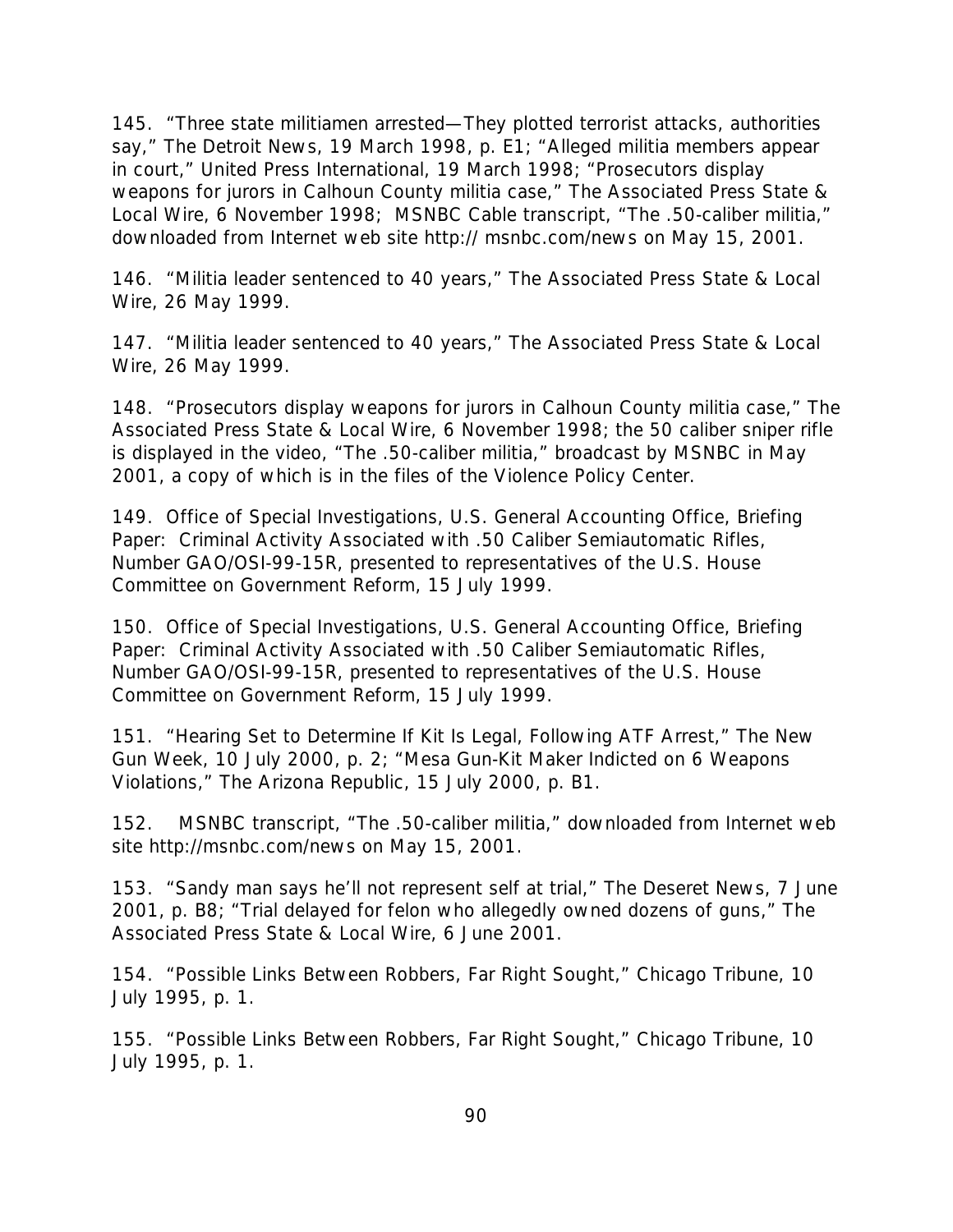156. Southern Poverty Law Center, *Still At Large: A surprising number of antigovernment fugitives, some of them nationally known, remain on the run*, downloaded from Internet web site http://www.splcenter.org on June 18, 2001.

157. "Arrests Unnerve Neighbors of Montana Sect," *The New York Times*, 9 November 1989, p. B18.

158. Office of Special Investigations, U.S. General Accounting Office, *Briefing Paper: Criminal Activity Associated with .50 Caliber Semiautomatic Rifles*, Number GAO/OSI-99-15R, presented to representatives of the U.S. House Committee on Government Reform, 15 July 1999.

159. "Arms smugglers won't be charged: The men who tried to set up a militia training camp near Smithers are not in Canada and are no longer under investigation in the U.S.," *The Vancouver Sun*, 26 October 1996; "Arms seized from U.S.-based militia in B.C.: RCMP made raids on a number of sites in the Smithers area after tips from the public," *The Vancouver Sun*, 25 October 1996, p. A1.

160. See, Office of Special Investigations, U.S. General Accounting Office, *Briefing Paper: Criminal Activity Associated with .50 Caliber Semiautomatic Rifles*, Number GAO/OSI-99-15R, presented to representatives of the U.S. House Committee on Government Reform, 15 July 1999, p.4; "Gun Thieves Have Ties to Gang, Officials Say," *Denver Rocky Mountain News*, 3 June 2000, p. 4A; "Nearly 60 guns taken in burglary in Phoenix," *The Associated Press State & Local Wire,* 31 July 2001.

161. "The IRA campaigns in England," *BBC News Online*, 4 March 2001, fromhttp://news.bbc.co.uk/low/english/uk/newsid\_120100/1201738.stm on September 26, 2001.

162. "Sniper rifles are an irrelevant concern," *The Atlanta Journal and Constitution*, 7 September 1999, p. 8A.

163. MSNBC transcript, "The .50-caliber militia," downloaded from Internet web site http://msnbc.com/news on May 15, 2001.

164. Transcript, "Weapons of War," *CNN & Time*, broadcast on *CNN* 9 July 2000.

165. Transcript, "Weapons of War," *CNN & Time*, broadcast on *CNN* 9 July 2000.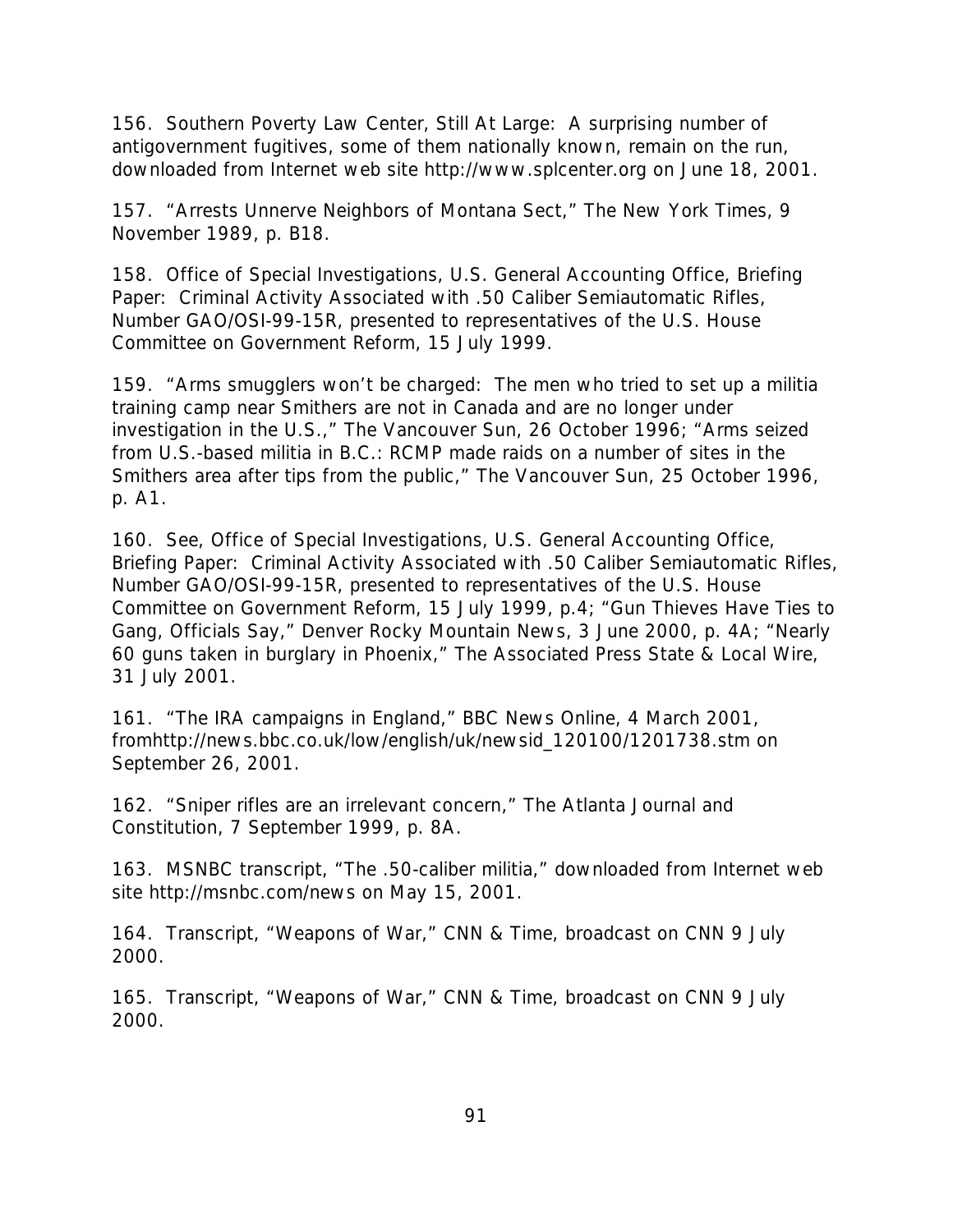166. Transcript, "Weapons of War," *CNN & Time*, broadcast on *CNN* 9 July 2000.

167. "A warning to Minors and Militants," downloaded from http://www.snipercountry.com/Warning.html on April 2, 2001.

168. "A warning to Minors and Militants," downloaded from http://www.snipercountry.com/Warning.html on April 2, 2001.

169. "Gunning for Pleasure; Arms: Gun-show attendees have the pick of the modern arsenal, from used assault weapons to sniper rifles," *The Orange County Register*, 5 February 1995, p. B1.

170. Image downloaded from http://pages.prodigy.com/geoffc/gunroof.htm on July 18, 2001.

171. MSNBC transcript, "The .50-caliber militia," downloaded from Internet web site http://msnbc.com/news on May 15, 2001.

172. The VPC has downloaded copies of all of these postings in its files but will not attribute them here in order to protect the privacy of those who posted them. Interested parties can use the search engine in the bulletin board at http://www.biggerhammer.net.

173. "Jury Views Slogan-Bearing Shirt, McVeigh's Other Clothes," *The Daily Oklahoman*, May 16, 1997, p. 1.

174. MSNBC transcript, "The .50-caliber militia," downloaded from Internet web site http://msnbc.com/news on May 15, 2001.

175. "Lone Wolf Activism; Those who once haunted hate groups blend dangerously into society," *The San Francisco Chronicle*, 4 June 2001, p. A3.

176. Louis Beam, "Leaderless Resistance," downloaded from http://14words.com/theorder/about.htm on June 19, 2001.

177. Barry Sturk, "The History and Development of U.S. .50 Caliber Ammunition," *The Small Arms Review* (March 2000), p. 46.

178. "Heavy Firepower for Light Infantry," Barrett Firearms Manufacturing, Inc. brochure advertising its Model 82A1 50 caliber sniper rifle, in files of the Violence Policy Center.

179. Downloaded copy in the files of the Violence Policy Center.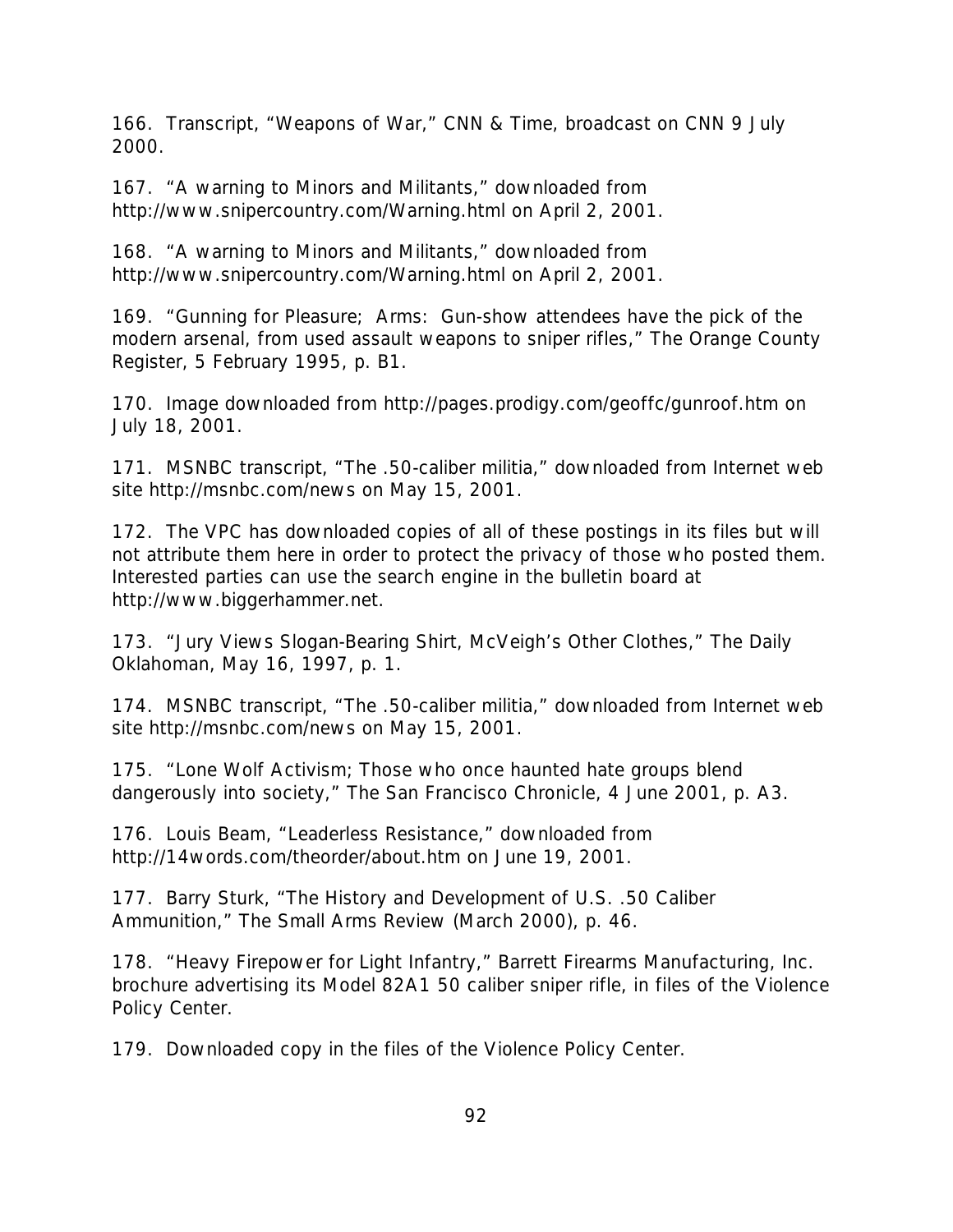180. National Institute of Justice, U.S. Department of Justice, *Ballistic Resistant Protective Materials: NIJ Standard 0108.01* (September 1985).

181. See, e.g., the following Internet web sites: USA Secur\*Glass Corporation, http://www.securglass.com: Alpine Armoring, Inc., http://www.alpineco.com/ballistic.htm; Streit Manufacturing Inc., http://www.armored-cars.com/ballistics.html.

182. The Internet web site of O'Gara-Hess & Eisenhardt offers "fully armored vehicles" that are available in "several levels...up to high-caliber armor piercing ammunition," and an even higher grade of "explosion resistant vehicles." See, "The O'Gara Categories of Protection," downloaded from http://www.ogarahess.com/levels.htm on May 15, 2001.

183. Tony Scotti and Douglas S. Kennedy, "Vehicle Armoring: Buyer Beware," *Journal of Counterterrorism & Security International*, Vol. 7, No. 4, 2001, p. 40.

184. Tony Scotti and Douglas S. Kennedy, "Vehicle Armoring: Buyer Beware," *Journal of Counterterrorism & Security International*, Vol. 7, No. 4, 2001, p. 40.

185. "MH-90 Enforcers take the lead in anti-drug fight," *Defense Daily: Rotor & Wing*, November 1999; "The Coast Guard's secret new weapon: Stopping drug smugglers on the high seas," *U.S.News Online*, 20 March 2000.

186. "Heavy Firepower for Light Infantry," Barrett Firearms Manufacturing, Inc. brochure in files of the Violence Policy Center.

187. See citations in Section One's discussion of 50 caliber ammunition.

188. See, e.g., "Security Reconsidered for Salt Lake Olympics," *Los Angeles Times*, 20 September 2001; "Super size security: Super Bowl," *Security Management*, January 1998, p. 34; "Super Bowl Event Planning," *The Beacon: National Domestic Preparedness Office Newsletter*, March 2001, p. 6.

189. Testimony of Attorney General John Ashcroft, *Hearing before the Senate Appropriations Committee, Subcommittee on Commerce, Justice, State, and Judiciary*, 9 May 2001.

190. "NFL Is Tightening Security As Games Resume on Sunday," *The New York Times*, 18 September 2001, p. C18; "Security Is Name of Game; New safety measures in place for UCLA game, while NFL announces sweeping changes," *Los Angeles Times*, 18 September 2001.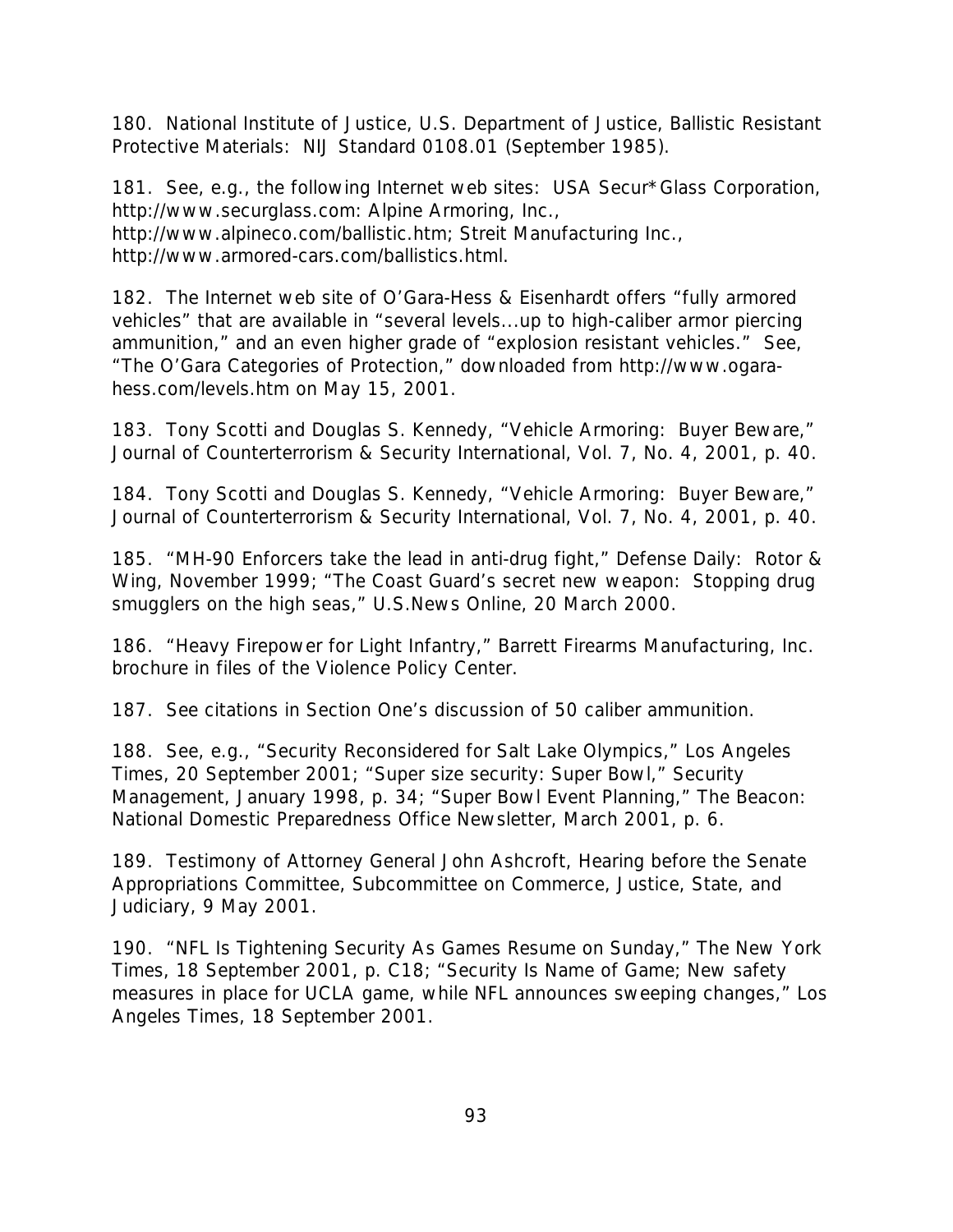191. See, e.g., "Before Attack, U.S. Expected Different Hit: Chemical, Germ Agents Focus of Preparations," *The Washington Post*, 2 October 2001, p. A1.

192. "Britons Know Price of Averting Terrorism at Home," *The Washington Post*, 29 September 2001, p. A16.

193. David A. Shlapak and Alan Vick, RAND, *"Check Six begins on the ground": Responding to the Evolving Ground Threat to U.S. Air Force Bases* (1995).

194. David A. Shlapak and Alan Vick, RAND, *"Check Six begins on the ground": Responding to the Evolving Ground Threat to U.S. Air Force Bases* (1995), pp. 50- 51.

195. "More about XM-107: XM 107 Caliber .50 Sniper Rifle," downloaded from http://www.edmarms.com/xm\_107\_caliber.htm on October 3, 2001.

196. David A. Shlapak and Alan Vick, RAND, *"Check Six begins on the ground": Responding to the Evolving Ground Threat to U.S. Air Force Bases* (1995), pp. 54- 55.

197. "Airport Ground Crews Escaping Tightened Security, Critics Say," *The Washington Post*, 27 September 2001, p. A10.

198. See, e.g., "Reforms keep skies safe for travel," editorial in *The Atlanta-Journal Constitution*, 2 October 2001 ("Perhaps more importantly, security around who can get near an airplane on the runway or who can get inside it before the passengers board has also been tightened. This was an area where security has been too porous and needed attention. It has gotten that attention.").

199. See, e.g., "Defense Secretary Warns of Unconventional Attacks," *The New York Times on the Web*, 1 October 2001; "Al Qaeda May Have Crude Chemical, Germ Capabilities," *The Washington Post*, 27 September 2001, p. A18; "Bin Laden terror group tries to acquire chemical arms," *The Washington Times*, 26 September 2001, downloaded from www.washtimes.com;" Bin Laden cohorts said in arms quest; Weapons of mass destruction top list," *The Washington Times*, 15 September 2001, p. A7; "Terror Master Sought Chem Arms; Bin Laden Targeted G.I.s in Gulf," *Daily News (New York)*, 19 November 1998, p. 6.

200. *First Annual Report of the Advisory Panel to Assess Domestic Response Capabilities for Terrorism Involving Weapons of Mass Destruction: Assessing the Threat*, submitted to the President and the Congress on 15 December 1999, reprint downloaded from http://www.rand.org/organization/nsrd/terrpanel, p. 28.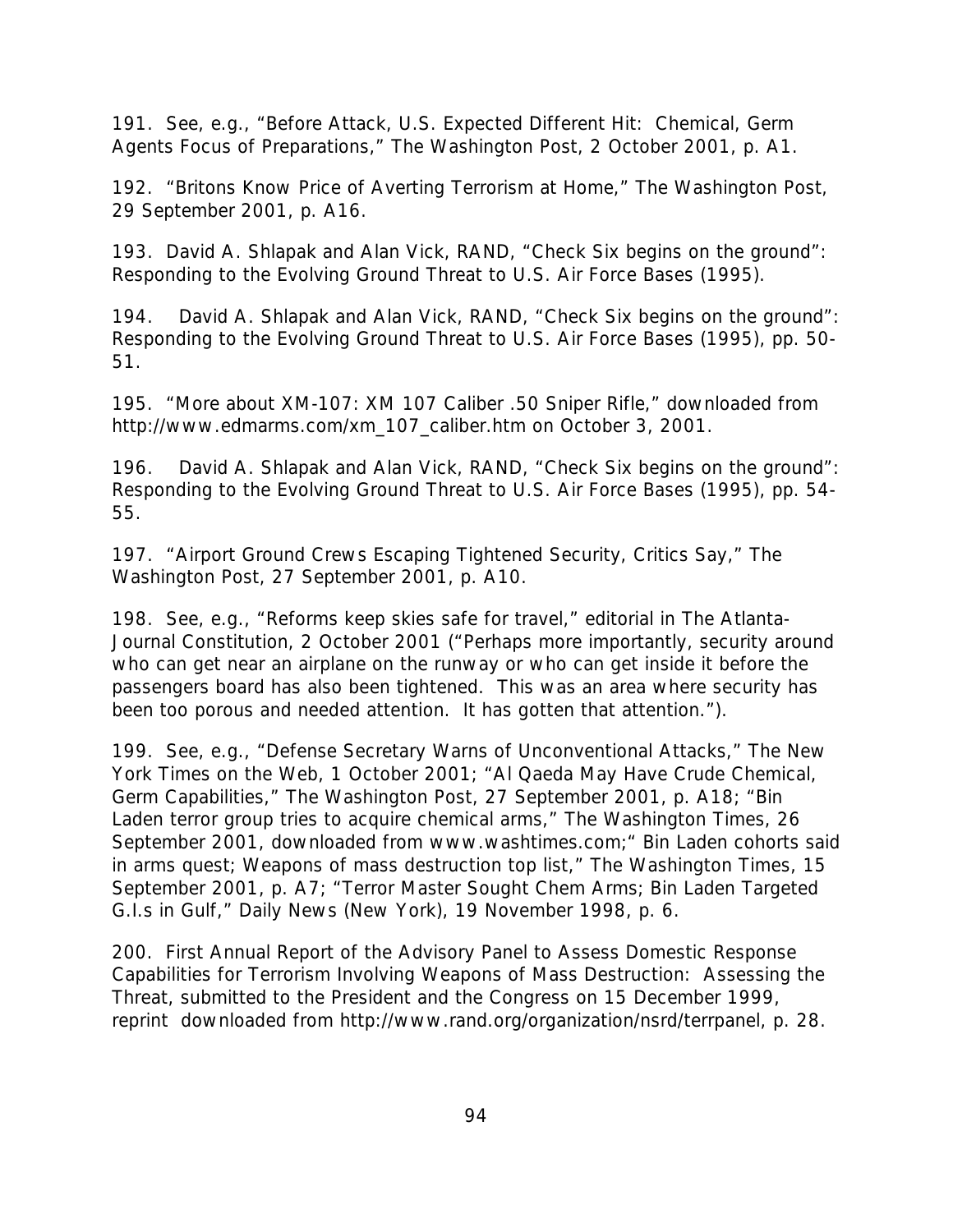201. "Bhopal Disaster Spurs U.S. Industry, Legislative Action," U.S. Chemical Safety and Hazard Investigation Board, downloaded from http://www.chemsafety.gov/lib/bhopal/01.htm on June 19, 2001.

202. U.S. Department of Justice, *Assessment of the Increased Risk of Terrorist or Other Criminal Activity Associated With Posting Off-site Consequence Analysis Information on the Internet,* 18 April 2000, p. 2.

203. U.S. Environmental Protection Agency, *LEPCs and Deliberate Releases: Addressing Terrorist Activities in the Local Emergency Plan*, May 2001, p.4.

204. U.S. Environmental Protection Agency, *LEPCs and Deliberate Releases: Addressing Terrorist Activities in the Local Emergency Plan*, May 2001, p.4.

205. U.S. Department of Justice, *Assessment of the Increased Risk of Terrorist or Other Criminal Activity Associated With Posting Off-site Consequence Analysis Information on the Internet,* 18 April 2000, p. 2.

206. "Agencies Scrub Web Sites of Sensitive Chemical Data: Government Debates Safety Versus Security," *The Washington Post Online*, 4 October 2001, p. A29.

207. U.S. Department of Justice, *Assessment of the Increased Risk of Terrorist or Other Criminal Activity Associated With Posting Off-site Consequence Analysis Information on the Internet,* 18 April 2000, p. 20.

208. U.S. Department of Justice, *Assessment of the Increased Risk of Terrorist or Other Criminal Activity Associated With Posting Off-site Consequence Analysis Information on the Internet,* 18 April 2000, p. 30.

209. "White supremacists sentenced in plot; 3 to serve federal terms for scheme to blow up Wise County refinery," *The Dallas Morning News*, 24 January 1998, p. 31A.

210. Statement of Robert M. Burnham, Chief, Domestic Terrorism Section on *Potential Effects of Electronic Dissemination of Chemical "Worst Case Scenarios" Data*, before the U.S. Senate Subcommittee on Clean Air, Wetlands, Private Property and Nuclear Safety, 16 March 1999.

211. "Feared to be targets, chemical plants on alert," *The Charleston Gazette*, 12 September 2001, p. 1C.

212. "Feared to be targets, chemical plants on alert," *The Charleston Gazette*, 12 September 2001, p. 1C.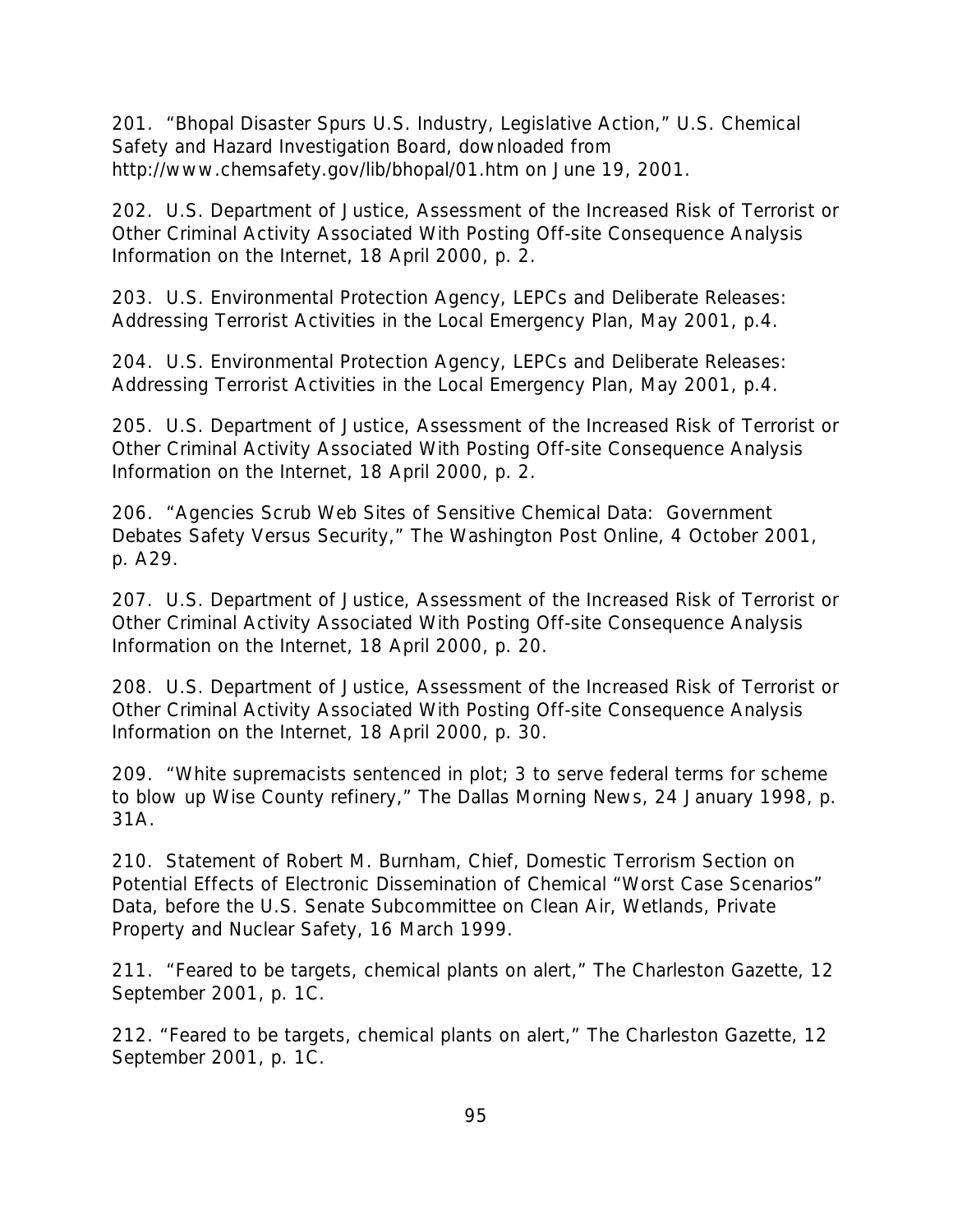213. "Trucks Carrying Dangerous Cargo Will Be Checked," *The New York Times on the Web*, 27 September 2001.

214. "Your reputation: Is It Safe?" *Material Handling Management*, 1 October 2000, p. 11.

215. Congressional Research Service, *RL 30228: Accident Prevention under the Clean Air Act Section 112(r): Risk Management Planning by Propane Users and Internet Access to Worst-Case Accident Scenarios*, 10 June 1999, footnote 2; "Fire in the Dawn Sky; An inferno kills hundreds and devastates a teeming shantytown," *Time*, 3 December 1984, p. 28.

216. "Blame shifts in gas blast," *Engineering News-Record*, January 10, 1985, p. 12; "Disaster in Mexico—Can It Happen Here?" *U.S. News & World Report*, December 3, 1984, p. 10.

217. Prepared testimony of Jim Makris, Director, Chemical Emergency Preparedness and Prevention Office, U.S. Environmental Protection Agency, before the U.S. House Committee on Small Business, 29 July 1999.

218. Prepared testimony of Jim Makris, Director, Chemical Emergency Preparedness and Prevention Office, U.S. Environmental Protection Agency, before the U.S. House Committee on Small Business, 29 July 1999.

219. Prepared testimony of Jim Makris, Director, Chemical Emergency Preparedness and Prevention Office, U.S. Environmental Protection Agency, before the U.S. House Committee on Small Business, 29 July 1999.

220. "2 Men Held in Alleged Plot to Bomb N. California Sites," *Los Angeles Times*, 8 December 1999, p. A1; "Targets of Opportunity: California Terrorist Conspiracy Shows Industry's Vulnerability," *Industrial Fire World*, Nov.-Dec. 1999.

221. "2 Men Held in Alleged Plot to Bomb N. California Sites," *Los Angeles Times*, 8 December 1999, p. A1.

222. "Ecoterrorism fuels call for stiffer penalties," *Maine Sunday Telegram*, 13 May 2001, p. 1A.

223. Prepared testimony of Jim Makris, Director, Chemical Emergency Preparedness and Prevention Office, U.S. Environmental Protection Agency, before the U.S. House Committee on Small Business, 29 July 1999.

224. "Bulk Plants and Bulk Storage Tanks," *Propane Emergencies Student Workbook*, p. 6-1, downloaded from http://www.propanesafety.com on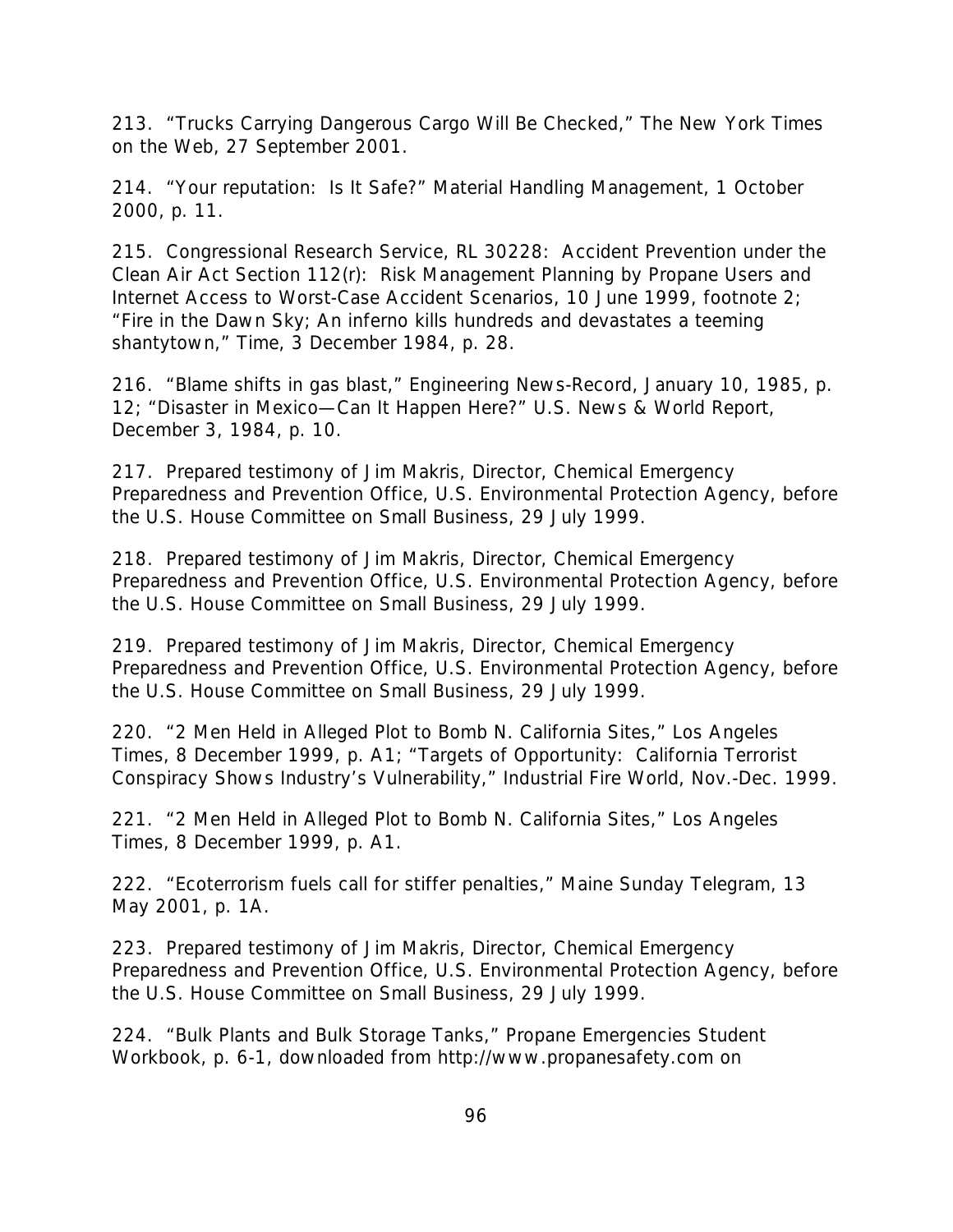September 21, 2001.

225. U.S. Department of Transportation, "Hazardous Materials: Cargo Tank Motor Vehicles in Liquefied Compressed Gas Service; Revisions and Response to Petitions for Reconsideration; Final Rule," *Federal Register*, vol. 62, no. 159, 18 August 1997, pp. 44037, 44039.

226. "Bulk Transportation Design and Construction Features," *Propane Emergencies Student Workbook*, p. 5-1, downloaded from http://www.propanesafety.com on September 21, 2001.

227. "Bulk Transportation Design and Construction Features," *Propane Emergencies Student Workbook*, p. 5-1, downloaded from http://www.propanesafety.com on September 21, 2001.

228. "Bulk Transportation Design and Construction Features," *Propane Emergencies Student Workbook*, p. 5-1, downloaded from http://www.propanesafety.com on September 21, 2001.

229. "Two anarchists charged with attempted arson," *The Oregonian*, 24 June 2000, p. A1.

230. "Senators: Land, Sea Open To Attack," *AP Online*, 2 October 2001.

231. "Hot Weather Stalls Repairs to Temporary I-80 Bridge," *The New York Times*, 30 June 2001, p. B6; "Route 80 Crippled; 3-Truck Crash, Intense Fire Close Section of Highway," *The Record (Bergen County, NJ)*, p. A1.

232. "Aged Middle Atlantic rail system rife with bottlenecks," *The Associated Press State & Local Wire*, 28 July 2001.

233. "Fire in Baltimore Snarls Internet Traffic, Too," *The New York Times*, 20 July 2001, p. A15.

234. "Chemical Experts Take the Acid Test; Tunnel Spill Spurs High-Stakes Mission," *The Washington Post*, 20 July 2001, p. A14.

235. "Tanker explodes near Hart Bridge," *The Florida Times-Union*, 13 August 2000, p. B1; "Gas tankers explode, shut down highway," *The Associated Press State & Local Wire*, 2 August 2000.

236. "Fiery collision kills truck driver; Firefighters had to let the flames from the crash die out so that spilled ammonium nitrate would stay unaffected," *Sarasota Herald-Tribune*, 29 June 2000, p. BM1.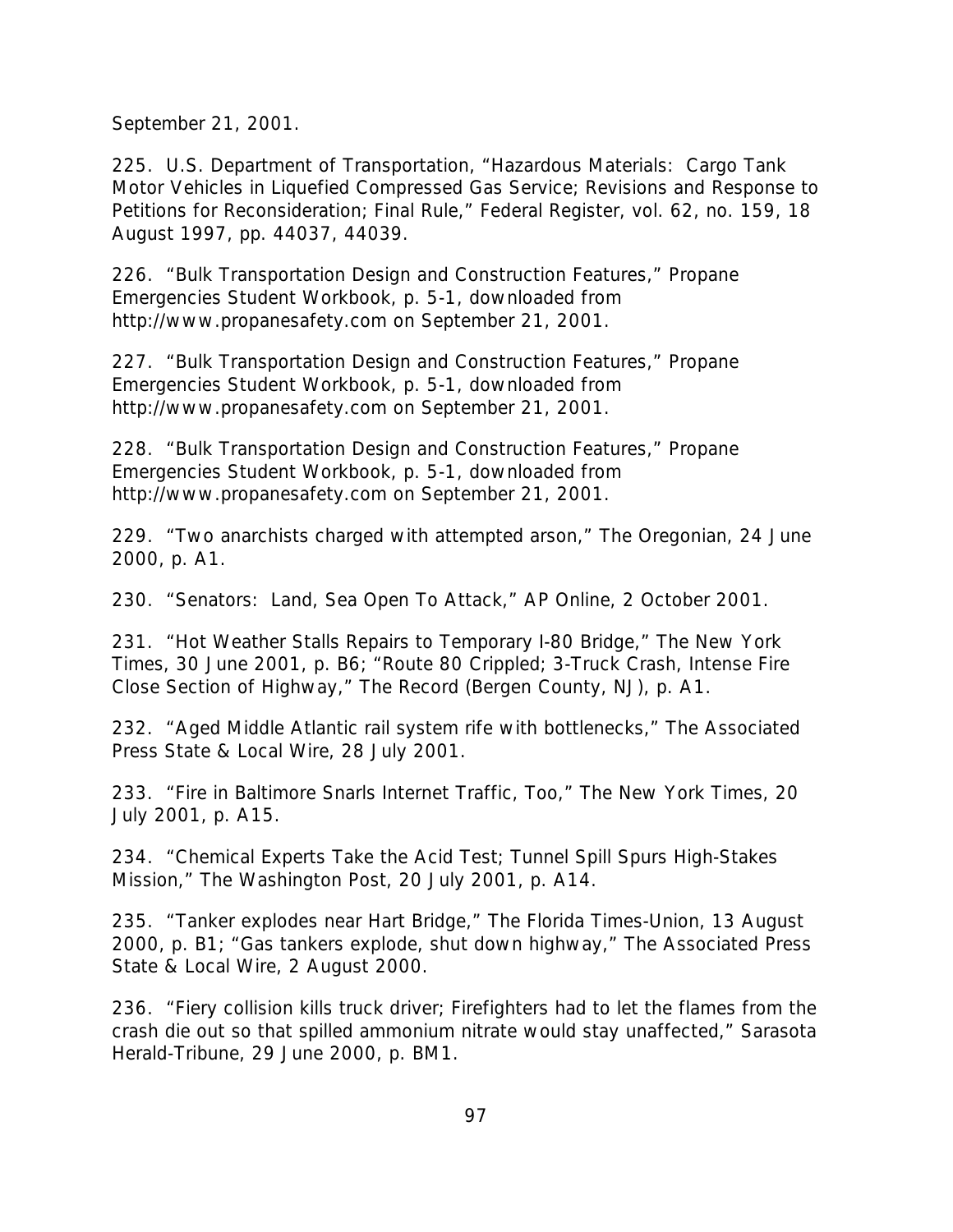237. "Size Matters," *Forbes*, 1 October 2001, p. 109.

238. "The face in the mirror," *Shooting Sports Retailer*, March/April 2001, p. 79.

239. Violence Policy Center, *One Shot, One Kill: Civilian Sales of Military Sniper Rifles* (May 1999), p. 2.

240. Violence Policy Center, *One Shot, One Kill: Civilian Sales of Military Sniper Rifles* (May 1999), Appendix B, "Gallery of Sniper Rifles," pp. 42-46.

241. "Size Matters," *Forbes*, 1 October 2001, p. 109.

242. "The REALLY big five-oh," *Charleston (West Virginia) Daily Mail*, 23 February 2001, p. 1D.

243. Downloaded from Impact Guns Internet web site at http://www.impactguns.com/store/50bmg.html on September 23, 2001.

244. Downloaded from ARM USA Internet web site at http://www.armusa.welcomeyou.com on April 18, 2001.

245. "Rip Van Libourel," *Gun World*, August 2001, p. 80.

246. "Size Matters," *Forbes*, 1 October 2001, p. 109.

247. "Size Matters," *Forbes*, 1 October 2001, p. 109.

248. "Navy SEALS Choose Knight's SR25 Sniper Rifle," *National Defense*, October 2000, downloaded from Internet web site http://nationaldefense.ndia.org/article.cfm?Id=313 on April 2, 2001.

249. "Ceramic Gun Barrels," American Firearms Industry (September, 1992), p. 6.

250. Description of Barrett 95M/M107 on Barrett Internet web site at www.barrettrifles.com on October 4, 2001; "The 95M/M107 Specifications" downloaded from Barrett Internet web site at http://www.clickstudio.com/barrettmilitary/M107\_specs.htm on October 3, 2001.

251. Barrett Firearms Mfg. Inc. advertisement, inside cover, *Soldier of Fortune*, September 2001.

252. Descriptions of Barrett 95, Barrett 95 specifications, and Barrett M/M107 as posted on Barrett Internet web site at www.barrettrifles.com on October 4, 2001; "The 95M/M107 Specifications" downloaded from Barrett Internet web site at http://www.clickstudio.com/barrettmilitary/M107\_specs.htm on October 3,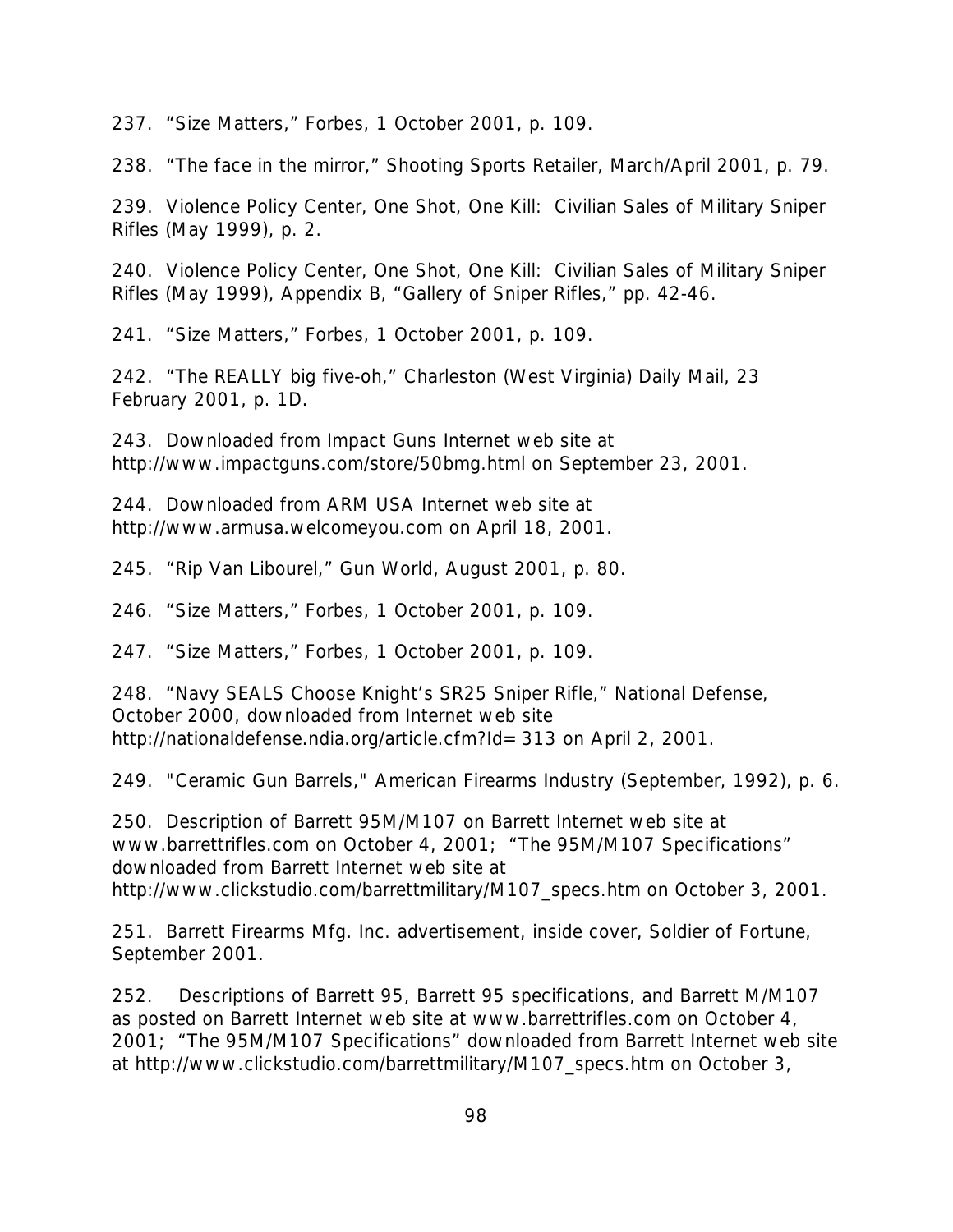2001.

253. Materials downloaded from EDM Arms Internet web site, http://www.edmarms.com/company.htm and from http://www.50-bmg.com on various dates; Description of XM-107 program downloaded from Small Arms Product Manager, Picatinny Arsenal, U.S. Army, Internet web site at http://w4.pica.army.mil/Opmsa/programs/R\_D/Weapon\_hardware.htm on June 29, 2001.

254. "Barrett Model 99 'Big Shot' Rifle," *American Rifleman*, June 2001, p. 74, 75.

255. Barrett Firearms Mfg. Inc. advertisement, inside cover, *Soldier of Fortune*, September 2001.

256. Downloaded from Impact Guns Internet web site at http://www.impactguns.com/store/50bmg.html on September 23, 2001.

257. Suggested retail price downloaded from Accuracy Internal Internet web site at http://www.accuracyinternational.com on July 24, 2001; Internet web site offering price downloaded from dealer listing in "GunsAmerica" at www.gunsamerica.com on September 23, 2001.

258. "Armalite AR-50 Rifle," *American Rifleman*, June 2000, p. 54.

259. Description and suggested retail price downloaded from Armalite, Inc. Internet web site at http://www.armalite.com/sales/catalog/rifles/ar50/htm on February 14, 2001.

260. Prices from Gunbroker.com web site at www.gunbroker.com downloaded on September 23, 2001.

261. Price from Impact Guns web site at www.impactguns.com downloaded on September 23, 2001.

262. "ArmaLite brings on the *'Big Boy'* AR-50," *The Small Arms Review*, March, 2000, p. 25.

263. Barrett Firearms Mfg. Inc. advertisement, inside cover, *Soldier of Fortune*, September 2001.

264. Price downloaded from Serbu Firearms, Inc. Internet web site at www.serbu.com/cheap50.htm on March 6, 2001.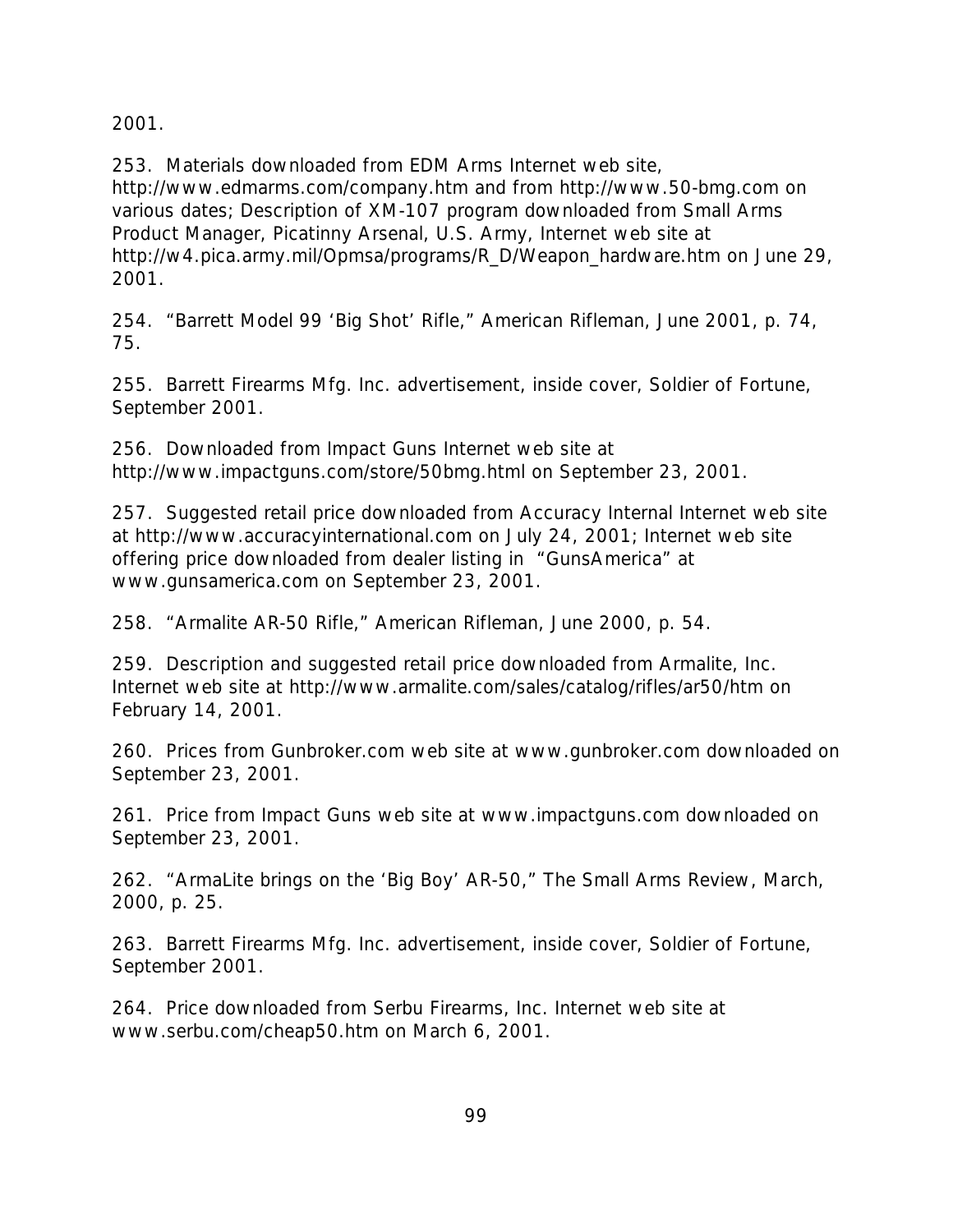265. Price downloaded from L.A.R. Manufacturing Internet web site at www.largrizzly.com on October 4, 2001.

266. Price downloaded from dealer listing in "GunsAmerica" at www.gunsamerica.com on September 23, 2001.

267. Price downloaded from Watson's Weapons at www.watsonsweapons.com on October 4, 2001.

268. Price downloaded from Watson's Weapons at www.watsonsweapons.com on October 4, 2001.

269. The video can be ordered from Paladin's on-line store at www.paladinpress.com. A copy is in the files of the Violence Policy Center. The Militia of Montana catalog may be found at www.militiaofmontana.com.

270. "From The President's Bench," downloaded from The Fifty Caliber Shooters' Association Internet web site, http://www.fcsa.org on February 13, 2001.

271. "From The President's Bench," downloaded from The Fifty Caliber Shooters' Association Internet web site, http://www.fcsa.org on February 13, 2001.

272. Downloaded postings from the bulletin board at www.biggerhammer.net in the files of the Violence Policy Center.

273. "Sniper Schools Growing Rapidly," CBS News Transcripts (March 15, 1999).

274. "Pain & Gain At Thunder Ranch: Hardcore Tactics and Training," *Soldier of Fortune* (March 1997), p. 49 ("Precision Rifle 1: The new, politically correct title for the course previously called Countersniper 1"), p. 51 ("There were 15 students in this course, of which about half were law-enforcement personnel...).

275. "An Arizona Training Center Hits The Bull's-Eye for Gun Enthusiasts," *The Washington Post* (February 23, 1997), p. E1. ("Gunsite's classes range from the most basic, the one I took, to sniper training.").

276. "Killer Competition or How Real Snipers Spend the Weekends," *The Wall Street Journal* (May 18, 1998), p. A1 ("Bob Gainer, 35, and an accountant from Silver Spring, Md., has never competed before.")

277. Mark V. Lonsdale, *Sniper II* (Mark V. Lonsdale 1995), p. 58.

278. Advertisement in *The Accurate Rifle*, August 2001, p. 30.